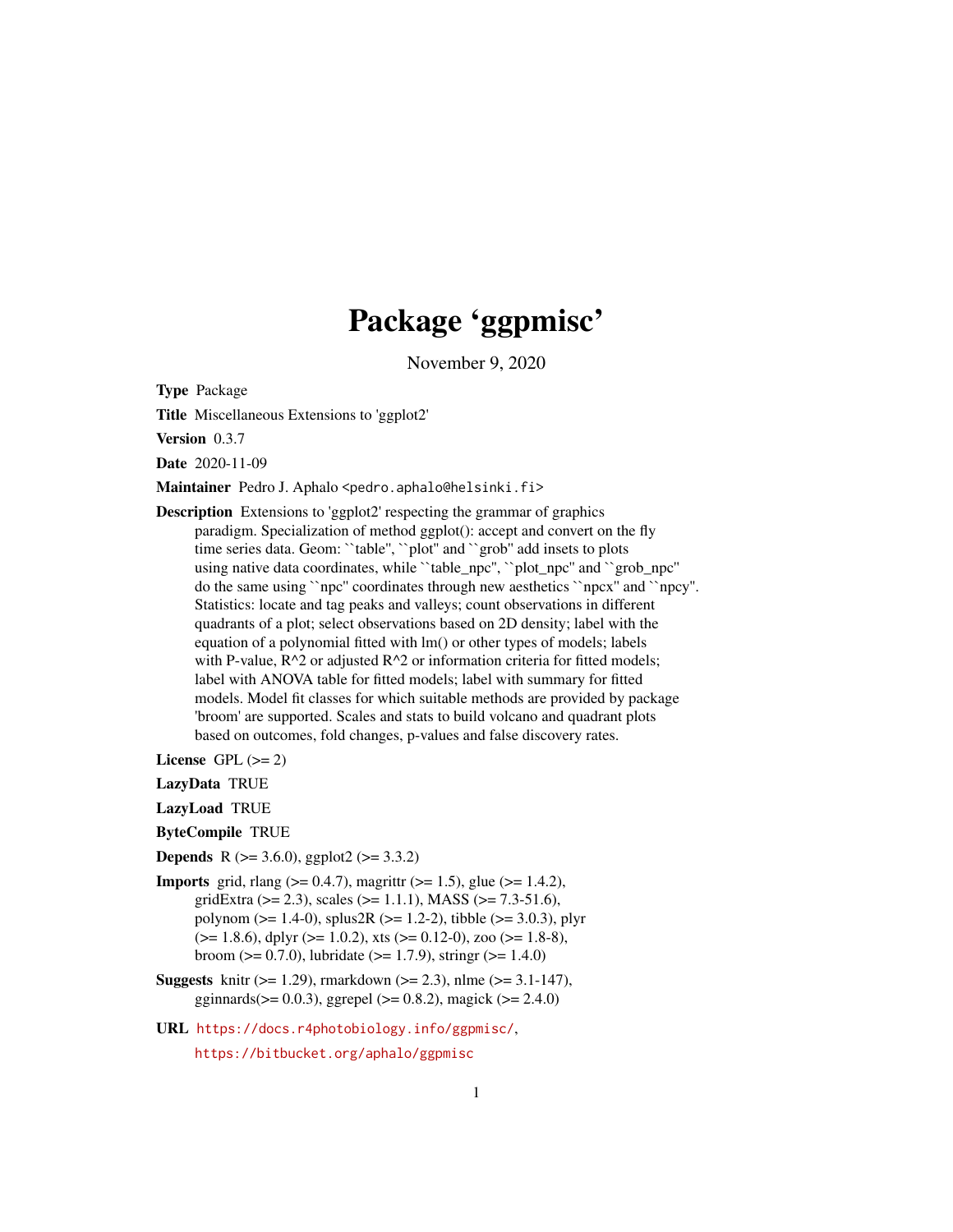# BugReports <https://bitbucket.org/aphalo/ggpmisc/issues>

Encoding UTF-8

RoxygenNote 7.1.1

VignetteBuilder knitr

NeedsCompilation no

Author Pedro J. Aphalo [aut, cre] (<https://orcid.org/0000-0003-3385-972X>), Kamil Slowikowski [ctb]

Repository CRAN

Date/Publication 2020-11-09 09:40:02 UTC

# R topics documented:

| 3                                                                                                                      |
|------------------------------------------------------------------------------------------------------------------------|
| 5                                                                                                                      |
| $\overline{7}$                                                                                                         |
| 9                                                                                                                      |
| 12                                                                                                                     |
| $geom\_quadrant\_lines \ldots \ldots \ldots \ldots \ldots \ldots \ldots \ldots \ldots \ldots \ldots \ldots$<br>14      |
| 16                                                                                                                     |
| 20                                                                                                                     |
|                                                                                                                        |
| 24                                                                                                                     |
|                                                                                                                        |
|                                                                                                                        |
|                                                                                                                        |
| 29                                                                                                                     |
| 29                                                                                                                     |
| -31                                                                                                                    |
| 32                                                                                                                     |
| $scale_x_logFC \dots \dots \dots \dots \dots \dots \dots \dots \dots \dots \dots \dots \dots \dots \dots \dots$<br>-33 |
|                                                                                                                        |
| $stat\_apply\_group \dots \dots \dots \dots \dots \dots \dots \dots \dots \dots \dots \dots \dots \dots \dots$<br>-38  |
| 42                                                                                                                     |
| 46                                                                                                                     |
| 49                                                                                                                     |
| 52                                                                                                                     |
|                                                                                                                        |
|                                                                                                                        |
| 60                                                                                                                     |
| 63                                                                                                                     |
| 65                                                                                                                     |
| 69                                                                                                                     |
| - 72                                                                                                                   |
|                                                                                                                        |
| 77                                                                                                                     |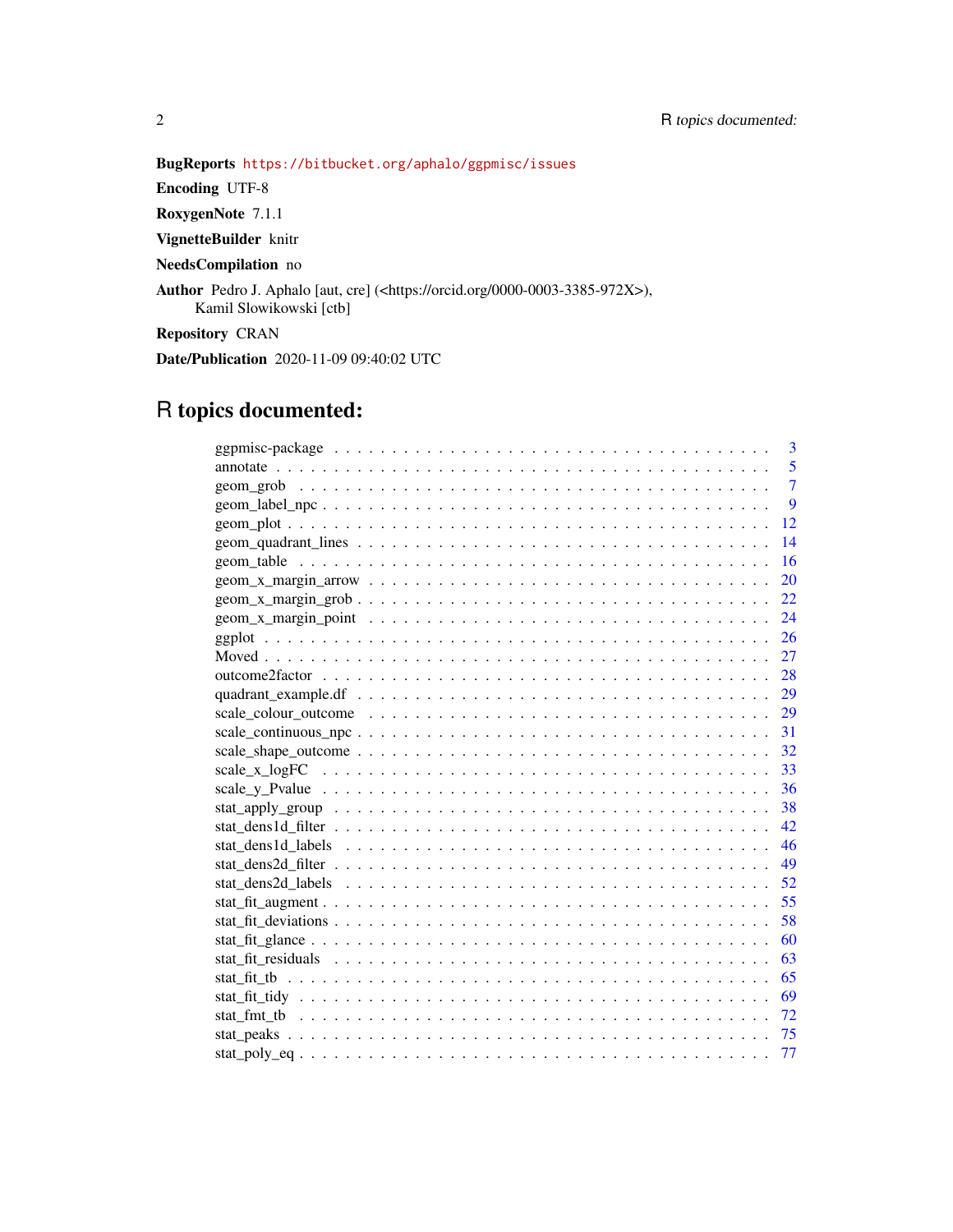# <span id="page-2-0"></span>ggpmisc-package 3

| Index |                                                                                                            |  |
|-------|------------------------------------------------------------------------------------------------------------|--|
|       | xy outcomes 2 factor $\ldots \ldots \ldots \ldots \ldots \ldots \ldots \ldots \ldots \ldots \ldots \ldots$ |  |
|       |                                                                                                            |  |
|       |                                                                                                            |  |
|       |                                                                                                            |  |
|       |                                                                                                            |  |
|       |                                                                                                            |  |
|       |                                                                                                            |  |

ggpmisc-package *ggpmisc: Miscellaneous Extensions to 'ggplot2'*

# Description

Extensions to 'ggplot2' respecting the grammar of graphics paradigm. Specialization of method ggplot(): accept and convert on the fly time series data. Geom: "table", "plot" and "grob" add insets to plots using native data coordinates, while "table\_npc", "plot\_npc" and "grob\_npc" do the same using "npc" coordinates through new aesthetics "npcx" and "npcy". Statistics: locate and tag peaks and valleys; count observations in different quadrants of a plot; select observations based on 2D density; label with the equation of a polynomial fitted with lm() or other types of models; labels with P-value, R<sup>^2</sup> or adjusted R<sup>^2</sup> or information criteria for fitted models; label with ANOVA table for fitted models; label with summary for fitted models. Model fit classes for which suitable methods are provided by package 'broom' are supported. Scales and stats to build volcano and quadrant plots based on outcomes, fold changes, p-values and false discovery rates.

#### Details

The new facilities for cleanly defining new stats and geoms added to 'ggplot2' in version 2.0.0 and the support for nested tibbles and new syntax for mapping computed values to aesthetics added to 'ggplot2' in version 3.0.0 are used in this package's code. This means that 'ggpmisc' ( $> = 0.3.0$ ) requires version 3.0.0 or later of ggplot2 while 'ggpmisc' (< 0.3.0) requires version 2.0.0 or later of ggplot2.

Extensions provided:

- Function for conversion of time series data into tibbles that can be plotted with ggplot.
- ggplot() method for time series data.
- Stats for locating and tagging "peaks" and "valleys" (local or global maxima and minima).
- Stat for generating labels from a lm() model fit, including formatted equation. By default labels are expressions but tikz device is supported optionally with LaTeX formatted labels.
- Stats for extracting information from a any model fit supported by package 'broom'.
- Stats for filtering-out/filtering-in observations in regions of a panel or group where the density of observations is high.
- Geom for annotating plots with tables.

The stats for peaks and valleys are coded so as to work correctly both with numeric and POSIXct variables mapped to the x aesthetic. Special handling was needed as text labels are generated from the data.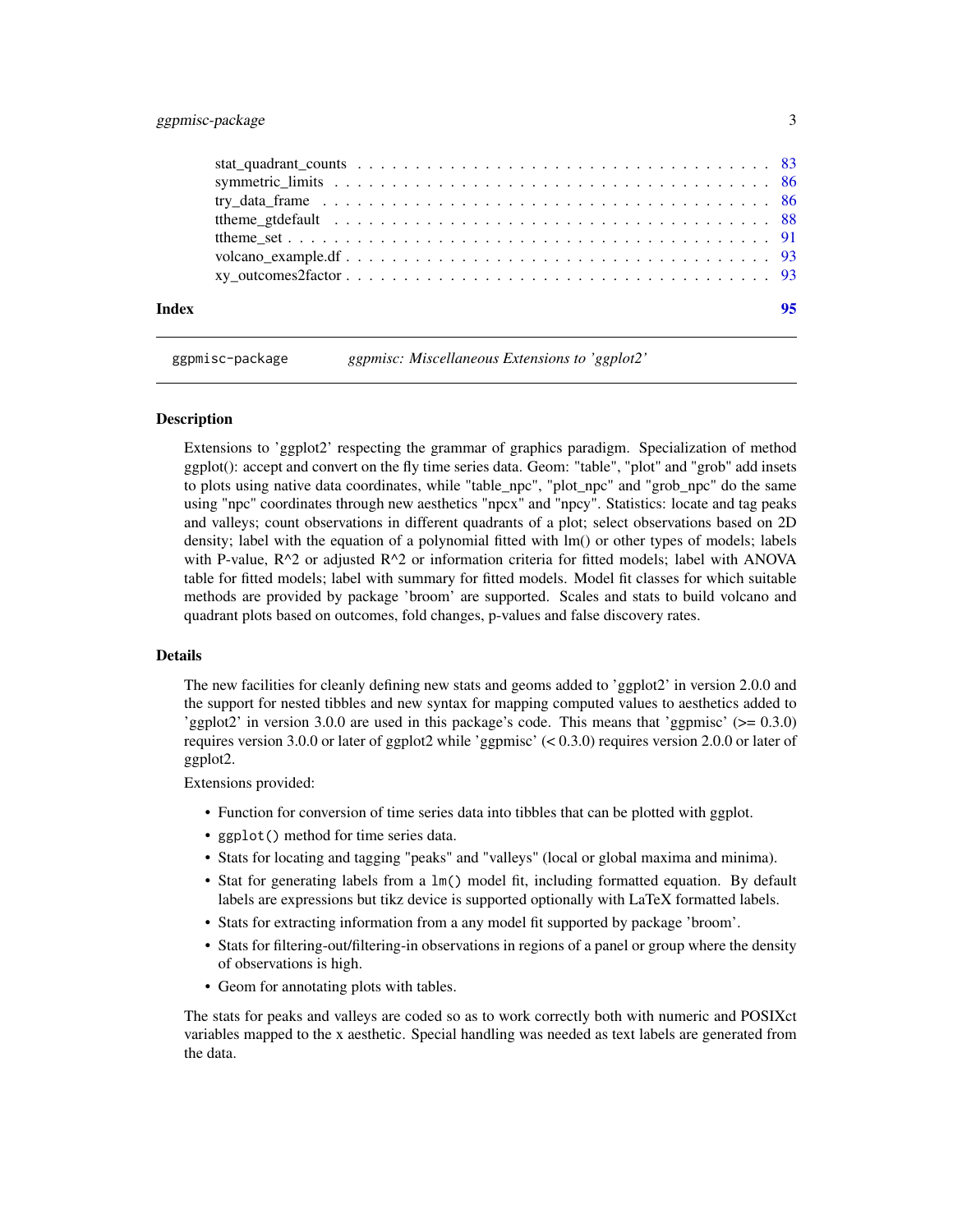# Warning!

```
geom_null(), stat_debug_group(), stat_debug_panel(), geom_debug(), append_layers(),
bottom_layer(), delete_layers(), extract_layers(), move_layers(), num_layesr(), shift_layers(),
top_layer() and which_layers() have been moved from package 'ggpmisc' into their own seper-
ate package 'gginnards-package.
```
# Acknowledgements

We thank Kamil Slowikowski not only for contributing ideas and code examples to this package but also for adding new features to his package 'ggrepel' that allow new use cases for stat\_dens2d\_labels from this package.

#### **Note**

The signatures of stat\_peaks() and stat\_valleys() are identical to those of stat\_peaks and stat\_valleys from package photobiology but the variables returned are a subset as values related to light spectra are missing. Furthermore the stats from package ggpmisc work correctly when the x aesthetic uses a date or datetime scale, while those from package photobiology do not generate correct labels in this case.

# Author(s)

Maintainer: Pedro J. Aphalo <pedro.aphalo@helsinki.fi> [\(ORCID\)](https://orcid.org/0000-0003-3385-972X)

Other contributors:

• Kamil Slowikowski [contributor]

# References

Package suite 'r4photobiology' web site at <https://www.r4photobiology.info/> Package 'ggplot2' documentation at <https://ggplot2.tidyverse.org/> Package 'ggplot2' source code at <https://github.com/tidyverse/ggplot2>

#### See Also

Useful links:

- <https://docs.r4photobiology.info/ggpmisc/>
- <https://bitbucket.org/aphalo/ggpmisc>
- Report bugs at <https://bitbucket.org/aphalo/ggpmisc/issues>

## Examples

```
library(tibble)
```

```
ggplot(lynx, as.numeric = FALSE) + geom\_line() +stat_peaks(colour = "red") +
 stat_peaks(geom = "text", colour = "red", angle = 66,
            hjust = -0.1, x.label.fmt = "%Y") +
 ylim(NA, 8000)
```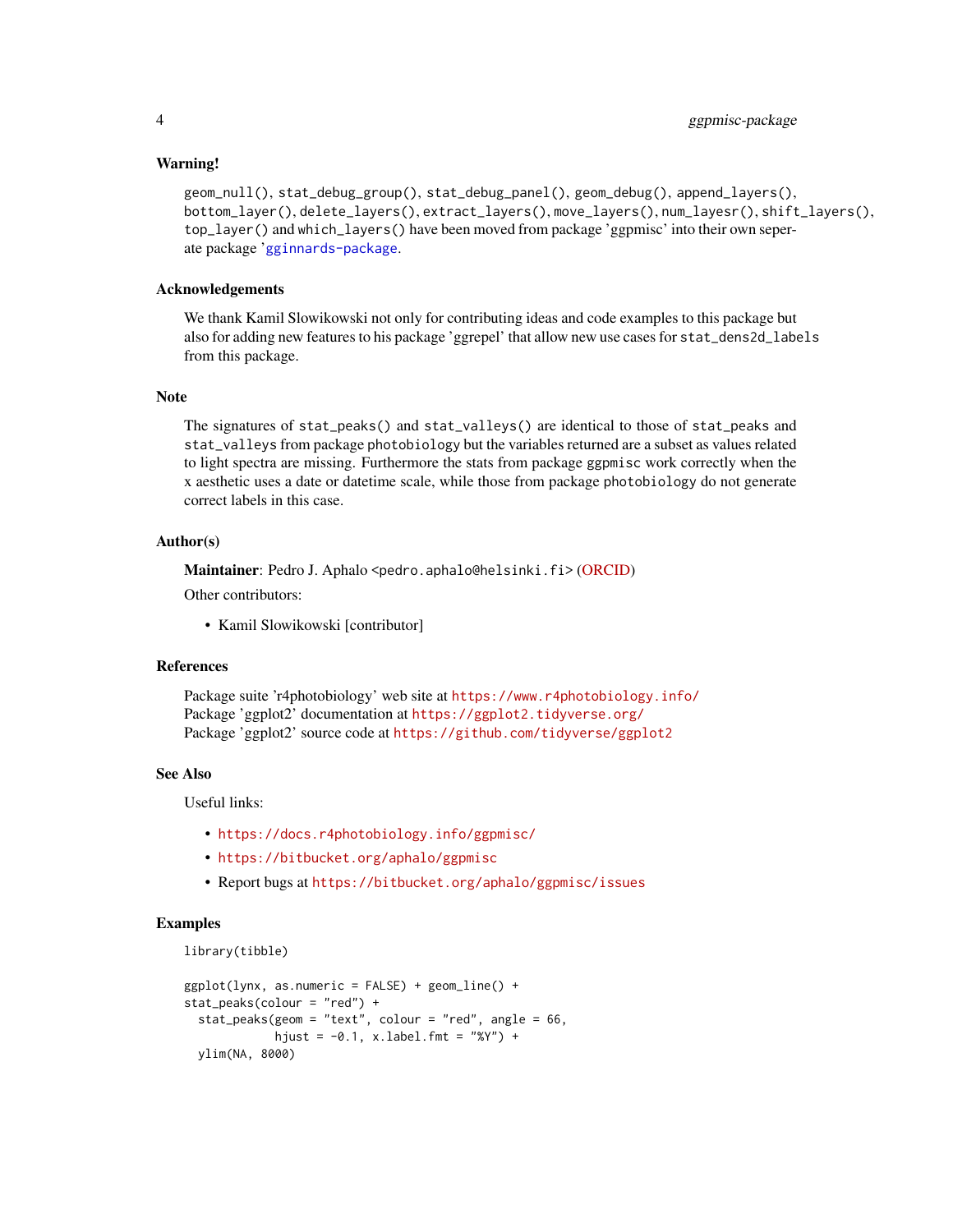```
formula \leq -y \sim \text{poly}(x, 2, \text{ raw} = \text{TRUE})ggplot(cars, aes(speed, dist)) +
 geom_point() +
 geom\_smooth(method = "lm", formula = formula) +stat_poly_eq(aes(label = stat(eq.label)),
               formula = formula,
               parse = TRUE) +
 \text{labs}(x = \text{expression("Speed, "*x~("mph"))},y = expression("Stopping distance, "*y~("ft")))
formula \leftarrow y \sim x
ggplot(PlantGrowth, aes(group, weight)) +
 stat_summary(fun.data = "mean_se") +
 stat_fit_tb(method = "lm",
              method.args = list(formula = formula),
               tb.type = "fit.anova",
               tb.vars = c(Term = "term", "df", "M.S." = "meansq","italic(F)" = "statistic",
                            "italic(p)" = "p.value"),tb.params = c("Group" = 1, "Error" = 2),
               table.theme = ttheme_gtbw(parse = TRUE) +
 labs(x = "Group", y = "Dry weight of plants") +theme_classic()
```
annotate *Annotations supporting NPC*

### Description

A revised version of annotate() from package 'ggplot2' adding support for npcx and npcy position aesthetics, allowing use of the geometries defined in the current package such as geom\_text\_npc(). It also has a parameter label that directly accepts data frames, ggplots and grobs as arguments in addition to objects of atomic classes like character. When package 'ggpmisc' is loaded this definition of annotate() overrides that in package 'ggplot2'.

# Usage

annotate( geom,  $x = NULL,$  $y = NULL,$  $xmin = NULL$ ,  $x$ ma $x = NULL$ ,  $ymin = NULL$ ,  $y$ max = NULL,  $xend = NULL,$ yend = NULL,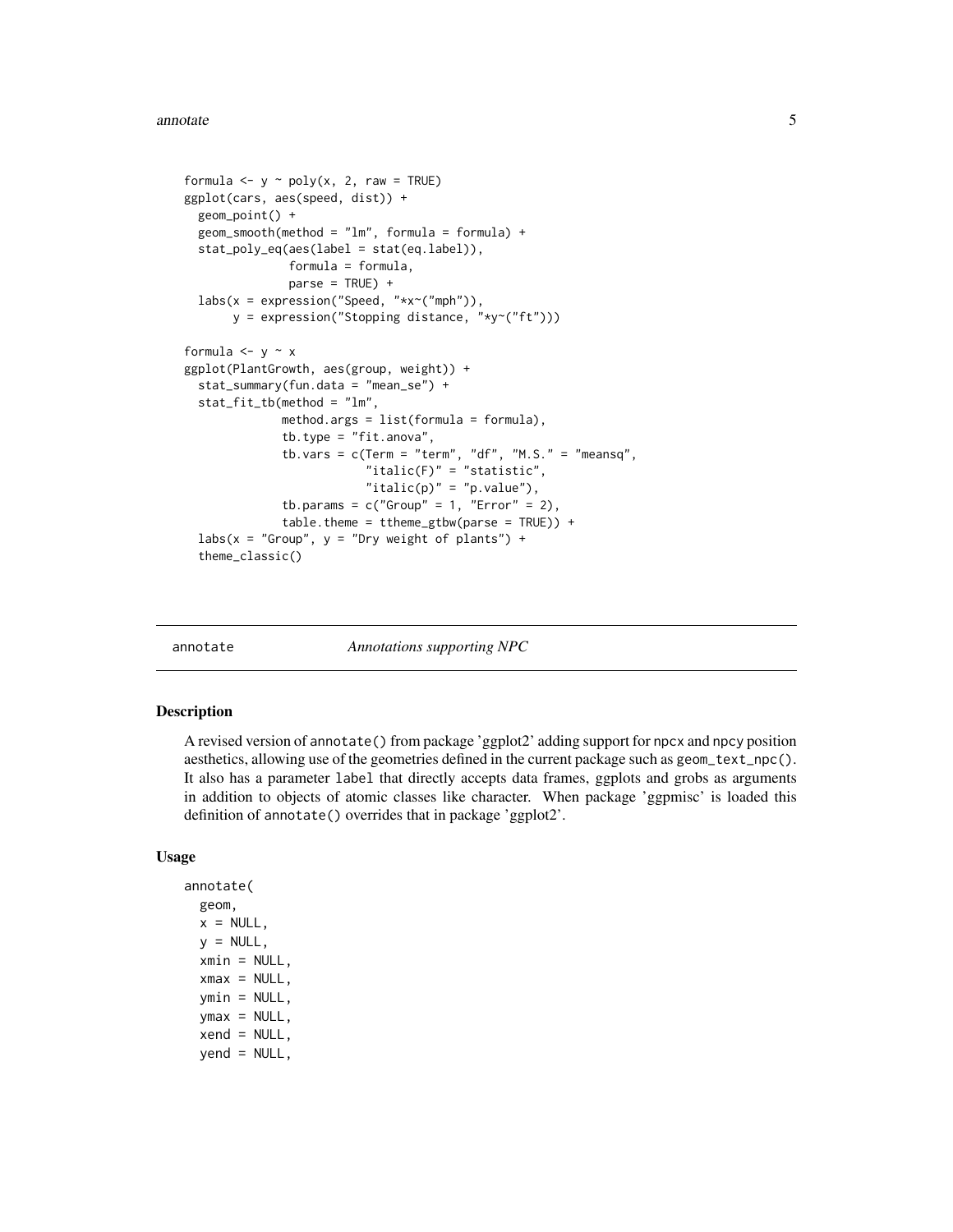```
npcx = NULL,npcy = NULL,
 label = NULL,
  ...,
 na.rm = FALSE
)
```
# **Arguments**

| geom    | character Name of geom to use for annotation.                                                                                                                                                                  |
|---------|----------------------------------------------------------------------------------------------------------------------------------------------------------------------------------------------------------------|
|         | x, y, xmin, ymin, xmax, ymax, xend, yend, npcx, npcy<br>numeric Positioning aesthetics - you must specify at least one of these.                                                                               |
| label   | character, data.frame, ggplot or grob.                                                                                                                                                                         |
| $\cdot$ | Other named arguments passed on to layer (). These are often aesthetics, used<br>to set an aesthetic to a fixed value, like color = "red" or size = 3. They may also<br>be parameters to the paired geom/stat. |
| na.rm   | logical If FALSE, the default, missing values are removed with a warning. If<br>TRUE, missing values are silently removed.                                                                                     |

# Details

Note that all position aesthetics are scaled (i.e., they will expand the limits of the plot so they are visible), but all other aesthetics are set. This means that layers created with this function will never affect the legend.

#### Note

To use the original definition of annotate() after loading package 'ggpmisc', use ggplot2::annotate().

# Examples

```
p \leftarrow ggplot(mtcars, aes(x = wt, y = mpg)) + geom\_point()p + annotate("text_npc", npcx = 0.9, npcy = 0.9, label = "Some text")
p + annotate("text_npc", npcx = "right", npcy = "top", label = "Some text")
p + annotate("label_npc", npcx = c(0.1, 0.9), npcy = c(0.1, 0.9),
             label = c("A", "B")p + annotate("label_npc", npcx = 0.9, npcy = c(0.1, 0.9),
             label = c("A", "B")p + annotate("table_npc", npcx = 0.9, npcy = 0.9,
             label = data frame(A = 1:2, B = letters[1:2]))p + annotate("plot_npc", npcx = 1, npcy = 1,
             label = p + the me_bw(9)p + annotate("plot_npc", npcx = c(0, 1), npcy = c(0, 1),
             label = list(p + theme_bw(9), p + theme\_grey(9)),vp.width = 0.3, vp.height = 0.4)
```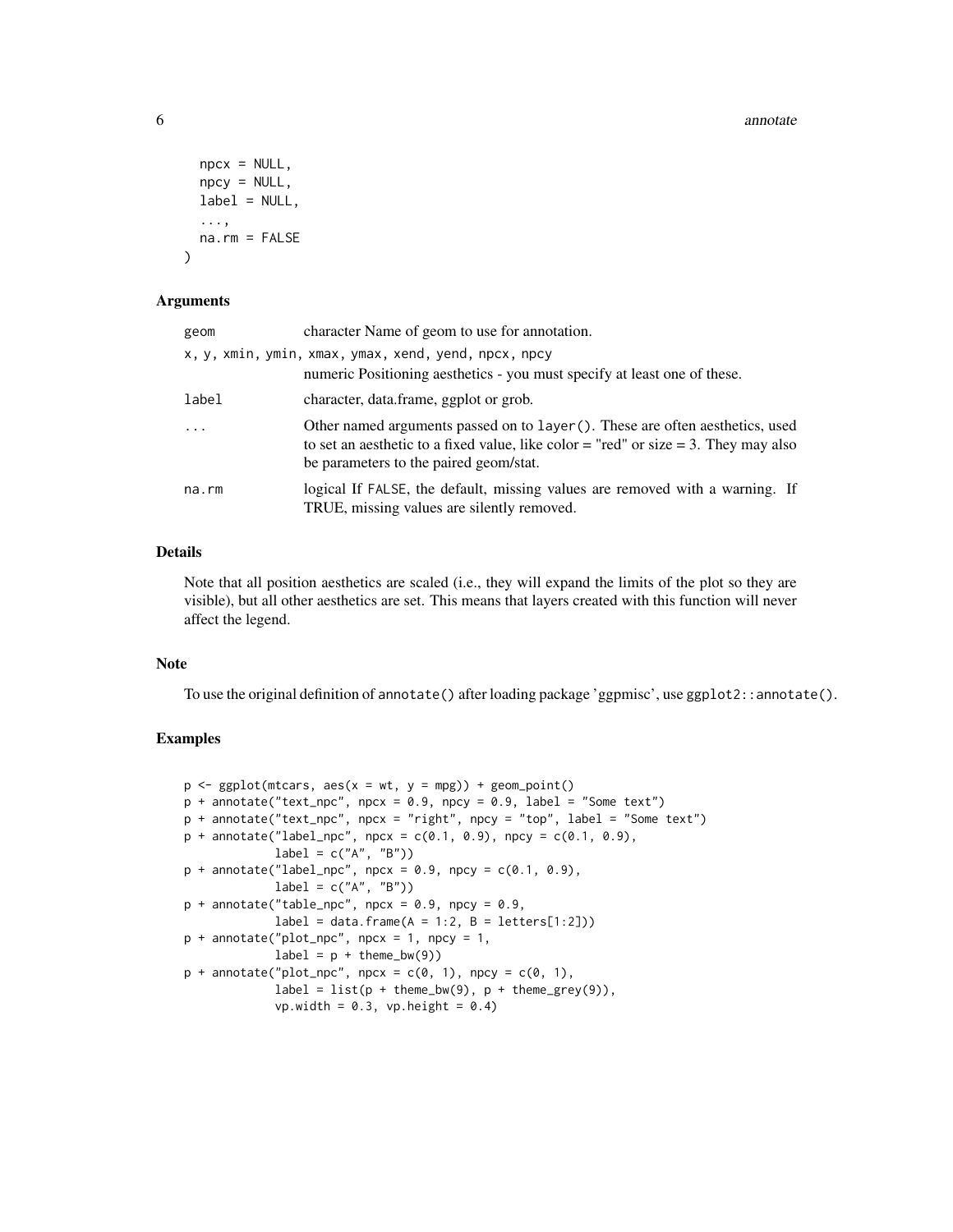<span id="page-6-1"></span><span id="page-6-0"></span>

# Description

geom\_grob and geom\_grob\_npc add a Grob as inset to the ggplot using syntax similar to that of [geom\\_label](#page-0-0).In most respects they behave as any other ggplot geometry: a layer con contain multiple tables and faceting works as usual.

# Usage

```
geom_grob(
 mapping = NULL,
 data = NULL,stat = "identity",
 position = "identity",
  ...,
 na.rm = FALSE,show.legend = FALSE,
  inherit.aes = FALSE
)
geom_grob_npc(
 mapping = NULL,
 data = NULL,stat = "identity",
 position = "identity",
  ...,
 na.rm = FALSE,show.legend = FALSE,
  inherit.aes = FALSE
\mathcal{L}
```
# Arguments

| mapping    | The aesthetic mapping, usually constructed with aes or aes <sub>-</sub> . Only needs to be<br>set at the layer level if you are overriding the plot defaults. |
|------------|---------------------------------------------------------------------------------------------------------------------------------------------------------------|
| data       | A layer specific dataset - only needed if you want to override the plot defaults.                                                                             |
| stat       | The statistical transformation to use on the data for this layer, as a string.                                                                                |
| position   | Position adjustment, either as a string, or the result of a call to a position adjust-<br>ment function.                                                      |
| $\ddots$ . | other arguments passed on to layer. This can include aesthetics whose values<br>you want to set, not map. See layer for more details.                         |
| na.rm      | If FALSE (the default), removes missing values with a warning. If TRUE silently<br>removes missing values.                                                    |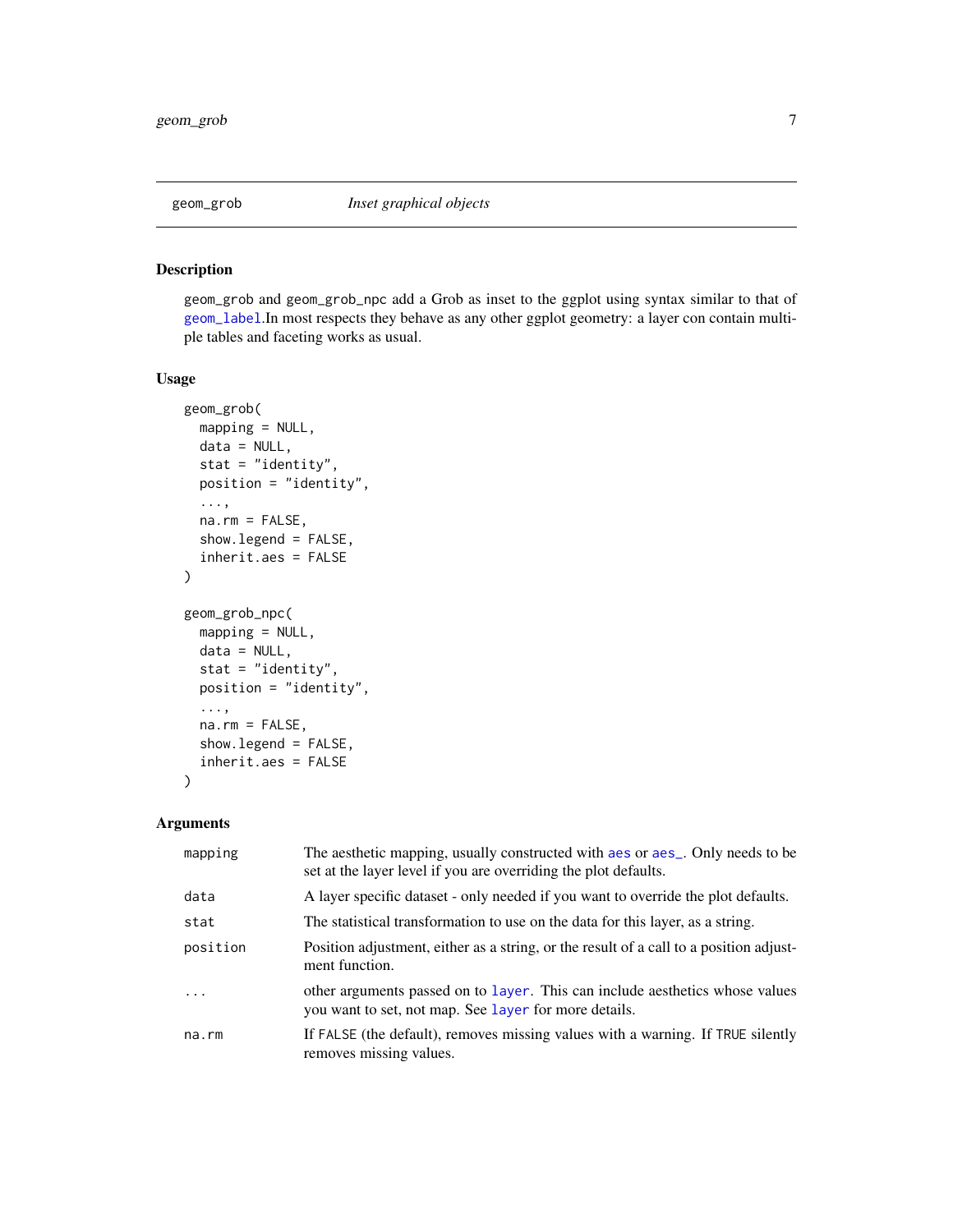| show.legend | logical. Should this layer be included in the legends? NA, the default, includes if |
|-------------|-------------------------------------------------------------------------------------|
|             | any aesthetics are mapped. FALSE never includes, and TRUE always includes.          |
| inherit.aes | If FALSE, overrides the default aesthetics, rather than combining with them.        |
|             | This is most useful for helper functions that define both data and aesthetics and   |
|             | shouldn't inherit behaviour from the default plot specification, e.g. borders.      |

# Details

The "width" and "height" of an inset as for a text element are 0, so stacking and dodging inset plots will not work by default, and axis limits are not automatically expanded to include all inset plots. Obviously, insets do have height and width, but they are physical units, not data units. The amount of space they occupy on the main plot is not constant in data units of the base plot: when you modify scale limits, inset plots stay the same size relative to the physical size of the base plot.

#### Alignment

You can modify table alignment with the vjust and hjust aesthetics. These can either be a number between 0 (right/bottom) and 1 (top/left) or a character ("left", "middle", "right", "bottom", "center", "top").

# Inset size

You can modify inset plot size with the vp. width and vp. height aesthetics. These can be a number between 0 (smallest posisble inset) and 1 (whole plotting area width or height). The default value for for both of these aesthetics is 1/3.

#### Note

These geoms work only with tibbles as data, as they expects a list of graphics objects ("grob") to be mapped to the label aesthetic. Aesthetics mappings in the inset plot are independent of those in the base plot.

In the case of geom\_grob(), x and y aesthetics determine the position of the whole inset grob, similarly to that of a text label, justification is interpreted as indicating the position of the grob with respect to the \$x\$ and \$y\$ coordinates in the data, and angle is used to rotate the plot as a whole.

In the case of geom\_grob\_npc(), npcx and npcy aesthetics determine the position of the whole inset plot, similarly to that of a text label, justification is interpreted as indicating the position of the grob with respect to the \$x\$ and \$y\$ coordinates in "npc" units, and angle is used to rotate the plot as a whole.

annotate() cannot be used with geom = "grob". Use [annotation\\_custom](#page-0-0) directly when adding inset plots as annotations.

# References

The idea of implementing a geom\_custom() for grobs has been discussed as an issue at [https:](https://github.com/tidyverse/ggplot2/issues/1399) [//github.com/tidyverse/ggplot2/issues/1399](https://github.com/tidyverse/ggplot2/issues/1399).

# See Also

Other geometries adding layers with insets: [geom\\_plot\(](#page-11-1)), [geom\\_table\(](#page-15-1))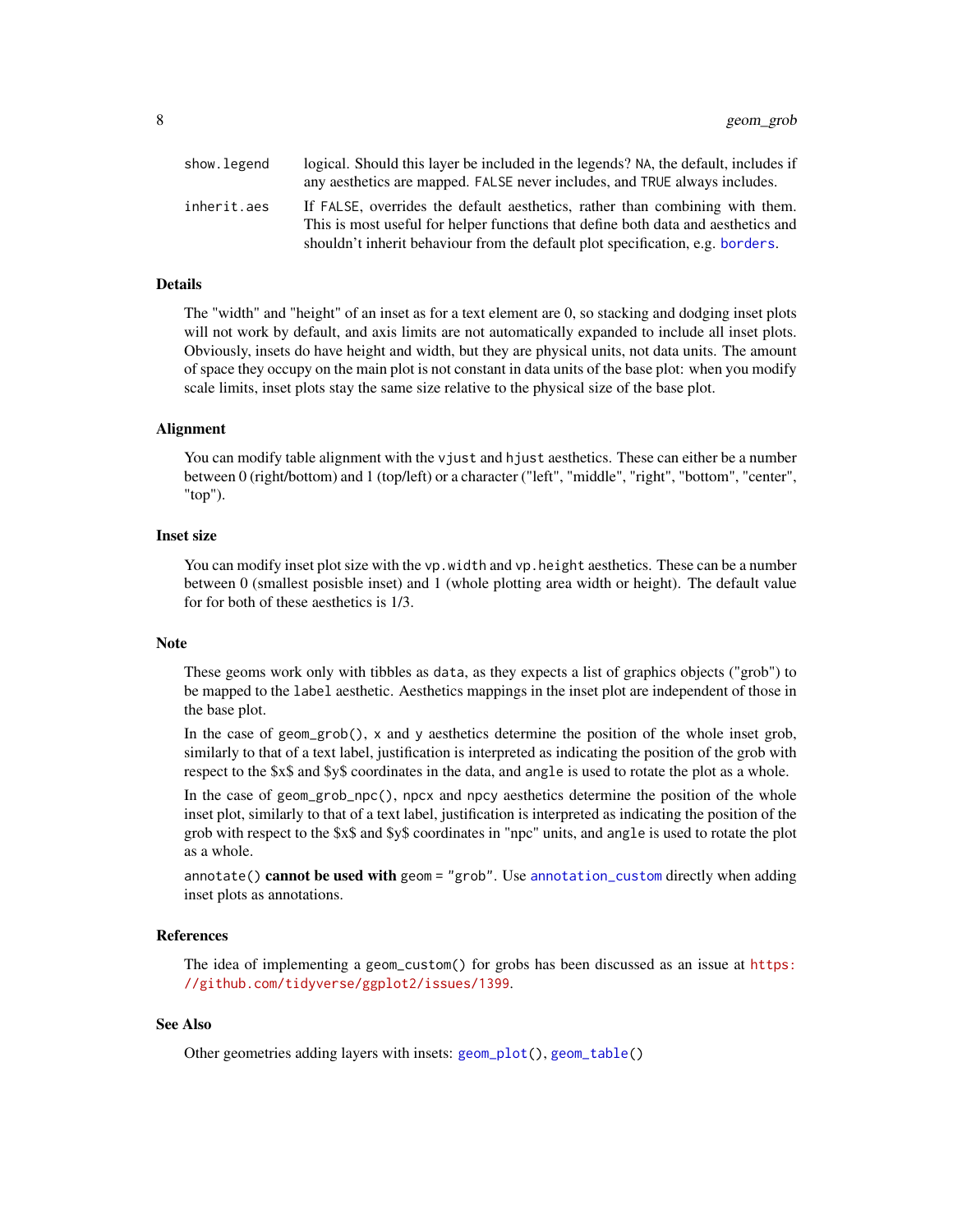<span id="page-8-0"></span>geom\_label\_npc 9

## Examples

```
library(tibble)
df \le tibble(x = 2, y = 15, grob = list(grid::circleGrob(r = 0.2)))
ggplot(data = mtcars, aes(wt, mpg)) +geom_point(aes(colour = factor(cyl))) +
  geom\_grob(data = df, aes(x, y, label = grob))
```
geom\_label\_npc *Text with Normalised Parent Coordinates*

#### Description

'geom\_text\_npc()' adds text directly to the plot. 'geom\_label\_npc()' draws a rectangle behind the text, making it easier to read. The difference is that x and y mappings are expected to be given in 'npc' graphic units. They are intended to be used for positioning text relative to the physical dimensions of a plot. This can be achieved with 'annotate()' except when faceting is used.

# Usage

```
geom_label_npc(
  mapping = NULL,
  data = NULL,stat = "identity",
  position = "identity",
  ...,
  parse = FALSE,
  nudge_x = 0,
  nudge_y = 0,
  label.padding = unit(0.25, 'lines'),label.r = unit(0.15, 'lines'),label.size = 0.25,
  na.rm = FALSE,show.legend = FALSE,
  inherit.aes = FALSE
)
geom_text_npc(
  mapping = NULL,
  data = NULL,stat = "identity",
  position = "identity",
  ...,
  parse = FALSE,
  nudge_x = 0,
  nudge_y = 0,
  check_overlap = FALSE,
```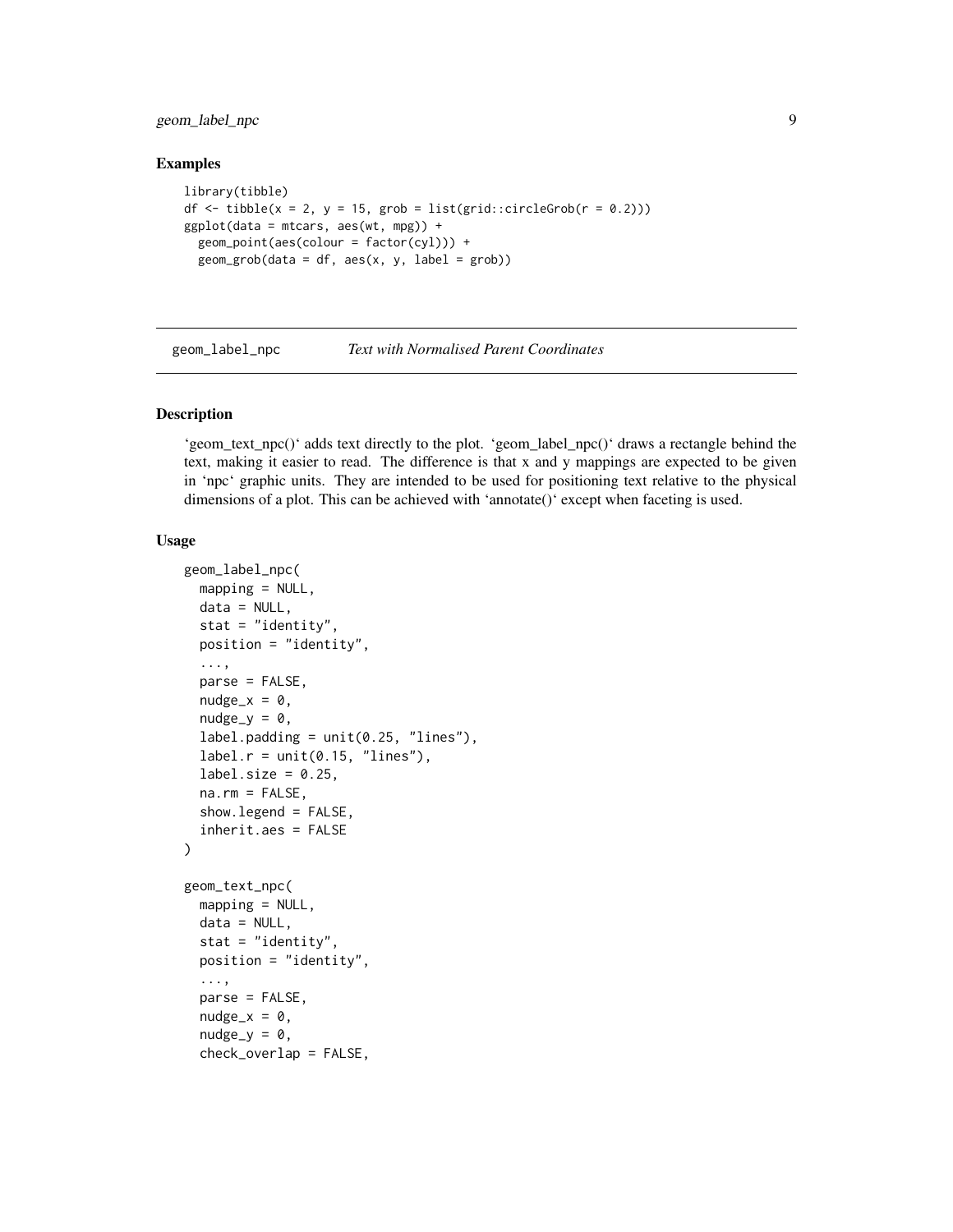```
na.rm = FALSE,show.legend = FALSE,
  inherit.aes = FALSE
\lambda
```
# Arguments

| mapping          | The aesthetic mapping, usually constructed with aes or aes_. Only needs to be<br>set at the layer level if you are overriding the plot defaults.                                                                                                    |
|------------------|-----------------------------------------------------------------------------------------------------------------------------------------------------------------------------------------------------------------------------------------------------|
| data             | A layer specific data set - only needed if you want to override the plot defaults.                                                                                                                                                                  |
| stat             | The statistical transformation to use on the data for this layer, as a string.                                                                                                                                                                      |
| position         | Position adjustment, either as a string, or the result of a call to a position adjust-<br>ment function.                                                                                                                                            |
|                  | other arguments passed on to layer. This can include aesthetics whose values<br>you want to set, not map. See layer for more details.                                                                                                               |
| parse            | If TRUE, the labels will be parsed into expressions and displayed as described<br>in ?plotmath.                                                                                                                                                     |
| nudge_x, nudge_y |                                                                                                                                                                                                                                                     |
|                  | Horizontal and vertical adjustment to nudge labels by. Useful for offsetting text<br>from points, particularly on discrete scales.                                                                                                                  |
| label.padding    | Amount of padding around label. Defaults to 0.25 lines.                                                                                                                                                                                             |
| label.r          | Radius of rounded corners. Defaults to 0.15 lines.                                                                                                                                                                                                  |
| label.size       | Size of label border, in mm.                                                                                                                                                                                                                        |
| na.rm            | If FALSE (the default), removes missing values with a warning. If TRUE silently<br>removes missing values.                                                                                                                                          |
| show. legend     | logical. Should this layer be included in the legends? NA, the default, includes if<br>any aesthetics are mapped. FALSE never includes, and TRUE always includes.                                                                                   |
| inherit.aes      | If FALSE, overrides the default aesthetics, rather than combining with them.<br>This is most useful for helper functions that define both data and aesthetics and<br>shouldn't inherit behaviour from the default plot specification, e.g. borders. |
| check_overlap    | If 'TRUE', text that overlaps previous text in the same layer will not be plotted.                                                                                                                                                                  |

# Details

Note that the "width" and "height" of a text element are 0, so stacking and dodging text will not work by default, and axis limits are not automatically expanded to include all text. Obviously, labels do have height and width, but they are physical units, not data units. The amount of space they occupy on the plot is not constant in data units: when you resize a plot, labels stay the same size, but the size of the axes changes.

'geom\_text\_npc()' and 'geom\_label\_npc()' add labels for each row in the data, even if coordinates x, y are set to single values in the call to 'geom\_label\_npc()' or 'geom\_text\_npc()'. To add labels at specified points use [annotate()] with 'annotate(geom = "text\_npc", ...)' or 'annotate(geom = " $label\_npc$ ", ... $)^{\prime}$ .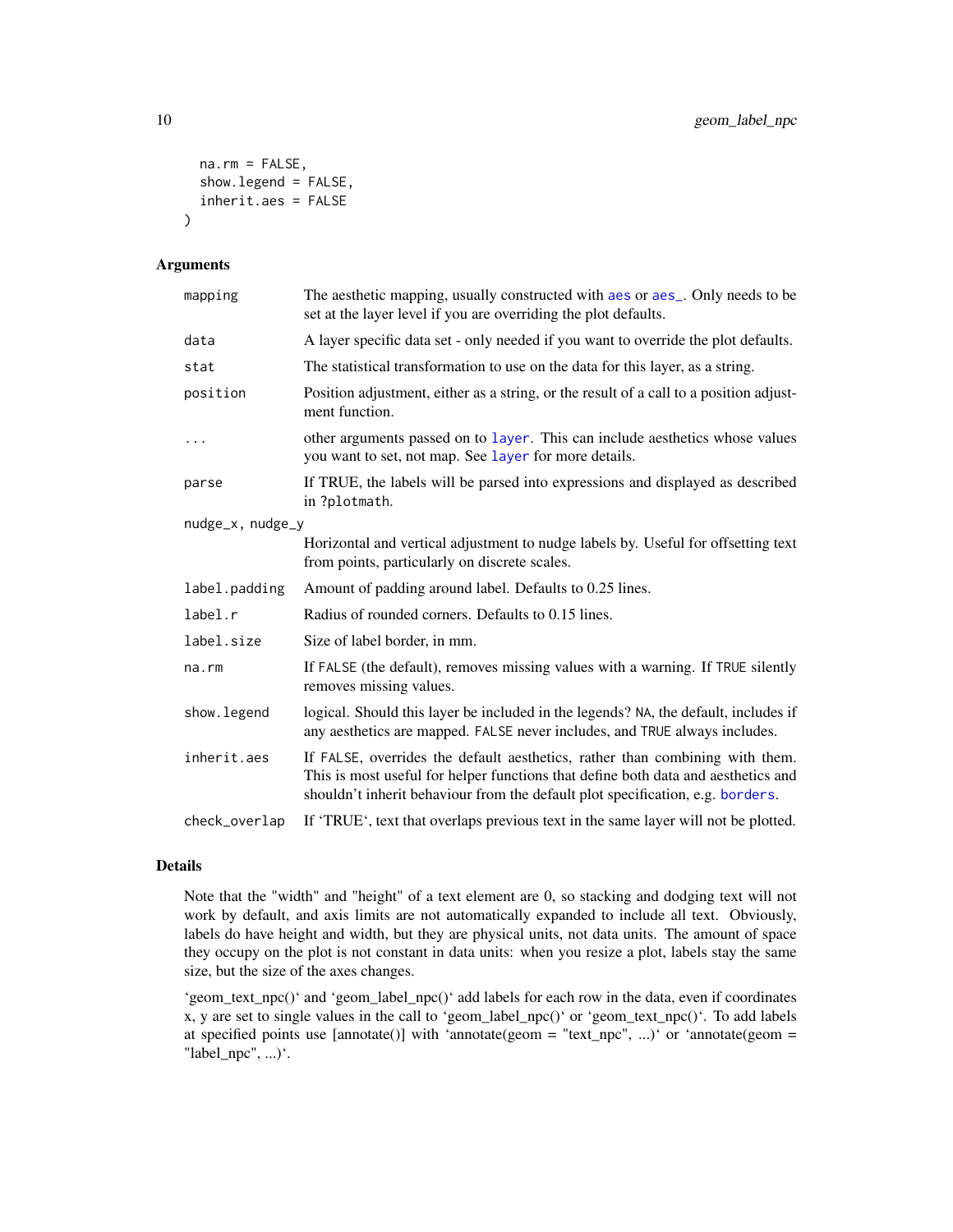#### 'geom\_label\_npc()'

Currently 'geom\_label\_npc()' does not support the 'angle' aesthetic and is considerably slower than 'geom\_text\_npc()'. The 'fill' aesthetic controls the background colour of the label.

#### Alignment

You can modify text alignment with the 'vjust' and 'hjust' aesthetics. These can either be a number between 0 (right/bottom) and 1 (top/left) or a character ('"left"', '"middle"', '"right"', '"bottom"', '"center"', '"top"'). There are two special alignments: '"inward"' and '"outward"'. Inward always aligns text towards the center, and outward aligns it away from the center. When using textual positions a shift is added based on grouping, however unused levels are not dropped. In plots with faceting so that not all groups appear in each panel, gaps will appear in between labels. To solve this pass numeric values for the npc coordinates of each label instead of character strings.

# Note

This geom is identical to 'ggplot2' geom\_text() except that it interprets x and y positions in npc units. It translates x and y coordinates from npc units to native data units and calls functions from 'ggplot2"s GeomText().

#### See Also

[geom\\_text](#page-0-0)

# Examples

```
df <- data.frame(
  x = c(0, 0, 1, 1, 0.5),
  x.chr = c("left", "left", "right", "right", "center"),
  y = c(0, 1, 0, 1, 0.5),
  y.chr = c("bottom", "top", "bottom", "top", "middle"),
  text = c("bottom-left", "top-left", "bottom-right", "top-right", "center-middle")
)
ggplot(df) +
  geom\_text\_npc(aes(npcx = x, npcy = y, label = text))ggplot(df) +
  geom\_text\_npc(aes(npcx = x.chr, npcy = y.chr, label = text))ggplot(data = mtcars, mapping = aes(wt, mpg)) +geom_point() +
  geom\_text\_npc(data = df, aes(npcx = x, npcy = y, label = text))ggplot(data = mtcars, mapping = aes(wt, mpg)) +geom_point() +
  geom\_text\_npc(data = df, aes(npcx = x, npcy = y, label = text)) +expand_limits(y = 40, x = 6)
ggplot(data = mtcars) +geom\_point(mapping = aes(wt, mpg)) +
```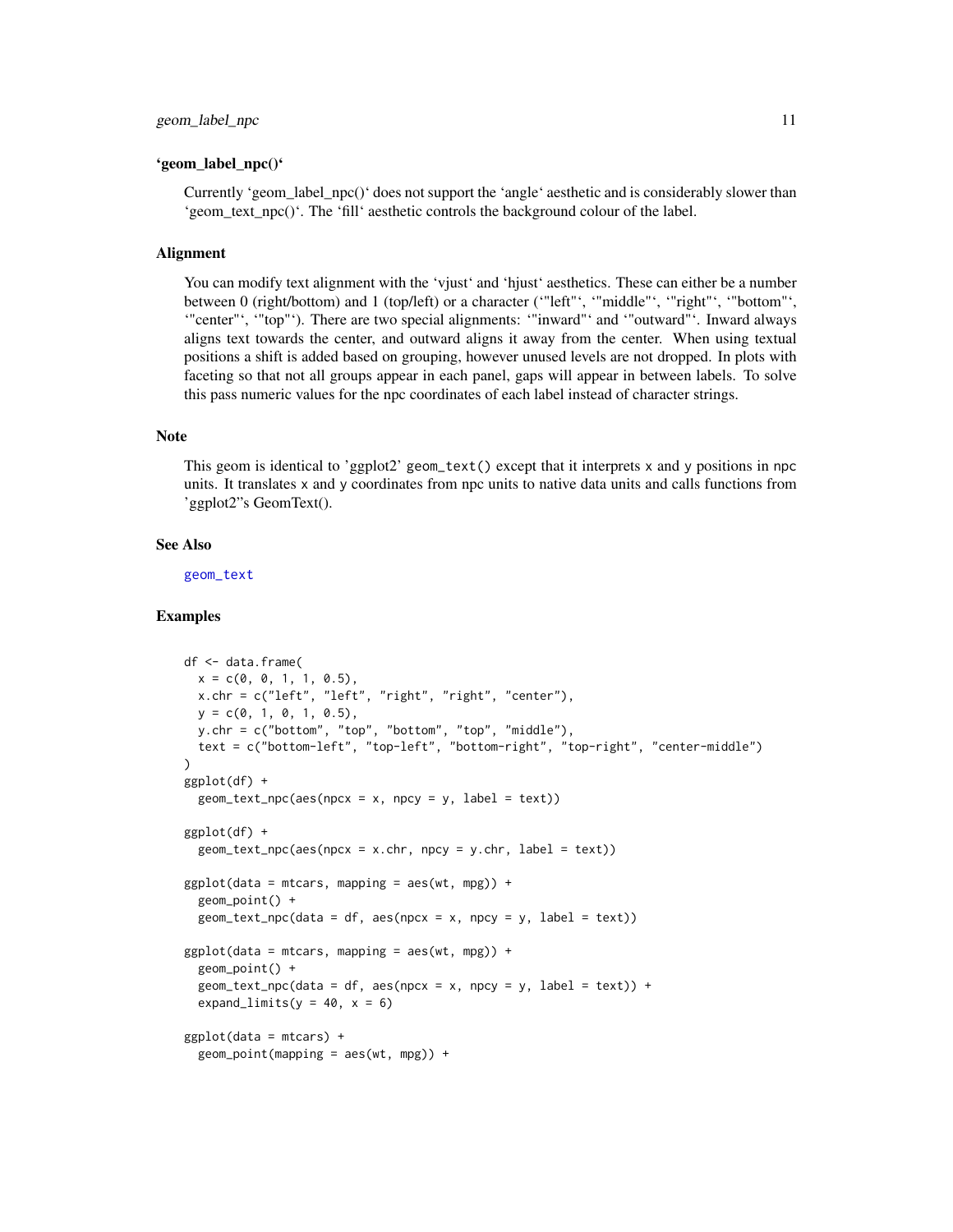```
geom\_label\_npc(data = df, aes(npcx = x, npcy = y, label = text))
```
<span id="page-11-1"></span>geom\_plot *Inset plots*

# Description

geom\_plot and geom\_plot\_npc add ggplot objects as insets to the base ggplot, using syntax similar to that of [geom\\_label](#page-0-0). In most respects they behave as any other ggplot geometry: a layer con contain multiple tables and faceting works as usual.

# Usage

```
geom_plot(
 mapping = NULL,
 data = NULL,
 stat = "identity",
 position = "identity",
  ...,
 na.rm = FALSE,
  show.legend = FALSE,
  inherit.aes = FALSE
)
geom_plot_npc(
 mapping = NULL,
 data = NULL,stat = "identity",
 position = "identity",
  ...,
  na.rm = FALSE,show.legend = FALSE,
  inherit.aes = FALSE
)
```
# Arguments

| mapping  | The aesthetic mapping, usually constructed with a es or a es. Only needs to be<br>set at the layer level if you are overriding the plot defaults. |
|----------|---------------------------------------------------------------------------------------------------------------------------------------------------|
| data     | A layer specific data set - only needed if you want to override the plot defaults.                                                                |
| stat     | The statistical transformation to use on the data for this layer, as a string.                                                                    |
| position | Position adjustment, either as a string, or the result of a call to a position adjust-<br>ment function.                                          |
| $\cdot$  | other arguments passed on to layer. This can include aesthetics whose values<br>you want to set, not map. See layer for more details.             |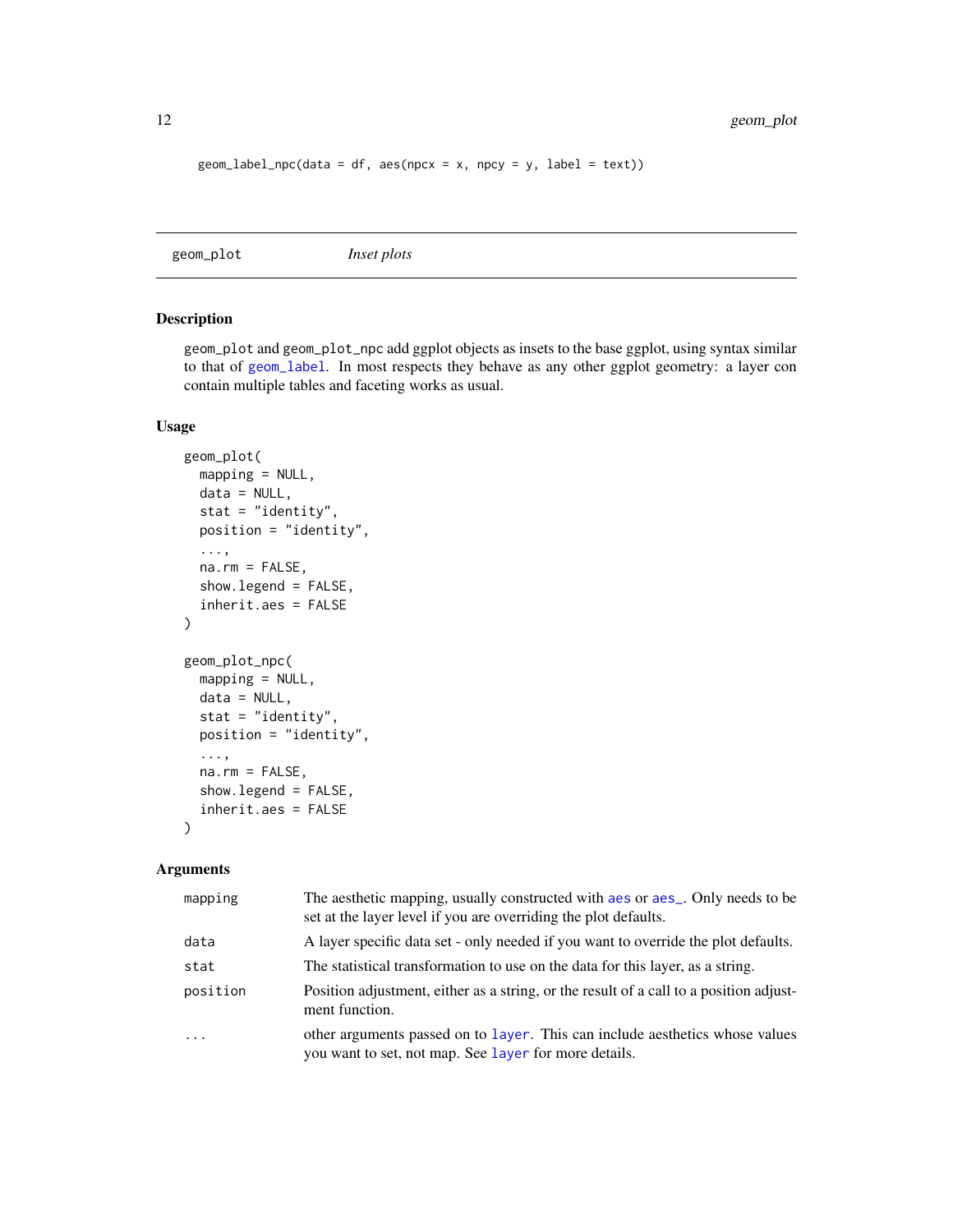# geom\_plot 13

| na.rm       | If FALSE (the default), removes missing values with a warning. If TRUE silently<br>removes missing values.                                                                                                                                          |
|-------------|-----------------------------------------------------------------------------------------------------------------------------------------------------------------------------------------------------------------------------------------------------|
| show.legend | logical. Should this layer be included in the legends? NA, the default, includes if<br>any aesthetics are mapped. FALSE never includes, and TRUE always includes.                                                                                   |
| inherit.aes | If FALSE, overrides the default aesthetics, rather than combining with them.<br>This is most useful for helper functions that define both data and aesthetics and<br>shouldn't inherit behaviour from the default plot specification, e.g. borders. |

# Details

The "width" and "height" of an inset as for a text element are 0, so stacking and dodging inset plots will not work by default, and axis limits are not automatically expanded to include all inset plots. Obviously, insets do have height and width, but they are physical units, not data units. The amount of space they occupy on the main plot is not constant in data units of the base plot: when you modify scale limits, inset plots stay the same size relative to the physical size of the base plot.

#### Inset alignment

You can modify inset plot alignment with the vjust and hjust aesthetics. These can either be a number between 0 (right/bottom) and 1 (top/left) or a character ("left", "middle", "right", "bottom", "center", "top"). The angle aesthetics can be used to rotate the inset plots.

# Inset size

You can modify inset plot size with the vp. width and vp. height aesthetics. These can be a number between 0 (smallest possible inset) and 1 (whole plotting area width or height). The default value for for both of these aesthetics is 1/3.

# Known problem!

In some cases when explicit coordinates are added to the inner plot, it may be also necessary to add explicitly coordinates to the outer plots.

#### **Note**

These geoms work only with tibbles as data, as they expects a list of ggplots ("gg" objects) to be mapped to the label aesthetic. Aesthetics mappings in the inset plot are independent of those in the base plot.

In the case of geom\_plot(), x and y aesthetics determine the position of the whole inset plot, similarly to that of a text label, justification is interpreted as indicating the position of the plot with respect to the \$x\$ and \$y\$ coordinates in the data, and angle is used to rotate the plot as a whole.

In the case of geom\_plot\_npc(), npcx and npcy aesthetics determine the position of the whole inset plot, similarly to that of a text label, justification is interpreted as indicating the position of the plot with respect to the \$x\$ and \$y\$ coordinates in "npc" units, and angle is used to rotate the plot as a whole.

annotate() cannot be used with geom = "plot". Use [annotation\\_custom](#page-0-0) directly when adding inset plots as annotations.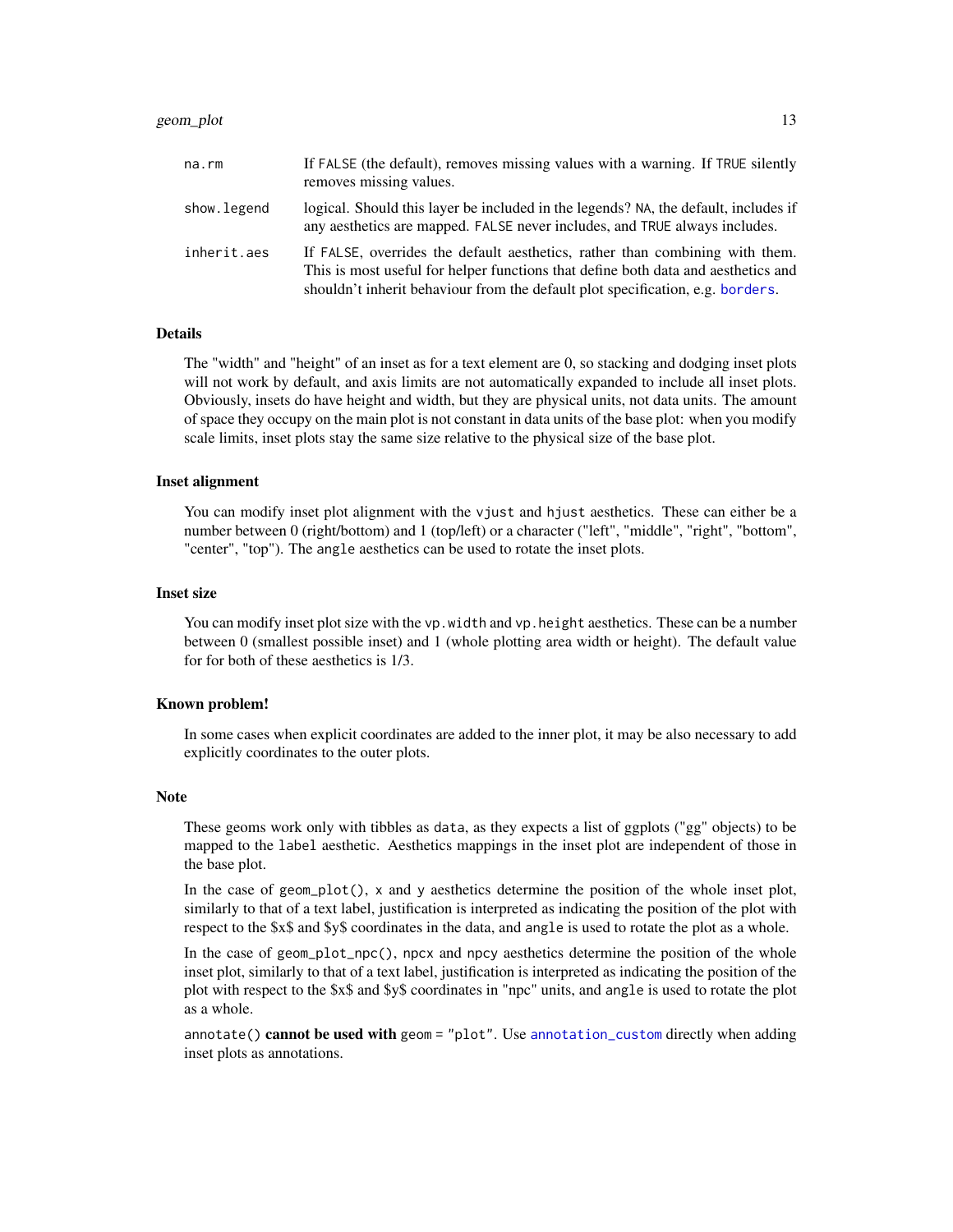# <span id="page-13-0"></span>References

The idea of implementing a geom\_custom() for grobs has been discussed as an issue at [https:](https://github.com/tidyverse/ggplot2/issues/1399) [//github.com/tidyverse/ggplot2/issues/1399](https://github.com/tidyverse/ggplot2/issues/1399).

# See Also

Other geometries adding layers with insets: [geom\\_grob\(](#page-6-1)), [geom\\_table\(](#page-15-1))

#### Examples

```
# inset plot with enlarged detail from a region of the main plot
library(tibble)
p \leq -ggplot(data = mtcars, mapping = aes(wt, mpg)) +geom_point()
df <- tibble(x = 0.01, y = 0.01,
             plot = list(p +coord\_cartesian(xlim = c(3, 4),ylim = c(13, 16) +
                          \text{labs}(x = \text{NULL}, y = \text{NULL}) +theme_bw(10)))
p +
 expand_limits(x = 0, y = 0) +
 geom\_plot\_npc(data = df, aes(npcx = x, npcy = y, label = plot))
```
<span id="page-13-1"></span>geom\_quadrant\_lines *Reference lines: horizontal plus vertical, and quadrants*

# Description

geom\_vhlines() adds in a single layer both vertical and horizontal guide lines. Can be thought of as a convenience function that helps with producing consistent vertical and horizontal guide lines. It behaves like geom\_vline() and geom\_hline(). geom\_quadrant\_lines() displays the boundaries of four quadrants with an arbitrary origin. The quadrants are specified in the same way as in stat\_quadrant\_counts() and is intended to be used to add guide lines consistent with the counts by quadrant computed by this stat.

#### Usage

```
geom_quadrant_lines(
 mapping = NULL,data = NULL,
  stat = "identity",
 position = "identity",
  pool.along = "none",
  xintercept = 0,
```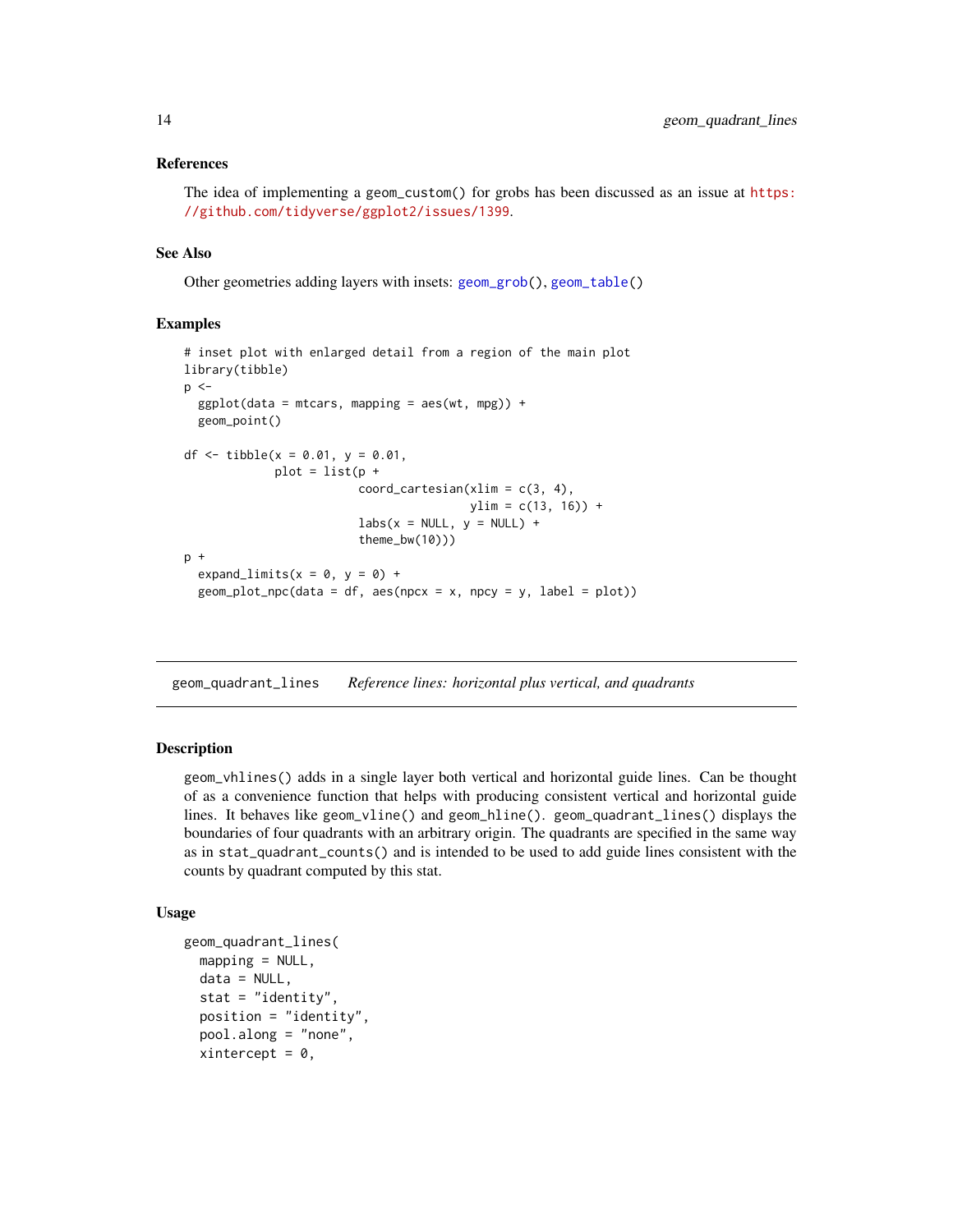```
yintercept = 0,
 na.rm = FALSE,
  show.legend = FALSE,
  inherit.aes = FALSE,
  ...
)
geom_vhlines(
 mapping = NULL,
 data = NULL,stat = "identity",
 position = "identity",
 xintercept = NULL,
 yintercept = NULL,
 na.rm = FALSE,
  show.legend = FALSE,
  inherit.aes = FALSE,
  ...
\mathcal{L}
```
# Arguments

| mapping                | The aesthetic mapping, usually constructed with aes or aes <sub>-</sub> . Only needs to be<br>set at the layer level if you are overriding the plot defaults.                                                                                        |
|------------------------|------------------------------------------------------------------------------------------------------------------------------------------------------------------------------------------------------------------------------------------------------|
| data                   | A layer specific data set - only needed if you want to override the plot defaults.                                                                                                                                                                   |
| stat                   | The statistic object to use display the data                                                                                                                                                                                                         |
| position               | The position adjustment to use for overlapping points on this layer                                                                                                                                                                                  |
| pool.along             | character, one of "none", "x" or "y", indicating which quadrants to pool to cal-<br>culate counts by pair of quadrants.                                                                                                                              |
| xintercept, yintercept |                                                                                                                                                                                                                                                      |
|                        | numeric vectors the coordinates of the origin of the quadrants.                                                                                                                                                                                      |
| na.rm                  | a logical indicating whether NA values should be stripped before the computa-<br>tion proceeds.                                                                                                                                                      |
| show.legend            | logical. Should this layer be included in the legends? NA, the default, includes if<br>any aesthetics are mapped. FALSE never includes, and TRUE always includes.                                                                                    |
| inherit.aes            | If FALSE, overrides the default aesthetics, rather than combining with them. This<br>is most useful for helper functions that define both data and aesthetics and should<br>not inherit behaviour from the default plot specification, e.g. borders. |
|                        | other arguments passed on to layer. This can include aesthetics whose values<br>you want to set, not map. See layer for more details.                                                                                                                |

# Details

While geom\_vhlines() does not provide defaults for the intercepts and accept vectors of length > 1, geom\_quadrant\_lines() sets by default the intercepts to zero producing the natural quadrants and only accepts vectors of length one per panel. That is geom\_vhlines() can be used to plot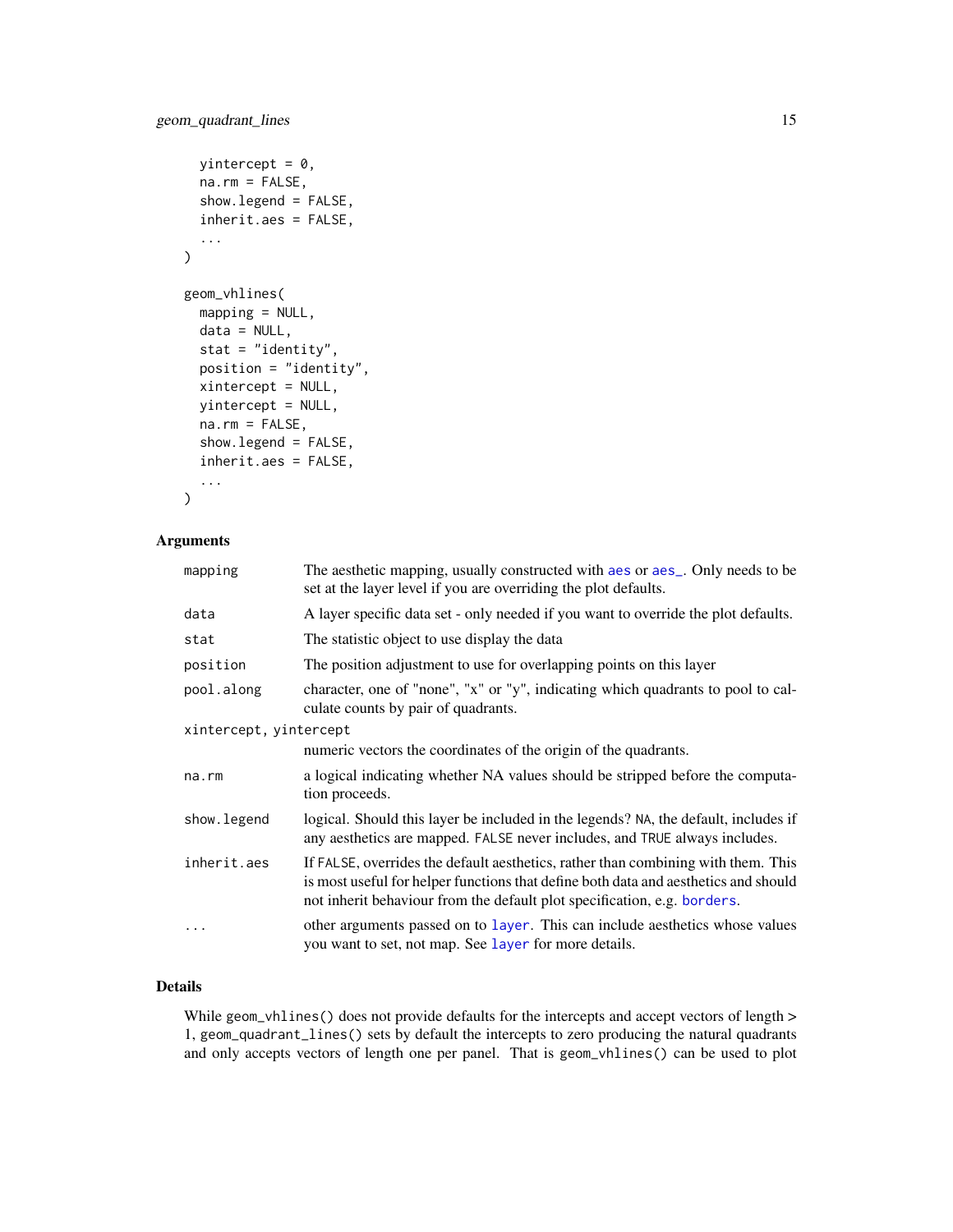a grid while geom\_quadrant\_lines() plots at most one vertical and one horizontal line. In the case of geom\_quadrant\_lines() the pooling along axes can be specified in the same way as in [stat\\_quadrant\\_counts\(](#page-82-1)).

# See Also

[geom\\_abline](#page-0-0), the topic where geom\_vline() and geom\_hline() are described.

Other Functions for quadrant and volcano plots: [FC\\_format\(](#page-0-0)), [outcome2factor\(](#page-27-1)), [scale\\_colour\\_outcome\(](#page-28-1)), [scale\\_shape\\_outcome\(](#page-31-1)), [scale\\_y\\_Pvalue\(](#page-35-1)), [stat\\_quadrant\\_counts\(](#page-82-1)), [xy\\_outcomes2factor\(](#page-92-1))

#### Examples

```
# generate artificial data
set.seed(4321)
x \le -1:100y \le - rnorm(length(x), mean = 10)
my.data \leftarrow data.findmex, y)ggplot(my.data, aes(x, y)) +
 geom_quadrant_lines() +
 geom_point()
ggplot(my.data, aes(x, y)) +geom_quadrant_lines(linetype = "dotted") +
 geom_point()
ggplot(my.data, aes(x, y)) +
 geom_quadrant_lines(xintercept = 50, yintercept = 10, colour = "blue") +
 geom_point()
ggplot(my.data, aes(x, y)) +geom_quadrant_lines(xintercept = 50, pool.along = "y", colour = "blue") +
 geom_point()
ggplot(my.data, aes(x, y)) +
 geom_vhlines(xintercept = c(25, 50, 75), yintercept = 10,
               linetype = "dotted", colour = "red") +
 geom_point() +
 theme_bw()
```
<span id="page-15-1"></span>geom\_table *Inset tables*

#### Description

geom\_table adds a textual table directly to the ggplot using syntax similar to that of [geom\\_label](#page-0-0) while geom\_table\_npc is similar to geom\_label\_npc in that x and y coordinates are given in npc units. In most respects they behave as any other ggplot geometry: a layer con contain multiple tables and faceting works as usual.

<span id="page-15-0"></span>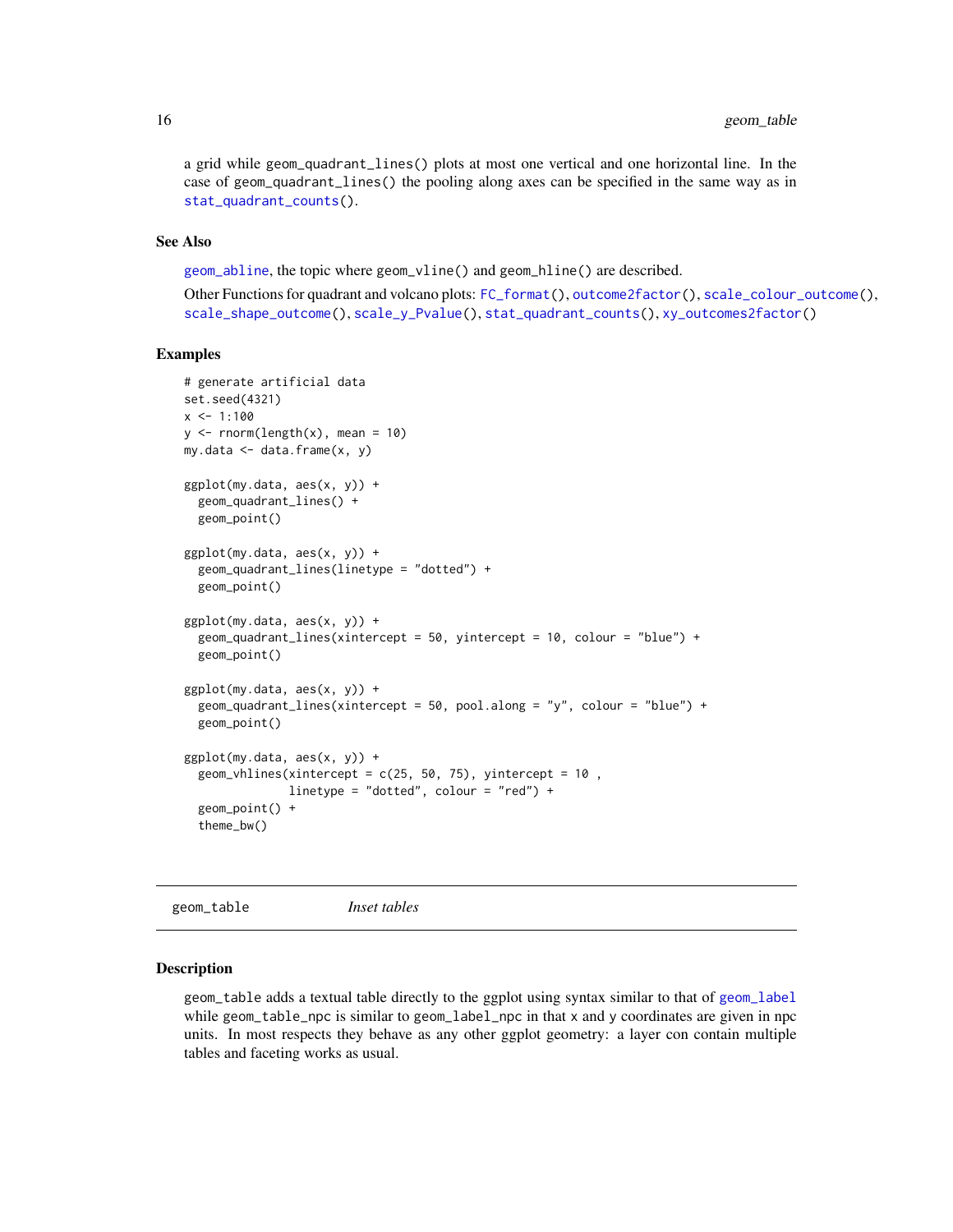geom\_table 17

# Usage

```
geom_table(
 mapping = NULL,
  data = NULL,
  stat = "identity",
 position = "identity",
  ...,
  table.theme = NULL,
  table.rownames = FALSE,
  table.colnames = TRUE,
  table.hjust = 0.5,
 parse = FALSE,
 na.rm = FALSE,show.legend = FALSE,
  inherit.aes = FALSE
)
geom_table_npc(
 mapping = NULL,
 data = NULL,
  stat = "identity",
 position = "identity",
  ...,
  table.theme = NULL,
  table.rownames = FALSE,
  table.colnames = TRUE,
  table.hjust = 0.5,
 parse = FALSE,
 na.rm = FALSE,show.legend = FALSE,
  inherit.aes = FALSE
\mathcal{L}
```
# Arguments

| mapping                        | The aesthetic mapping, usually constructed with a es or aes_. Only needs to be<br>set at the layer level if you are overriding the plot defaults. |
|--------------------------------|---------------------------------------------------------------------------------------------------------------------------------------------------|
| data                           | A layer specific data set - only needed if you want to override the plot defaults.                                                                |
| stat                           | The statistical transformation to use on the data for this layer, as a string.                                                                    |
| position                       | Position adjustment, either as a string, or the result of a call to a position adjust-<br>ment function.                                          |
| $\ddots$ .                     | other arguments passed on to layer. This can include aesthetics whose values<br>you want to set, not map. See layer for more details.             |
| table.theme                    | NULL, list or function A gridExtra theme defintion, or a constructor for a<br>ttheme or NULL for default.                                         |
| table.rownames, table.colnames |                                                                                                                                                   |
|                                | logical flag to enable or disable printing of row names and column names.                                                                         |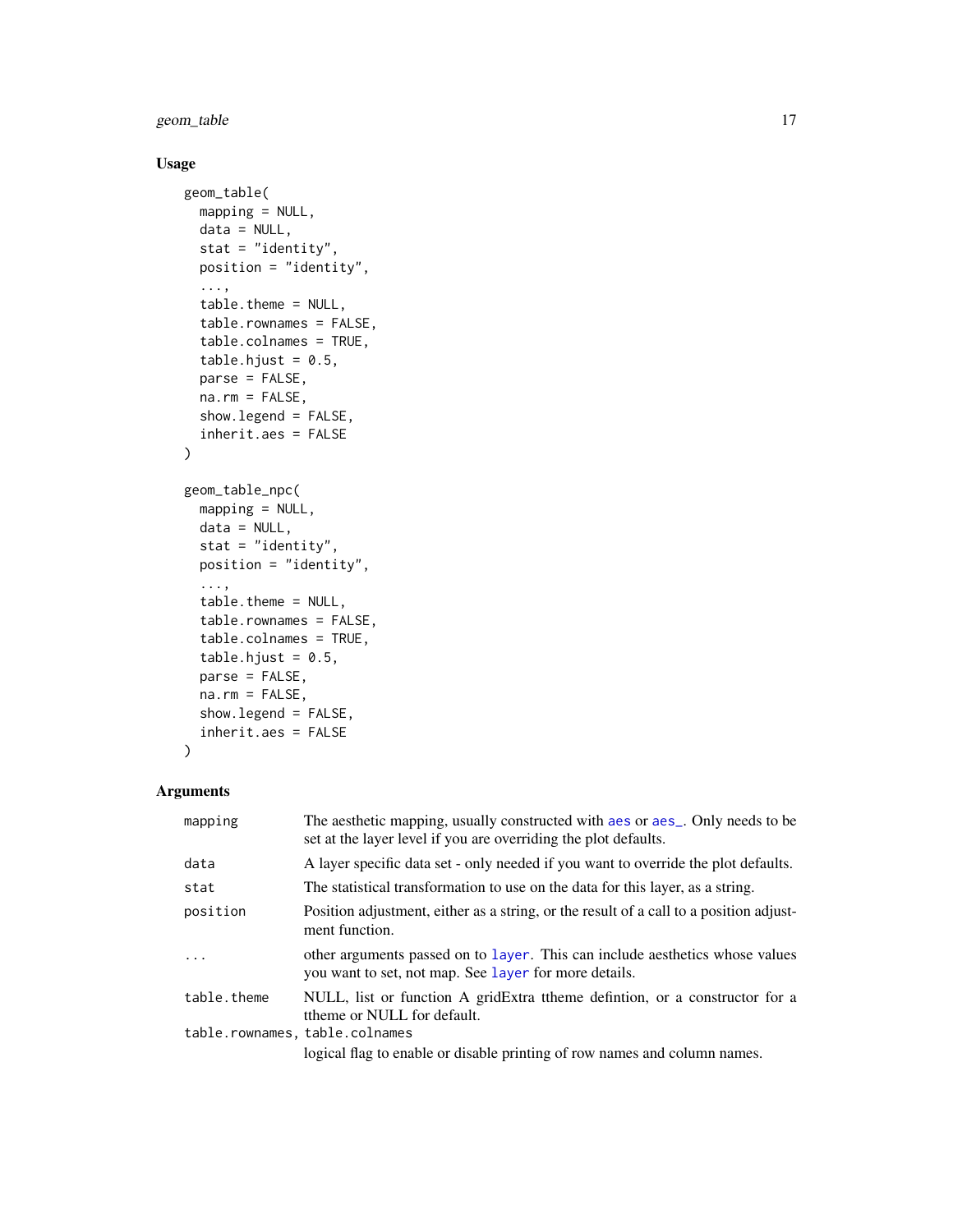| table.hjust | numeric Horizontal justification for the core and column headings of the table.                                                                                                                                                                     |
|-------------|-----------------------------------------------------------------------------------------------------------------------------------------------------------------------------------------------------------------------------------------------------|
| parse       | If TRUE, the labels will be parsed into expressions and displayed as described<br>in ?plotmath.                                                                                                                                                     |
| na.rm       | If FALSE (the default), removes missing values with a warning. If TRUE silently<br>removes missing values.                                                                                                                                          |
| show.legend | logical. Should this layer be included in the legends? NA, the default, includes if<br>any aesthetics are mapped. FALSE never includes, and TRUE always includes.                                                                                   |
| inherit.aes | If FALSE, overrides the default aesthetics, rather than combining with them.<br>This is most useful for helper functions that define both data and aesthetics and<br>shouldn't inherit behaviour from the default plot specification, e.g. borders. |

# Details

These geoms work only with tibbles as data, as they expects a list of data frames or tibbles ("tb" objects) to be mapped to the label aesthetic. Aesthetics mappings in the inset plot are independent of those in the base plot.

In the case of geom\_table(), x and y aesthetics determine the position of the whole inset table, similarly to that of a text label, justification is interpreted as indicating the position of the table with respect to the \$x\$ and \$y\$ coordinates in the data, and angle is used to rotate the table as a whole.

In the case of geom\_table\_npc(), npcx and npcy aesthetics determine the position of the whole inset table, similarly to that of a text label, justification is interpreted as indicating the position of the table with respect to the \$x\$ and \$y\$ coordinates in "npc" units, and angle is used to rotate the table as a whole.

The "width" and "height" of an inset as for a text element are 0, so stacking and dodging inset plots will not work by default, and axis limits are not automatically expanded to include all inset plots. Obviously, insets do have height and width, but they are physical units, not data units. The amount of space they occupy on the main plot is not constant in data units of the base plot: when you modify scale limits, inset plots stay the same size relative to the physical size of the base plot.

#### Alignment

You can modify table alignment with the vjust and hjust aesthetics. These can either be a number between 0 (right/bottom) and 1 (top/left) or a character ("left", "middle", "right", "bottom", "center", "top").

# Inset size

You can modify inset table size with the size aesthetics, which determines the size of text within the table.

# Warning!

annotate() cannot be used with geom = "table". Use [annotation\\_custom](#page-0-0) directly when adding inset tables as annotations.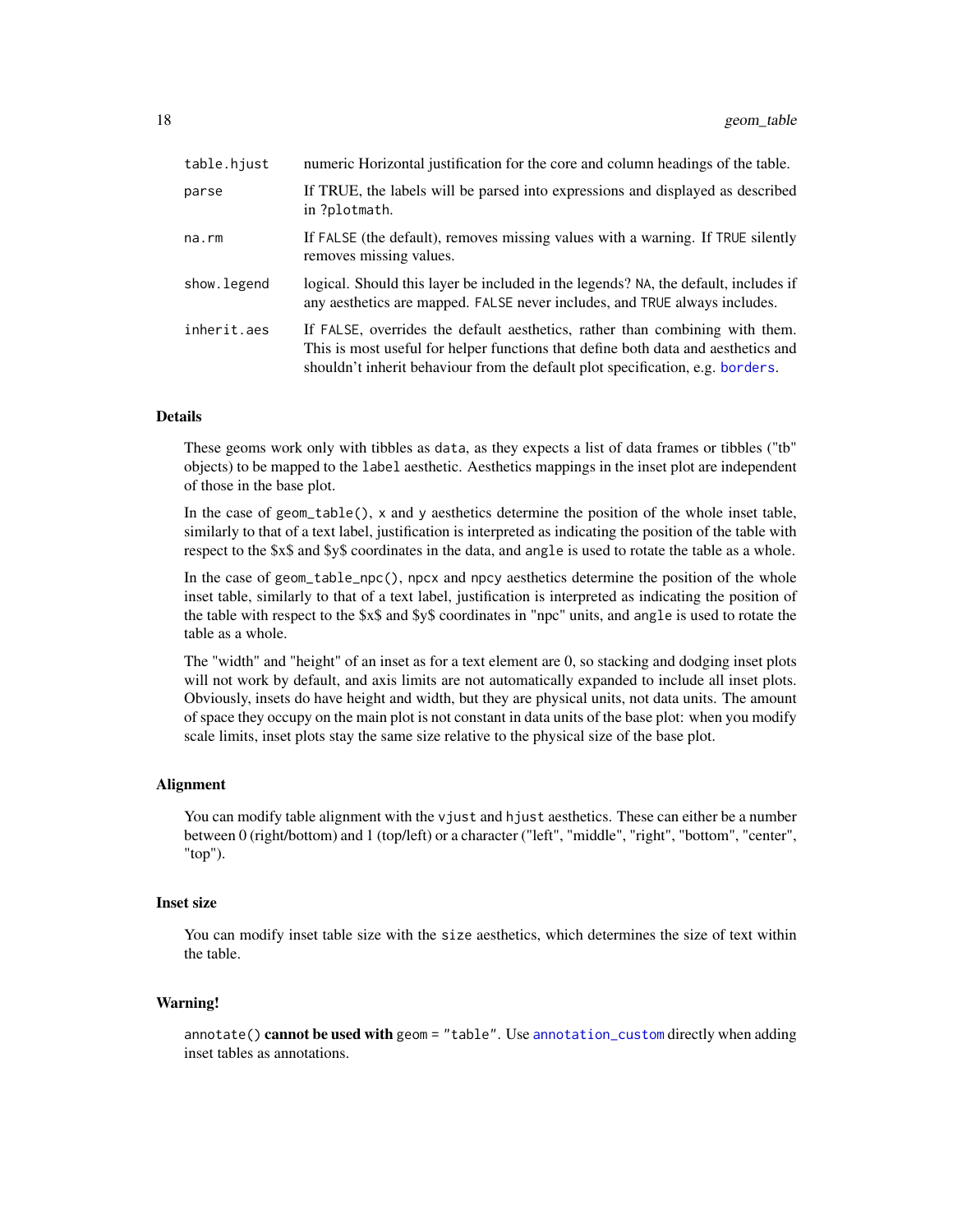# geom\_table 19

#### **Note**

As all geoms, geom\_table() and geom\_table\_npc() add a layer to a plot, and behave as expected in the grammar of graphics: ggplot themes do not affect how layers are rendered. The formatting of the inset table is done according to the the argument passed to table. theme.

As the table is built with function gridExtra::gtable(), for formatting details, please, consult [tableGrob](#page-0-0). If the argument passed to table. theme is a constructor function, the values mapped to size, color, fill, alpha, and family aesthetics will the passed to the theme constructor for each table. In the case of colour and fill, the default mapping is to NA which triggers the use of the default base\_colour of the ttheme.

The constructor ttheme\_gtdefault is used by default, but others are available predefined or can created by the user. If instead of a constructor a ready constructed ttheme as a list object is passed as argument, it will be used as is. In such a case mapped aesthetics normally mapped aesthetics are ignored if present.

Complex tables with annotations or different coloring of rows or cells can be constructed with functions in package 'gridExtra' or in any other way as long as they can be saved as grid graphical objects and added to a ggplot as a new layer with [geom\\_grob](#page-6-1).

# References

This geometry is inspired on answers to two questions in Stackoverflow. In contrast to these earlier examples, the current geom obeys the grammar of graphics, and attempts to be consistent with the behaviour of 'ggplot2' geometries. [https://stackoverflow.com/questions/12318120/](https://stackoverflow.com/questions/12318120/adding-table-within-the-plotting-region-of-a-ggplot-in-r) [adding-table-within-the-plotting-region-of-a-ggplot-in-r](https://stackoverflow.com/questions/12318120/adding-table-within-the-plotting-region-of-a-ggplot-in-r) [https://stackoverflow.](https://stackoverflow.com/questions/25554548/adding-sub-tables-on-each-panel-of-a-facet-ggplot-in-r?) [com/questions/25554548/adding-sub-tables-on-each-panel-of-a-facet-ggplot-in-r?](https://stackoverflow.com/questions/25554548/adding-sub-tables-on-each-panel-of-a-facet-ggplot-in-r?)

# See Also

function [tableGrob](#page-0-0) as it is used to construct the table.

Other geometries adding layers with insets: [geom\\_grob\(](#page-6-1)), [geom\\_plot\(](#page-11-1))

# Examples

```
library(dplyr)
library(tibble)
mtcars %>%
 group_by(cyl) %>%
 summarize(wt = mean(wt), mpg = mean(mpg)) %>%
 ungroup() %>%
 mutate(wt = sprintf("%.2f", wt),
         mpg = sprint f("%, 1f", mpg)) \rightarrow tbdf \leftarrow tibble(x = 5.45, y = 34, tb = list(tb))
# using defaults
ggplot(mtcars, aes(wt, mpg, colour = factor(cyl))) +geom_point() +
 geom_table(data = df, aes(x = x, y = y, label = tb))
```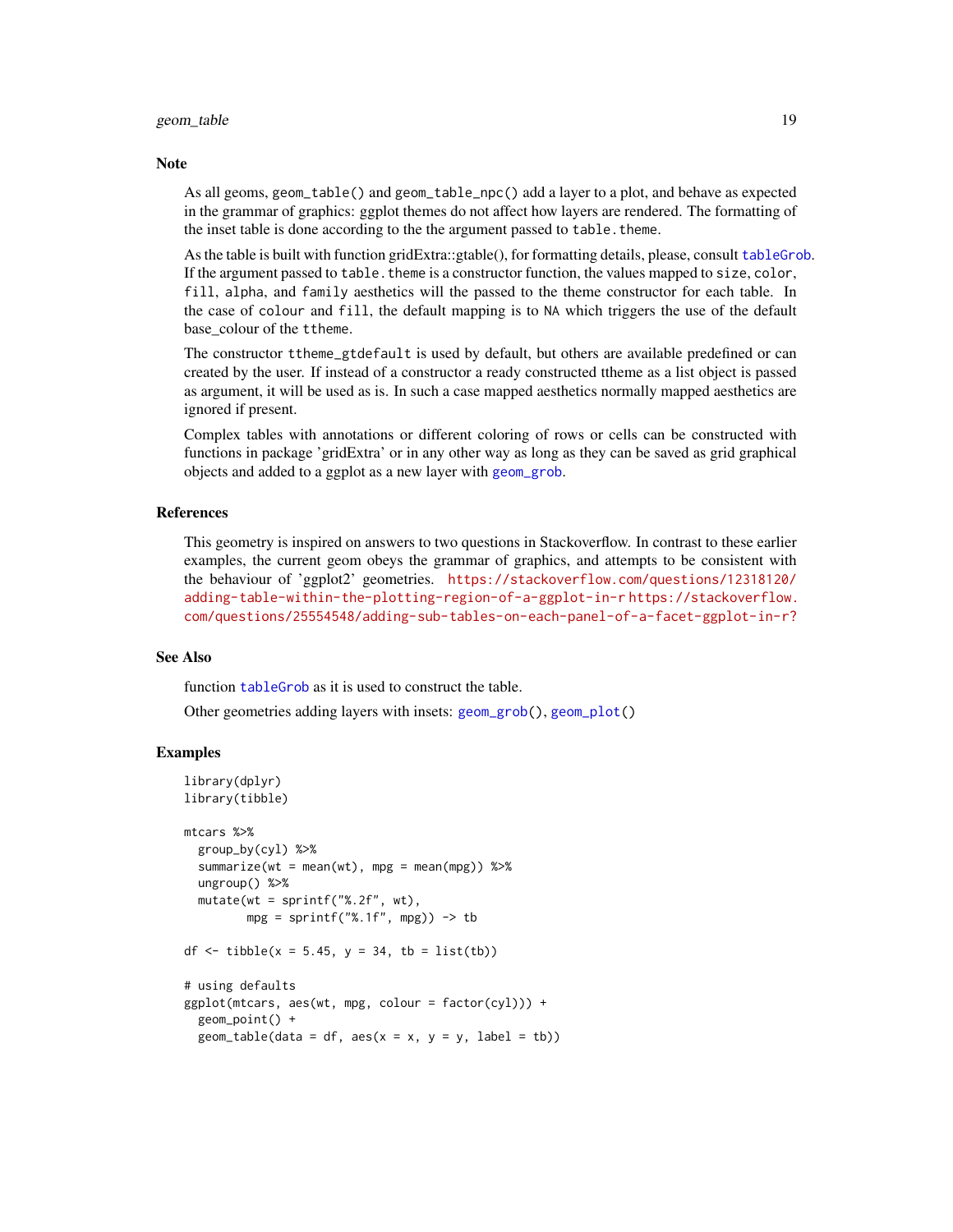```
ggplot(mtcars, aes(wt, mpg, colour = factor(cyl))) +geom_point() +
 geom_table(data = df, aes(x = x, y = y, label = tb),
             table.rownames = TRUE, table.theme = ttheme_gtstripes)
# settings aesthetics to constants
ggplot(mtcars, aes(wt, mpg, colour = factor(cyl))) +
 geom_point() +
 geom_table(data = df, aes(x = x, y = y, label = tb),
             color = "red", fill = "#FFCCC", family = "serif", size = 5,angle = 90, vjust = 0)
# passing a theme constructor as argument
ggplot(mtcars, aes(wt, mpg, colour = factor(cyl))) +geom_point() +
 geom\_table(data = df, aes(x = x, y = y, label = tb),table.theme = ttheme_gtminimal) +
 theme_classic()
df2 <- tibble(x = 5.45, y = c(34, 29, 24), cyl = c(4, 6, 8),
              tb = list(tb[1, 1:3], tb[2, 1:3], tb[3, 1:3]))
# mapped aesthetics
ggplot(data = mtcars, mapping = aes(wt, mpg, color = factor(cyl))) +
 geom_point() +
 geom_table(data = df2,
             inherit.aes = TRUE,
             mapping = aes(x = x, y = y, label = tb))# Using native plot coordinates instead of data coordinates
dfnpc <- tibble(x = 0.95, y = 0.95, tb = list(tb))
ggplot(mtcars, aes(wt, mpg, colour = factor(cyl))) +geom_point() +
 geom\_table\_npc(data = dfnpc, aes(npcx = x, npcy = y, label = tb))
```
<span id="page-19-1"></span>geom\_x\_margin\_arrow *Reference arrows on the margins*

# Description

Small arrows on plot margins can supplement a 2d display with annotations. Arrows can be used to highligth specific values along a margin. The geometries geom\_x\_margin\_arrow() and geom\_y\_margin\_arrow() behave similarly geom\_vline() and geom\_hline() and share their "double personality" as both annotations and geometries.

#### Usage

geom\_x\_margin\_arrow(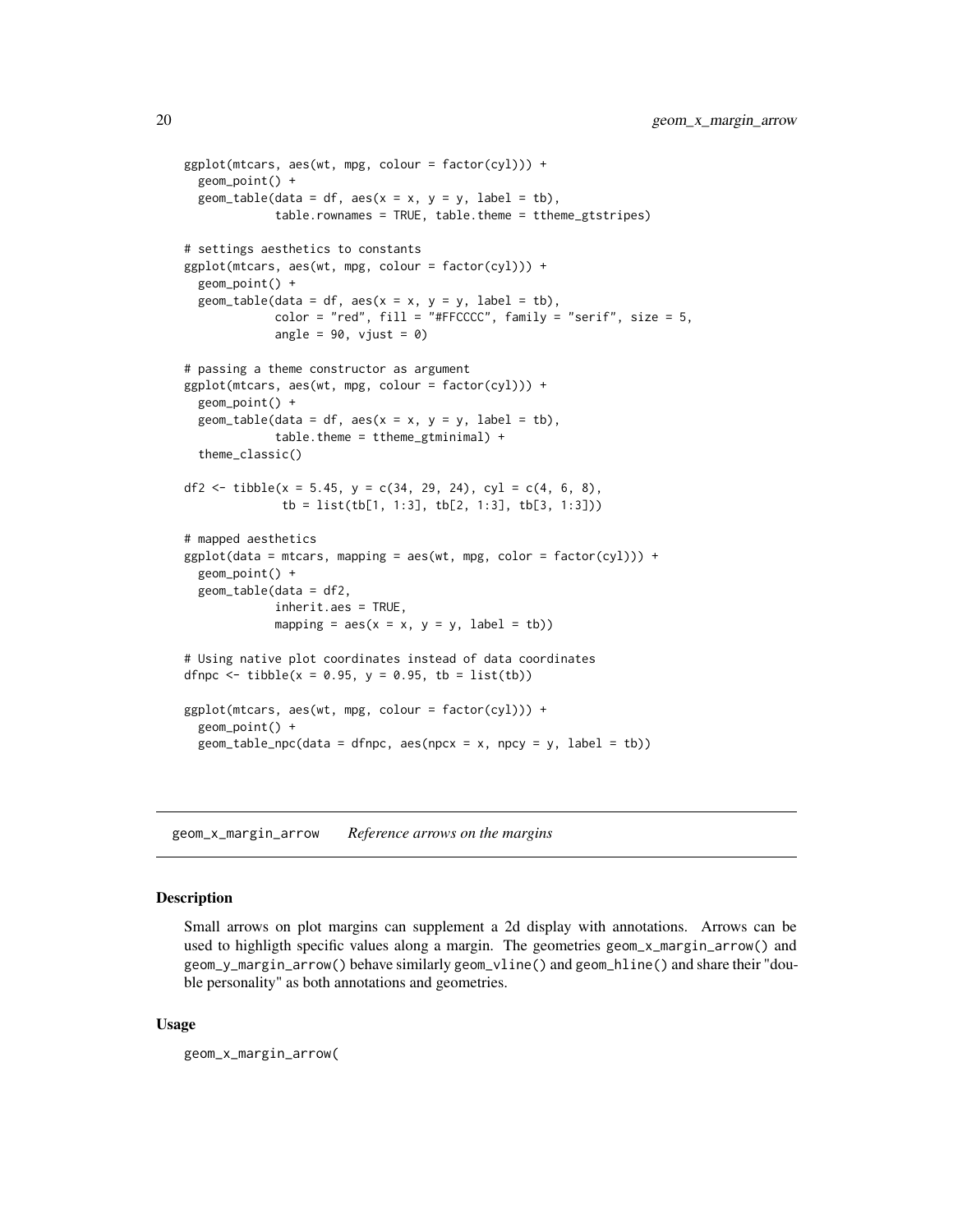```
mapping = NULL,data = NULL,stat = "identity",position = "identity",
  ...,
  xintercept,
  sides = "b",arrow.length = 0.03,
  na.rm = FALSE,show.legend = FALSE,
  inherit.aes = FALSE
\mathcal{L}geom_y_margin_arrow(
  mapping = NULL,
  data = NULL,
  stat = "identity",
  position = "identity",
  ...,
  yintercept,
  sides = "1",arrow.length = 0.03,
  na.rm = FALSE,show.legend = FALSE,
  inherit.aes = FALSE
)
```
# Arguments

| mapping                | The aesthetic mapping, usually constructed with aes or aes <sub>-</sub> . Only needs to be<br>set at the layer level if you are overriding the plot defaults. |  |
|------------------------|---------------------------------------------------------------------------------------------------------------------------------------------------------------|--|
| data                   | A layer specific dataset - only needed if you want to override the plot defaults.                                                                             |  |
| stat                   | The statistical transformation to use on the data for this layer, as a string.                                                                                |  |
| position               | Position adjustment, either as a string, or the result of a call to a position adjust-<br>ment function.                                                      |  |
|                        | other arguments passed on to layer. This can include aesthetics whose values<br>you want to set, not map. See layer for more details.                         |  |
| xintercept, yintercept |                                                                                                                                                               |  |
|                        | numeric Parameters that control the position of the marginal points. If these are<br>set, data, mapping and show. legend are overridden.                      |  |
| sides                  | A string that controls which sides of the plot the rugs appear on. It can be set to<br>a string containing any of "trbl"', for top, right, bottom, and left.  |  |
| arrow.length           | numeric value expressed in npc units for the length of the arows inwards from<br>the edge of the plotting area.                                               |  |
| na.rm                  | If FALSE (the default), removes missing values with a warning. If TRUE silently<br>removes missing values.                                                    |  |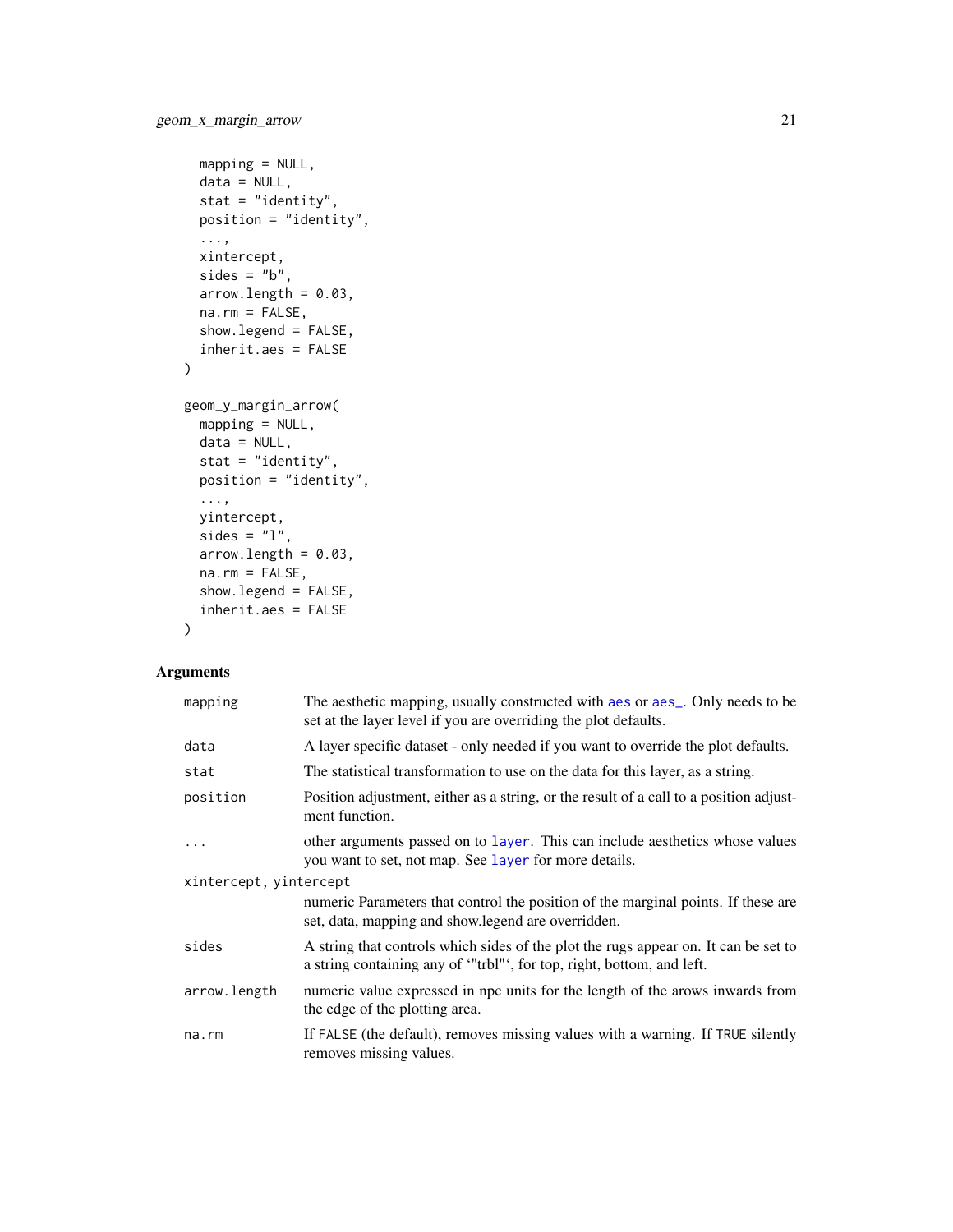<span id="page-21-0"></span>

| logical. Should this layer be included in the legends? NA, the default, includes if<br>any aesthetics are mapped. FALSE never includes, and TRUE always includes. |
|-------------------------------------------------------------------------------------------------------------------------------------------------------------------|
|                                                                                                                                                                   |
| If FALSE, overrides the default aesthetics, rather than combining with them.                                                                                      |
| This is most useful for helper functions that define both data and aesthetics and                                                                                 |
| shouldn't inherit behaviour from the default plot specification, e.g. borders.                                                                                    |
|                                                                                                                                                                   |

# See Also

Other Geometries for marginal annotations in ggplots: [geom\\_x\\_margin\\_grob\(](#page-21-1)), [geom\\_x\\_margin\\_point\(](#page-23-1))

# Examples

```
p <- ggplot(mtcars, aes(wt, mpg)) +
  geom_point()
p
p + geom_x_margin_arrow(xintercept = 3.5)
p + geom_y_margin_arrow(yintercept = c(18, 28, 15))p + geom_x_margin_arrow(data = data-frame(x = c(2.5, 4.5)),mapping = \text{aes}(\text{xintercept} = x))p + geom_x_margin_arrow(data = data-frame(x = c(2.5, 4.5)),mapping = \text{aes}(\text{xintercept} = x),
                           sides="tb")
```
<span id="page-21-1"></span>geom\_x\_margin\_grob *Add Grobs on the margins*

# Description

Marging points can supplement a 2d display with annotations. Marging points can highligth individual cases or values along a margin. The geometries geom\_x\_margin\_grob() and geom\_y\_margin\_grob() behave similarly geom\_vline() and geom\_hline() and share their "double personality" as both annotations and geometries.

# Usage

```
geom_x_margin_grob(
 mapping = NULL,
  data = NULL,stat = "identity",
  position = "identity",
  ...,
  xintercept,
  sides = "b",
  grob.shift = 0,
  na.rm = FALSE,show.legend = FALSE,
  inherit.aes = FALSE
```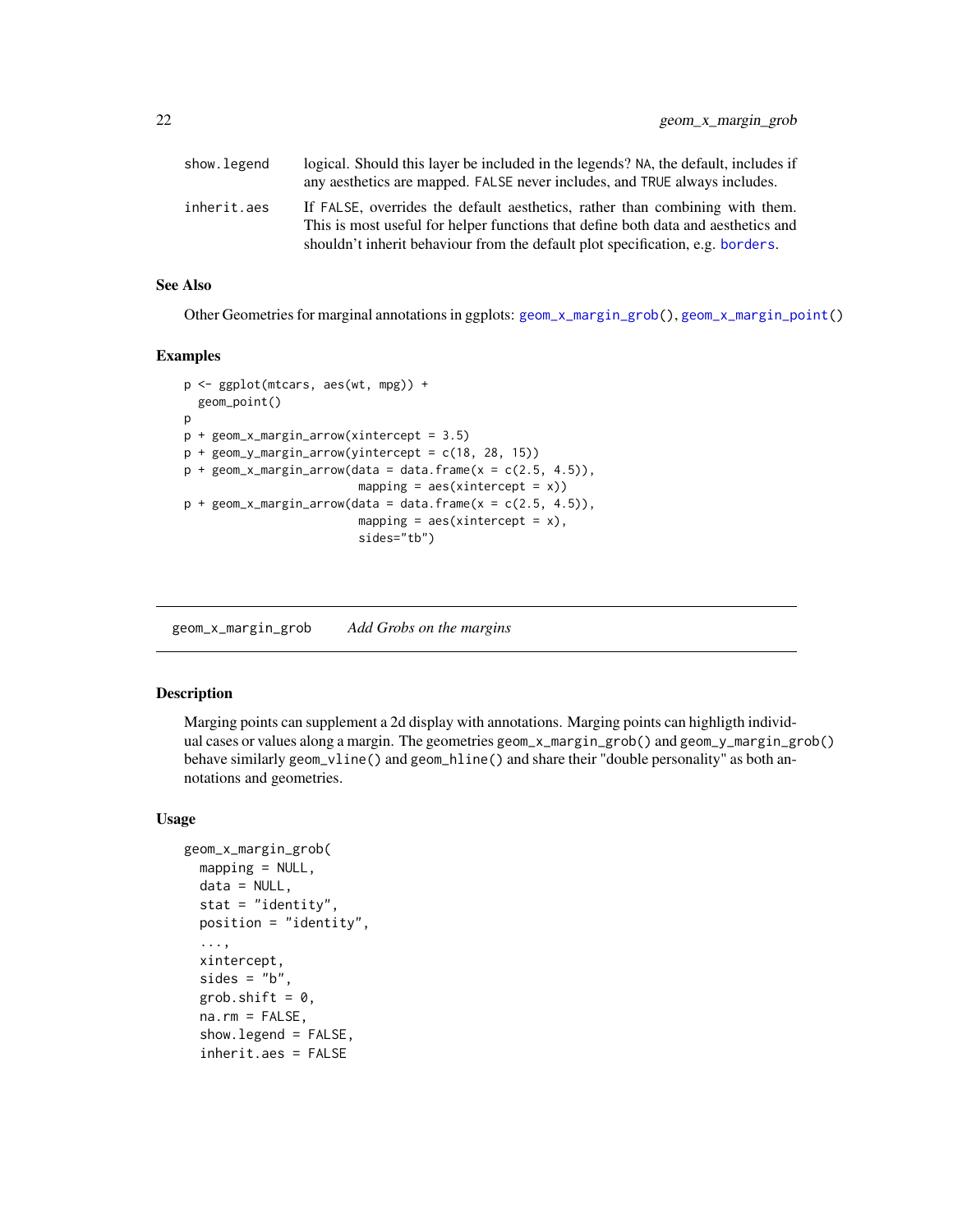```
\mathcal{L}geom_y_margin_grob(
  mapping = NULL,
  data = NULL,
  stat = "identity",
  position = "identity",
  ...,
  yintercept,
  sides = "1",grob.shift = 0,
  na.rm = FALSE,
  show.legend = FALSE,
  inherit.aes = FALSE
\mathcal{L}
```
# Arguments

| mapping                | The aesthetic mapping, usually constructed with aes or aes_. Only needs to be<br>set at the layer level if you are overriding the plot defaults.                                                                                                    |
|------------------------|-----------------------------------------------------------------------------------------------------------------------------------------------------------------------------------------------------------------------------------------------------|
| data                   | A layer specific dataset - only needed if you want to override the plot defaults.                                                                                                                                                                   |
| stat                   | The statistical transformation to use on the data for this layer, as a string.                                                                                                                                                                      |
| position               | Position adjustment, either as a string, or the result of a call to a position adjust-<br>ment function.                                                                                                                                            |
| $\cdots$               | other arguments passed on to layer. This can include aesthetics whose values<br>you want to set, not map. See layer for more details.                                                                                                               |
| xintercept, yintercept |                                                                                                                                                                                                                                                     |
|                        | numeric Parameters that control the position of the marginal points. If these are<br>set, data, mapping and show.legend are overridden.                                                                                                             |
| sides                  | A character string of length one that controls on which side of the plot the grob<br>annotations appear on. It can be set to a string containing one of "t", "r", "b"<br>or "1", for top, right, bottom, and left.                                  |
| grob.shift             | numeric value expressed in npc units for the shift of the marginal grob inwards<br>from the edge of the plotting area.                                                                                                                              |
| na.rm                  | If FALSE (the default), removes missing values with a warning. If TRUE silently<br>removes missing values.                                                                                                                                          |
| show.legend            | logical. Should this layer be included in the legends? NA, the default, includes if<br>any aesthetics are mapped. FALSE never includes, and TRUE always includes.                                                                                   |
| inherit.aes            | If FALSE, overrides the default aesthetics, rather than combining with them.<br>This is most useful for helper functions that define both data and aesthetics and<br>shouldn't inherit behaviour from the default plot specification, e.g. borders. |

# See Also

Other Geometries for marginal annotations in ggplots: [geom\\_x\\_margin\\_arrow\(](#page-19-1)), [geom\\_x\\_margin\\_point\(](#page-23-1))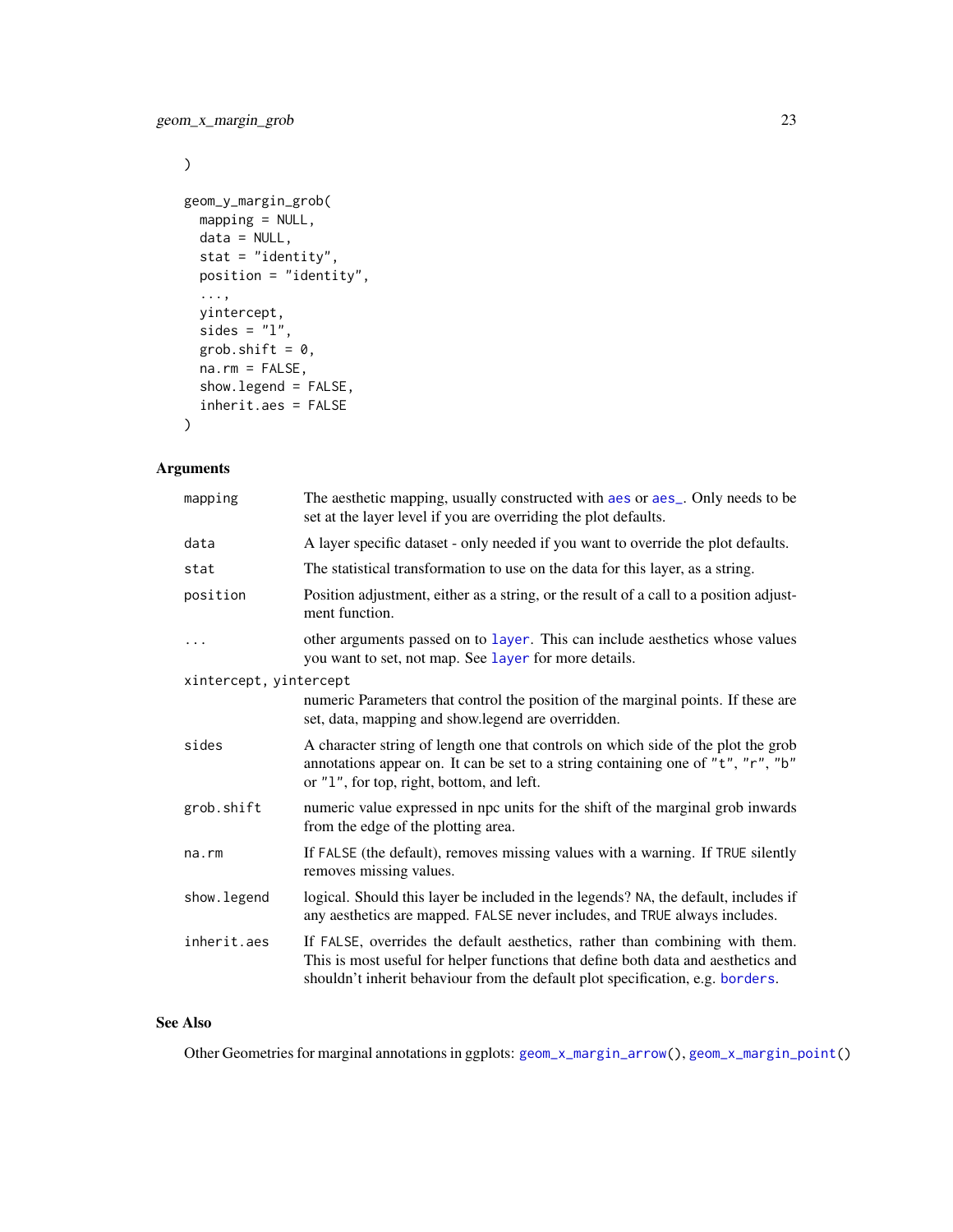## <span id="page-23-0"></span>Examples

# We can add icons to the margin of a plot to signal events

<span id="page-23-1"></span>geom\_x\_margin\_point *Reference points on the margins*

# Description

Marging points can supplement a 2d display with annotations. Marging points can highligth individual cases or values along a margin. The geometries geom\_x\_margin\_point() and geom\_y\_margin\_point() behave similarly geom\_vline() and geom\_hline() and share their "double personality" as both annotations and geometries.

# Usage

```
geom_x_margin_point(
 mapping = NULL,
  data = NULL,stat = "identity",
  position = "identity",
  ...,
  xintercept,
  sides = "b",point.shift = 0.017,
  na.rm = FALSE,show.legend = FALSE,
  inherit.aes = FALSE
\lambdageom_y_margin_point(
 mapping = NULL,
  data = NULL,stat = "identity",
  position = "identity",
  ...,
  yintercept,
  sides = "1",point.shift = 0.017,
  na.rm = FALSE,show.legend = FALSE,
  inherit.aes = FALSE
)
```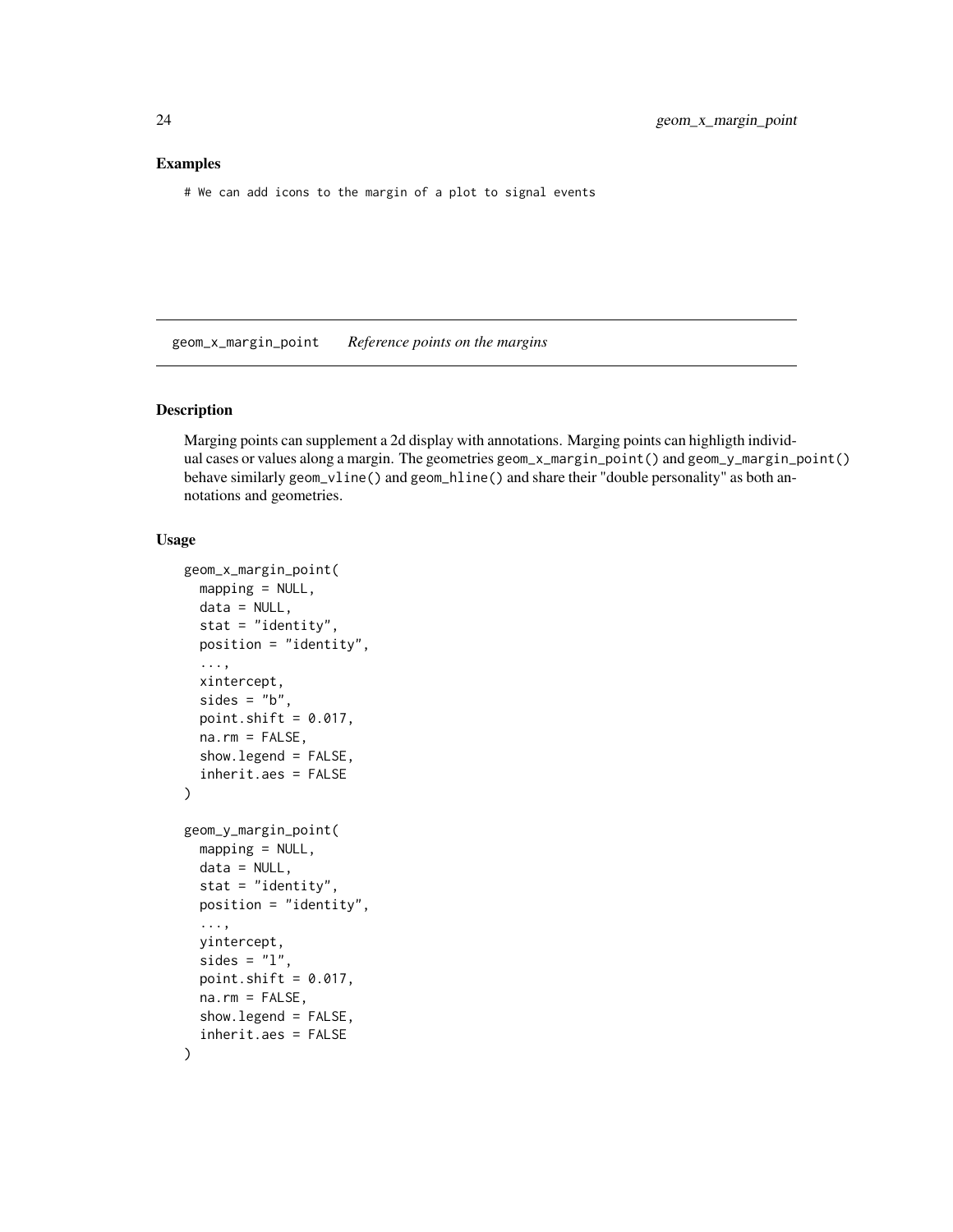# Arguments

| mapping                | The aesthetic mapping, usually constructed with aes or aes_. Only needs to be<br>set at the layer level if you are overriding the plot defaults.                                                                                                    |
|------------------------|-----------------------------------------------------------------------------------------------------------------------------------------------------------------------------------------------------------------------------------------------------|
| data                   | A layer specific dataset - only needed if you want to override the plot defaults.                                                                                                                                                                   |
| stat                   | The statistical transformation to use on the data for this layer, as a string.                                                                                                                                                                      |
| position               | Position adjustment, either as a string, or the result of a call to a position adjust-<br>ment function.                                                                                                                                            |
| .                      | other arguments passed on to layer. This can include aesthetics whose values<br>you want to set, not map. See layer for more details.                                                                                                               |
| xintercept, yintercept | numeric Parameters that control the position of the marginal points. If these are<br>set, data, mapping and show.legend are overridden.                                                                                                             |
| sides                  | A string that controls which sides of the plot the rugs appear on. It can be set to<br>a string containing any of "'trbl"', for top, right, bottom, and left.                                                                                       |
| point.shift            | numeric value expressed in npc units for the shift of the rug points inwards from<br>the edge of the plotting area.                                                                                                                                 |
| $na$ . $rm$            | If FALSE (the default), removes missing values with a warning. If TRUE silently<br>removes missing values.                                                                                                                                          |
| show.legend            | logical. Should this layer be included in the legends? NA, the default, includes if<br>any aesthetics are mapped. FALSE never includes, and TRUE always includes.                                                                                   |
| inherit.aes            | If FALSE, overrides the default aesthetics, rather than combining with them.<br>This is most useful for helper functions that define both data and aesthetics and<br>shouldn't inherit behaviour from the default plot specification, e.g. borders. |

# See Also

Other Geometries for marginal annotations in ggplots: [geom\\_x\\_margin\\_arrow\(](#page-19-1)), [geom\\_x\\_margin\\_grob\(](#page-21-1))

# Examples

```
p <- ggplot(mtcars, aes(wt, mpg)) +
  geom_point()
p
p + geom_x_margin_point(xintercept = 3.5)
p + geom_y_margin\_point(yintercept = c(18, 28, 15))p + geom_x_margin\_point(data = data-frame(x = c(2.5, 4.5)),mapping = \text{aes}(\text{xintercept} = x))p + geom_x_margin\_point(data = data-frame(x = c(2.5, 4.5)),mapping = \text{aes}(\text{xintercept} = x),
                           sides="tb")
```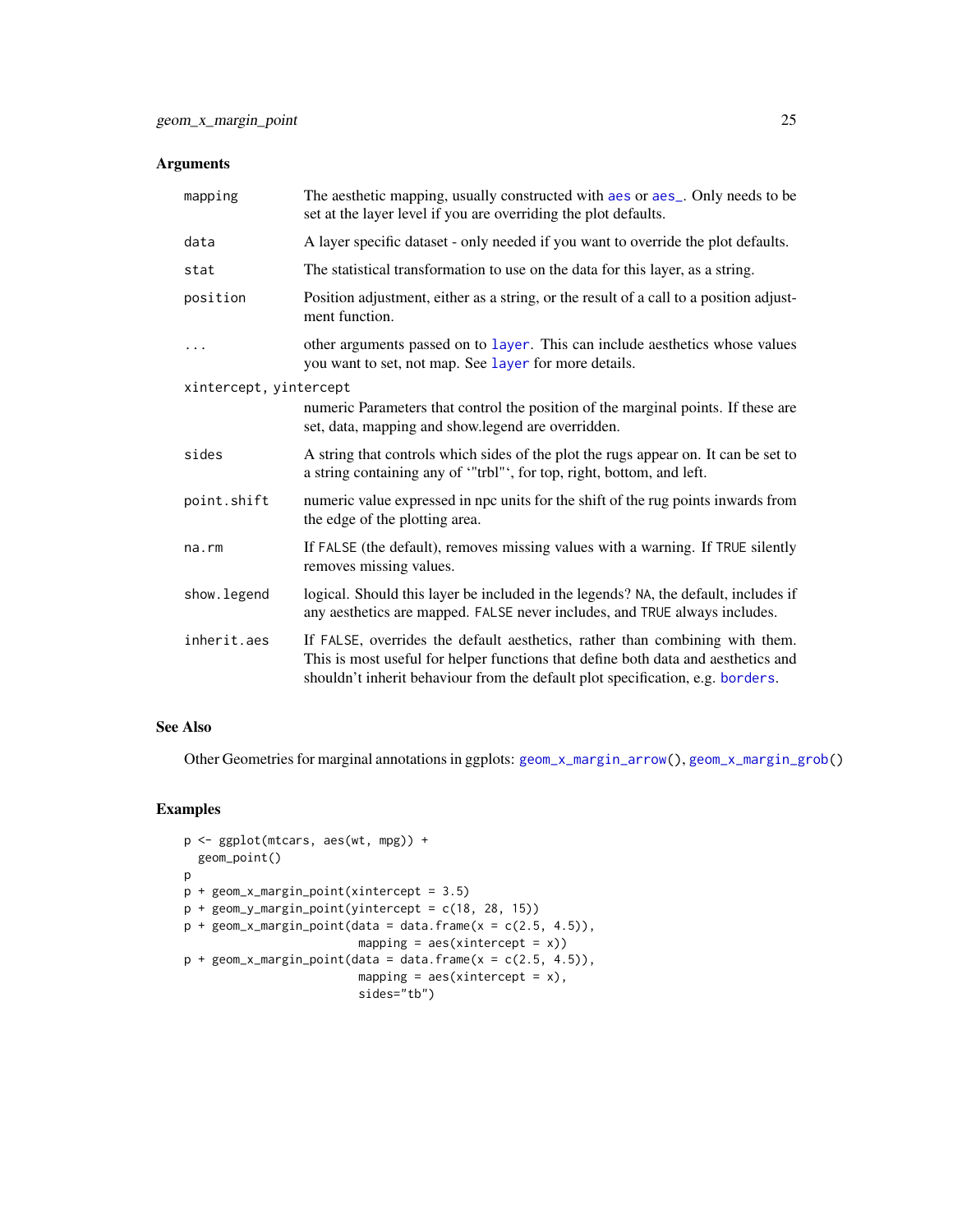<span id="page-25-1"></span><span id="page-25-0"></span>

# Description

ggplot() initializes a ggplot object. It can be used to declare the input spectral object for a graphic and to optionally specify the set of plot aesthetics intended to be common throughout all subsequent layers unless specifically overridden.

# Usage

```
## S3 method for class 'ts'
ggplot(
  data,
 mapping = NULL,
  ...,
 time.resolution = "day",
  as.numeric = TRUE,
  environment = parent.frame()
)
## S3 method for class 'xts'
ggplot(
 data,
 mapping = NULL,
  ...,
  time.resolution = "day",
  as.numeric = TRUE,
  environment = parent.frame()
\mathcal{L}
```
# Arguments

| data            | Default spectrum dataset to use for plot. If not a spectrum, the methods used<br>will be those defined in package ggplot 2. See ggplot. If not specified, must be<br>suppled in each layer added to the plot. |
|-----------------|---------------------------------------------------------------------------------------------------------------------------------------------------------------------------------------------------------------|
| mapping         | Default list of aesthetic mappings to use for plot. If not specified, in the case of<br>spectral objects, a default mapping will be used.                                                                     |
| $\ddots$ .      | Other arguments passed on to methods. Not currently used.                                                                                                                                                     |
| time.resolution |                                                                                                                                                                                                               |
|                 | character The time unit to which the returned time values will be rounded.                                                                                                                                    |
| as.numeric      | logical If TRUE convert time to numeric, expressed as fractional calendar years.                                                                                                                              |
| environment     | If an variable defined in the aesthetic mapping is not found in the data, ggplot<br>will look for it in this environment. It defaults to using the environment in which<br>$ggplot()$ is called.              |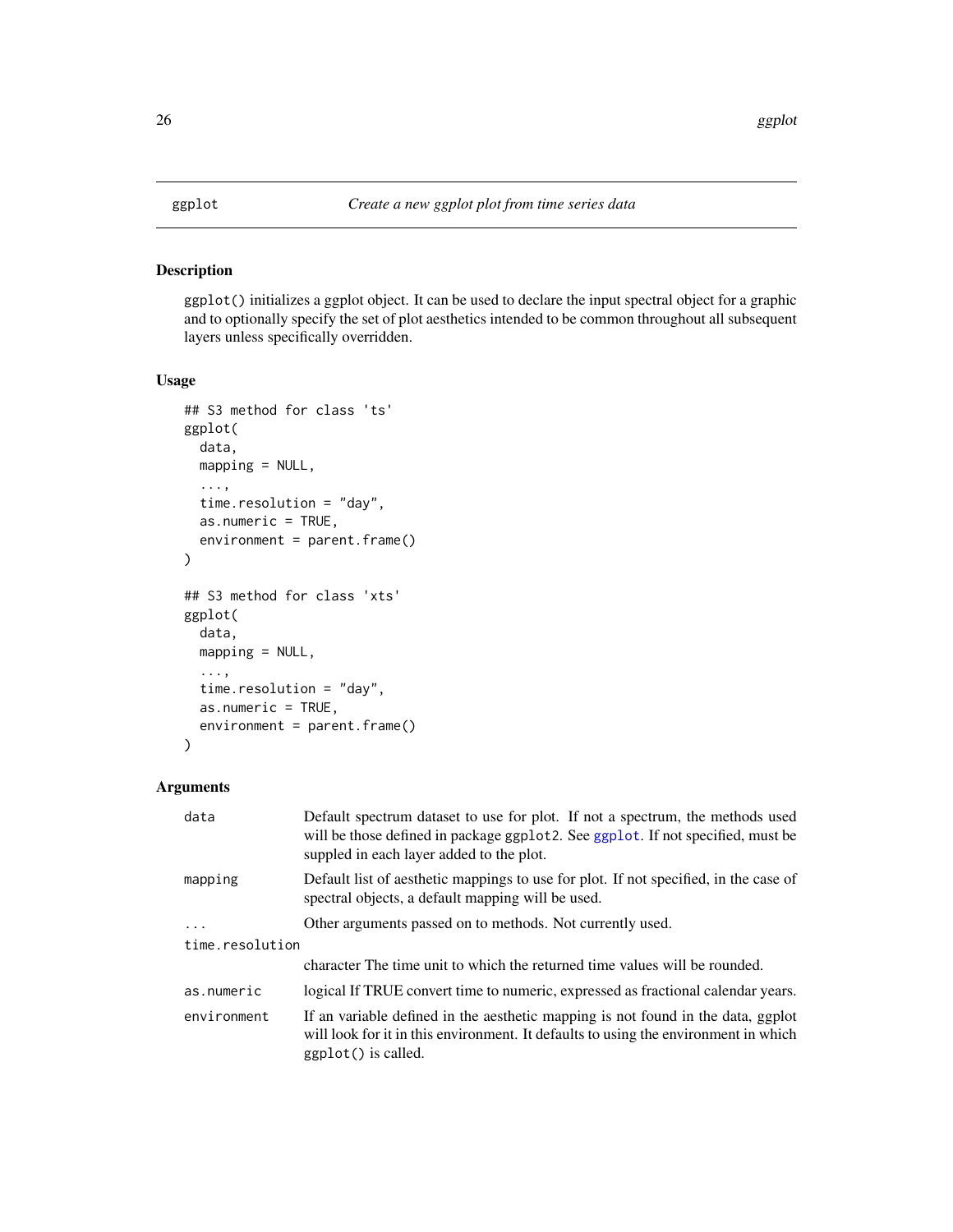#### <span id="page-26-0"></span>Moved 27

# Details

 $ggplot()$  is typically used to construct a plot incrementally, using the + operator to add layers to the existing ggplot object. This is advantageous in that the code is explicit about which layers are added and the order in which they are added. For complex graphics with multiple layers, initialization with ggplot is recommended.

There are three common ways to invoke ggplot:

- ggplot(ts,aes(x,y,<other aesthetics>))
- ggplot(ts)

The first method is recommended if all layers use the same data and the same set of aesthetics, although this method can also be used to add a layer using data from another data frame. See the first example below. The second method specifies the default spectrum object to use for the plot, and the units to be used for y in the plot, but no aesthetics are defined up front. This is useful when one data frame is used predominantly as layers are added, but the aesthetics may vary from one layer to another. The third method specifies the default spectrum object to use for the plot, but no aesthetics are defined up front. This is useful when one spectrum is used predominantly as layers are added, but the aesthetics may vary from one layer to another.

## Note

Current implementation does not merge default mapping with user supplied mapping. If user supplies a mapping, it is used as is. To add to the default mapping, aes() can be used by itself to compose the ggplot.

#### Examples

library(ggplot2) ggplot(lynx) + geom\_line()

Moved *Moved to package 'gginnards'*

# <span id="page-26-1"></span>Description

Some stats, geoms and the plot layer manipulation functions have been moved from package 'ggpmisc' to a separate new package called 'gginnards'.

# Details

To continue using any of these functions and methods, simply run at the R prompt or add to your script library(gginnards), after installing package 'gginnards'.

# See Also

[gginnards-package](#page-0-0), [geom\\_null](#page-26-1), [stat\\_debug\\_group](#page-26-1), [stat\\_debug\\_panel](#page-26-1), [geom\\_debug](#page-26-1) and [delete\\_layers](#page-26-1).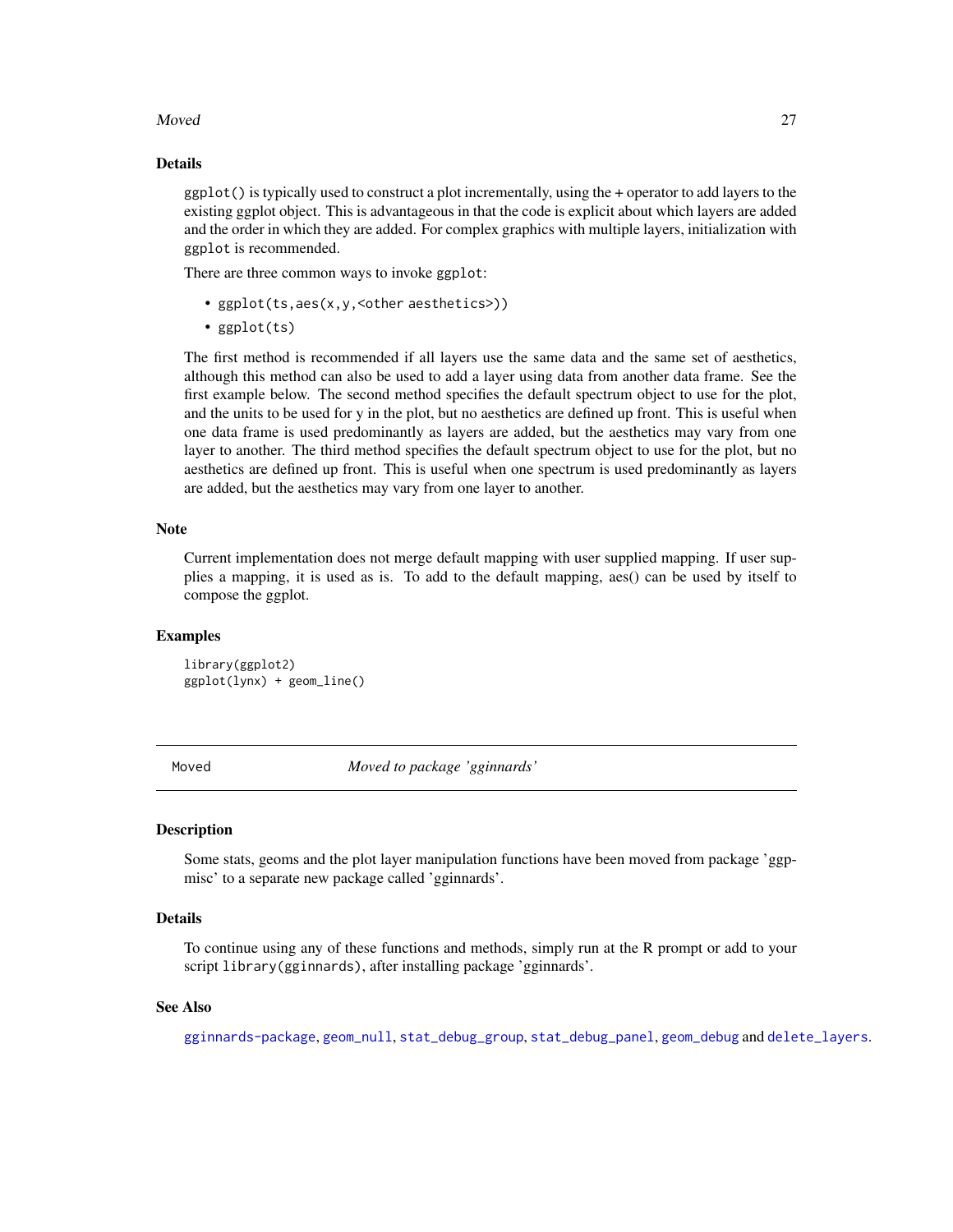<span id="page-27-1"></span><span id="page-27-0"></span>

#### Description

Convert numeric ternary outcomes into a factor

# Usage

```
outcome2factor(x, n.levels = 3L)
```
threshold2factor(x, n.levels =  $3L$ , threshold = 0)

# Arguments

| X.        | a numeric vector of $-1$ , 0, and $+1$ values, indicating down-regulation, uncertain                                 |
|-----------|----------------------------------------------------------------------------------------------------------------------|
|           | response or up-regulation, or a numeric vector that can be converted into such<br>values using a pair of thresholds. |
| n.levels  | numeric Number of levels to create, either 3 or 2.                                                                   |
| threshold | numeric vector Range enclosing the values to be considered uncertain.                                                |

# Details

These functions convert the numerically encoded values into a factor with the three levels "down", "uncertain" and "up", or into a factor with two levels de and uncertain as expected by default by scales [scale\\_colour\\_outcome](#page-28-1), [scale\\_fill\\_outcome](#page-28-2) and [scale\\_shape\\_outcome](#page-31-1). When n.levels = 2 both -1 and +1 are merged to the same level of the factor with label "de".

# Note

These are convenience functions that only save some typing. The same result can be achieved by a direct call to [factor](#page-0-0) and comparisons. These functions aim at making it easier to draw volcano and quadrant plots.

#### See Also

Other Functions for quadrant and volcano plots: [FC\\_format\(](#page-0-0)), [geom\\_quadrant\\_lines\(](#page-13-1)), [scale\\_colour\\_outcome\(](#page-28-1)), [scale\\_shape\\_outcome\(](#page-31-1)), [scale\\_y\\_Pvalue\(](#page-35-1)), [stat\\_quadrant\\_counts\(](#page-82-1)), [xy\\_outcomes2factor\(](#page-92-1))

Other scales for omics data: [scale\\_shape\\_outcome\(](#page-31-1)), [scale\\_x\\_logFC\(](#page-32-1)), [xy\\_outcomes2factor\(](#page-92-1))

# Examples

```
outcome2factor(c(-1, 1, 0, 1))
outcome2factor(c(-1, 1, 0, 1), n.levels = 2L)threshold2factor(c(-0.1, -2, 0, +5))
```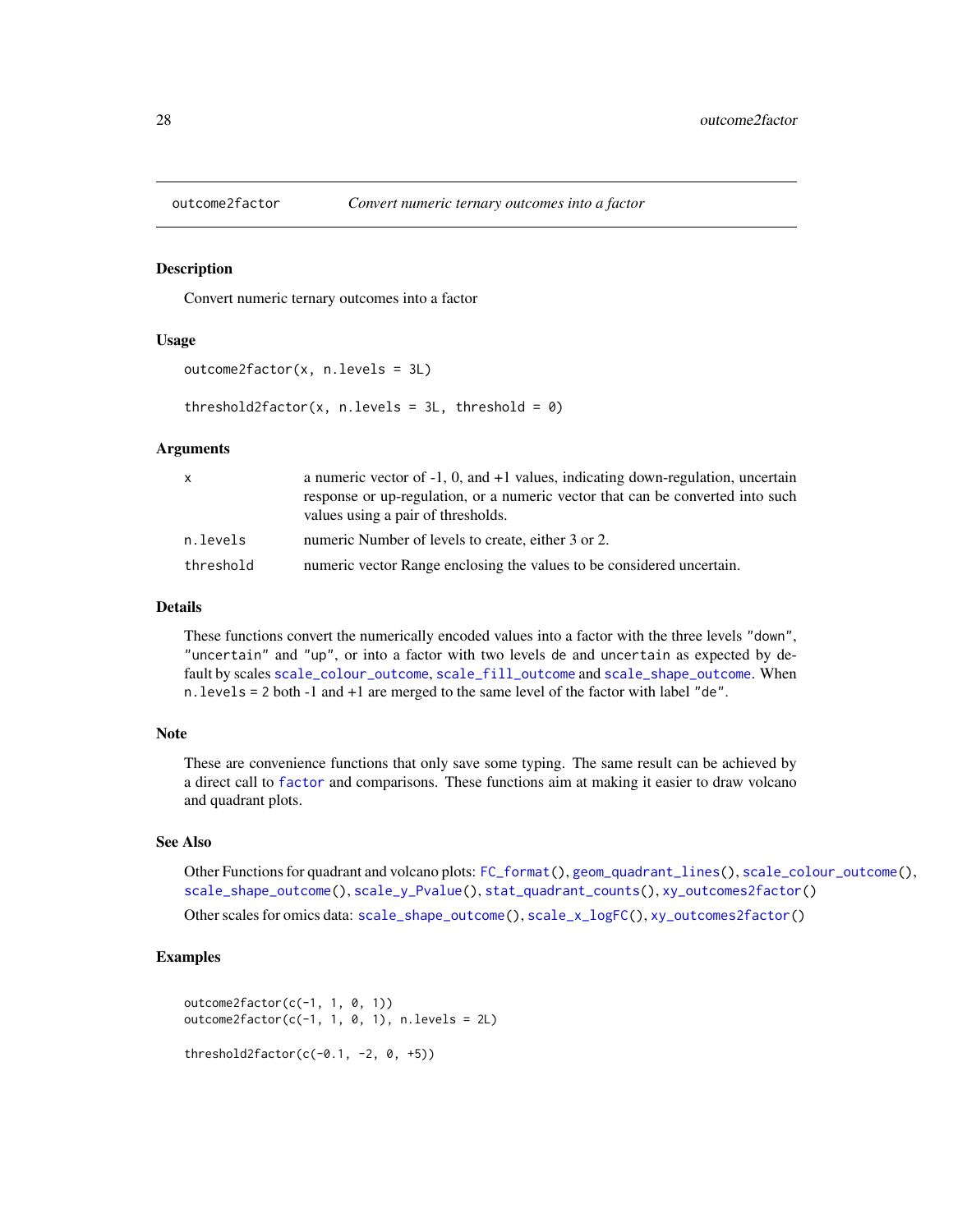```
threshold2factor(c(-0.1, -2, 0, +5), n.levels = 2L)
threshold2factor(c(-0.1, -2, 0, +5), threshold = c(-1, 1))
```
quadrant\_example.df *Example gene expression data*

# Description

A dataset containing reshaped and simplified output from an analysis of data from RNAseq done with package edgeR. Original data from gene expression in the plant species *Arabidopsis thaliana*.

# Usage

quadrant\_example.df

# Format

A data.frame object with 6088 rows and 6 variables

# See Also

Other Transcriptomics data examples: [volcano\\_example.df](#page-92-2)

# Examples

```
names(quadrant_example.df)
head(quadrant_example.df)
```
<span id="page-28-1"></span>scale\_colour\_outcome *Colour and fill scales for ternary outcomes*

# <span id="page-28-2"></span>Description

Manual scales for colour and fill aesthetics with defaults suitable for the three way outcome from some statistical tests.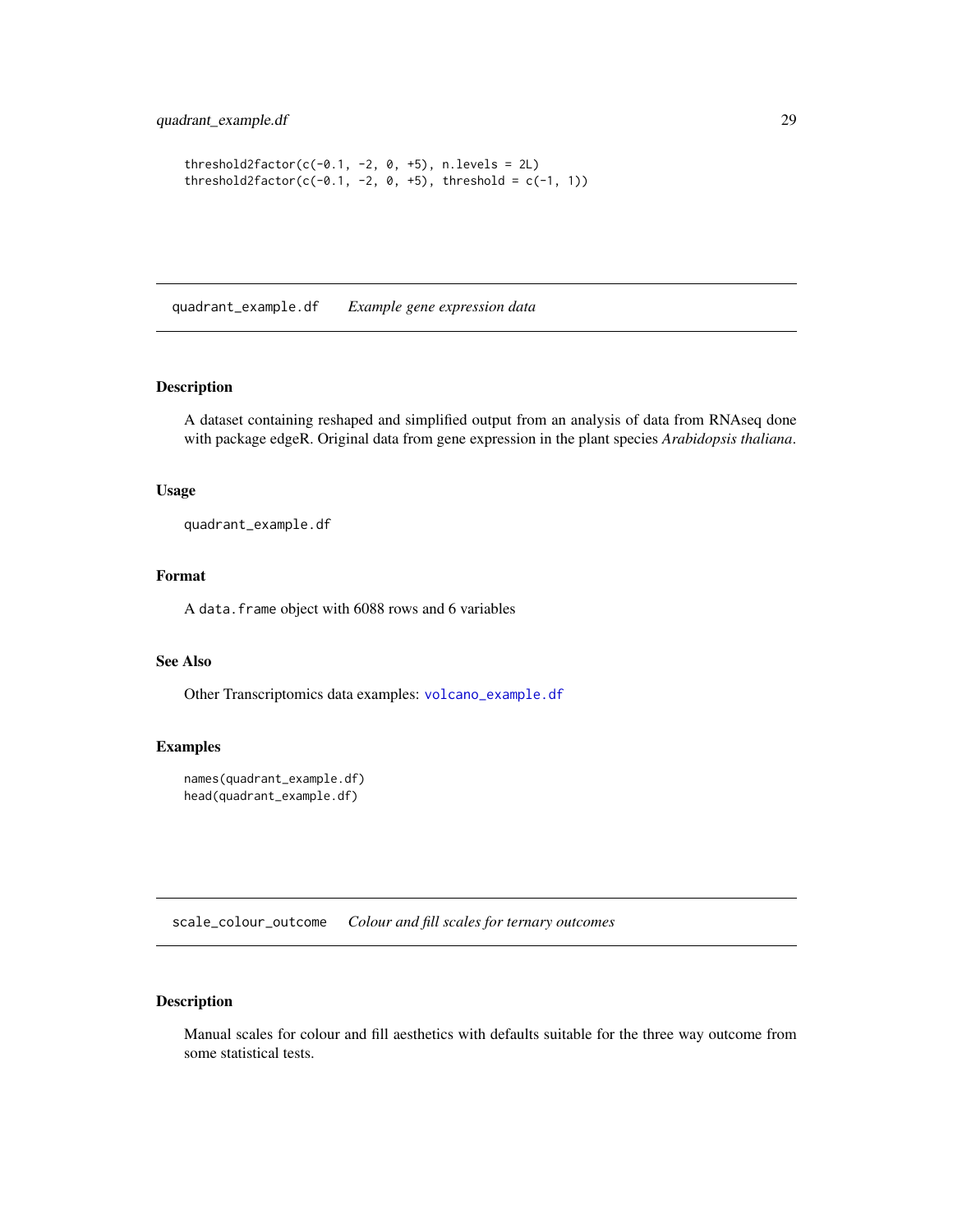# Usage

```
scale_colour_outcome(
  ...,
 name = "Outcome",
 ns.colour = "grey80",
 up.colour = "red",
  down.colour = "dodgerblue2",
 de.colour = "goldenrod",
 na.colour = "black",
 aesthetics = "colour"
\mathcal{L}scale_color_outcome(
  ...,
 name = "Outcome",
 ns.colour = "grey80",
 up.colour = "red",
 down.colour = "dodgerblue2",
  de.colour = "goldenrod",
 na.colour = "black",
  aesthetics = "colour"
)
scale_fill_outcome(
  ...,
 name = "Outcome",
 ns.colour = "grey80",
 up.colour = "red",
  down.colour = "dodgerblue2",
  de.colour = "goldenrod",
 na.colour = "black",
  aesthetics = "fill"
)
```
# Arguments

| $\cdots$   | other named arguments passed to scale_manual.                                                                                                                                                                                                                                        |
|------------|--------------------------------------------------------------------------------------------------------------------------------------------------------------------------------------------------------------------------------------------------------------------------------------|
| name       | The name of the scale, used for the axis-label.                                                                                                                                                                                                                                      |
|            | ns.colour, down.colour, up.colour, de.colour<br>The colour definitions to use for each of the three possible outcomes.                                                                                                                                                               |
| na.colour  | colour definition used for NA.                                                                                                                                                                                                                                                       |
| aesthetics | Character string or vector of character strings listing the name(s) of the aes-<br>thetic(s) that this scale works with. This can be useful, for example, to apply<br>colour settings to the colour and fill aesthetics at the same time, via aesthetics $=$<br>c("colour", "fill"). |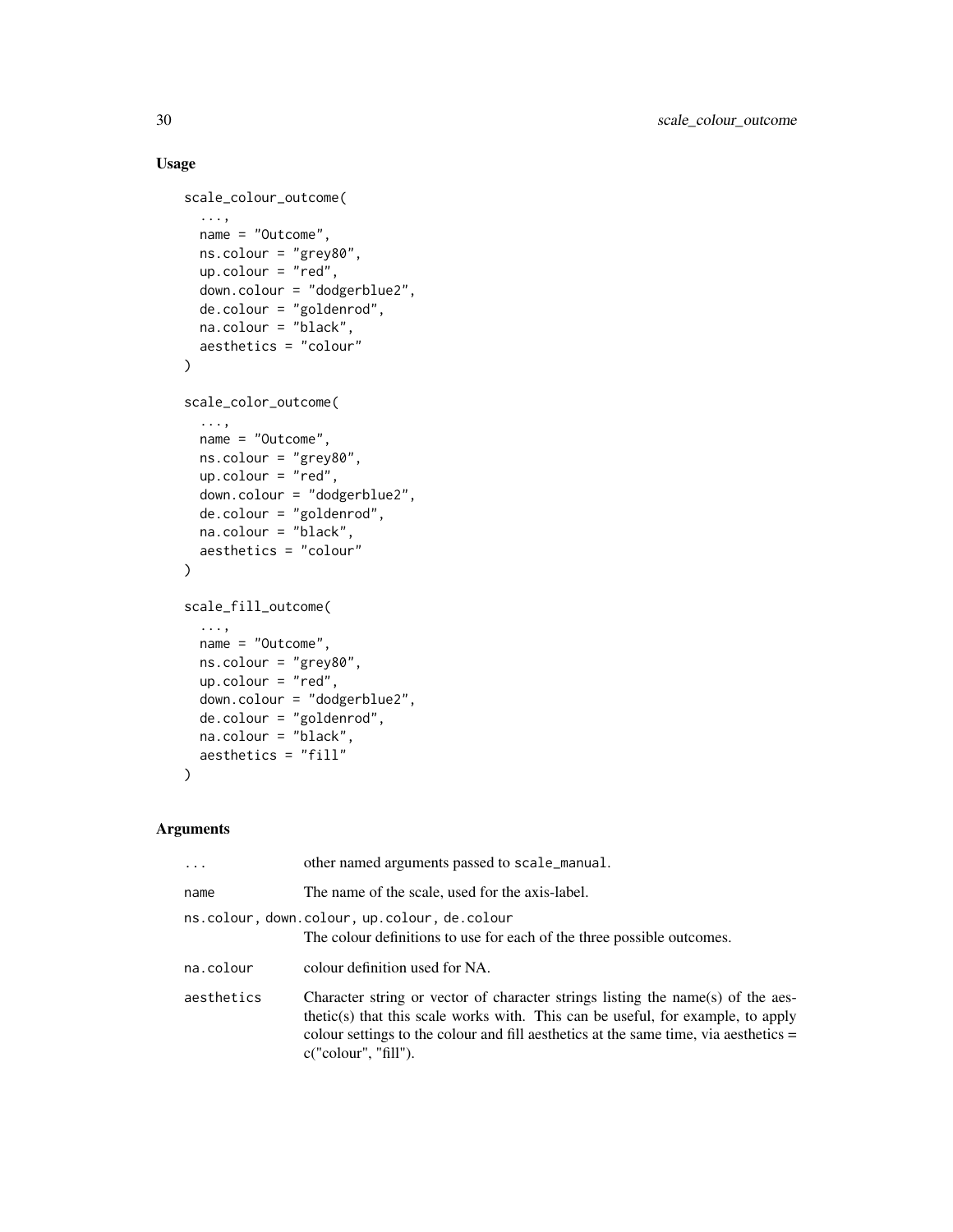# <span id="page-30-0"></span>Details

These scales only alter the breaks, values, and na.value default arguments of scale\_colour\_manual() and scale\_fill\_manual(). Please, see documentation for [scale\\_manual](#page-0-0) for details.

#### See Also

Other Functions for quadrant and volcano plots: [FC\\_format\(](#page-0-0)), [geom\\_quadrant\\_lines\(](#page-13-1)), [outcome2factor\(](#page-27-1)), [scale\\_shape\\_outcome\(](#page-31-1)), [scale\\_y\\_Pvalue\(](#page-35-1)), [stat\\_quadrant\\_counts\(](#page-82-1)), [xy\\_outcomes2factor\(](#page-92-1))

# Examples

```
set.seed(12346)
outcome \leq sample(c(-1, 0, +1), 50, replace = TRUE)
my.df \leq data.frame(x =rnorm(50),
                    y = rnorm(50),
                    outcome2 = outcome2factor(outcome, n.levels = 2),
                    outcome3 = outcome2factor(outcome))
ggplot(my.df, aes(x, y, colour = outcome3)) +geom_point() +
 scale_colour_outcome() +
 theme_bw()
ggplot(my.df, aes(x, y, colour = outcome2)) +geom_point() +
 scale_colour_outcome() +
 theme_bw()
ggplot(my.df, aes(x, y, fill = outcome3)) +geom_point(shape = 21) +
 scale_fill_outcome() +
 theme_bw()
```
scale\_continuous\_npc *Position scales for continuous data (npcx & npcy)*

# Description

'scale\_npcx\_continuous()' and 'scale\_npcy\_continuous()' are scales for continuous npcx and npcy aesthetics expressed in "npc" units. There are no variants. Obviously limits are always the full range of "npc" units and transformations meaningless. These scales are used by the newly defined aesthetics npcx and npcy.

#### Usage

```
scale_npcx_continuous(...)
scale_npcy_continuous(...)
```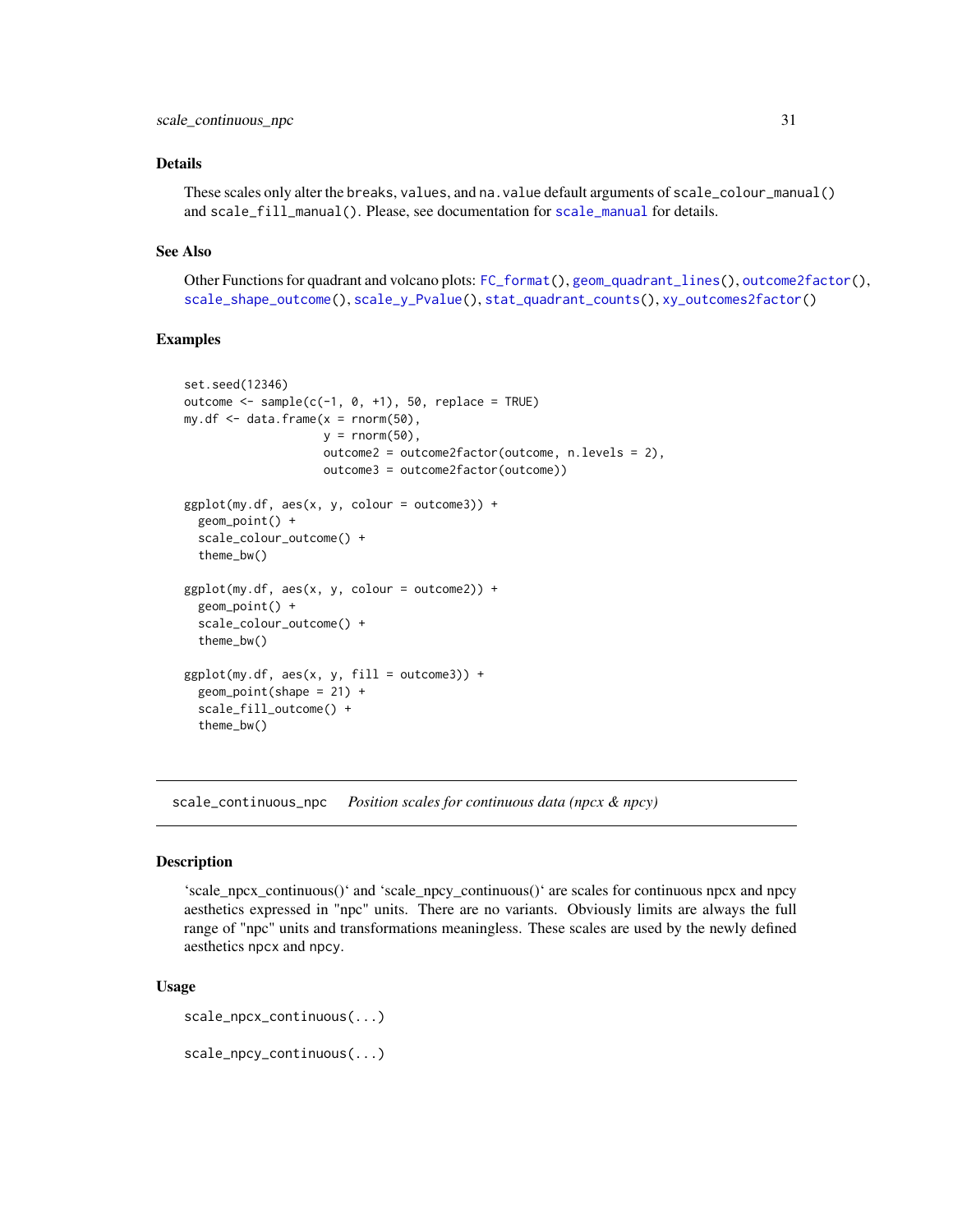# <span id="page-31-0"></span>**Arguments**

... Other arguments passed on to 'continuous\_scale()'

<span id="page-31-1"></span>scale\_shape\_outcome *Shape scale for ternary outcomes*

# Description

Manual scales for colour and fill aesthetics with defaults suitable for the three way outcome from some statistical tests.

# Usage

```
scale_shape_outcome(
  ...,
 name = "Outcome",
 ns.shape = "circle filled",
  up.shape = "triangle filled",
  down.shape = "triangle down filled",
  de.shape = "square filled",
 na.shape = "cross"
)
```
# Arguments

| $\cdot$  | other named arguments passed to scale_manual.              |
|----------|------------------------------------------------------------|
| name     | The name of the scale, used for the axis-label.            |
|          | ns.shape, down.shape, up.shape, de.shape                   |
|          | The shapes to use for each of the three possible outcomes. |
| na.shape | Shape used for NA.                                         |

# Details

These scales only alter the values, and na. value default arguments of scale\_shape\_manual(). Please, see documentation for [scale\\_manual](#page-0-0) for details.

# See Also

Other Functions for quadrant and volcano plots: [FC\\_format\(](#page-0-0)), [geom\\_quadrant\\_lines\(](#page-13-1)), [outcome2factor\(](#page-27-1)), [scale\\_colour\\_outcome\(](#page-28-1)), [scale\\_y\\_Pvalue\(](#page-35-1)), [stat\\_quadrant\\_counts\(](#page-82-1)), [xy\\_outcomes2factor\(](#page-92-1))

Other scales for omics data: [outcome2factor\(](#page-27-1)), [scale\\_x\\_logFC\(](#page-32-1)), [xy\\_outcomes2factor\(](#page-92-1))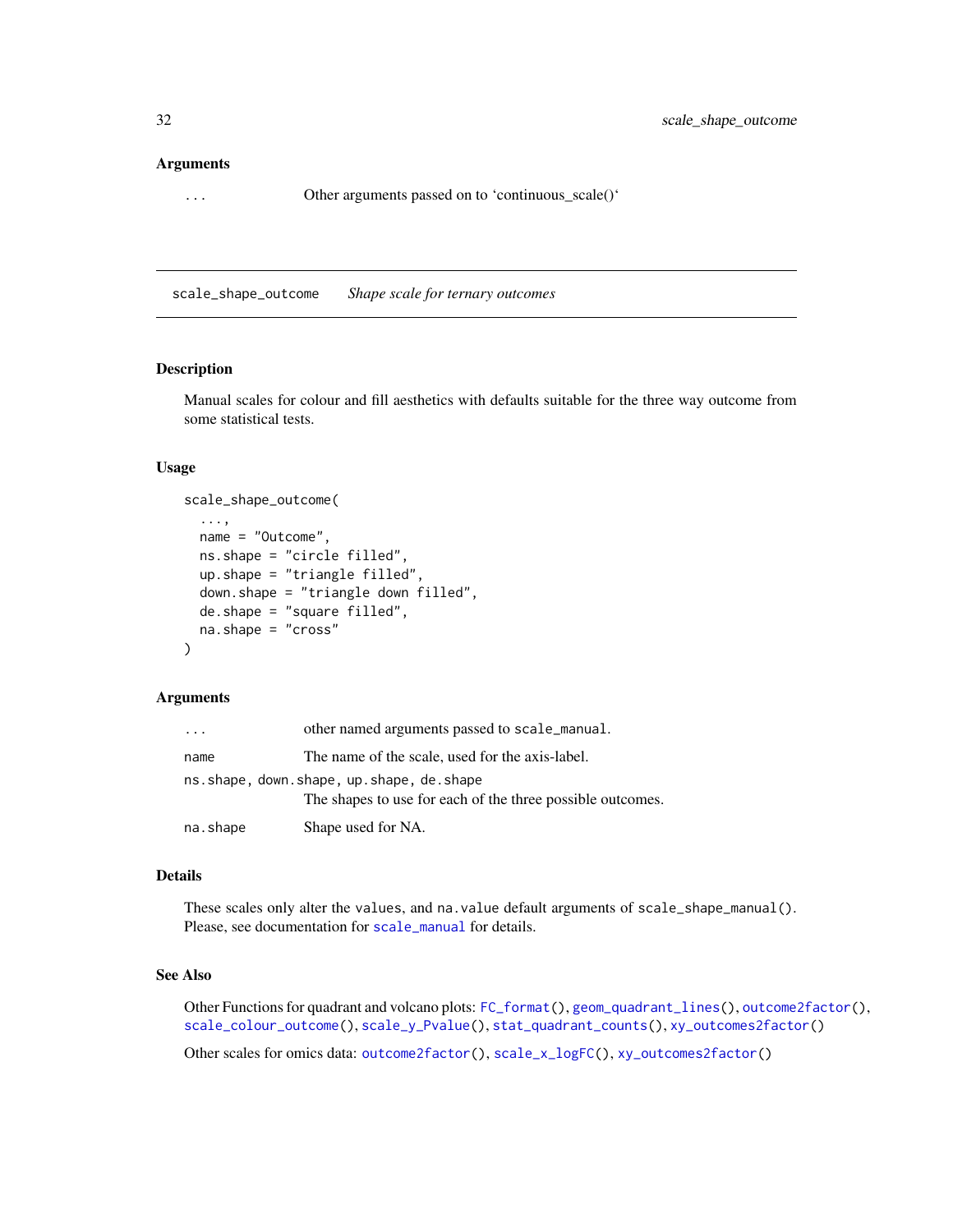# <span id="page-32-0"></span>scale\_x\_logFC 33

# Examples

```
set.seed(12346)
outcome \leq sample(c(-1, 0, +1), 50, replace = TRUE)
my.df \leq data.frame(x = \text{norm}(50),
                    y = \text{norm}(50),
                    outcome2 = outcome2factor(outcome, n.levels = 2),
                    outcome3 = outcome2factor(outcome))
ggplot(my.df, aes(x, y, shape = outcome3)) +geom_point() +
  scale_shape_outcome() +
  theme_bw()
ggplot(my.df, aes(x, y, shape = outcome3)) +geom_point() +
  scale_shape_outcome(guide = FALSE) +
  theme_bw()
ggplot(my.df, aes(x, y, shape = outcome2)) +geom\_point(size = 2) +scale_shape_outcome() +
  theme_bw()
ggplot(my.df, aes(x, y, shape = outcome3, fill = outcome2)) +geom_point() +
  scale_shape_outcome() +
  scale_fill_outcome() +
  theme_bw()
ggplot(my.df, aes(x, y, shape = outcome3, fill = outcome2)) +geom_point() +
  scale_shape_outcome(name = "direction") +
  scale_fill_outcome(name = "significance") +
  theme_bw()
```
<span id="page-32-1"></span>scale\_x\_logFC *Position scales for log fold change data*

# Description

Continuous scales for x and y aesthetics with defaults suitable for values expressed as log2 fold change in data and fold-change in tick labels. Supports tick labels and data expressed in any combination of fold-change, log2 fold-change and log10 fold-change. Supports addition of units to axis labels passed as argument to the name formal parameter.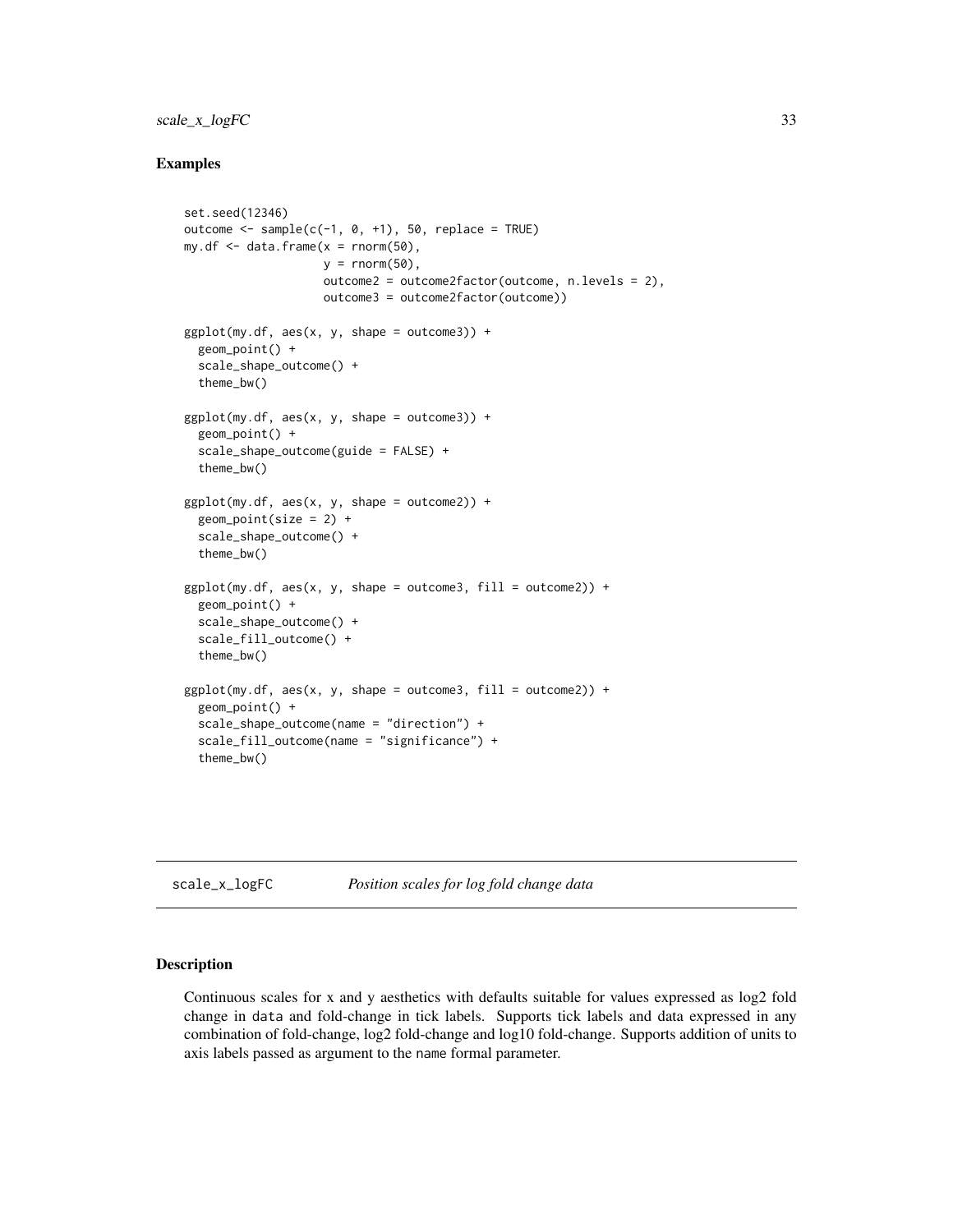# Usage

```
scale_x_logFC(
 name = "Abundance of x%unit",
 breaks = NULL,
 labels = NULL,
 limits = symmetric_limits,
 oob = scales::squish,
  expand = expansion(mult = 0.15, add = 0),
  log.base.labels = FALSE,
 log.base.data = 2L,
  ...
\mathcal{L}scale_y_logFC(
 name = "Abundance of y%unit",
 breaks = NULL,
 labels = NULL,
 limits = symmetric_limits,
 oob = scales::squish,
 expand = expansion(mult = 0.15, add = 0),
 log.base.labels = FALSE,
 log.base.data = 2L,
  ...
\mathcal{L}
```
#### Arguments

| name   | The name of the scale without units, used for the axis-label.                                                                                                                                                                                                                                                                                                        |
|--------|----------------------------------------------------------------------------------------------------------------------------------------------------------------------------------------------------------------------------------------------------------------------------------------------------------------------------------------------------------------------|
| breaks | The positions of ticks or a function to generate them. Default varies depending<br>on argument passed to log.base.labels. if supplied as a numeric vector they<br>should be given using the data as passed to parameter data.                                                                                                                                        |
| labels | The tick labels or a function to generate them from the tick positions. The default<br>is function that uses the arguments passed to log. base. data and log. base. labels<br>to generate suitable labels.                                                                                                                                                           |
| limits | limits One of: NULL to use the default scale range from ggplot2. A numeric<br>vector of length two providing limits of the scale, using NA to refer to the ex-<br>isting minimum or maximum. A function that accepts the existing (automatic)<br>limits and returns new limits. The default is function symmetric_limits()<br>which keep 1 at the middle of the axis |
| oob    | Function that handles limits outside of the scale limits (out of bounds). The<br>default squishes out-of-bounds values to the boundary.                                                                                                                                                                                                                              |
| expand | Vector of range expansion constants used to add some padding around the data,<br>to ensure that they are placed some distance away from the axes. The default is<br>to expand the scale by 15% on each end for log-fold-data, so as to leave space<br>for counts annotations.                                                                                        |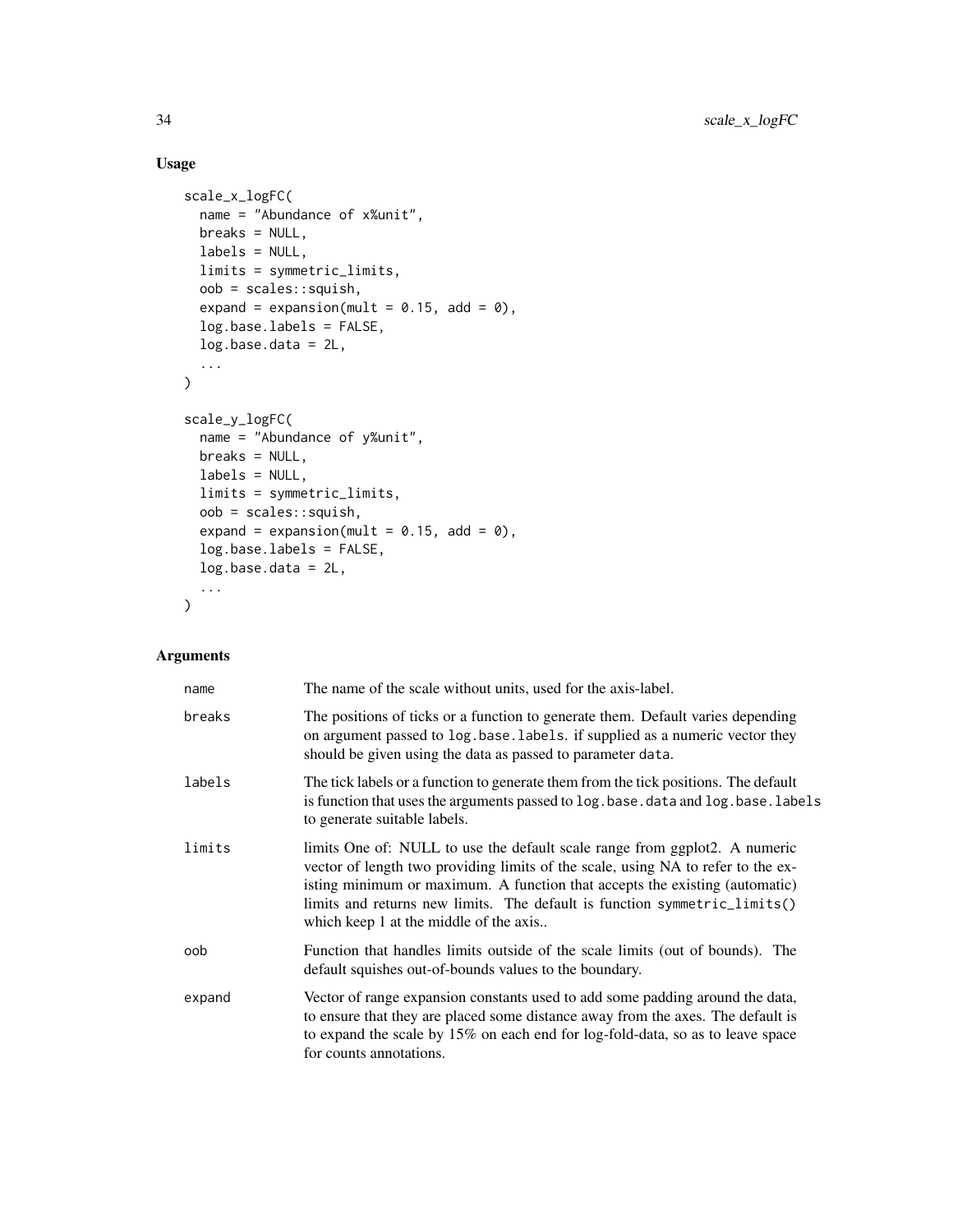| log.base.labels, log.base.data |                                                                                                                                                    |
|--------------------------------|----------------------------------------------------------------------------------------------------------------------------------------------------|
|                                | integer or logical Base of logarithms used to express fold-change values in tick<br>labels and in data. Use FALSE for no logarithm transformation. |
| $\cdot$                        | other named arguments passed to scale_y_continuous.                                                                                                |

# Details

These scales only alter default arguments of scale\_x\_continuous() and scale\_y\_continuous(). Please, see documentation for [scale\\_continuous](#page-0-0) for details. The name argument supports the use of "%unit" at the end of the string to automatically add a units string, otherwise user-supplied values for names, breaks, and labels work as usual. Tick labels are built based on the transformation already applied to the data (log2 by default) and apossibly different log transformation (default is fold-change with no transformation).

#### See Also

Other scales for omics data: [outcome2factor\(](#page-27-1)), [scale\\_shape\\_outcome\(](#page-31-1)), [xy\\_outcomes2factor\(](#page-92-1))

# Examples

```
set.seed(12346)
my.df \leq data.frame(x = rnorm(50, sd = 4), y = rnorm(50, sd = 4))
ggplot(my.df, aes(x, y)) +
 geom_point() +
 scale_x_logFC() +
 scale_y_logFC()
ggplot(my.df, aes(x, y)) +geom_point() +
 scale_x_logFC(labels = scales::trans\_format(function(x) {log10(2^x x)},scales::math_format())) +
  scale_y_logFC(labels = scales::trans\_format(function(x) {log10(2^x x)},scales::math_format()))
ggplot(my.df, aes(x, y)) +geom_point() +
 scale_x_logFC(log.base.labels = 2) +
 scale_y_logFC(log.base.labels = 2)
ggplot(my.df, aes(x, y)) +geom_point() +
 scale_x_logFC("A concentration%unit", log.base.labels = 10) +
 scale_y_logFC("B concentration%unit", log.base.labels = 10)
ggplot(my.df, aes(x, y)) +
 geom_point() +
 scale_x_logFC("A concentration%unit", breaks = NULL) +
 scale_y_logFC("B concentration%unit", breaks = NULL)
# taking into account that data are expressed as log2 FC.
```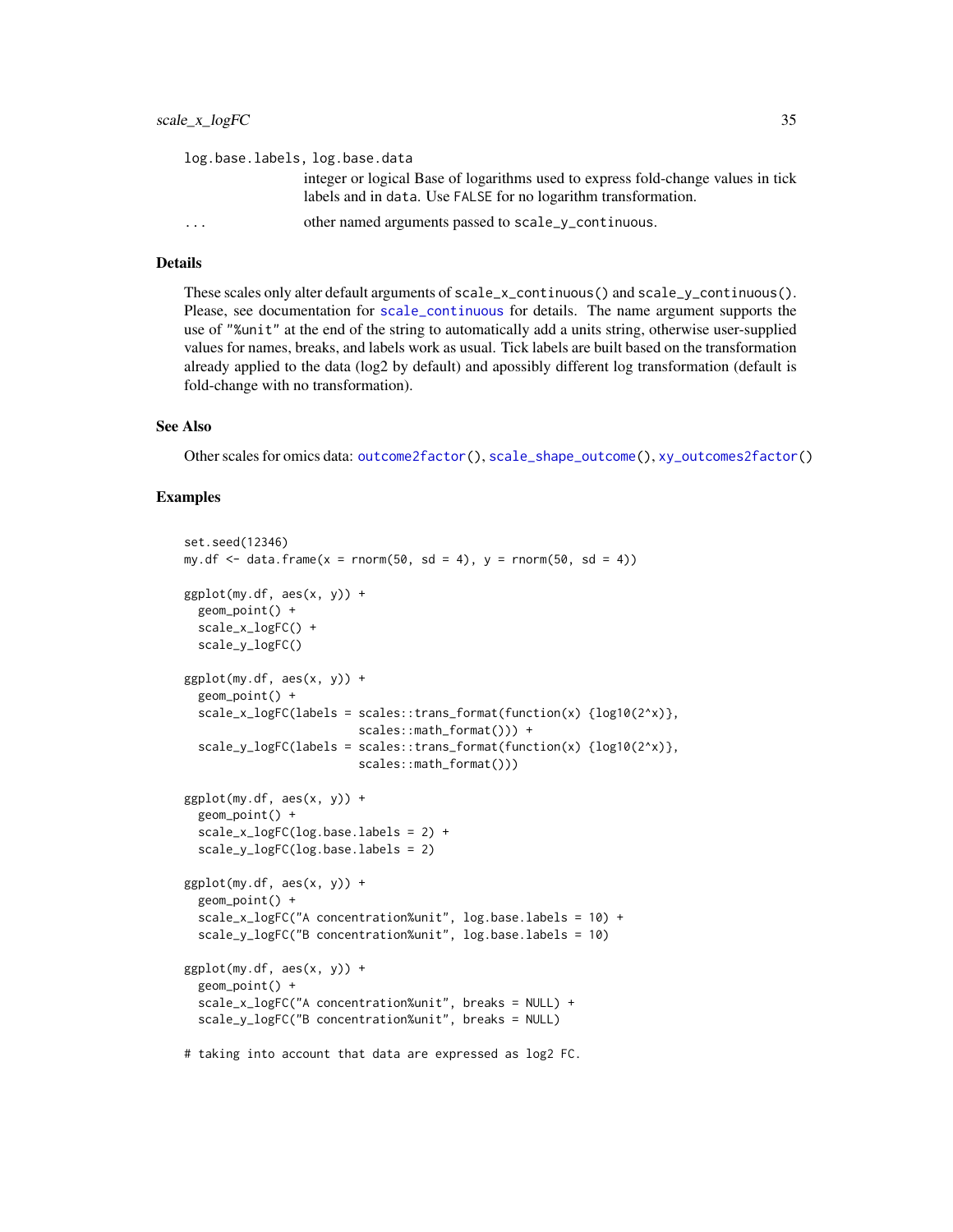```
ggplot(my.df, aes(x, y)) +geom_point() +
 scale_x_logFC("A concentration%unit", breaks = log2(c(1/100, 1, 100))) +
 scale_y_logFC("B concentration%unit", breaks = log2(c(1/100, 1, 100)))
ggplot(my.df, aes(x, y)) +geom_point() +
 scale_x_logFC(labels = scales::trans_format(function(x) {log10(2^x)},
                         scales::math_format())) +
 scale_y_logFC(labels = scales::trans_format(function(x) {log10(2^x)},
                         scales::math_format()))
# override "special" default arguments.
ggplot(my.df, aes(x, y)) +geom_point() +
 scale_x_logFC("A concentration",
                breaks = waiver(),
                labels = \text{waiver}() +scale_y_logFC("B concentration",
                breaks = waiver(),
                labels = waiver())
ggplot(my.df, aes(x, y)) +geom_point() +
 scale_x_logFC() +
 scale_y_logFC() +
 geom_quadrant_lines() +
 stat_quadrant_counts(size = 3.5)
```
<span id="page-35-1"></span>scale\_y\_Pvalue *Covenience scale for P-values*

#### Description

Scales for y aesthetic mapped to P-values as used in volcano plots with transcriptomics and metabolomics data.

# Usage

```
scale_y_Pvalue(
  ...,
  name = expression(italic(P) - plain(value)),
  trans = NULL,
 breaks = NULL,
  labels = NULL,limits = c(1, 1e-20),
  oob = NULL,expand = NULL
```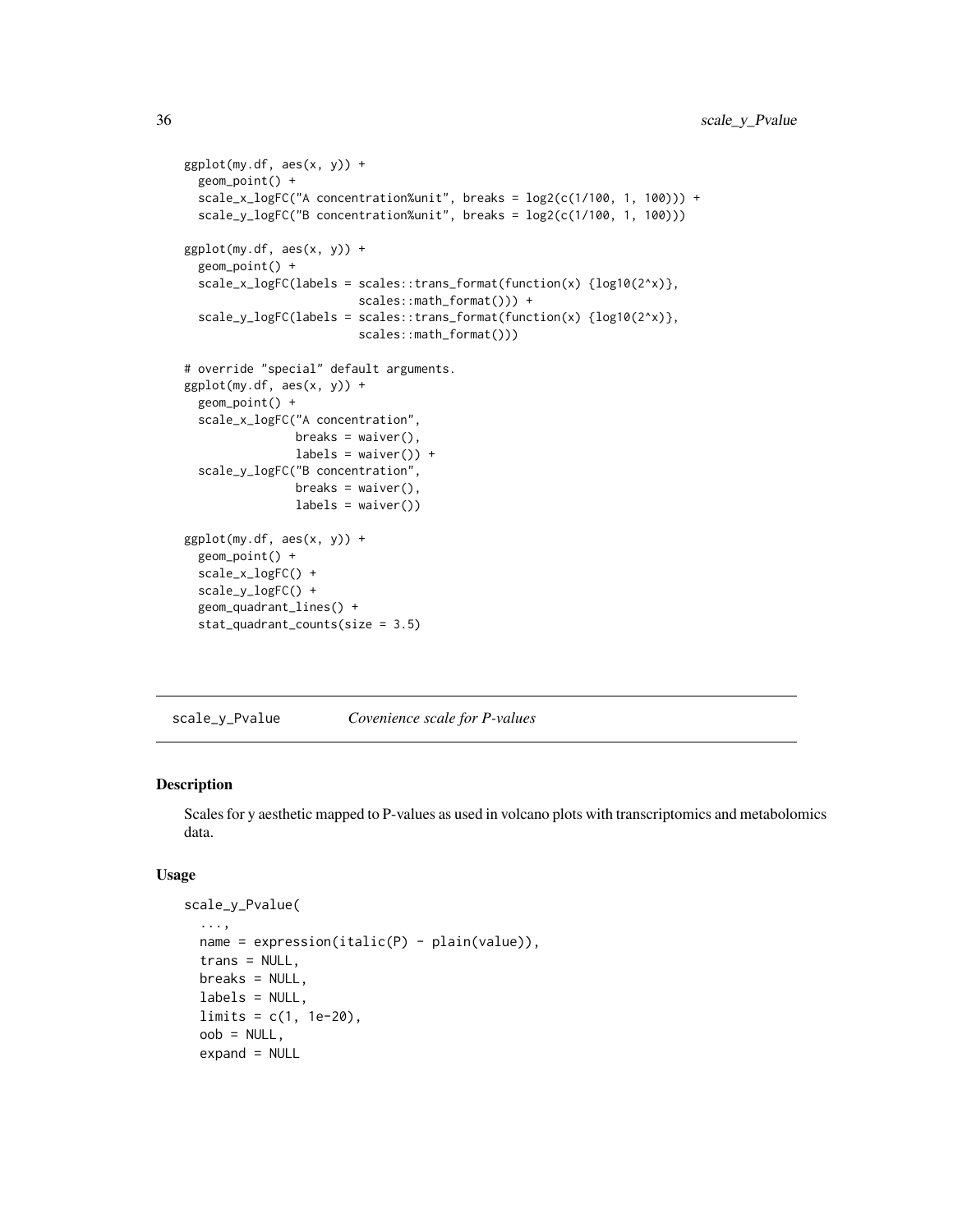```
\mathcal{L}scale_y_FDR(
  ...,
 name = "False discovery rate",
 trans = NULL,
 breaks = NULL,
 labels = NULL,
 limits = c(1, 1e-10),oob = NULL,expand = NULL\mathcal{L}scale_x_Pvalue(
  ...,
 name = expression(italic(P) - plain(value)),
 trans = NULL,
 breaks = NULL,
 labels = NULL,
 limits = c(1, 1e-20),
 oob = NULL,expand = NULL\mathcal{L}scale_x_FDR(
  ...,
 name = "False discovery rate",
 trans = NULL,
 breaks = NULL,
 labels = NULL,
 limits = c(1, 1e-10),oob = NULL,
 expand = NULL)
```

| $\ddots$ . | other named arguments passed to scale_y_continuous.                                                                                                                                                        |
|------------|------------------------------------------------------------------------------------------------------------------------------------------------------------------------------------------------------------|
| name       | The name of the scale without units, used for the axis-label.                                                                                                                                              |
| trans      | Either the name of a transformation object, or the object itself. Use NULL for<br>the default.                                                                                                             |
| breaks     | The positions of ticks or a function to generate them. Default varies depending<br>on argument passed to log.base.labels.                                                                                  |
| labels     | The tick labels or a function to generate them from the tick positions. The default<br>is function that uses the arguments passed to log. base. data and log. base. labels<br>to generate suitable labels. |
| limits     | Use one of: NULL to use the default scale range, a numeric vector of length two                                                                                                                            |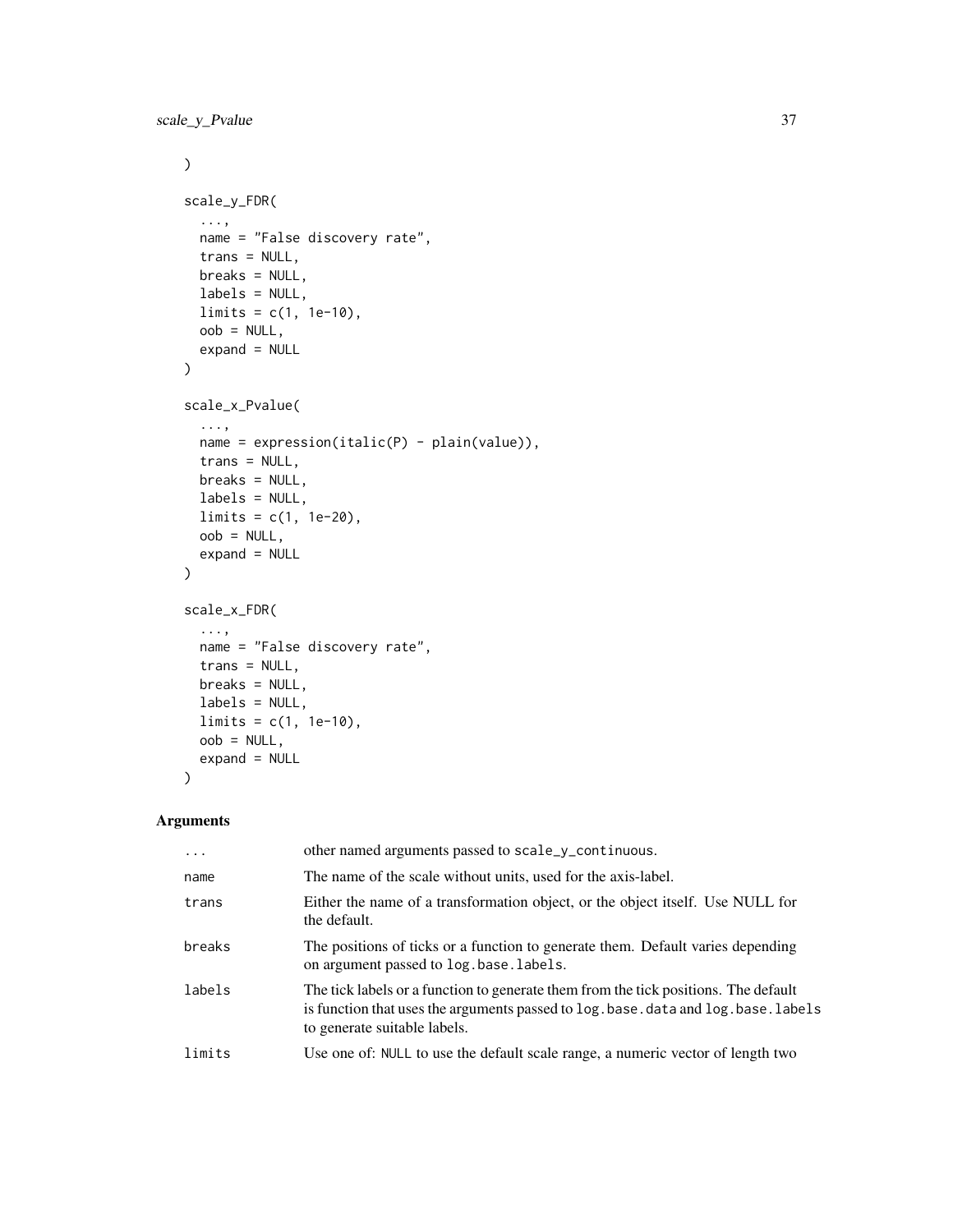|        | providing limits of the scale; NA to refer to the existing minimum or maximum;<br>a function that accepts the existing (automatic) limits and returns new limits.                                                                                                             |
|--------|-------------------------------------------------------------------------------------------------------------------------------------------------------------------------------------------------------------------------------------------------------------------------------|
| oob    | Function that handles limits outside of the scale limits (out of bounds). The<br>default squishes out-of-bounds values to the boundary.                                                                                                                                       |
| expand | Vector of range expansion constants used to add some padding around the data,<br>to ensure that they are placed some distance away from the axes. The default is<br>to expand the scale by 15% on each end for log-fold-data, so as to leave space<br>for counts annotations. |

These scales only alter default arguments of scale\_x\_continuous() and scale\_y\_continuous(). Please, see documentation for [scale\\_continuous](#page-0-0) for details.

### See Also

Other Functions for quadrant and volcano plots: [FC\\_format\(](#page-0-0)), [geom\\_quadrant\\_lines\(](#page-13-0)), [outcome2factor\(](#page-27-0)), [scale\\_colour\\_outcome\(](#page-28-0)), [scale\\_shape\\_outcome\(](#page-31-0)), [stat\\_quadrant\\_counts\(](#page-82-0)), [xy\\_outcomes2factor\(](#page-92-0))

## Examples

```
set.seed(12346)
my.df \leq data.frame(x = rnorm(50, sd = 4),
                    y = 10^{\circ}-runif(50, min = 0, max = 20))
ggplot(my.df, aes(x, y)) +
 geom_point() +
 scale_x_logFC() +
 scale_y_Pvalue()
ggplot(my.df, aes(x, y)) +
 geom_point() +
 scale_x_logFC() +
 scale_y_FDR(limits = c(NA, 1e-20))
```
stat\_apply\_group *Apply a function to x or y values*

## Description

stat\_apply\_group and stat\_apply\_panel apply functions to data. In most cases one should simply use transformations through scales or summary functions through stat\_summary(). There are some computations that are not scale transformations but are not usual summaries either, the number of data values does not decrease. It is always possible to precompute quantities like cumulative sums or running medians, and for normalizations it can be convenient to apply such functions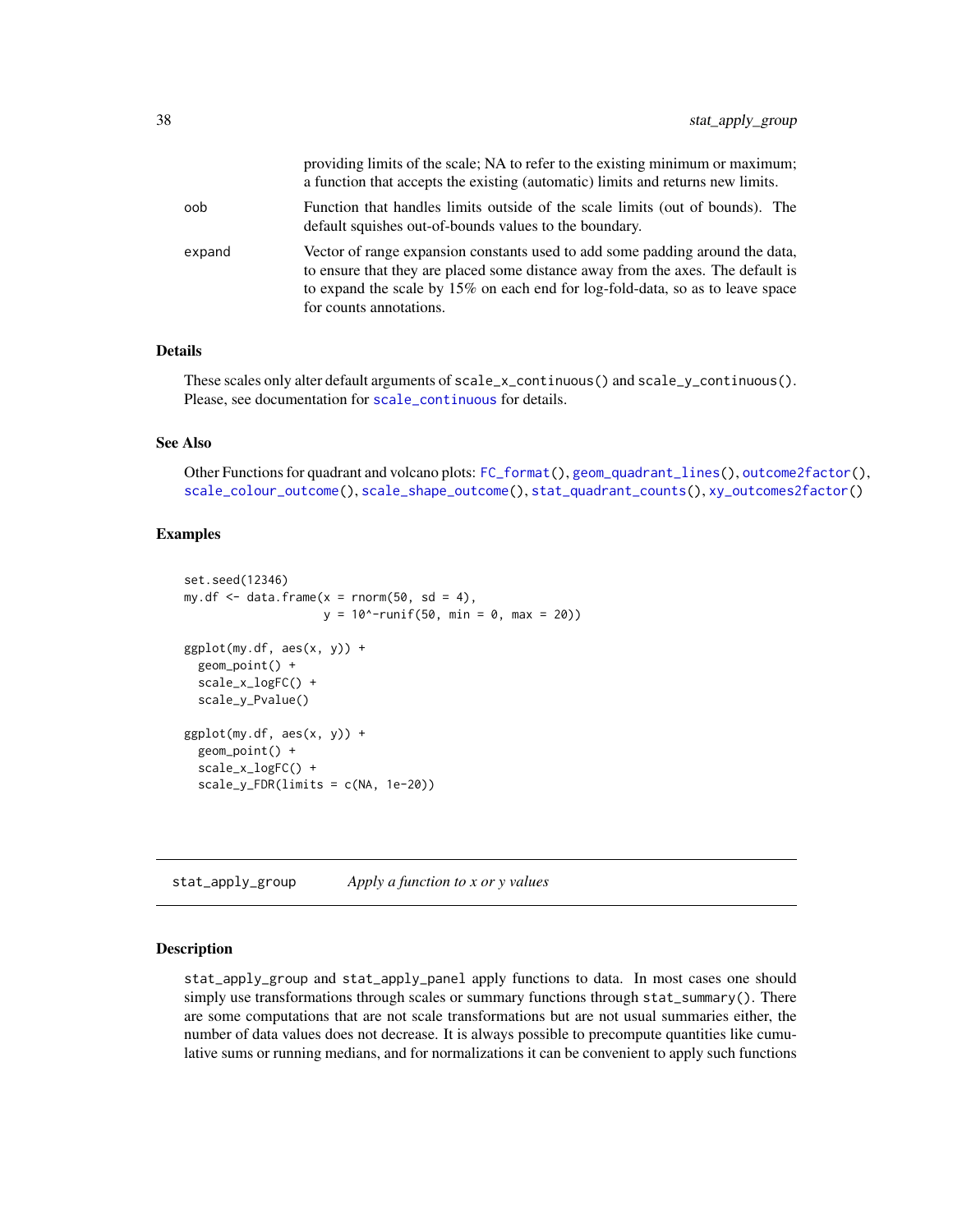on-the-fly to ensure that grouping is consistent between computations and aesthetics. One particularity of these statistics is that they can apply simultaneously different functions to x values and to y values when needed. In contrast [geom\\_smooth](#page-0-0) applies a function that takes both x and y values as arguments.

## Usage

```
stat_apply_group(
 mapping = NULL,
  data = NULL,geom = "line",.fun.x = function(x) { x },
  .fun.x.args = list(),
  .fun.y = function(y) { y },
  .fun.y.args = list(),
  position = "identity",
  na.rm = FALSE,show.legend = FALSE,
  inherit.aes = TRUE,
  ...
)
stat_apply_panel(
 mapping = NULL,
  data = NULL,geom = "line",.fun.x = function(x) { x },
  .fun.x.args = list(),
  . fun.y = function(y) { \qquad y },
  .fun.y.args = list(),
  position = "identity",
 na.rm = FALSE,show.legend = FALSE,
  inherit.aes = TRUE,
  ...
\mathcal{L}stat_summary_xy(
 mapping = NULL,
  data = NULL,geom = "point",
  .fun.x = function(x) { x },
  .fun.x.args = list(),
  . fun.y = function(y) { \qquad y },
  .fun.y.args = list(),
  position = "identity",
  na.rm = FALSE,show.legend = FALSE,
  inherit.aes = TRUE,
```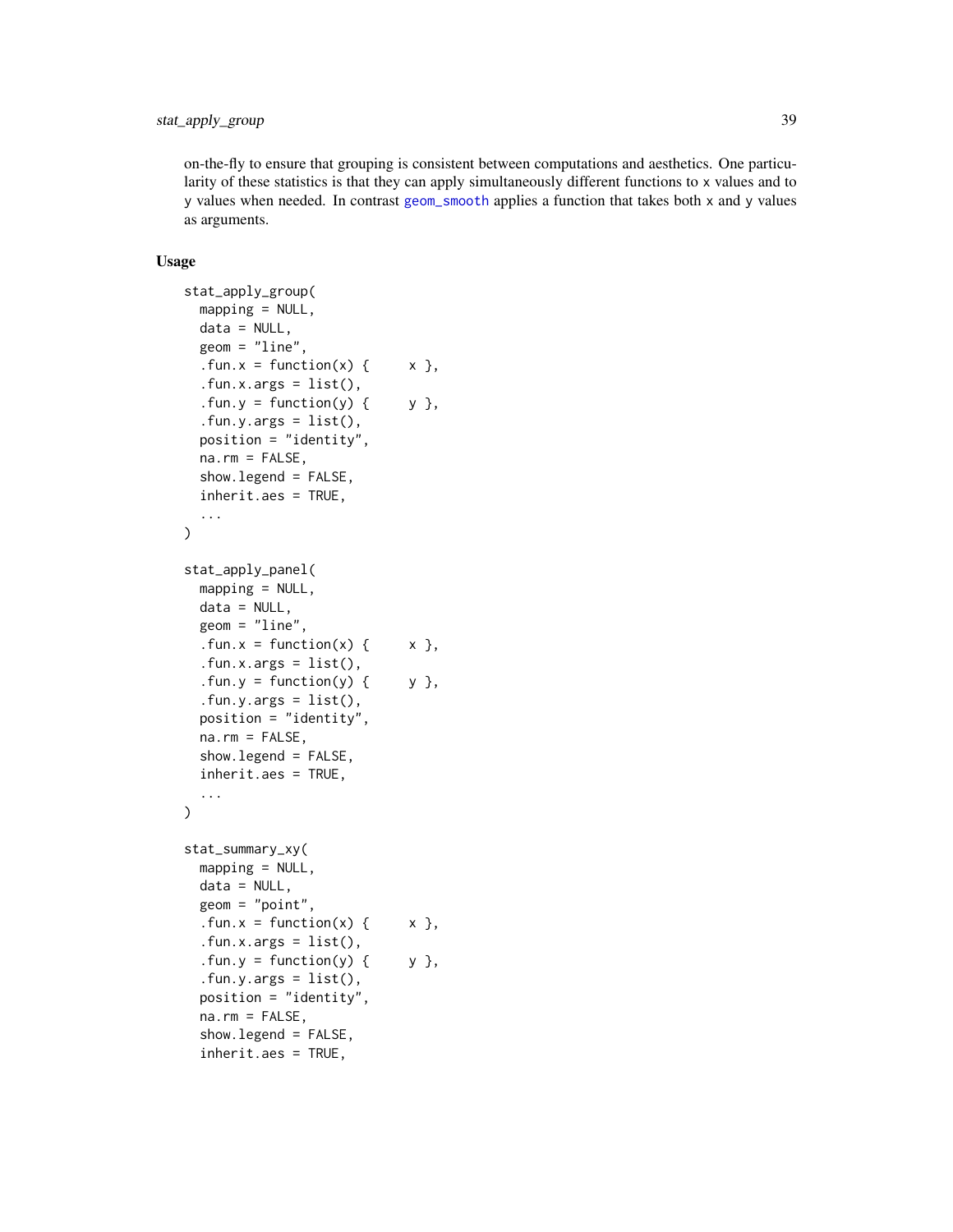```
...
\mathcal{L}stat_centroid(
 mapping = NULL,
 data = NULL,geom = "point",
  .fun = mean,
  .fun.args = list(),
 position = "identity",
  na.rm = FALSE,show.legend = FALSE,
  inherit.aes = TRUE,
  ...
)
```
## Arguments

| mapping              | The aesthetic mapping, usually constructed with aes. Only needs to be set at<br>the layer level if you are overriding the plot defaults.                                                                                                            |
|----------------------|-----------------------------------------------------------------------------------------------------------------------------------------------------------------------------------------------------------------------------------------------------|
| data                 | A layer specific dataset - only needed if you want to override the plot defaults.                                                                                                                                                                   |
| geom                 | The geometric object to use display the data                                                                                                                                                                                                        |
| .fun.x, .fun.y, .fun | function to be applied or the name of the function to be applied as a charac-<br>ter string. One and only one of these parameters should be passed a non-null<br>argument.                                                                          |
|                      | .fun.x.args, .fun.y.args, .fun.args<br>additional arguments to be passed to the function as a named list.                                                                                                                                           |
| position             | The position adjustment to use for overlapping points on this layer                                                                                                                                                                                 |
| na.rm                | a logical value indicating whether NA values should be stripped before the com-<br>putation proceeds.                                                                                                                                               |
| show.legend          | logical. Should this layer be included in the legends? NA, the default, includes if<br>any aesthetics are mapped. FALSE never includes, and TRUE always includes.                                                                                   |
| inherit.aes          | If FALSE, overrides the default aesthetics, rather than combining with them.<br>This is most useful for helper functions that define both data and aesthetics and<br>shouldn't inherit behaviour from the default plot specification, e.g. borders. |
| $\cdots$             | other arguments passed on to layer. This can include aesthetics whose values<br>you want to set, not map. See layer for more details.                                                                                                               |

# Details

The function(s) to be applied is expected to be vectorized and to return a vector of (almost) the same length. The vector mapped to the x or y aesthetic is passed as the first positional argument to the call. The function must accept as first argument a vector or list that matches the data.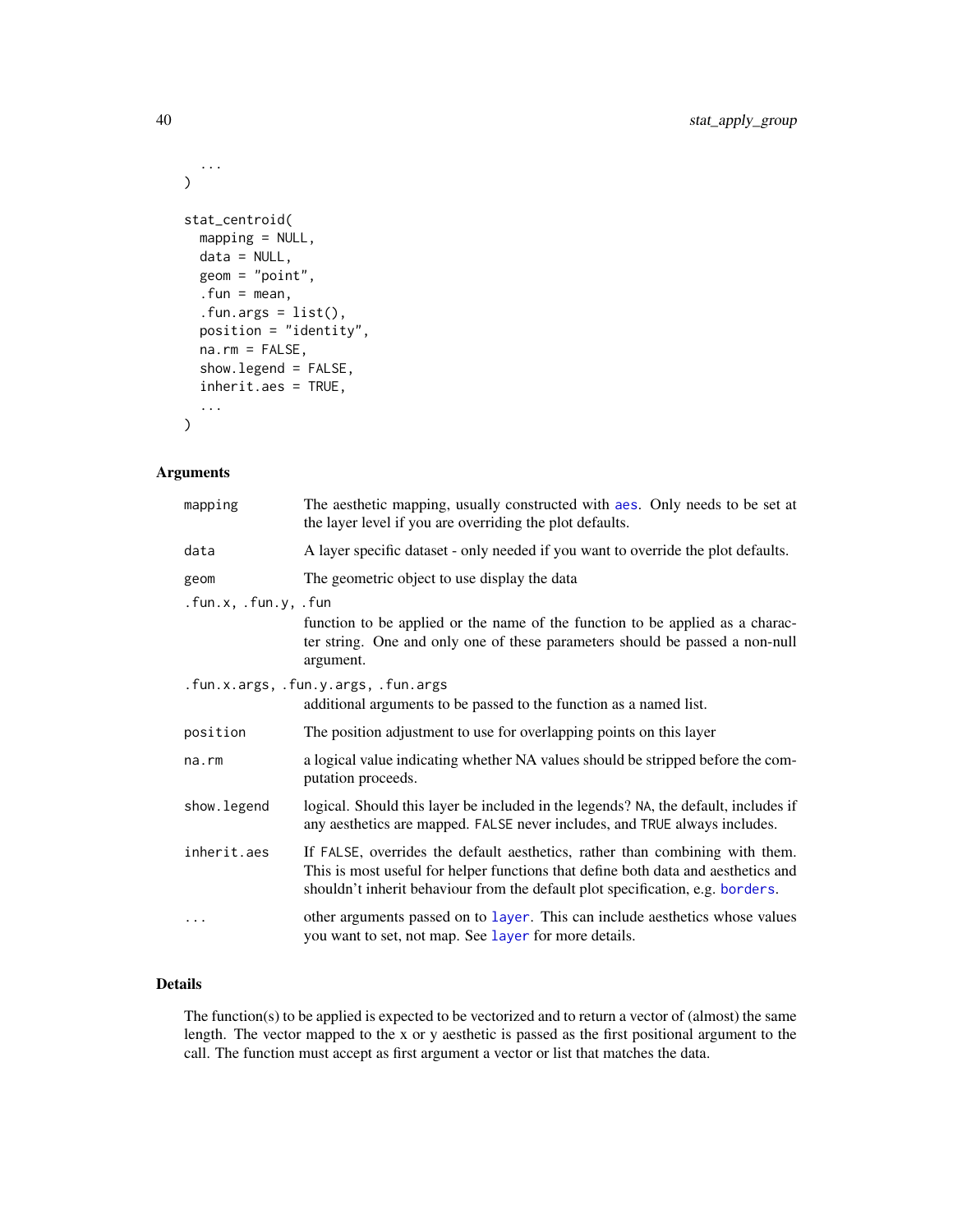### Computed variables

One of x or y or both x and y replaced by the vector returned by the corresponding applied function.

- x x-value as returned by .fun.x
- y y-value as returned by .fun.y

# Joint rescaling for whole panel

### Note

This stat is at early stages of development and its interface may change at any time.

# References

Answers question "R ggplot on-the-fly calculation by grouping variable" at [https://stackoverflo](https://stackoverflow.com/questions/51412522)w. [com/questions/51412522](https://stackoverflow.com/questions/51412522).

```
library(gginnards)
set.seed(123456)
my.df \leq data.frame(X = rep(1:20,2),
                    Y = runif(40),
                    category = rep(c("A", "B"), each = 20))# make sure row are ordered for X as we will use functions that rely on this
my.df <- my.df[order(my.df[["X"]]), ]
ggplot(my.df, aes(x = X, y = Y, colour = category)) +
  stat_apply_group(.fun.y = cumsum)
# Use of geom_debug() to inspect the computed values
ggplot(my.df, aes(x = X, y = Y, colour = category)) +stat\_apply\_group(.fun.y = cumsum, geom = "delay")ggplot(my.df, aes(x = X, y = Y, colour = category)) +stat\_apply\_group( . fun.y = cummax)ggplot(my.df, aes(x = X, y = Y, colour = category)) +stat\_apply\_group( .fun.x = cumsum, .fun.y = cumsum)# diff returns a shorter vector by 1 for each group
ggplot(my.df, aes(x = X, y = Y, colour = category)) +stat\_apply\_group(.fun.y = diff, na.rm = TRUE)ggplot(my.df, aes(x = X, y = Y, colour = category)) +geom_point() +
  stat_apply_group(.fun.y = runmed, .fun.y.args = list(k = 5))
# Rescaling per group
ggplot(my.df, aes(x = X, y = Y, colour = category)) +stat_apply_group(.fun.y = function(x) {(x - min(x)) / (max(x) - min(x))})
```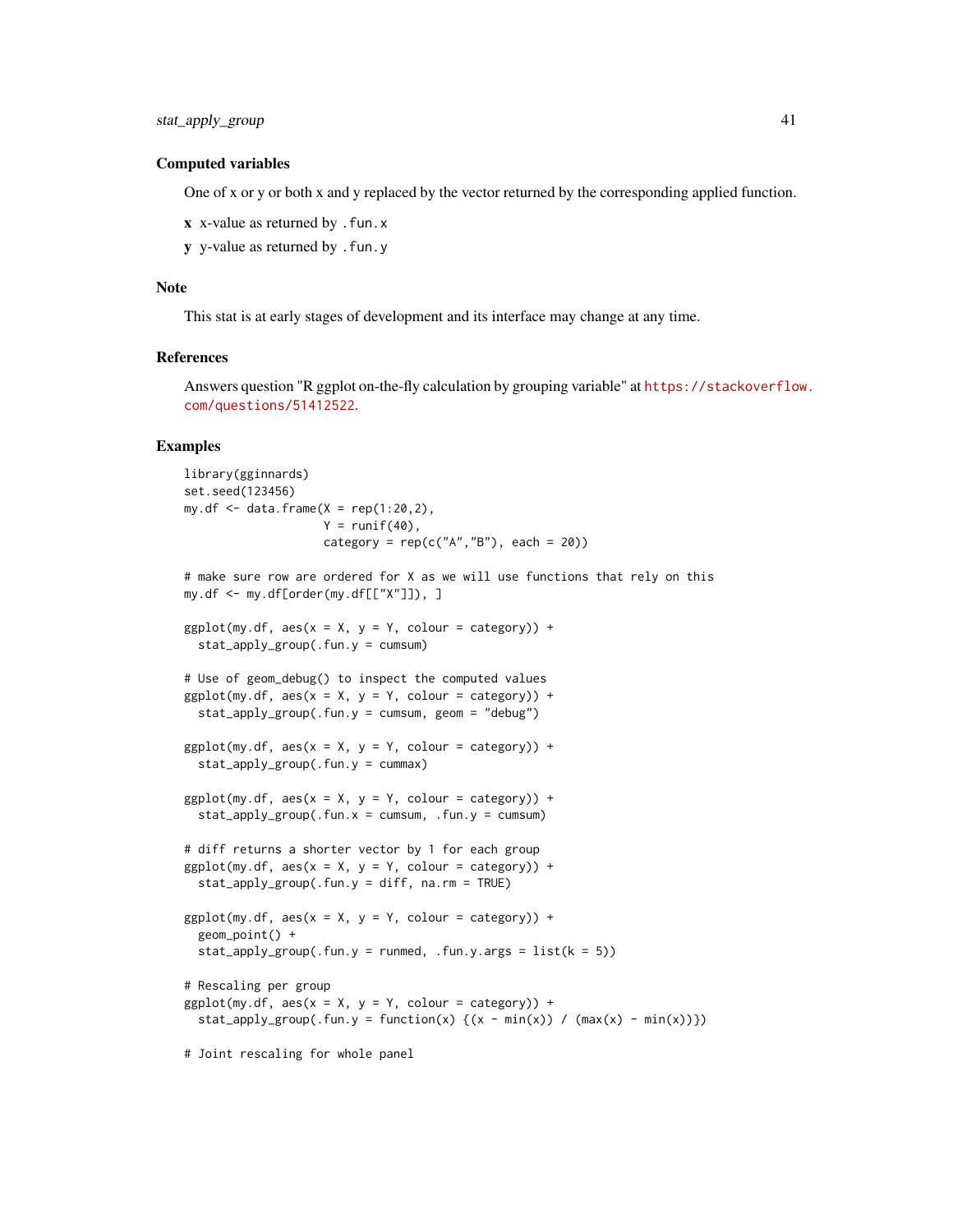```
ggplot(my.df, aes(x = X, y = Y, colour = category)) +stat_apply_panel(.fun.y = function(x) {(x - min(x)) / (max(x) - min(x))})
# Centroid
ggplot(my.df, aes(x = X, y = Y, colour = category)) +stat_centroid(shape = "cross", size = 6) +
 geom_point()
# Centroid
ggplot(my.df, aes(x = X, y = Y, colour = category)) +stat_centroid(geom = "text", aes(label = category)) +
 geom_point()
```
<span id="page-41-0"></span>stat\_dens1d\_filter *Filter observations by local 1D density*

### Description

stat\_dens1d\_filter Filters-out/filters-in observations in regions of a plot panel with high density of observations, based on the values mapped to one of x and y aesthetics. stat\_dens1d\_filter\_g does the same filtering by group instead of by panel. This second stat is useful for highlighting observations, while the first one tends to be most useful when the aim is to prevent clashes among text labels.

## Usage

```
stat_dens1d_filter(
  mapping = NULL,
  data = NULL,geom = "point",
 position = "identity",
  ...,
  keep.fraction = 0.1,
  keep.number = Inf,
  keep.sparse = TRUE,
  invert.selection = FALSE,
  bw = "SJ",kernel = "gaussian",
  adjust = 1,
  n = 512,
  orientation = "x",na.rm = TRUE,show.legend = FALSE,
  inherit.aes = TRUE
)
stat_dens1d_filter_g(
```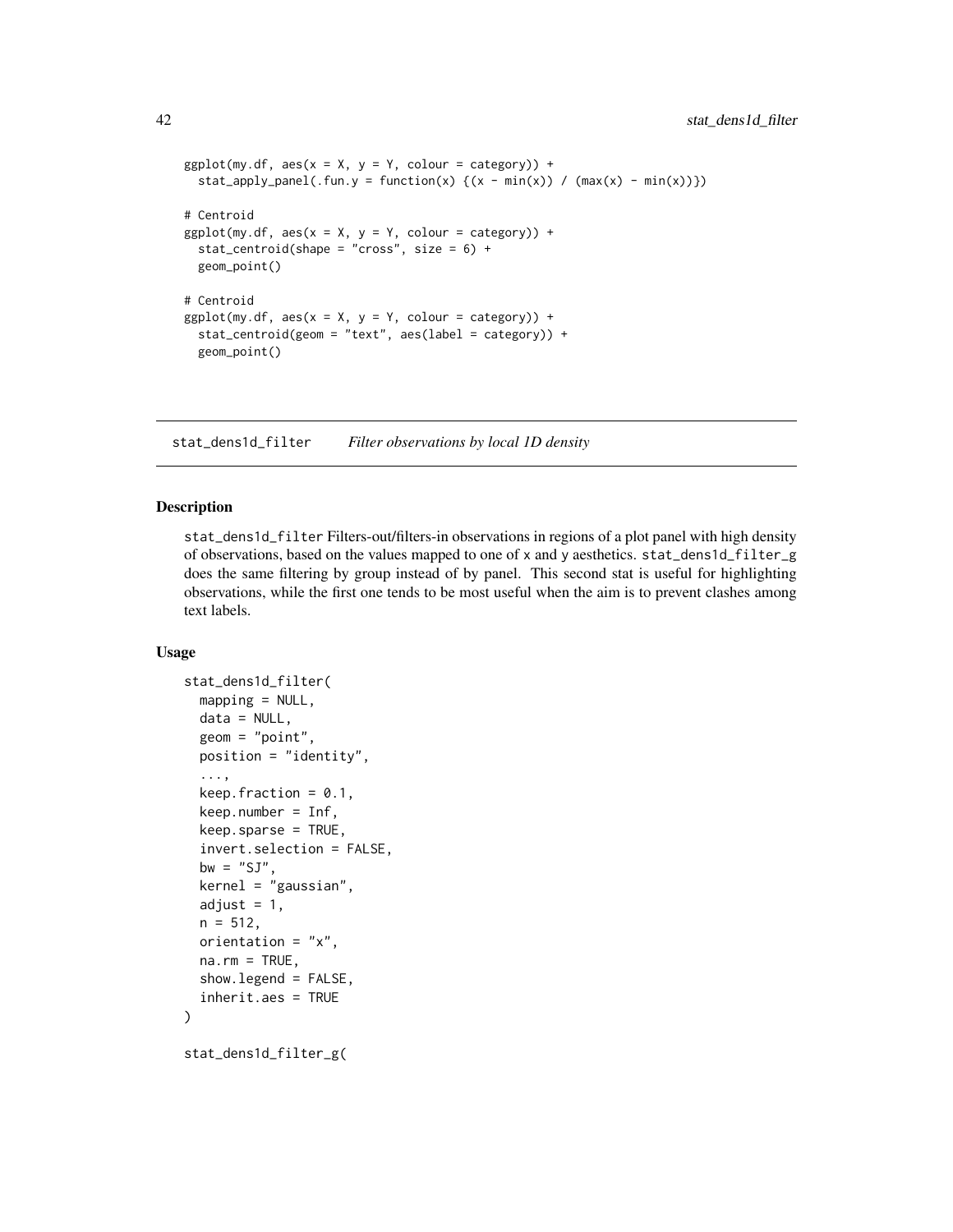# stat\_dens1d\_filter 43

```
mapping = NULL,
data = NULL,geom = "point",position = "identity",
keep.fraction = 0.1,
keep.number = Inf,
keep.sparse = TRUE,
invert.selection = FALSE,
na.rm = TRUE,show.legend = FALSE,
inherit.aes = TRUE,
bw = "SJ",adjust = 1,kernel = "gaussian",
n = 512,orientation = "x",...
```
# Arguments

 $\mathcal{L}$ 

| mapping          | The aesthetic mapping, usually constructed with aes or aes_. Only needs to be<br>set at the layer level if you are overriding the plot defaults.                                                                                                                                                                 |  |
|------------------|------------------------------------------------------------------------------------------------------------------------------------------------------------------------------------------------------------------------------------------------------------------------------------------------------------------|--|
| data             | A layer specific dataset - only needed if you want to override the plot defaults.                                                                                                                                                                                                                                |  |
| geom             | The geometric object to use display the data.                                                                                                                                                                                                                                                                    |  |
| position         | The position adjustment to use for overlapping points on this layer                                                                                                                                                                                                                                              |  |
| $\ddots$         | other arguments passed on to layer. This can include aesthetics whose values<br>you want to set, not map. See layer for more details.                                                                                                                                                                            |  |
| keep.fraction    | numeric [01]. The fraction of the observations (or rows) in data to be retained.                                                                                                                                                                                                                                 |  |
| keep.number      | integer Set the maximum number of observations to retain, effective only if<br>obeying keep. fraction would result in a larger number.                                                                                                                                                                           |  |
| keep.sparse      | logical If TRUE, the default, observations from the more sparse regions are re-<br>tained, if FALSE those from the densest regions.                                                                                                                                                                              |  |
| invert.selection |                                                                                                                                                                                                                                                                                                                  |  |
|                  | logical If TRUE, the complement of the selected rows are returned.                                                                                                                                                                                                                                               |  |
| bw               | numeric or character The smoothing bandwidth to be used. If numeric, the<br>standard deviation of the smoothing kernel. If character, a rule to choose the<br>bandwidth, as listed in bw. nrd.                                                                                                                   |  |
| kernel           | character See density for details.                                                                                                                                                                                                                                                                               |  |
| adjust           | numeric A multiplicative bandwidth adjustment. This makes it possible to adjust<br>the bandwidth while still using the a bandwidth estimator through an argument<br>passed to bw. The larger the value passed to adjust the stronger the smoothing,<br>hence decreasing sensitivity to local changes in density. |  |
| n                | numeric Number of equally spaced points at which the density is to be estimated<br>for applying the cut point. See density for details.                                                                                                                                                                          |  |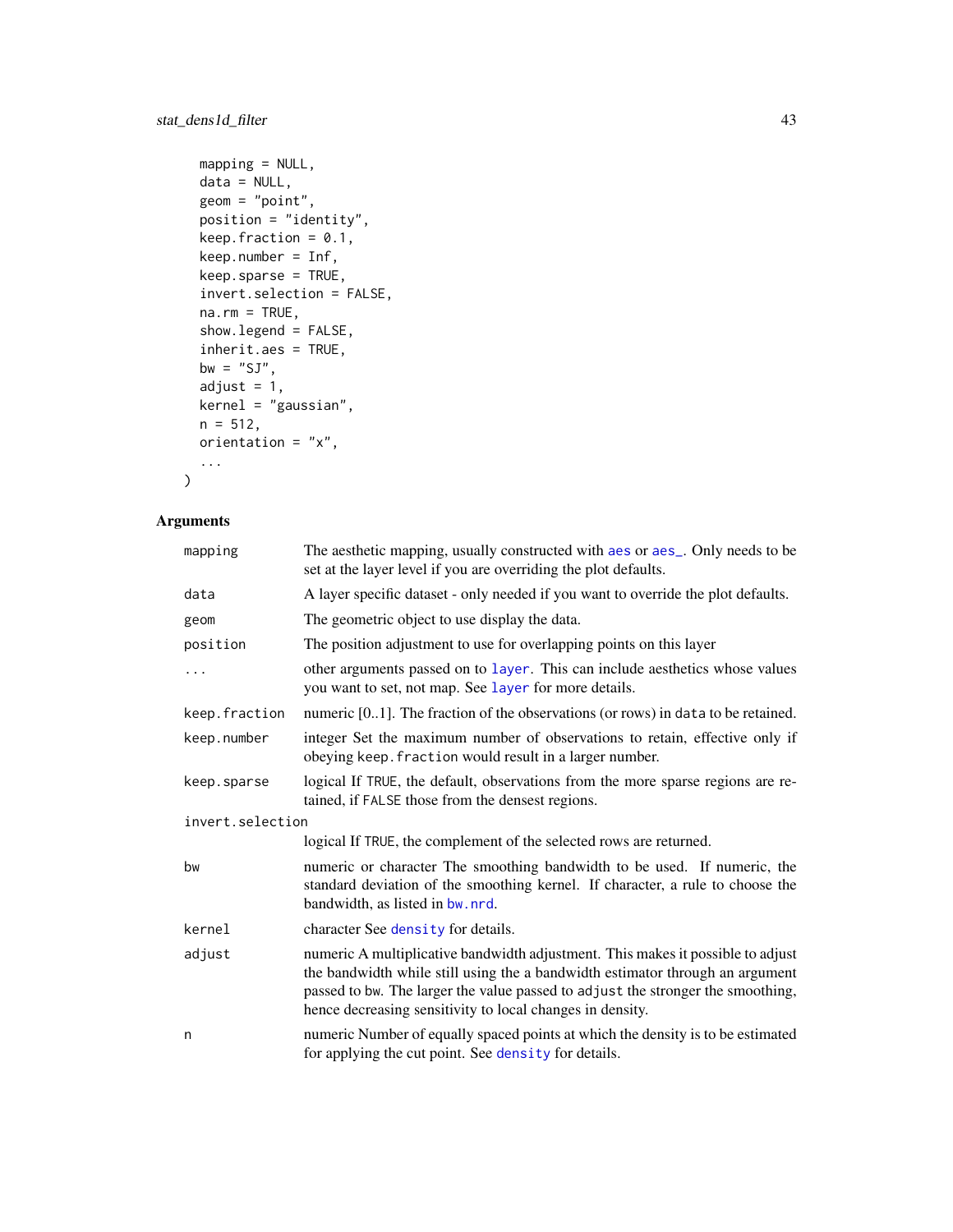| orientation | character The aesthetic along which density is computed. Given explicitly by<br>setting orientation to either "x" or "y".                                                                                                                           |
|-------------|-----------------------------------------------------------------------------------------------------------------------------------------------------------------------------------------------------------------------------------------------------|
| na.rm       | a logical value indicating whether NA values should be stripped before the com-<br>putation proceeds.                                                                                                                                               |
| show.legend | logical. Should this layer be included in the legends? NA, the default, includes if<br>any aesthetics are mapped. FALSE never includes, and TRUE always includes.                                                                                   |
| inherit.aes | If FALSE, overrides the default aesthetics, rather than combining with them.<br>This is most useful for helper functions that define both data and aesthetics and<br>shouldn't inherit behaviour from the default plot specification, e.g. borders. |

# Value

A copy of data with a subset of the rows retained based on the filtering criterion.

### See Also

[density](#page-0-0) used internally.

Other statistics returning a subset of data: [stat\\_dens1d\\_labels\(](#page-45-0)), [stat\\_dens2d\\_filter\(](#page-48-0)), [stat\\_dens2d\\_labels\(](#page-51-0))

# Examples

library(ggrepel)

```
random_string \le function(len = 6) {
paste(sample(letters, len, replace = TRUE), collapse = "")
}
# Make random data.
set.seed(1001)
d <- tibble::tibble(
 x = \text{norm}(100),
 y = rnorm(100),
 group = rep(c("A", "B"), c(50, 50)),lab = replicate(100, { random_string() })
)
d$xg <- d$x
d$xg[51:100] <- d$xg[51:100] + 1
# highlight the 1/10 of observations in sparsest regions of the plot
ggplot(data = d, aes(x, y)) +geom_point() +
  geom_rug(sides = "b") +
  stat_dens1d_filter(colour = "red") +
  stat_dens1d_filter(geom = "rug", colour = "red", sides = "b")
# highlight the 1/4 of observations in densest regions of the plot
ggplot(data = d, aes(x, y)) +geom_point() +
  geom_rug(sides = "b") +
```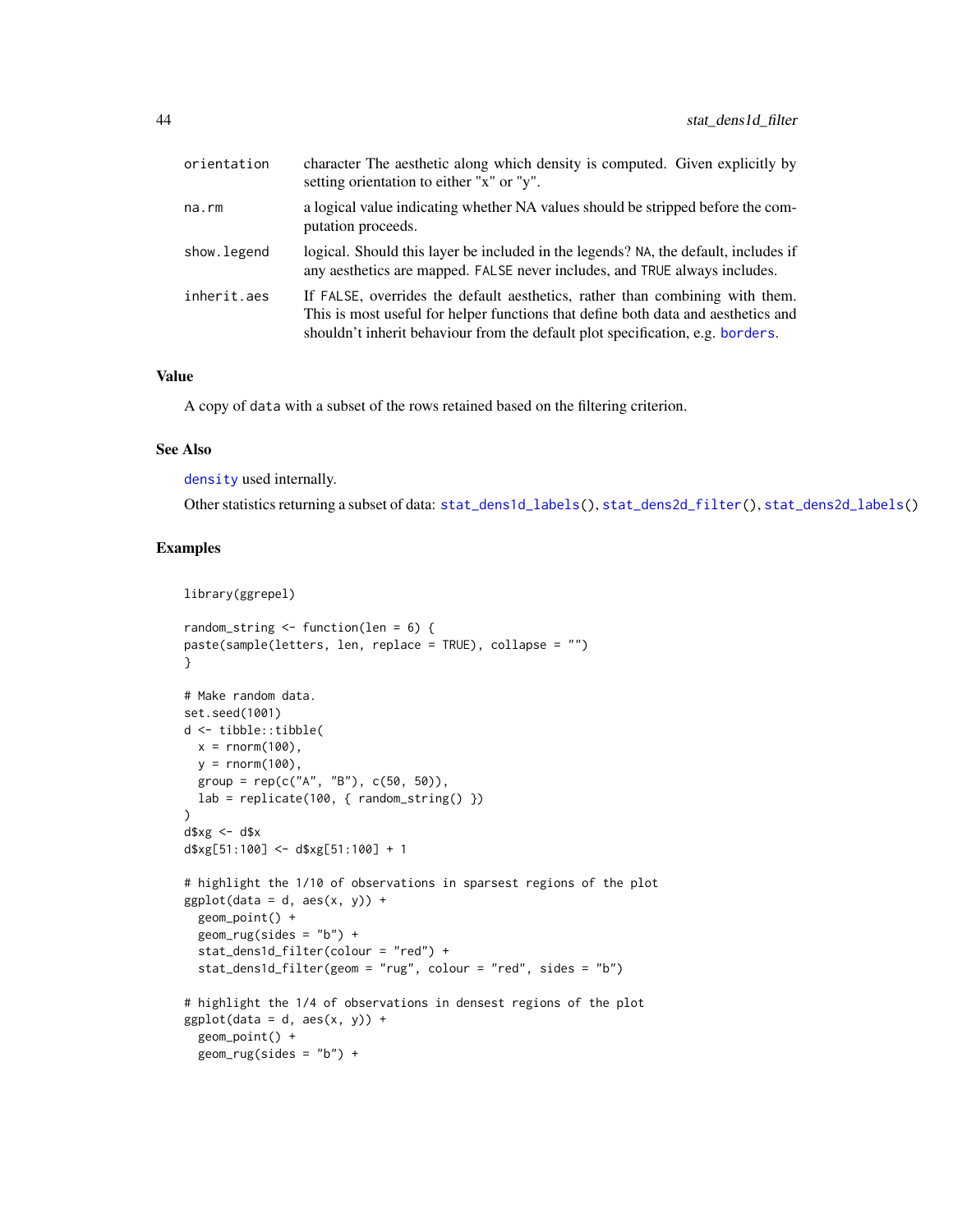```
stat_dens1d_filter(colour = "blue",
                    keep.fraction = 1/4, keep.sparse = FALSE) +
 stat_dens1d_filter(geom = "rug", colour = "blue",
                    keep.fraction = 1/4, keep.sparse = FALSE,
                     sides = "b")
# switching axes
ggplot(data = d, aes(x, y)) +geom_point() +
 geom_rug(sides = "l") +
 stat_dens1d_filter(colour = "red", orientation = "y") +
 stat_dens1d_filter(geom = "rug", colour = "red", orientation = "y",
                     sides = "1")
# highlight 1/10 plus 1/10 observations in high and low density regions
ggplot(data = d, aes(x, y)) +geom_point() +
 geom_rug(sides = "b") +
 stat_dens1d_filter(colour = "red") +
 stat_dens1d_filter(geom = "rug", colour = "red", sides = "b") +
 stat_dens1d_filter(colour = "blue", keep.sparse = FALSE) +
 stat_dens1d_filter(geom = "rug",
                    colour = "blue", keep.sparse = FALSE, sides = "b")
# selecting the 1/10 observations in sparsest regions and their complement
ggplot(data = d, aes(x, y)) +stat_dens1d_filter(colour = "red") +
 stat_dens1d_filter(geom = "rug", colour = "red", sides = "b") +
 stat_dens1d_filter(colour = "blue", invert.selection = TRUE) +
 stat_dens1d_filter(geom = "rug",
                    colour = "blue", invert.selection = TRUE, sides = "b")
# density filtering done jointly across groups
ggplot(data = d, aes(xg, y, colour = group)) +geom_point() +
 geom_rug(sides = "b", colour = "black") +stat_dens1d_filter(shape = 1, size = 3, keep.fraction = 1/4, adjust = 2)
# density filtering done independently for each group
ggplot(data = d, aes(xg, y, colour = group)) +geom_point() +
 geom_rug(sides = "b") +stat_dens1d_filter_g(shape = 1, size = 3, keep.fraction = 1/4, adjust = 2)
# density filtering done jointly across groups by overriding grouping
ggplot(data = d, aes(xg, y, colour = group)) +geom_point() +
 geom_rug(sides = "b") +stat_dens1d_filter_g(colour = "black",
                       shape = 1, size = 3, keep. fraction = 1/4, adjust = 2)
# label observations
ggplot(data = d, aes(x, y, label = lab, colour = group)) +
```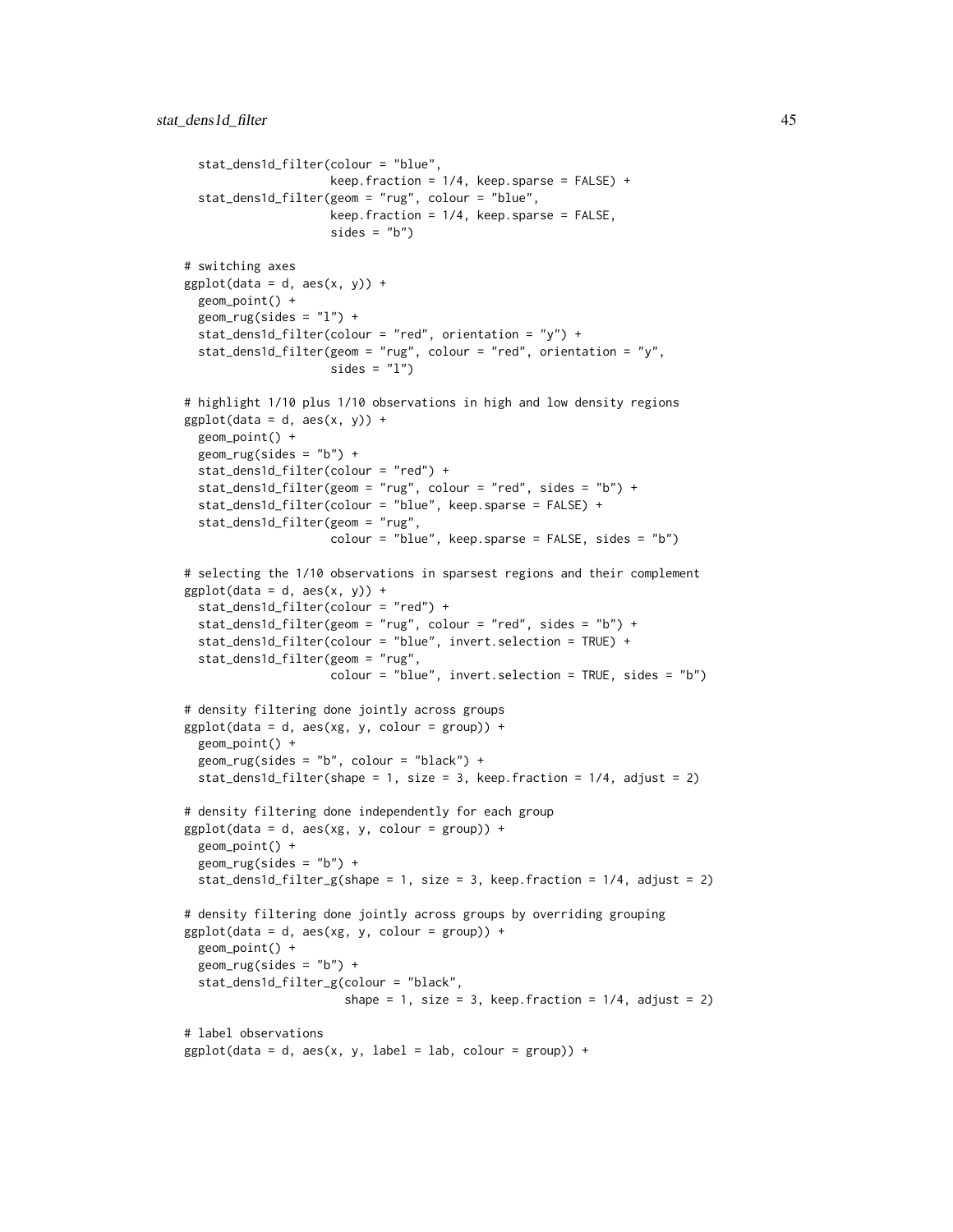```
geom_point() +
 stat_dens1d_filter(geom = "text", hjust = "outward")
# repulsive labels with ggrepel::geom_text_repel()
ggplot(data = d, aes(x, y, label = lab, colour = group)) +geom_point() +
 stat_dens1d_filter(geom = "text_repel")
```
<span id="page-45-0"></span>stat\_dens1d\_labels *Replace labels in data based on 1D density*

# Description

stat\_dens1d\_labels() Sets values mapped to the label aesthetic to "" or a user provided character string based on the local density in regions of a plot panel. Its main use is together with repulsive geoms from package [ggrepel](#page-0-0). If there is no mapping to label in data, the mapping is set to rownames(data), with a message.

# Usage

```
stat_dens1d_labels(
  mapping = NULL,data = NULL,geom = "text",
  position = "identity",
  ...,
  keep.fraction = 0.1,
  keep.number = Inf,keep.sparse = TRUE,
  invert.selection = FALSE,
  bw = "SJ",kernel = "gaussian",
  adjust = 1,
  n = 512,orientation = "x",
  label.fill = '''',
  na.rm = TRUE,show.legend = FALSE,
  inherit.aes = TRUE
```

```
\mathcal{L}
```

| mapping | The aesthetic mapping, usually constructed with a es or a es_. Only needs to be   |
|---------|-----------------------------------------------------------------------------------|
|         | set at the layer level if you are overriding the plot defaults.                   |
| data    | A layer specific dataset - only needed if you want to override the plot defaults. |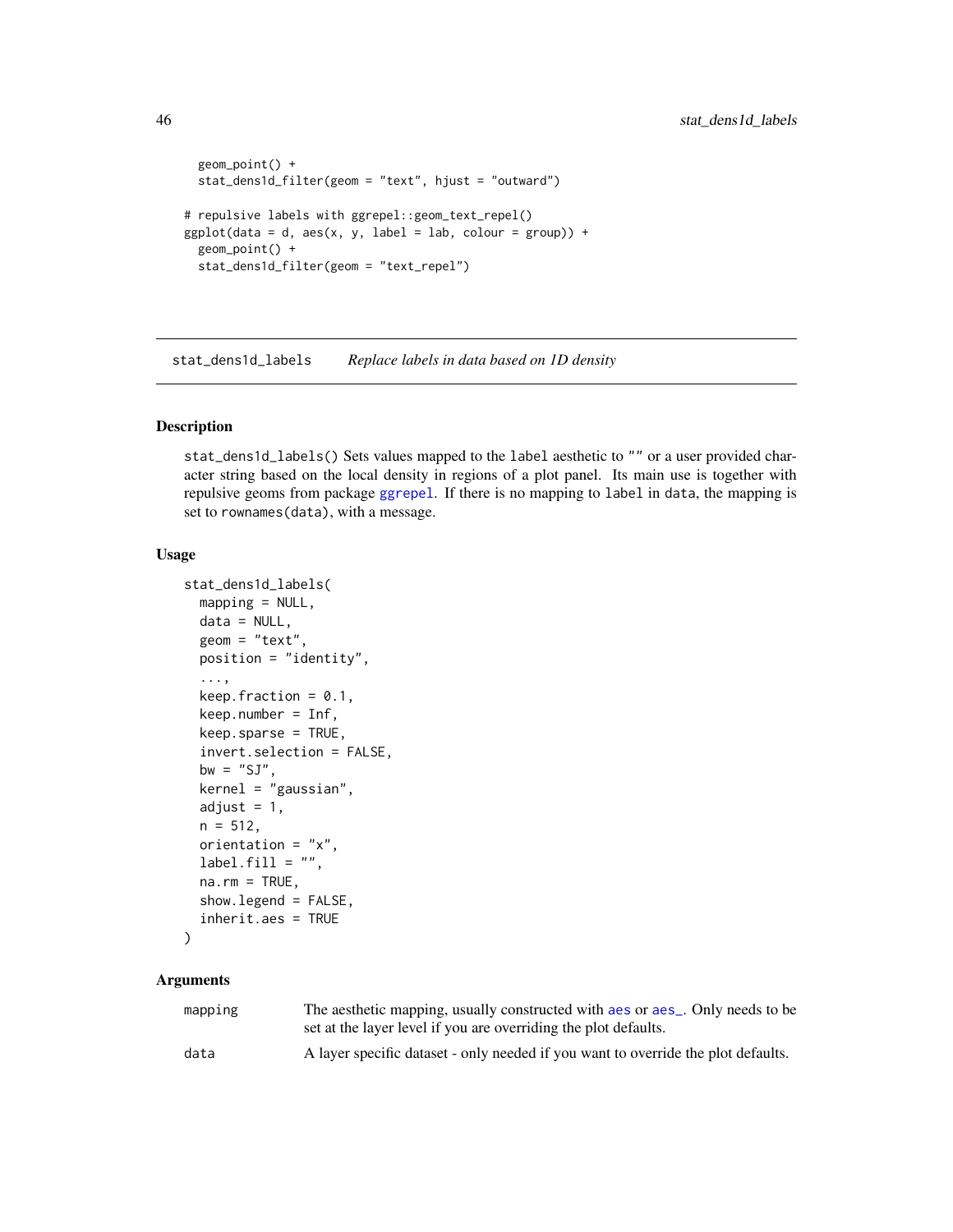| geom             | The geometric object to use display the data.                                                                                                                                                                                                                                                                    |
|------------------|------------------------------------------------------------------------------------------------------------------------------------------------------------------------------------------------------------------------------------------------------------------------------------------------------------------|
| position         | The position adjustment to use for overlapping points on this layer                                                                                                                                                                                                                                              |
| $\ddots$         | other arguments passed on to layer. This can include aesthetics whose values<br>you want to set, not map. See layer for more details.                                                                                                                                                                            |
| keep.fraction    | numeric [01]. The fraction of the observations (or rows) in data to be retained.                                                                                                                                                                                                                                 |
| keep.number      | integer Set the maximum number of observations to retain, effective only if<br>obeying keep. fraction would result in a larger number.                                                                                                                                                                           |
| keep.sparse      | logical If TRUE, the default, observations from the more sparse regions are re-<br>tained, if FALSE those from the densest regions.                                                                                                                                                                              |
| invert.selection |                                                                                                                                                                                                                                                                                                                  |
|                  | logical If TRUE, the complement of the selected rows are returned.                                                                                                                                                                                                                                               |
| bw               | numeric or character The smoothing bandwidth to be used. If numeric, the<br>standard deviation of the smoothing kernel. If character, a rule to choose the<br>bandwidth, as listed in bw.nrd.                                                                                                                    |
| kernel           | character See density for details.                                                                                                                                                                                                                                                                               |
| adjust           | numeric A multiplicative bandwidth adjustment. This makes it possible to adjust<br>the bandwidth while still using the a bandwidth estimator through an argument<br>passed to bw. The larger the value passed to adjust the stronger the smoothing,<br>hence decreasing sensitivity to local changes in density. |
| n                | numeric Number of equally spaced points at which the density is to be estimated<br>for applying the cut point. See density for details.                                                                                                                                                                          |
| orientation      | character The aesthetic along which density is computed. Given explicitly by<br>setting orientation to either "x" or "y".                                                                                                                                                                                        |
| label.fill       | character vector of length 1 or a function.                                                                                                                                                                                                                                                                      |
| $na$ . $rm$      | a logical value indicating whether NA values should be stripped before the com-<br>putation proceeds.                                                                                                                                                                                                            |
| show.legend      | logical. Should this layer be included in the legends? NA, the default, includes if<br>any aesthetics are mapped. FALSE never includes, and TRUE always includes.                                                                                                                                                |
| inherit.aes      | If FALSE, overrides the default aesthetics, rather than combining with them.<br>This is most useful for helper functions that define both data and aesthetics and<br>shouldn't inherit behaviour from the default plot specification, e.g. borders.                                                              |

stat\_dens1d\_labels() is designed to work together with statistics from package 'ggrepel'. To avoid text labels being plotted over unlabelled points the corresponding rows in data need to be retained but labels replaced with the empty character string, "". This makes [stat\\_dens1d\\_filter](#page-41-0) unsuitable for the task. Non-the-less stat\_dens1d\_labels() could be useful in some other cases, as the substitution character string can be set by the user.

### Value

A copy of data with a subset of the rows retained based on the filtering criterion.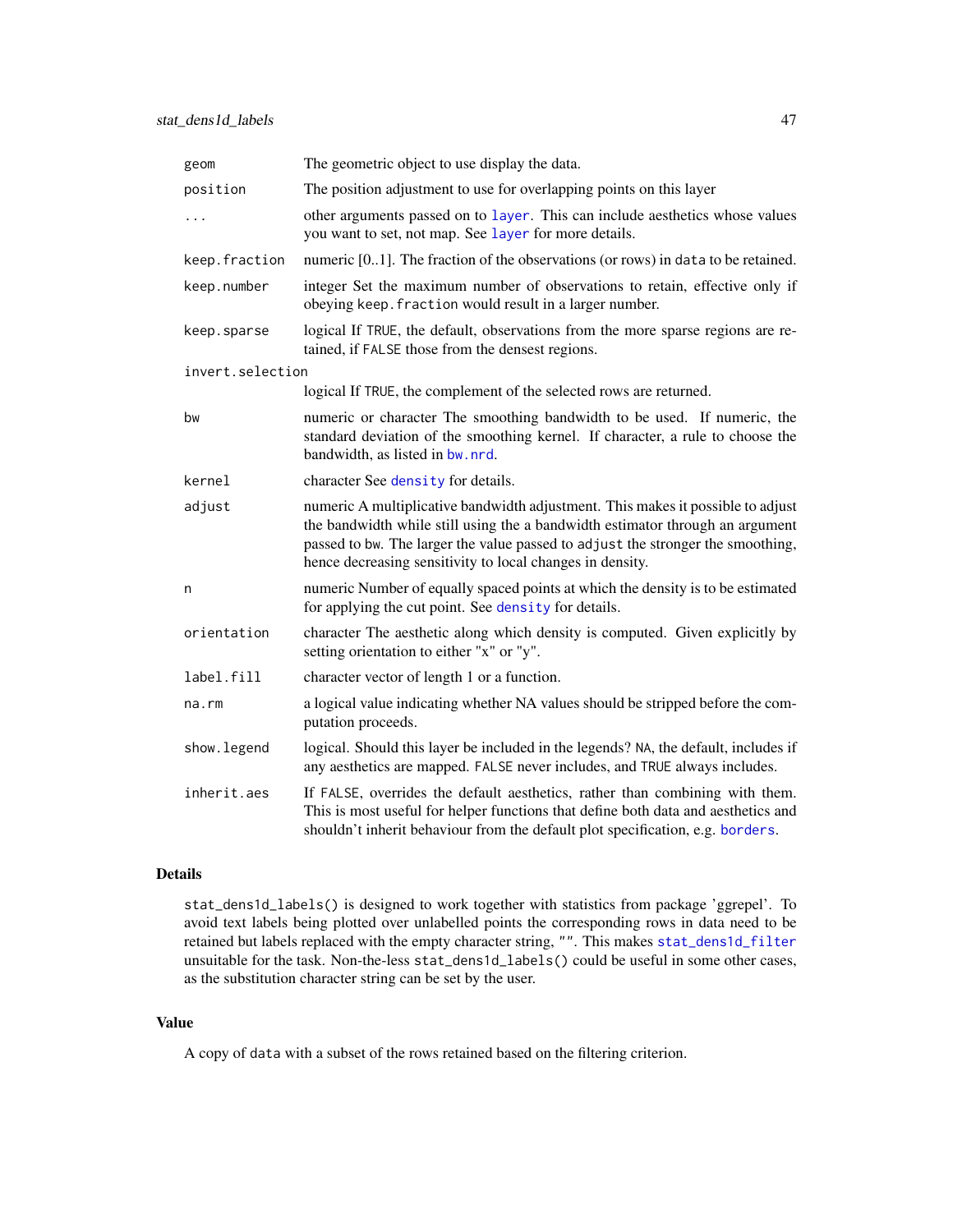## See Also

[density](#page-0-0) used internally.

Other statistics returning a subset of data: [stat\\_dens1d\\_filter\(](#page-41-0)), [stat\\_dens2d\\_filter\(](#page-48-0)), [stat\\_dens2d\\_labels\(](#page-51-0))

```
library(ggrepel)
library(gginnards)
random_string <- function(len = 6) {
paste(sample(letters, len, replace = TRUE), collapse = "")
}
# Make random data.
set.seed(1001)
d <- tibble::tibble(
 x = rnorm(100),
  y = rnorm(100),
  group = rep(c("A", "B"), c(50, 50)),lab = replicate(100, { random_string() })
)
# using defaults
ggplot(data = d, aes(x, y, label = lab)) +geom_point() +
  stat_dens1d_labels()
# using defaults
ggplot(data = d, aes(x, y, label = lab)) +geom_point() +
  stat_dens1d_labels(geom = "text_repel")
# if no mapping to label is found, it is set row names
ggplot(data = d, aes(x, y)) +geom_point() +
  stat_dens1d_labels(geom = "text_repel")
# using defaults, along y-axis
ggplot(data = d, aes(x, y, label = lab)) +geom_point() +
  stat_dens1d_labels(orientation = "y", geom = "text_repel")
# example labelling with coordiantes
ggplot(data = d, aes(x, y, label = sprintf("x = %.2f\ny = %.2f", x, y))) +geom_point() +
  stat_dens1d_filter(colour = "red") +
  stat_dens1d_labels(geom = "text_repel", colour = "red", size = 3)
# Using geom_debug() we can see that all 100 rows in \code{d} are
# returned. But only those labelled in the previous example still contain
# the original labels.
```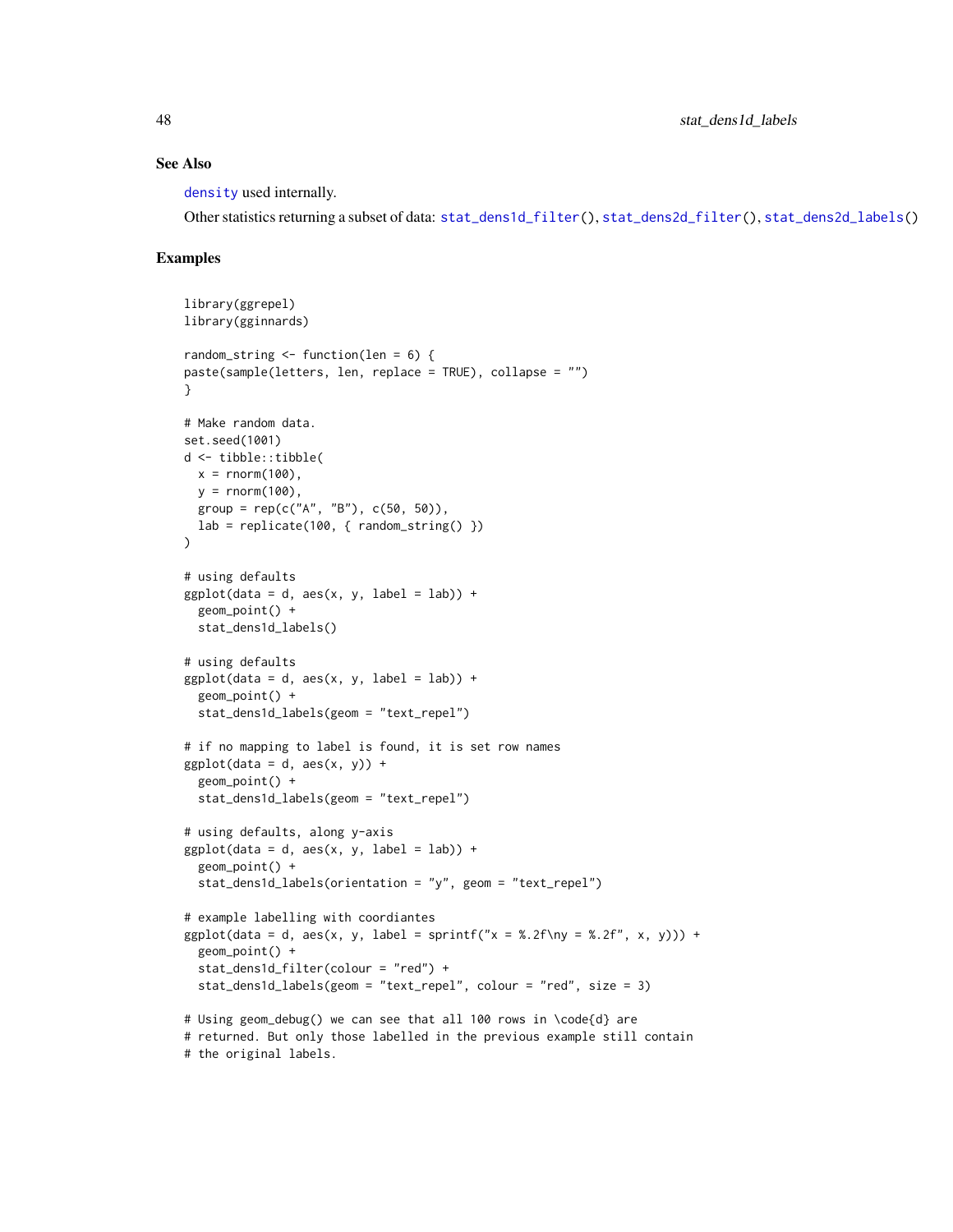```
ggplot(data = d, aes(x, y, label = lab)) +geom_point() +
 stat_dens1d_labels(geom = "debug")
ggplot(data = d, aes(x, y, label = lab, colour = group)) +geom_point() +
 stat_dens1d_labels(geom = "text_repel")
ggplot(data = d, aes(x, y, label = lab, colour = group)) +geom_point() +
 stat_dens1d_labels(geom = "text_repel", label.fill = NA)
# we keep labels starting with "a" across the whole plot, but all in sparse
# regions. To achieve this we pass as argument to label.fill a fucntion
# instead of a character string.
label.fun <- function(x) {ifelse(grepl("^a", x), x, "")}
ggplot(data = d, aes(x, y, label = lab, colour = group)) +geom_point() +
 stat_dens1d_labels(geom = "text_repel", label.fill = label.fun)
```
<span id="page-48-0"></span>stat\_dens2d\_filter *Filter observations by local 2D density*

#### **Description**

stat\_dens2d\_filter Filters-out/filters-in observations in regions of a plot panel with high density of observations, based on the values mapped to both x and y aesthetics. stat\_dens2d\_filter\_g does the filtering by group instead of by panel. This second stat is useful for highlighting observations, while the first one tends to be most useful when the aim is to prevent clashes among text labels.

### Usage

```
stat_dens2d_filter(
  mapping = NULL,data = NULL,geom = "point",position = "identity",
  keep. fraction = 0.1,
  keep.number = Inf,
  keep.sparse = TRUE,
  invert.selection = FALSE,
  na.rm = TRUE,show.legend = FALSE,
  inherit.aes = TRUE,
  h = NULL,n = NULL,...
```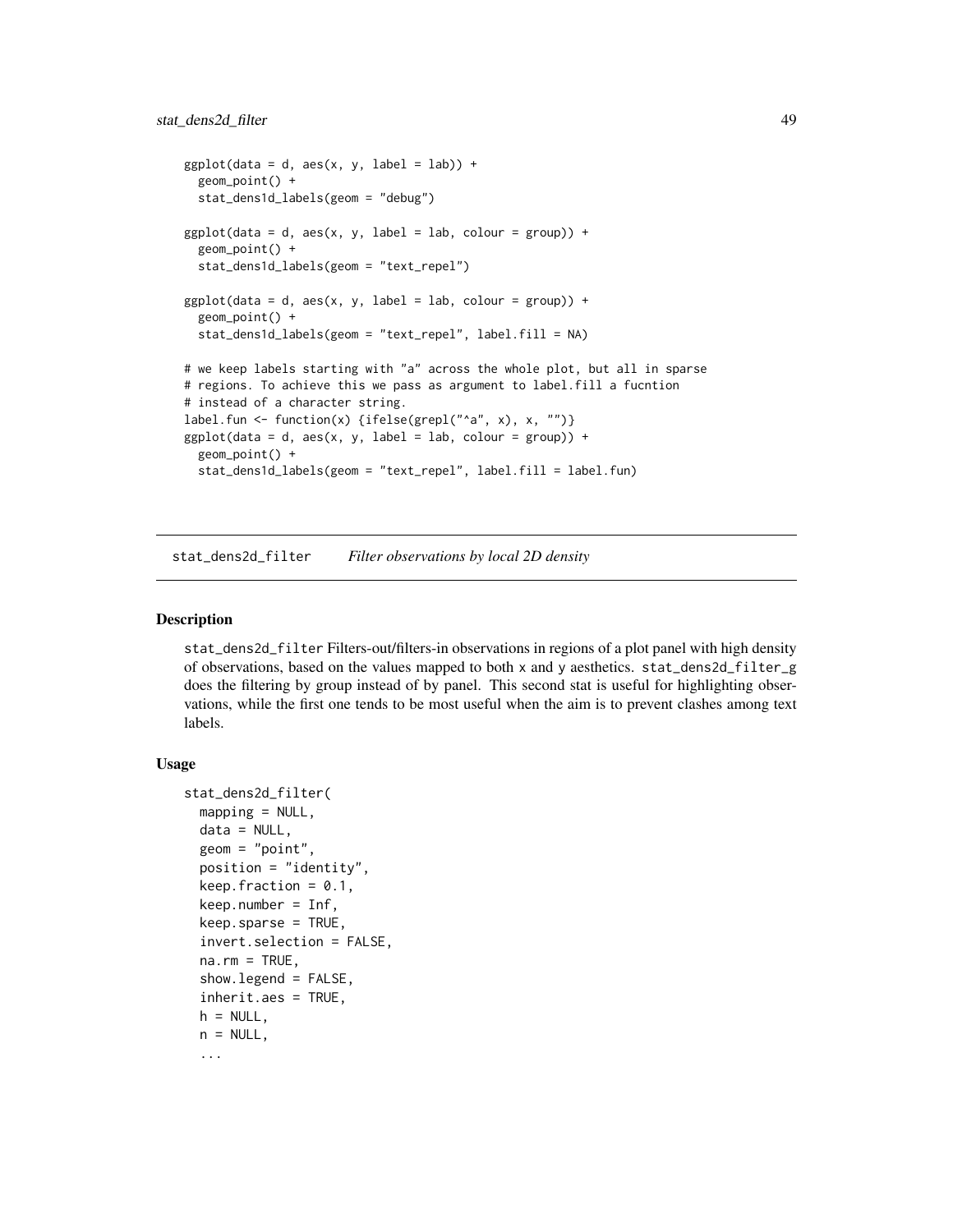```
stat_dens2d_filter_g(
 mapping = NULL,
 data = NULL,
 geom = "point",
 position = "identity",
 keep.fraction = 0.1,
  keep.number = Inf,
 keep.sparse = TRUE,
  invert.selection = FALSE,
  na.rm = TRUE,show.legend = FALSE,
  inherit.aes = TRUE,
 h = NULL,n = NULL,...
\mathcal{L}
```
# Arguments

| mapping          | The aesthetic mapping, usually constructed with aes or aes_. Only needs to be<br>set at the layer level if you are overriding the plot defaults.                                                                                                    |
|------------------|-----------------------------------------------------------------------------------------------------------------------------------------------------------------------------------------------------------------------------------------------------|
| data             | A layer specific dataset - only needed if you want to override the plot defaults.                                                                                                                                                                   |
| geom             | The geometric object to use display the data.                                                                                                                                                                                                       |
| position         | The position adjustment to use for overlapping points on this layer                                                                                                                                                                                 |
| keep.fraction    | numeric [01]. The fraction of the observations (or rows) in data to be retained.                                                                                                                                                                    |
| keep.number      | integer Set the maximum number of observations to retain, effective only if<br>obeying keep. fraction would result in a larger number.                                                                                                              |
| keep.sparse      | logical If TRUE, the default, observations from the more sparse regions are re-<br>tained, if FALSE those from the densest regions.                                                                                                                 |
| invert.selection |                                                                                                                                                                                                                                                     |
|                  | logical If TRUE, the complement of the selected rows are returned.                                                                                                                                                                                  |
| na.rm            | a logical value indicating whether NA values should be stripped before the com-<br>putation proceeds.                                                                                                                                               |
| show.legend      | logical. Should this layer be included in the legends? NA, the default, includes if<br>any aesthetics are mapped. FALSE never includes, and TRUE always includes.                                                                                   |
| inherit.aes      | If FALSE, overrides the default aesthetics, rather than combining with them.<br>This is most useful for helper functions that define both data and aesthetics and<br>shouldn't inherit behaviour from the default plot specification, e.g. borders. |
| h                | vector of bandwidths for x and y directions. Defaults to normal reference band-<br>width (see bandwidth.nrd). A scalar value will be taken to apply to both direc-<br>tions.                                                                        |
| n                | Number of grid points in each direction. Can be scalar or a length-2 integer<br>vector                                                                                                                                                              |
| .                | other arguments passed on to layer. This can include aesthetics whose values<br>you want to set, not map. See layer for more details.                                                                                                               |

 $\lambda$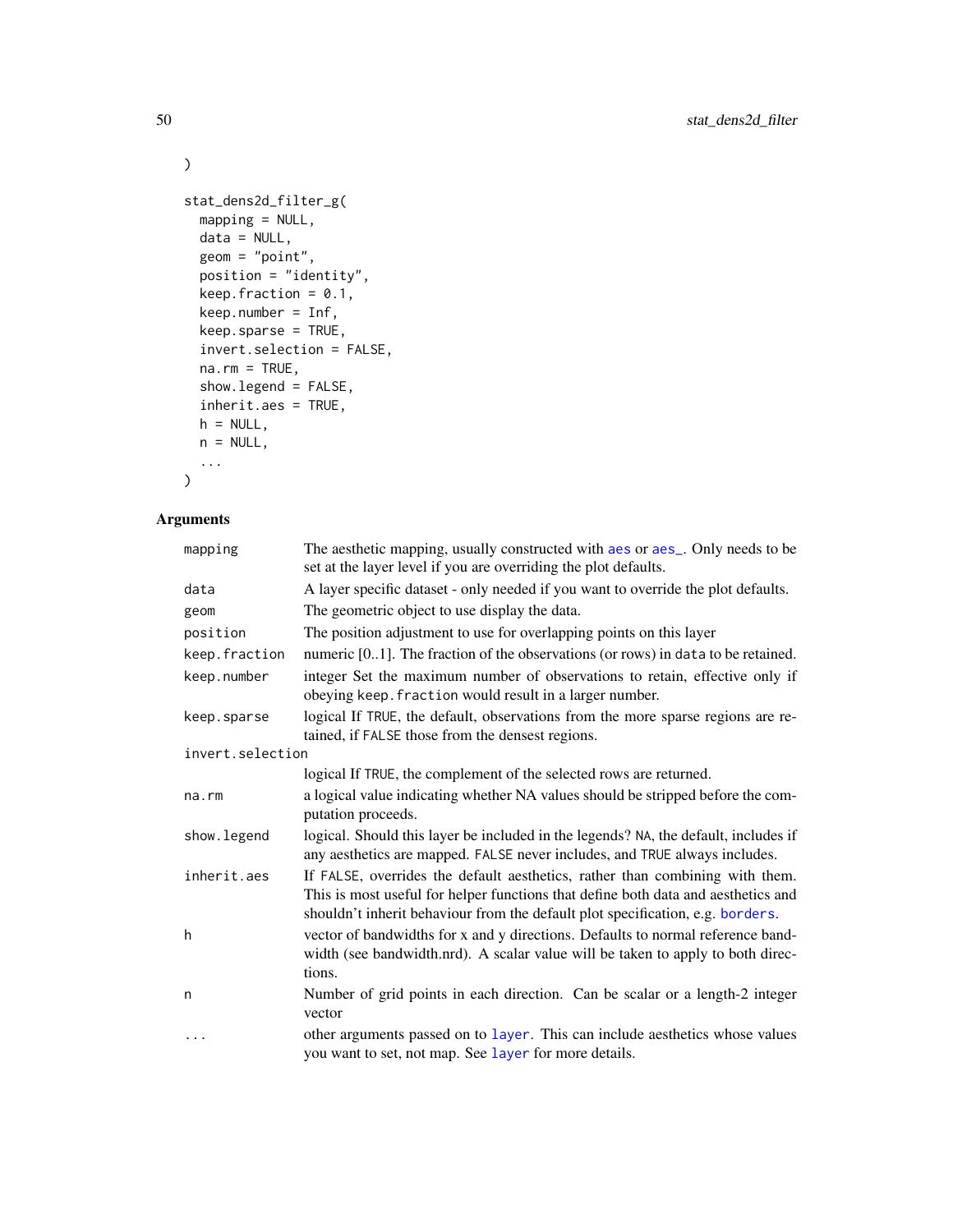# Value

A copy of data with a subset of the rows retained based on a 2D-density-based filtering criterion.

#### See Also

[kde2d](#page-0-0) used internally.

Other statistics returning a subset of data: [stat\\_dens1d\\_filter\(](#page-41-0)), [stat\\_dens1d\\_labels\(](#page-45-0)), [stat\\_dens2d\\_labels\(](#page-51-0))

```
library(ggrepel)
random_string \le function(len = 6) {
paste(sample(letters, len, replace = TRUE), collapse = "")
}
# Make random data.
set.seed(1001)
d <- tibble::tibble(
 x = \text{norm}(100),
  y = rnorm(100),
  group = rep(c("A", "B"), c(50, 50)),lab = replicate(100, { random_string() })
)
# filter (and here highlight) 1/10 observations in sparsest regions
ggplot(data = d, aes(x, y)) +geom_point() +
  stat_dens2d_filter(colour = "red")
# filter observations not in the sparsest regions
ggplot(data = d, aes(x, y)) +geom_point() +
  stat_dens2d_filter(colour = "blue", invert.selection = TRUE)
# filter observations in dense regions of the plot
ggplot(data = d, aes(x, y)) +geom_point() +
  stat_dens2d_filter(colour = "blue", keep.sparse = FALSE)
# filter 1/2 the observations
ggplot(data = d, aes(x, y)) +geom_point() +
  stat_dens2d_filter(colour = "red", keep.fraction = 0.5)
# filter 1/2 the observations but cap their number to maximum 12 observations
ggplot(data = d, aes(x, y)) +geom_point() +
  stat_dens2d_filter(colour = "red",
                     keep.fraction = 0.5,
                     keep.number = 12)
```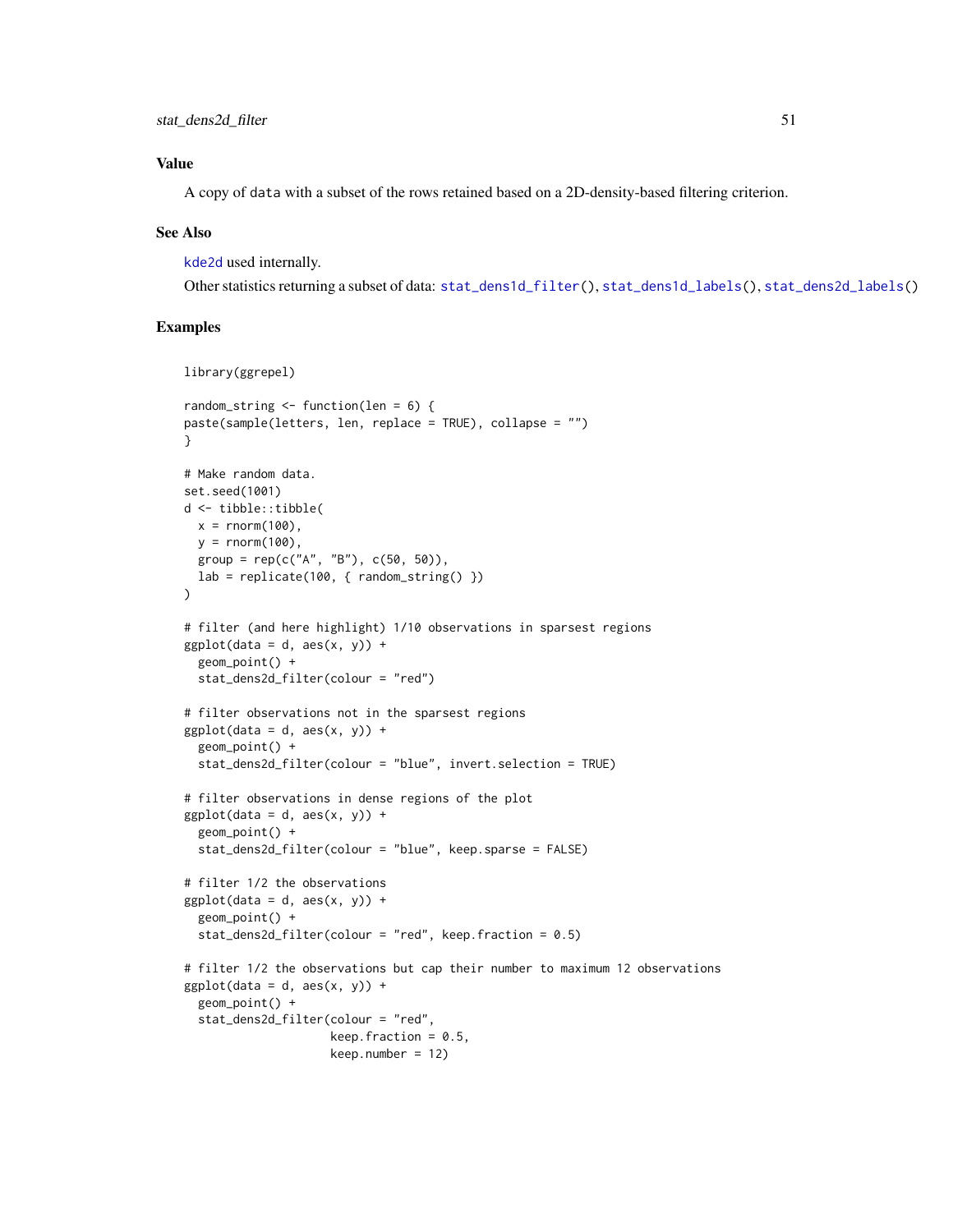```
# density filtering done jointly across groups
ggplot(data = d, aes(x, y, colour = group)) +geom_point() +
 stat_dens2d_filter(shape = 1, size = 3, keep.fraction = 1/4)
# density filtering done independently for each group
ggplot(data = d, aes(x, y, colour = group)) +geom_point() +
 stat_dens2d_filter_g(shape = 1, size = 3, keep.fraction = 1/4)
# density filtering done jointly across groups by overriding grouping
ggplot(data = d, aes(x, y, colour = group)) +geom_point() +
 stat_dens2d_filter_g(colour = "black",
                       shape = 1, size = 3, keep. fraction = 1/4)
# label observations
ggplot(data = d, aes(x, y, label = lab, colour = group)) +geom_point() +
 stat_dens2d_filter(geom = "text")
# repulsive labels with ggrepel::geom_text_repel()
ggplot(data = d, aes(x, y, label = lab, colour = group)) +geom_point() +
 stat_dens2d_filter(geom = "text_repel")
```
<span id="page-51-0"></span>stat\_dens2d\_labels *Replace labels in data based on 2D density*

### Description

stat\_dens2d\_labels() Sets values mapped to the label aesthetic to "" or a user provided character string based on the local density in regions of a plot panel. Its main use is together with repulsive geoms from package [ggrepel](#page-0-0). If there is no mapping to label in data, the mapping is set to rownames(data), with a message.

## Usage

```
stat_dens2d_labels(
 mapping = NULL,data = NULL,geom = "text",
 position = "identity",
  ...,
 keep.fraction = 0.1,
  keep.number = Inf,keep.sparse = TRUE,
```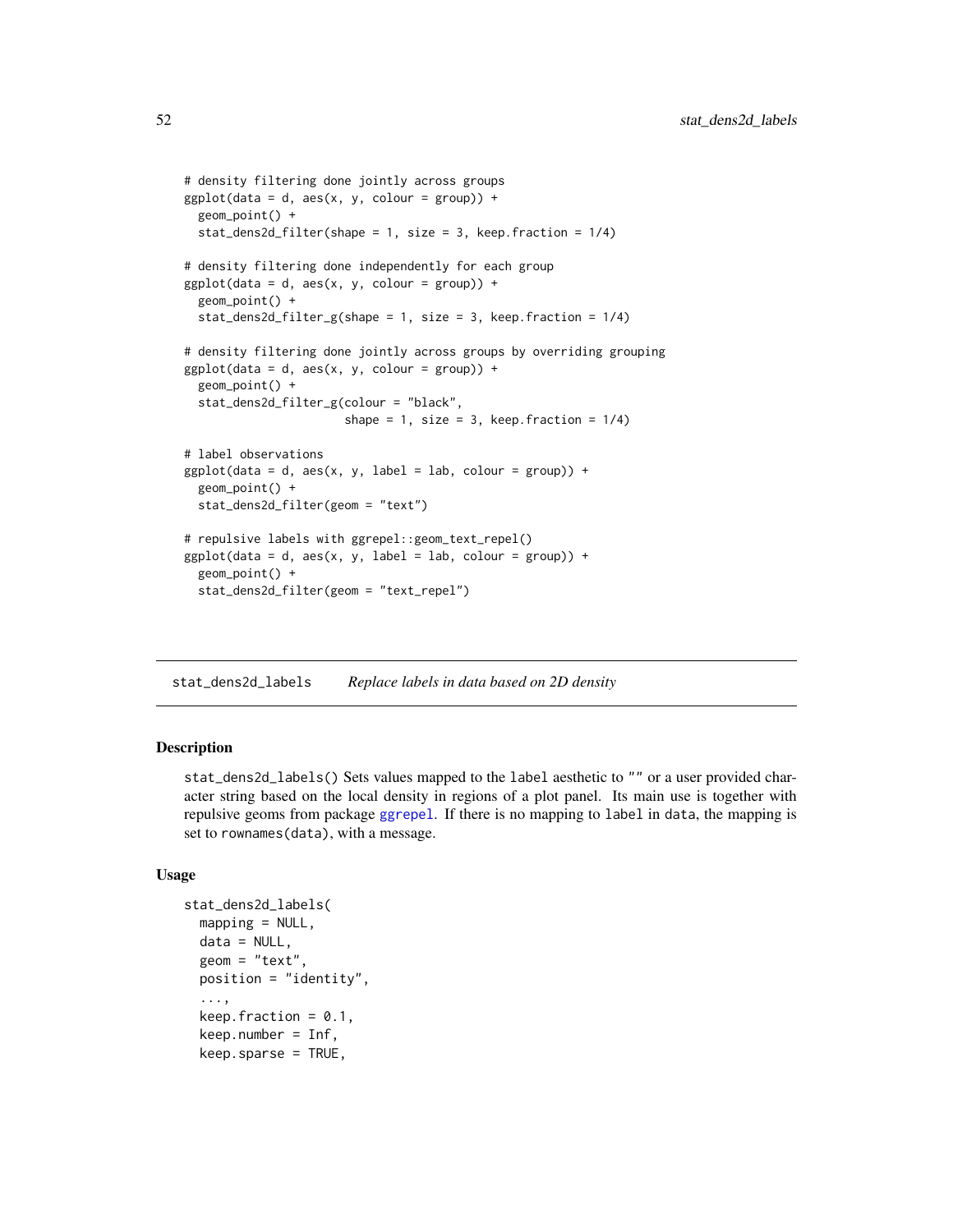# stat\_dens2d\_labels 53

```
invert.selection = FALSE,
 h = NULL,n = NULL,label.fill = "",na.rm = TRUE,show.legend = FALSE,
  inherit.aes = TRUE
\mathcal{L}
```
# Arguments

| mapping          | The aesthetic mapping, usually constructed with aes or aes <sub>-</sub> . Only needs to be<br>set at the layer level if you are overriding the plot defaults.                                                                                       |
|------------------|-----------------------------------------------------------------------------------------------------------------------------------------------------------------------------------------------------------------------------------------------------|
| data             | A layer specific dataset - only needed if you want to override the plot defaults.                                                                                                                                                                   |
| geom             | The geometric object to use display the data.                                                                                                                                                                                                       |
| position         | The position adjustment to use for overlapping points on this layer                                                                                                                                                                                 |
| $\ddots$         | other arguments passed on to layer. This can include aesthetics whose values<br>you want to set, not map. See layer for more details.                                                                                                               |
| keep.fraction    | numeric [01]. The fraction of the observations (or rows) in data to be retained.                                                                                                                                                                    |
| keep.number      | integer Set the maximum number of observations to retain, effective only if<br>obeying keep. fraction would result in a larger number.                                                                                                              |
| keep.sparse      | logical If TRUE, the default, observations from the more sparse regions are re-<br>tained, if FALSE those from the densest regions.                                                                                                                 |
| invert.selection |                                                                                                                                                                                                                                                     |
|                  | logical If TRUE, the complement of the selected rows are returned.                                                                                                                                                                                  |
| h                | vector of bandwidths for x and y directions. Defaults to normal reference band-<br>width (see bandwidth.nrd). A scalar value will be taken to apply to both direc-<br>tions.                                                                        |
| n                | Number of grid points in each direction. Can be scalar or a length-2 integer<br>vector                                                                                                                                                              |
| label.fill       | character vector of length 1 or a function.                                                                                                                                                                                                         |
| na.rm            | a logical value indicating whether NA values should be stripped before the com-<br>putation proceeds.                                                                                                                                               |
| show.legend      | logical. Should this layer be included in the legends? NA, the default, includes if<br>any aesthetics are mapped. FALSE never includes, and TRUE always includes.                                                                                   |
| inherit.aes      | If FALSE, overrides the default aesthetics, rather than combining with them.<br>This is most useful for helper functions that define both data and aesthetics and<br>shouldn't inherit behaviour from the default plot specification, e.g. borders. |

## Details

stat\_dens2d\_labels() is designed to work together with statistics from package 'ggrepel'. To avoid text labels being plotted over unlabelled points the corresponding rows in data need to be retained but labels replaced with the empty character string, "". This makes [stat\\_dens2d\\_filter](#page-48-0) unsuitable for the task. Non-the-less stat\_dens2d\_labels() could be useful in some other cases, as the substitution character string can be set by the user.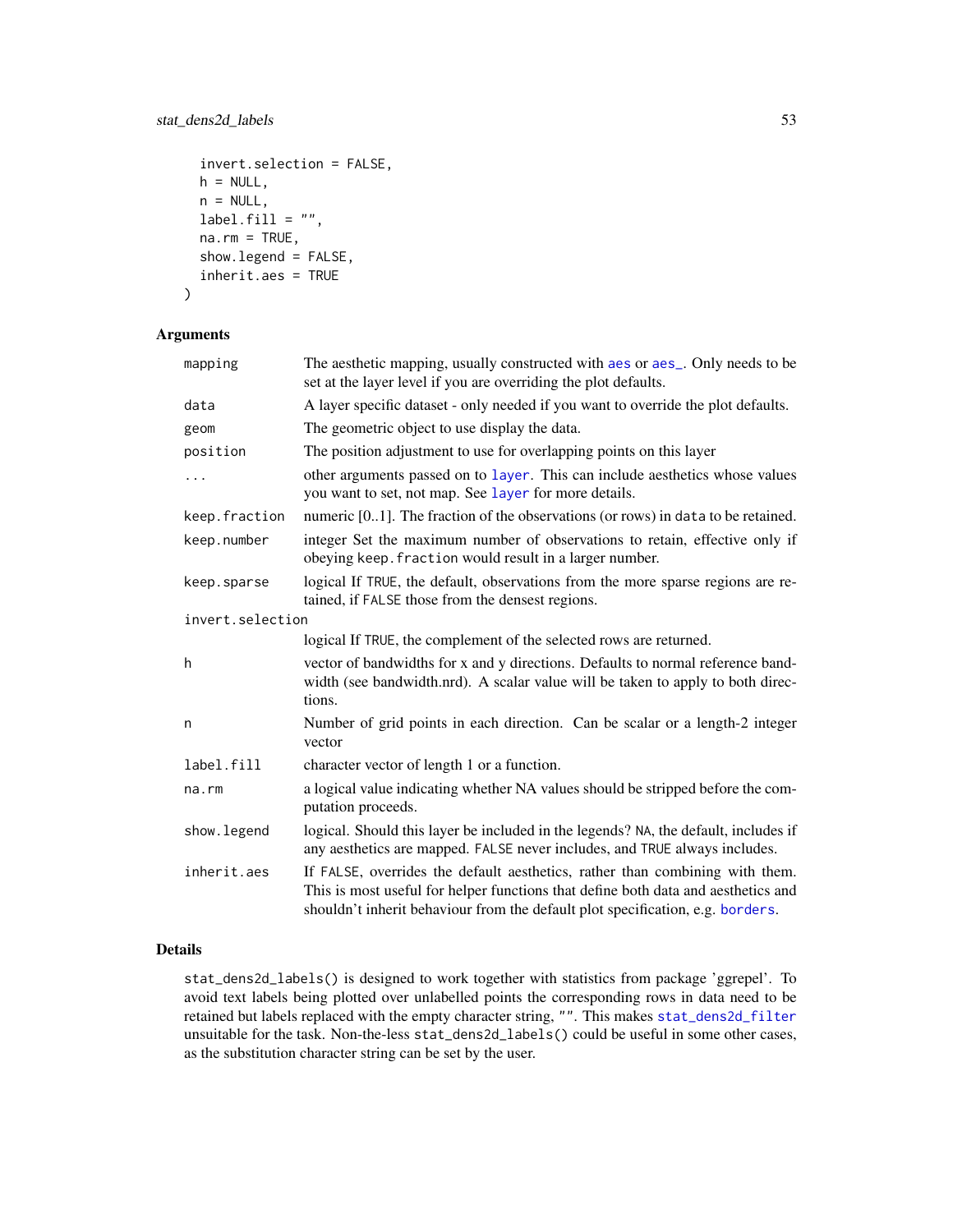#### Value

A copy of data with none, some or possibly all values for aesthetic label replaced by the value of label.fill based on a 2D-density-based filtering criterion.

#### See Also

[kde2d](#page-0-0) used internally.

Other statistics returning a subset of data: [stat\\_dens1d\\_filter\(](#page-41-0)), [stat\\_dens1d\\_labels\(](#page-45-0)), [stat\\_dens2d\\_filter\(](#page-48-0))

```
library(ggrepel)
library(gginnards)
random_string <- function(len = 6) {
paste(sample(letters, len, replace = TRUE), collapse = "")
}
# Make random data.
set.seed(1001)
d <- tibble::tibble(
 x = rnorm(100),
 y = rnorm(100),
  group = rep(c("A", "B"), c(50, 50)),lab = replicate(100, { random\_string() })\lambda# using defaults
ggplot(data = d, aes(x, y, label = lab)) +geom_point() +
  stat_dens2d_labels()
# Using geom_debug() we can see that all 100 rows in \code{d} are
# returned. But only those labelled in the previous example still contain
# the original labels.
ggplot(data = d, aes(x, y, label = lab)) +geom_point() +
  stat_dens2d_labels(geom = "debug")
ggplot(data = d, aes(x, y, label = lab, colour = group)) +geom_point() +
  stat_dens2d_labels(geom = "text_repel")
ggplot(data = d, aes(x, y, label = lab, colour = group)) +geom_point() +
  stat_dens2d_labels(geom = "text_repel", label.fill = NA)
# we keep labels starting with "a" across the whole plot, but all in sparse
# regions. To achieve this we pass as argument to label.fill a fucntion
# instead of a character string.
```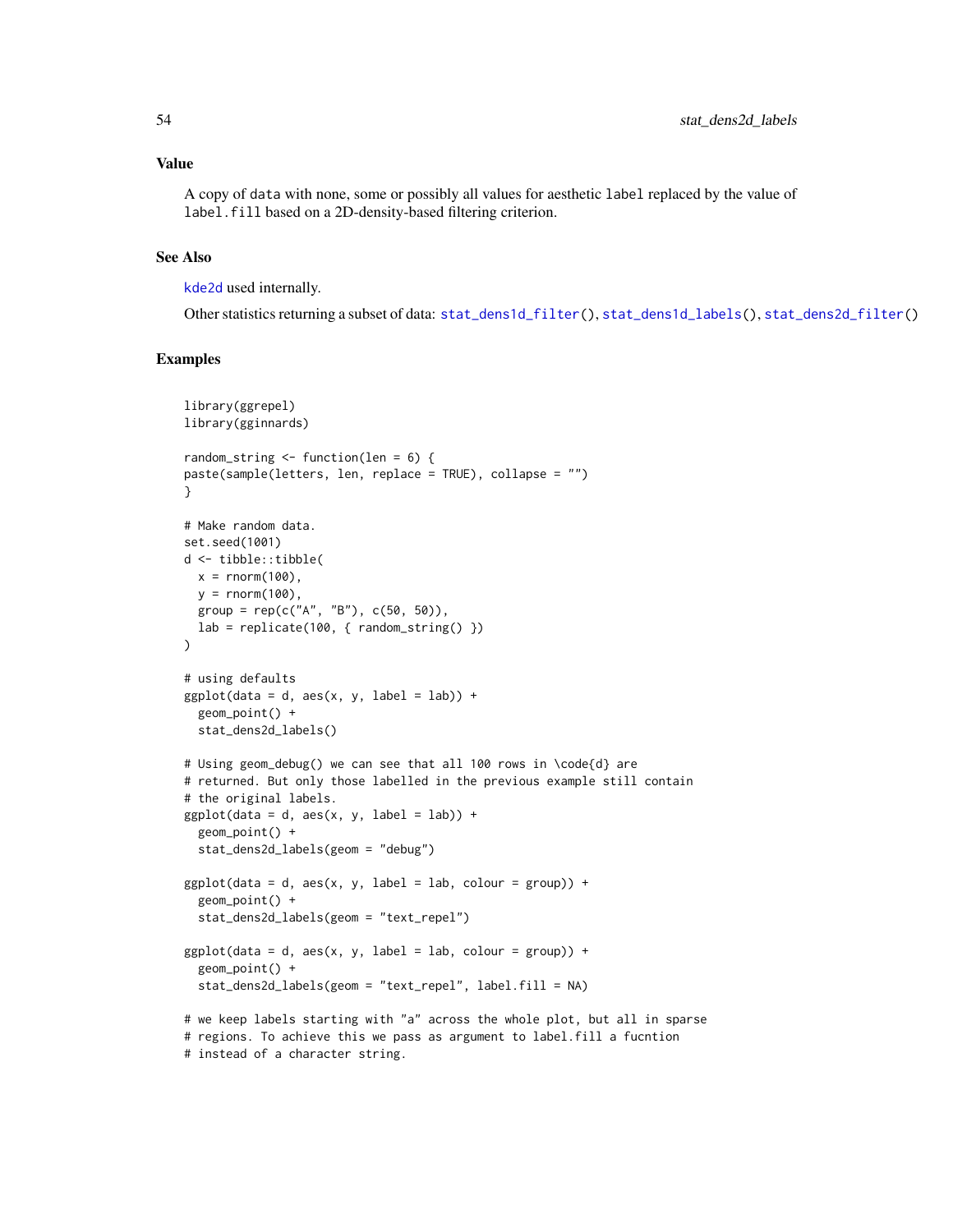```
label.fun <- function(x) {ifelse(grepl("^a", x), x, "")}
ggplot(data = d, aes(x, y, label = lab, colour = group)) +geom_point() +
  stat_dens2d_labels(geom = "text_repel", label.fill = label.fun)
```
<span id="page-54-0"></span>stat\_fit\_augment *Augment data with fitted values and statistics*

# Description

stat\_fit\_augment fits a model and returns the data augmented with information from the fitted model, using package 'broom'.

## Usage

```
stat_fit_augment(
 mapping = NULL,
 data = NULL,geom = "smooth",
 \text{method} = "lm",method.args = list(formula = y \sim x),
 augment.orgs = list(),level = 0.95,y.out = ".fitted",
 position = "identity",
 na.rm = FALSE,show.legend = FALSE,
  inherit.aes = TRUE,
  ...
\mathcal{L}
```

| mapping      | The aesthetic mapping, usually constructed with a es or a es_. Only needs to be<br>set at the layer level if you are overriding the plot defaults. |
|--------------|----------------------------------------------------------------------------------------------------------------------------------------------------|
| data         | A layer specific dataset - only needed if you want to override the plot defaults.                                                                  |
| geom         | The geometric object to use display the data                                                                                                       |
| method       | character.                                                                                                                                         |
| method.args  | list of arguments to pass to method.                                                                                                               |
| augment.args | list of arguments to pass to broom: augment.                                                                                                       |
| level        | numeric Level of confidence interval to use (0.95 by default)                                                                                      |
| y.out        | character (or numeric) index to column to return as y.                                                                                             |
| position     | The position adjustment to use for overlapping points on this layer                                                                                |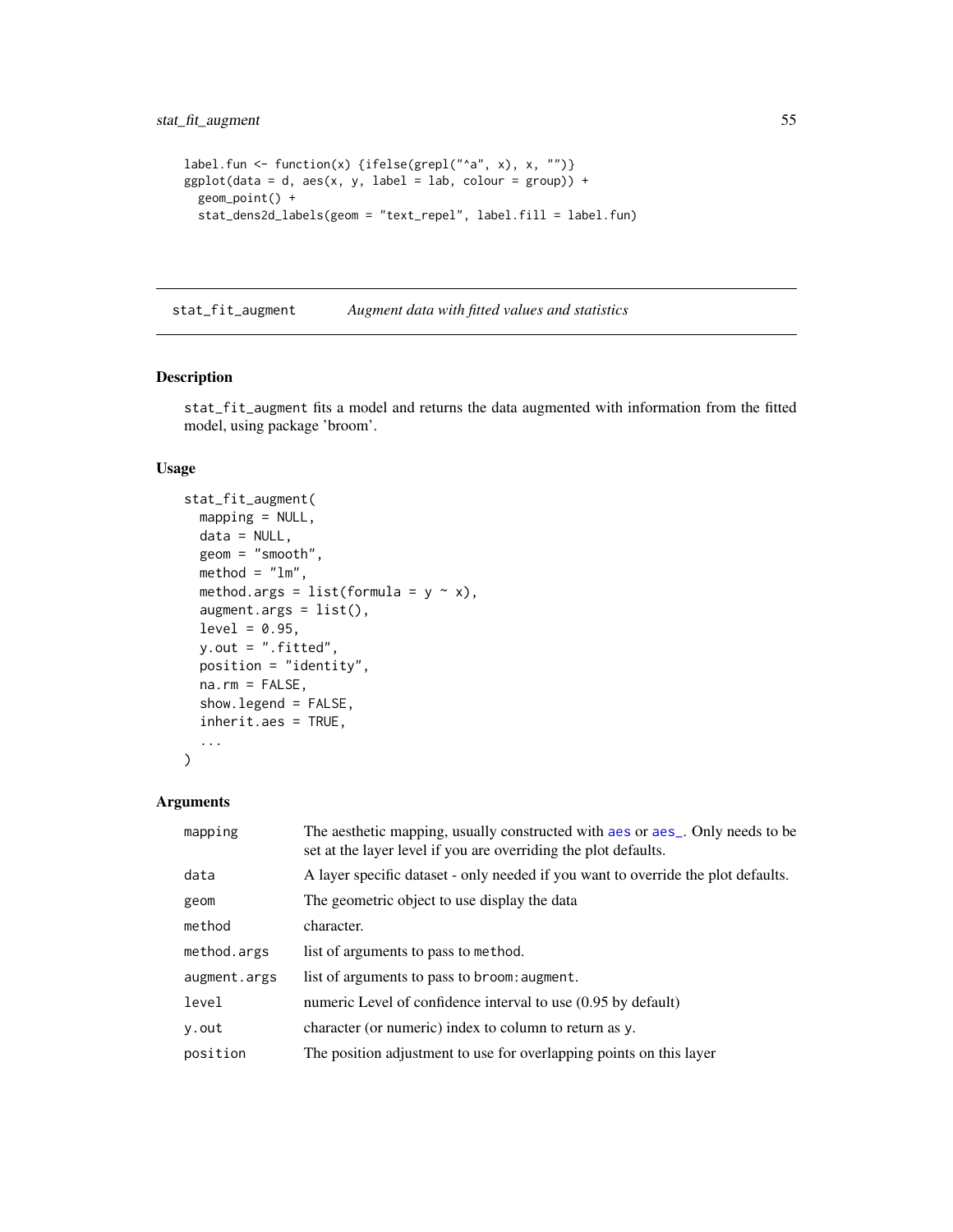| na.rm       | logical indicating whether NA values should be stripped before the computation<br>proceeds.                                                                                                                                                         |
|-------------|-----------------------------------------------------------------------------------------------------------------------------------------------------------------------------------------------------------------------------------------------------|
| show.legend | logical. Should this layer be included in the legends? NA, the default, includes if<br>any aesthetics are mapped. FALSE never includes, and TRUE always includes.                                                                                   |
| inherit.aes | If FALSE, overrides the default aesthetics, rather than combining with them.<br>This is most useful for helper functions that define both data and aesthetics and<br>shouldn't inherit behaviour from the default plot specification, e.g. borders. |
| .           | other arguments passed on to layer. This can include aesthetics whose values<br>you want to set, not map. See layer for more details.                                                                                                               |

stat\_fit\_augment together with [stat\\_fit\\_glance](#page-59-0) and [stat\\_fit\\_tidy](#page-68-0), based on package 'broom' can be used with a broad range of model fitting functions as supported at any given time by 'broom'. In contrast to [stat\\_poly\\_eq](#page-76-0) wich can generate text or expression labels automatically, for these functions the mapping of aesthetic label needs to be explicitly supplied in the call, and labels built on the fly.

A ggplot statistic receives as data a data frame that is not the one passed as argument by the user, but instead a data frame with the variables mapped to aesthetics. In other words, it respects the grammar of graphics and consequently within arguments passed through method.args names of aesthetics like \$x\$ and \$y\$ should be used intead of the original variable names, while data is automatically passed the data frame. This helps ensure that the model is fitted to the same data as plotted in other layers.

## Handling of grouping

stat\_fit\_augment applies the function given by method separately to each group of observations; in ggplot2 factors mapped to aesthetics generate a separate group for each level. Because of this, stat\_fit\_augment is not useful for annotating plots with results from t.test() or ANOVA or ANCOVA. In such cases use instead stat\_fit\_tb() which applies the model fitting per panel.

### Computed variables

The output of augment () is returned as is, except for y which is set based on y out and y observed which preserves the y returned by the broom: : augment methods. This renaming is needed so that the geom works as expected.

To explore the values returned by this statistic, which vary depending on the model fitting function and model formula we suggest the use of [geom\\_debug](#page-26-0). An example is shown below.

#### Note

The statistic stat\_fit\_augment can be used only with methods that accept formulas under any formal parameter name and a data argument. Use ggplot2::stat\_smooth() instead of stat\_fit\_augment in production code if the additional features are not needed.

# See Also

#### [broom](#page-0-0)

Other ggplot2 statistics based on 'broom'.: [stat\\_fit\\_glance\(](#page-59-0)), [stat\\_fit\\_tb\(](#page-64-0)), [stat\\_fit\\_tidy\(](#page-68-0))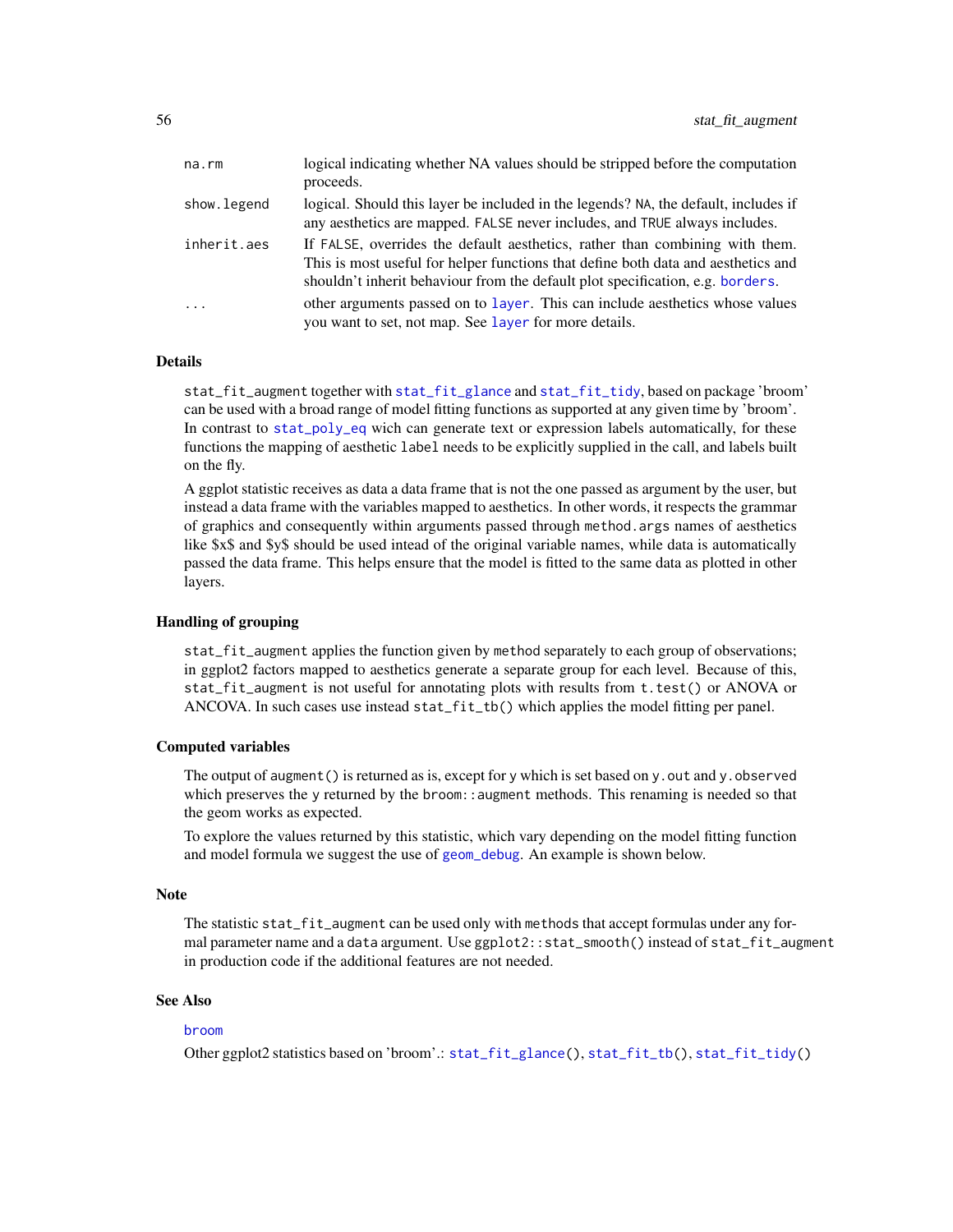# stat\_fit\_augment 57

```
library(gginnards)
# Regression by panel, using geom_debug() to explore computed variables
ggplot(mtcars, aes(x = disp, y = mpg)) +geom_point(aes(colour = factor(cyl))) +
 stat_fit_augment(method = "lm",
                   method.args = list(formula = y \sim x),
                   geom = "debug",
                   summary.fun = colnames)
# Regression by panel example
ggplot(mtcars, aes(x = disp, y = mp)) +geom_point(aes(colour = factor(cyl))) +
 stat_fit_augment(method = "lm",
                  method.args = list(formula = y \sim x))
# Residuals from regression by panel example
ggplot(mtcars, aes(x = disp, y = mpg)) +geom_hline(yintercept = 0, linetype = "dotted") +
 stat_fit_augment(geom = "point",
                   method = "lm",
                   method.args = list(formula = y \sim x),
                   y.out = "resid")# Regression by group example
ggplot(mtcars, aes(x = disp, y = mpg, colour = factor(cyl))) +geom_point() +
 stat_fit_augment(method = "lm",
                   method.args = list(formula = y \sim x))
# Residuals from regression by group example
ggplot(mtcars, aes(x = disp, y = mpg, colour = factor(cyl))) +geom_hline(yintercept = 0, linetype = "dotted") +
 stat_fit_augment(geom = "point",
                   method.args = list(formula = y \sim x),
                   y.out = "resid")# Weighted regression example
ggplot(mtcars, aes(x = disp, y = mpg, weight = cyl)) +geom_point(aes(colour = factor(cyl))) +
 stat_fit_augment(method = "lm",
                   method.args = list(formula = y \sim x,
                                 weights = quote(weight)))
# Residuals from weighted regression example
ggplot(mtcars, aes(x = disp, y = mpg, weight = cyl)) +geom_hline(yintercept = 0, linetype = "dotted") +
 stat_fit_augment(geom = "point",
                   method.args = list(formula = y \sim x,
                                 weights = quote(weight)),y.out = ".resid")
```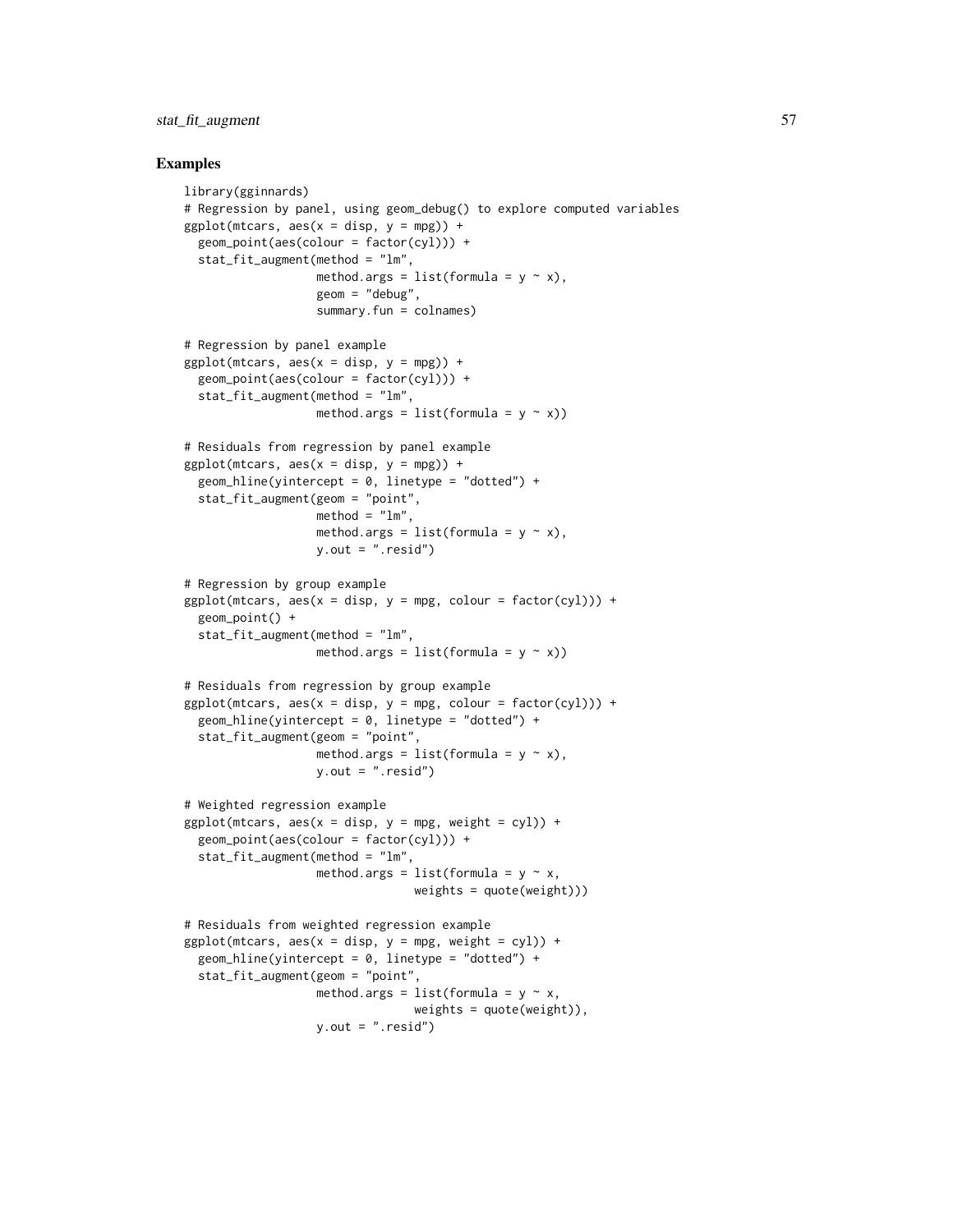# <span id="page-57-0"></span>Description

stat\_fit\_deviations fits a linear model and returns fitted values and residuals ready to be plotted as segments.

## Usage

```
stat_fit_deviations(
 mapping = NULL,data = NULL,geom = "segment",
 \text{method} = "lm",formula = NULL,
 position = "identity",
  na.rm = FALSE,
  show.legend = FALSE,
  inherit.aes = TRUE,
  ...
)
```

| mapping      | The aesthetic mapping, usually constructed with a es or a es_. Only needs to be<br>set at the layer level if you are overriding the plot defaults.                                                                                                   |
|--------------|------------------------------------------------------------------------------------------------------------------------------------------------------------------------------------------------------------------------------------------------------|
| data         | A layer specific dataset - only needed if you want to override the plot defaults.                                                                                                                                                                    |
| geom         | The geometric object to use display the data                                                                                                                                                                                                         |
| method       | character Currently only "lm" is implemented.                                                                                                                                                                                                        |
| formula      | a "formula" object. Using aesthetic names instead of original variable names.                                                                                                                                                                        |
| position     | The position adjustment to use for overlapping points on this layer                                                                                                                                                                                  |
| na.rm        | a logical indicating whether NA values should be stripped before the computa-<br>tion proceeds.                                                                                                                                                      |
| show. legend | logical. Should this layer be included in the legends? NA, the default, includes if<br>any aesthetics are mapped. FALSE never includes, and TRUE always includes.                                                                                    |
| inherit.aes  | If FALSE, overrides the default aesthetics, rather than combining with them. This<br>is most useful for helper functions that define both data and aesthetics and should<br>not inherit behaviour from the default plot specification, e.g. borders. |
|              | other arguments passed on to layer. This can include aesthetics whose values<br>you want to set, not map. See layer for more details.                                                                                                                |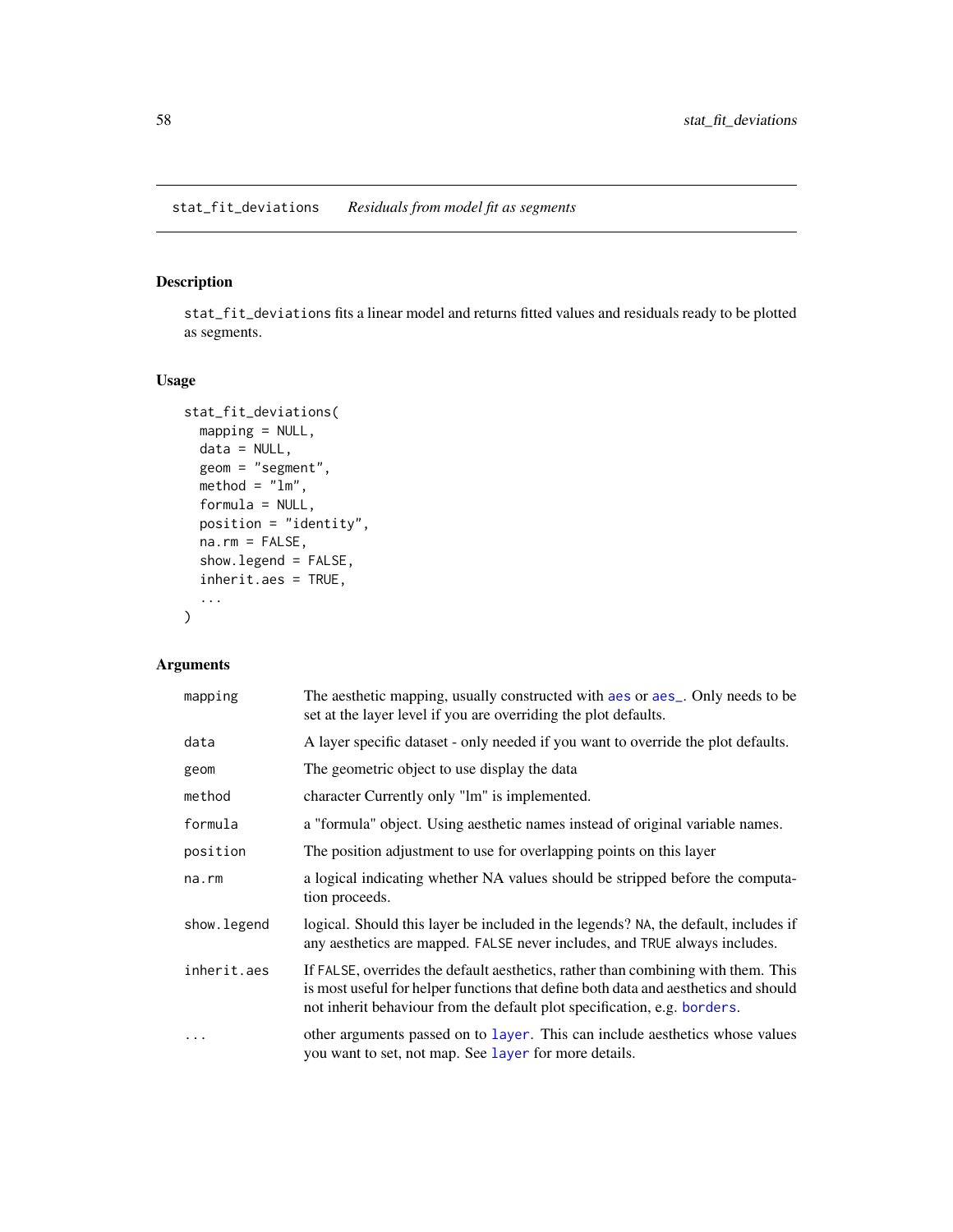This stat can be used to automatically highlight residuals as segments in a plot of a fitted model equation. At the moment it supports only linear models fitted with function  $lm()$ . This stat only generates the residuals, the predicted values need to be separately added to the plot, so to make sure that the same model formula is used in all steps it is best to save the formula as an object and supply this object as argument to the different statistics.

A ggplot statistic receives as data a data frame that is not the one passed as argument by the user, but instead a data frame with the variables mapped to aesthetics. In other words, it respects the grammar of graphics and consequently within the model formula names of aesthetics like \$x\$ and \$y\$ should be used intead of the original variable names, while data is automatically passed the data frame. This helps ensure that the model is fitted to the same data as plotted in other layers.

#### Computed variables

Data frame with same nrow as data as subset for each group containing five numeric variables.

x x coordinates of observations

y.fitted x coordinates of fitted values

y y coordinates of observations

y.fitted y coordinates of fitted values

To explore the values returned by this statistic we suggest the use of [geom\\_debug](#page-26-0). An example is shown below, where one can also see in addition to the computed values the default mapping of the fitted values to aesthetics xend and yend.

# Note

For linear models x1 is equal to x2.

### See Also

Other statistics for linear model fits: [stat\\_fit\\_residuals\(](#page-62-0)), [stat\\_poly\\_eq\(](#page-76-0))

```
library(gginnards) # needed for geom_debug()
# generate artificial data
set.seed(4321)
x \le -1:100y \le -(x + x^2 + x^3) + \text{norm}(\text{length}(x), \text{ mean } = 0, \text{ sd } = \text{mean}(x^3) / 4)my.data <- data.frame(x, y, group = c("A", "B"), y2 = y * c(0.5,2))
# give a name to a formula
my.formula \leq y \leq \text{poly}(x, 3, \text{raw} = \text{TRUE})# plot
ggplot(my.data, aes(x, y)) +
  geom\_smooth(method = "lm", formula = my.format) +stat_fit_deviations(formula = my.formula, colour = "red") +
```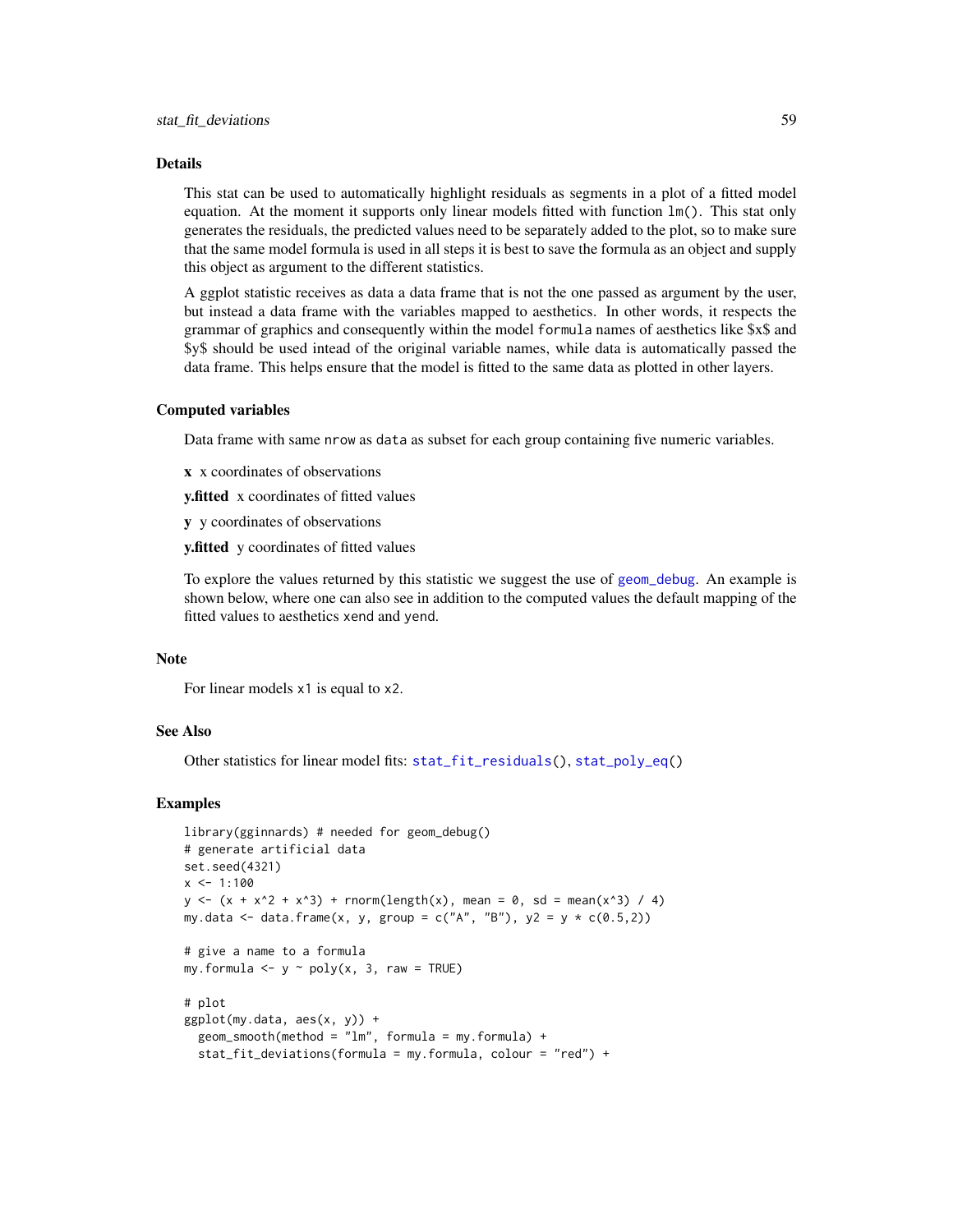```
geom_point()
# plot, using geom_debug()
ggplot(my.data, aes(x, y)) +
 geom_smooth(method = "lm", formula = my.formula) +
 stat_fit_deviations(formula = my.formula, colour = "red",
 geom = "delay") +geom_point()
```
<span id="page-59-0"></span>stat\_fit\_glance *One row summary data frame for a fitted model*

# Description

stat\_fit\_glance fits a model and returns a summary "glance" of the model's statistics, using package 'broom'.

# Usage

```
stat_fit_glance(
 mapping = NULL,
 data = NULL,geom = "text_npc",
 \text{method} = "lm",method.args = list(formula = y \sim x),
 label.x = "left",label.y = "top",hstep = 0,
 vstep = 0.075,position = "identity",
 na.rm = FALSE,show.legend = FALSE,
  inherit.aes = TRUE,
  ...
\mathcal{L}
```

| mapping     | The aesthetic mapping, usually constructed with aes or aes Only needs to be<br>set at the layer level if you are overriding the plot defaults. |
|-------------|------------------------------------------------------------------------------------------------------------------------------------------------|
| data        | A layer specific data set - only needed if you want to override the plot defaults.                                                             |
| geom        | The geometric object to use display the data                                                                                                   |
| method      | character.                                                                                                                                     |
| method.args | list of arguments to pass to method.                                                                                                           |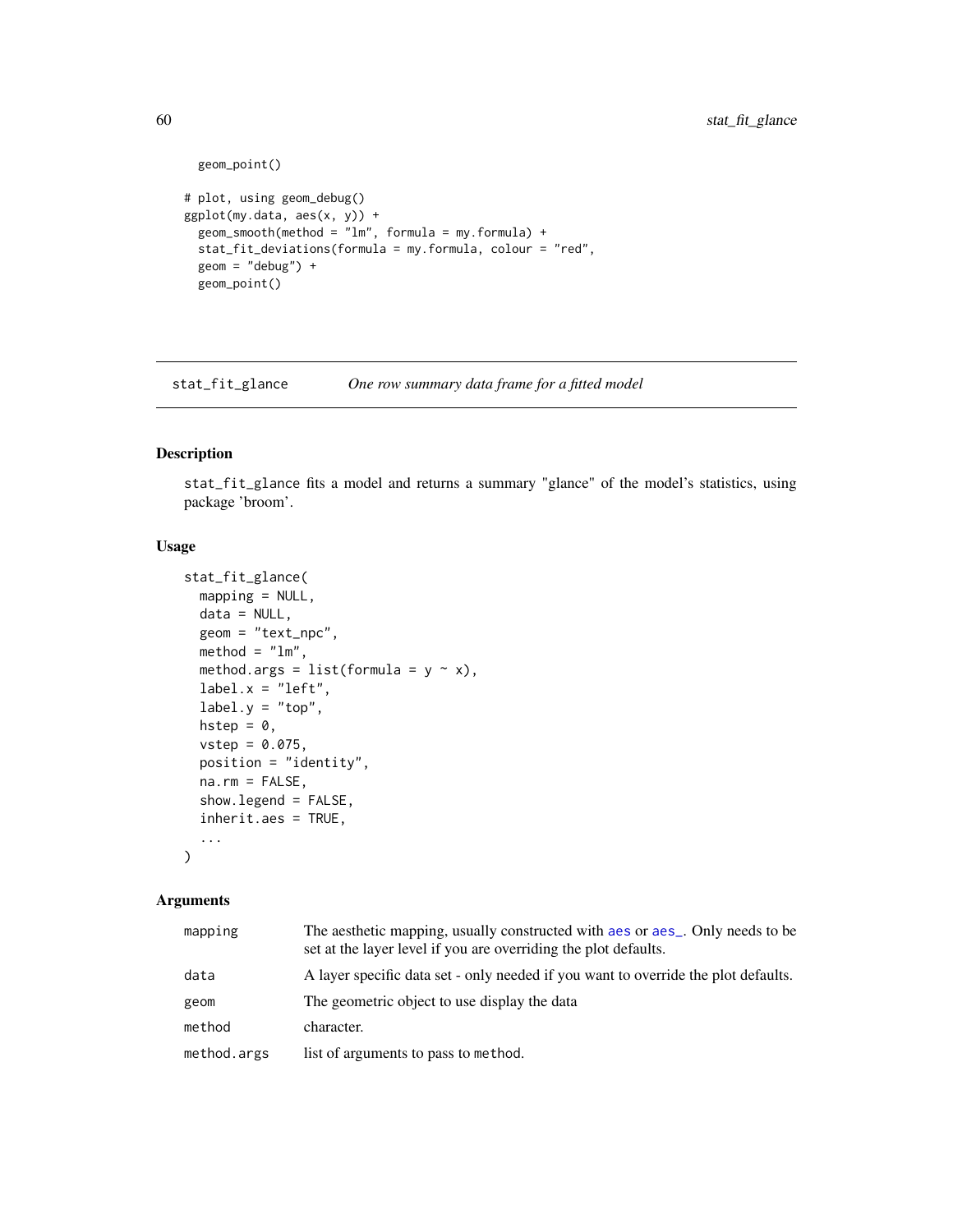| label.x, label.y |                                                                                                                                                                                                                                                     |  |
|------------------|-----------------------------------------------------------------------------------------------------------------------------------------------------------------------------------------------------------------------------------------------------|--|
|                  | numeric with range 01 "normalized parent coordinates" (npc units) or charac-<br>ter if using geom_text_npc() or geom_label_npc(). If using geom_text() or<br>geom_label() numeric in native data units. If too short they will be recycled.         |  |
| hstep, vstep     | numeric in npc units, the horizontal and vertical step used between labels for<br>different groups.                                                                                                                                                 |  |
| position         | The position adjustment to use for overlapping points on this layer                                                                                                                                                                                 |  |
| na.rm            | a logical indicating whether NA values should be stripped before the computa-<br>tion proceeds.                                                                                                                                                     |  |
| show.legend      | logical. Should this layer be included in the legends? NA, the default, includes if<br>any aesthetics are mapped. FALSE never includes, and TRUE always includes.                                                                                   |  |
| inherit.aes      | If FALSE, overrides the default aesthetics, rather than combining with them.<br>This is most useful for helper functions that define both data and aesthetics and<br>shouldn't inherit behaviour from the default plot specification, e.g. borders. |  |
| .                | other arguments passed on to layer. This can include aesthetics whose values<br>you want to set, not map. See layer for more details.                                                                                                               |  |

stat\_fit\_glance together with [stat\\_fit\\_tidy](#page-68-0) and [stat\\_fit\\_augment](#page-54-0), based on package 'broom' can be used with a broad range of model fitting functions as supported at any given time by package 'broom'. In contrast to [stat\\_poly\\_eq](#page-76-0) wich can generate text or expression labels automatically, for these functions the mapping of aesthetic label needs to be explicitly supplied in the callm, and labels built on the fly.

A ggplot statistic receives as data a data frame that is not the one passed as argument by the user, but instead a data frame with the variables mapped to aesthetics. In other words, it respects the grammar of graphics and consequently within arguments passed through method.args names of aesthetics like \$x\$ and \$y\$ should be used intead of the original variable names, while data is automatically passed the data frame. This helps ensure that the model is fitted to the same data as plotted in other layers.

#### Handling of grouping

stat\_fit\_glance applies the function given by method separately to each group of observations, and factors mapped to aesthetics generate a separate group for each factor level. Because of this, stat\_fit\_glance is not useful for annotating plots with results from t.test(), ANOVA or AN-COVA. In such cases use the stat\_fit\_tb() statistic which applie the model fitting per panel.

#### Model formula required

The current implementation works only with methods that accept a formula as argument and which have a data parameter through which a data frame can be passed. For example,  $lm()$  should be used with the formula interface, as the evaluation of x and y needs to be delayed until the internal object of the ggplot is available. With some methods like  $cor.test()$  the data embedded in the "ggplot" object cannot be automatically passed as argument for the data parameter of the test or model fit function.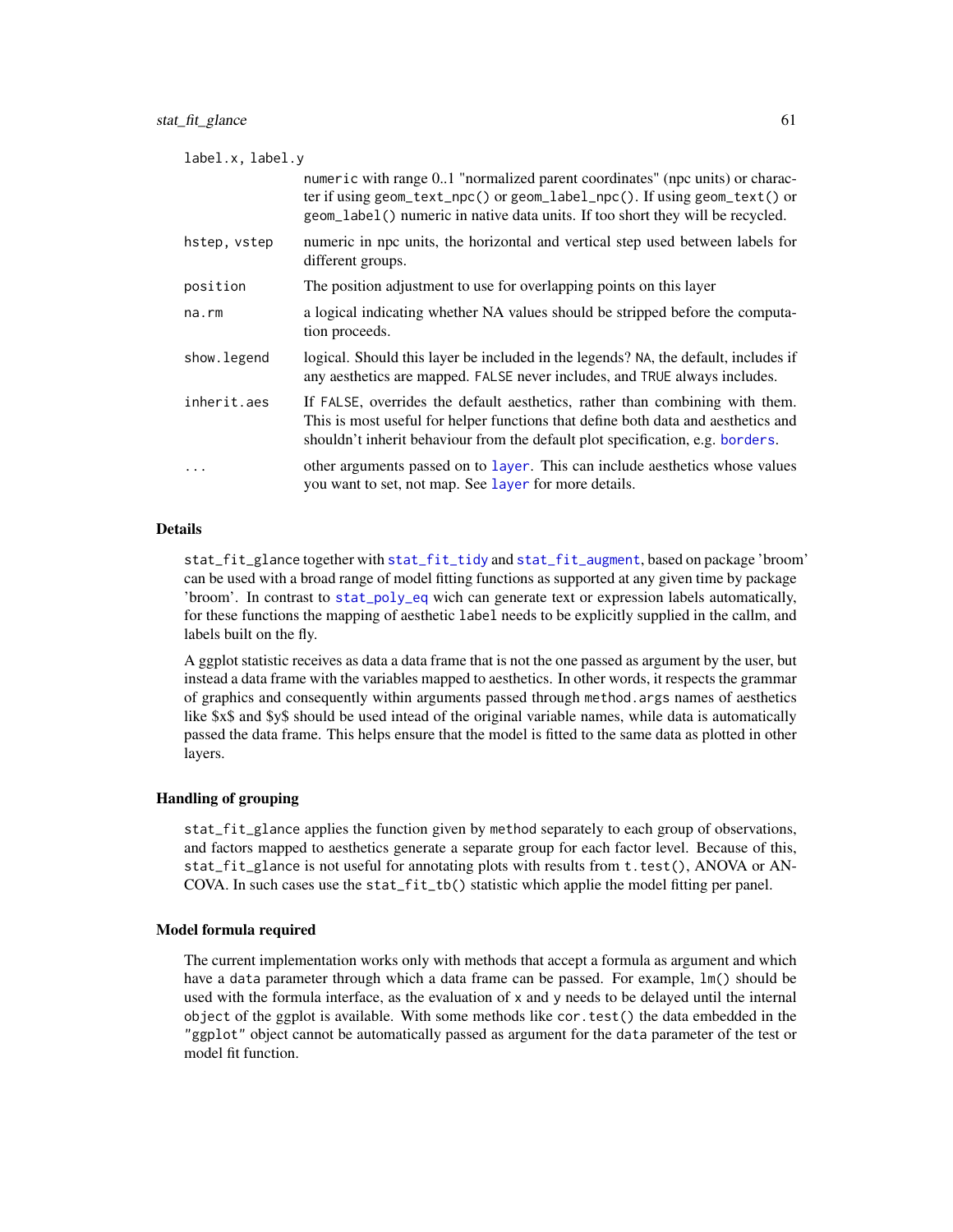#### Computed variables

The output of glance() is returned almost as is in the data object. The names of the columns in the returned data are consitent with those returned by method glance() from package 'broom', that will frequently differ from the name of values returned by the print methods corresponding to the fit or test function used. To explore the values returned by this statistic, which vary depending on the model fitting function and model formula we suggest the use of [geom\\_debug](#page-26-0). An example is shown below.

### See Also

#### [broom](#page-0-0)

Other ggplot2 statistics based on 'broom'.: [stat\\_fit\\_augment\(](#page-54-0)), [stat\\_fit\\_tb\(](#page-64-0)), [stat\\_fit\\_tidy\(](#page-68-0))

```
library(gginnards)
# Regression by panel example, using geom_debug.
ggplot(mtcars, aes(x = disp, y = mp)) +
 stat\_smooth(method = "lm") +geom_point(aes(colour = factor(cyl))) +
 stat_fit_glance(method = "lm",
                  method.args = list(formula = y \sim x),
                  geom = "debug")
# Regression by panel example
ggplot(mtcars, aes(x = disp, y = mpg)) +stat_smooth(method = "lm") +
 geom_point(aes(colour = factor(cyl))) +
 stat_fit_glance(method = "lm",
                  label.y = "bottom",
                  method.args = list(formula = y \sim x),
                  mapping = aes(label = sprintf('r^2~"="~%.3f~~italic(P)~"="~%.2g',
                                stat(r.squared), stat(p.value))),
                  parse = TRUE)
# Regression by group example
ggplot(mtcars, aes(x = disp, y = mpg, colour = factor(cyl))) +stat\_smooth(method = "lm") +geom_point() +
 stat_fit_glance(method = "lm",
                  label.y = "bottom",method.args = list(formula = y \sim x),
                  mapping = aes(label = sprintf('r^2-"="~%.3f~~italic(P)~"="~%.2g',
                                stat(r.squared), stat(p.value))),
                  parse = TRUE)
# Weighted regression example
ggplot(mtcars, aes(x = disp, y = mpg, weight = cyl)) +stat_smooth(method = "lm") +
 geom_point(aes(colour = factor(cyl))) +
 stat_fit_glance(method = "lm",
```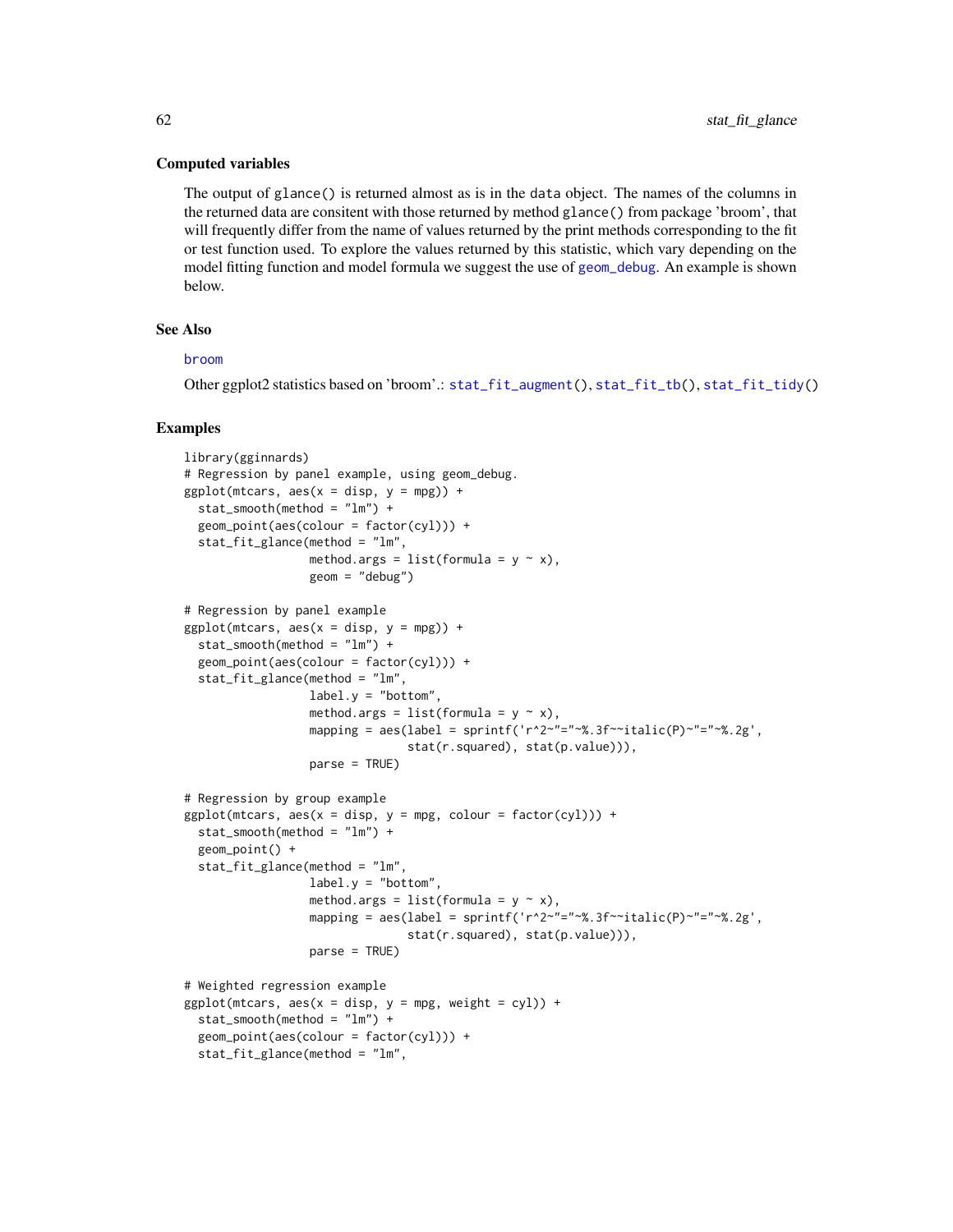```
label.y = "bottom",method.args = list(formula = y \sim x, weights = quote(weight)),
mapping = aes(label = sprintf('r^2~"="~%.3f~~italic(P)~"="~%.2g',
              stat(r.squared), stat(p.value))),
parse = TRUE)
```
<span id="page-62-0"></span>stat\_fit\_residuals *Residuals from a model fit*

## Description

stat\_fit\_residuals fits a linear model and returns residuals ready to be plotted as points.

## Usage

```
stat_fit_residuals(
 mapping = NULL,
 data = NULL,
 geom = "point",
 \text{method} = "lm",formula = NULL,
  resid.type = NULL,
 position = "identity",
 na.rm = FALSE,show.legend = FALSE,
  inherit.aes = TRUE,
  ...
\mathcal{L}
```

| mapping     | The aesthetic mapping, usually constructed with aes or aes_. Only needs to be<br>set at the layer level if you are overriding the plot defaults.                  |
|-------------|-------------------------------------------------------------------------------------------------------------------------------------------------------------------|
| data        | A layer specific dataset - only needed if you want to override the plot defaults.                                                                                 |
| geom        | The geometric object to use display the data                                                                                                                      |
| method      | character Currently only "lm" is implemented.                                                                                                                     |
| formula     | a "formula" object. Using aesthetic names instead of original variable names.                                                                                     |
| resid.type  | character passed to residuals () as argument for type.                                                                                                            |
| position    | The position adjustment to use for overlapping points on this layer                                                                                               |
| na.rm       | a logical indicating whether NA values should be stripped before the computa-<br>tion proceeds.                                                                   |
| show.legend | logical. Should this layer be included in the legends? NA, the default, includes if<br>any aesthetics are mapped. FALSE never includes, and TRUE always includes. |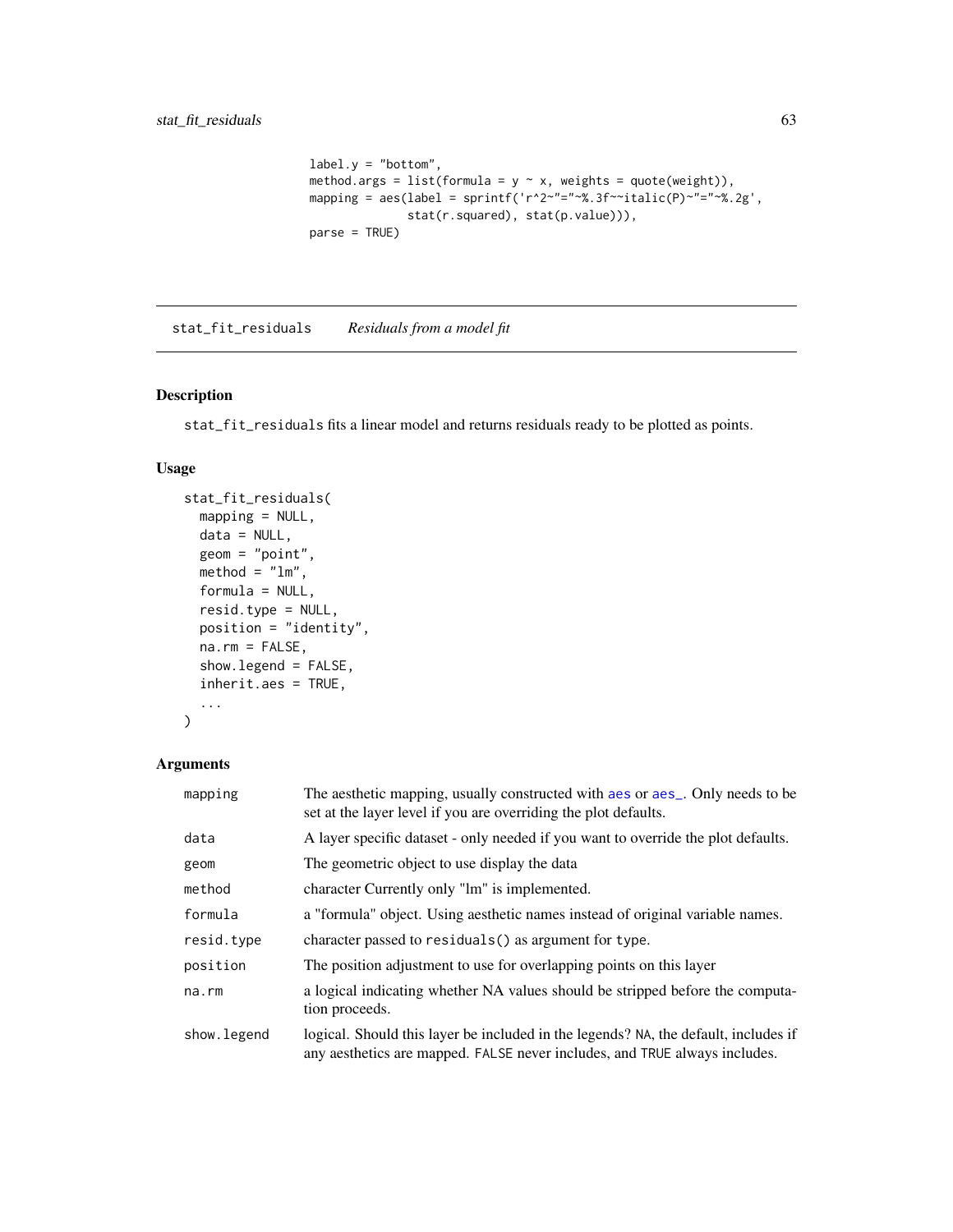| inherit.aes             | If FALSE, overrides the default aesthetics, rather than combining with them. This   |
|-------------------------|-------------------------------------------------------------------------------------|
|                         | is most useful for helper functions that define both data and aesthetics and should |
|                         | not inherit behaviour from the default plot specification, e.g. borders.            |
| $\cdot$ $\cdot$ $\cdot$ | other arguments passed on to layer. This can include aesthetics whose values        |
|                         | you want to set, not map. See layer for more details.                               |

This stat can be used to automatically plot residuals as points in a plot. At the moment it supports only linear models fitted with function lm(). This stat only generates the residuals.

A ggplot statistic receives as data a data frame that is not the one passed as argument by the user, but instead a data frame with the variables mapped to aesthetics. In other words, it respects the grammar of graphics and consequently within the model formula names of aesthetics like \$x\$ and \$y\$ should be used intead of the original variable names, while data is automatically passed the data frame. This helps ensure that the model is fitted to the same data as plotted in other layers.

#### Computed variables

Data frame with same nrow as data as subset for each group containing five numeric variables.

x x coordinates of observations

y.resid residuals from fitted values

**v.resid.abs** absolute residuals from the fit

By default  $stat(y,resid)$  is mapped to the y aesthetic.

## See Also

.

Other statistics for linear model fits: [stat\\_fit\\_deviations\(](#page-57-0)), [stat\\_poly\\_eq\(](#page-76-0))

```
# generate artificial data
set.seed(4321)
x \le -1:100y \le -(x + x^2 + x^3) + \text{norm}(\text{length}(x)), \text{ mean } = \emptyset, \text{ sd } = \text{mean}(x^3) / 4)my.data <- data.frame(x, y, group = c("A", "B"), y2 = y * c(0.5,2))
# give a name to a formula
my.formula \leq y \sim poly(x, 3, raw = TRUE)
# plot
ggplot(my.data, aes(x, y)) +stat_fit_residuals(formula = my.formula, resid.type = "working")
library(gginnards) # needed for geom_debug()
# print to the console the returned data
ggplot(my.data, aes(x, y)) +stat_fit_residuals(formula = my.formula, resid.type = "working",
```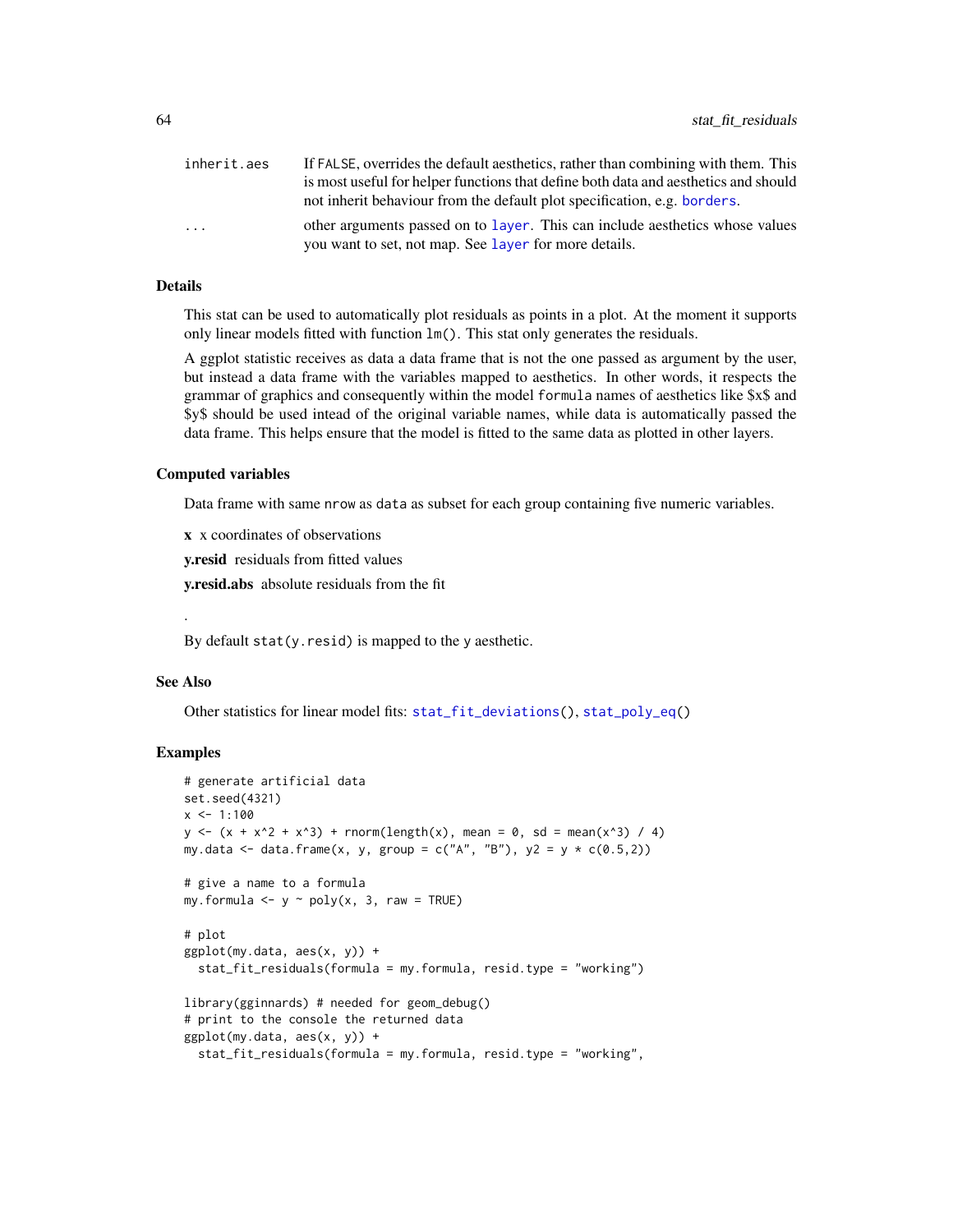geom = "debug")

# <span id="page-64-0"></span>stat\_fit\_tb *Model-fit summary or ANOVA*

# Description

stat\_fit\_tb fits a model and returns a "tidy" version of the model's summary or ANOVA table, using package 'broom'. The annotation is added to the plots in tabular form.

## Usage

```
stat_fit_tb(
 mapping = NULL,
 data = NULL,geom = "table_npc",
 \text{method} = "lm",method.args = list(formula = y \sim x),
  tb.type = "fit.summary",
  tb.vars = NULL,tb.params = NULL,
  digits = 3,
  label.x = "center".label.y = "top",label.x.npc = NULL,
  label.y.npc = NULL,
 position = "identity",
  table.theme = NULL,
  table.rownames = FALSE,
  table.colnames = TRUE,
  table.hjust = 1,parse = FALSE,
  na.rm = FALSE,
  show.legend = FALSE,
  inherit.aes = TRUE,
  ...
```
# )

| mapping | The aesthetic mapping, usually constructed with aes or aes Only needs to be<br>set at the layer level if you are overriding the plot defaults. |
|---------|------------------------------------------------------------------------------------------------------------------------------------------------|
| data    | A layer specific dataset, only needed if you want to override the plot defaults.                                                               |
| geom    | The geometric object to use display the data                                                                                                   |
| method  | character.                                                                                                                                     |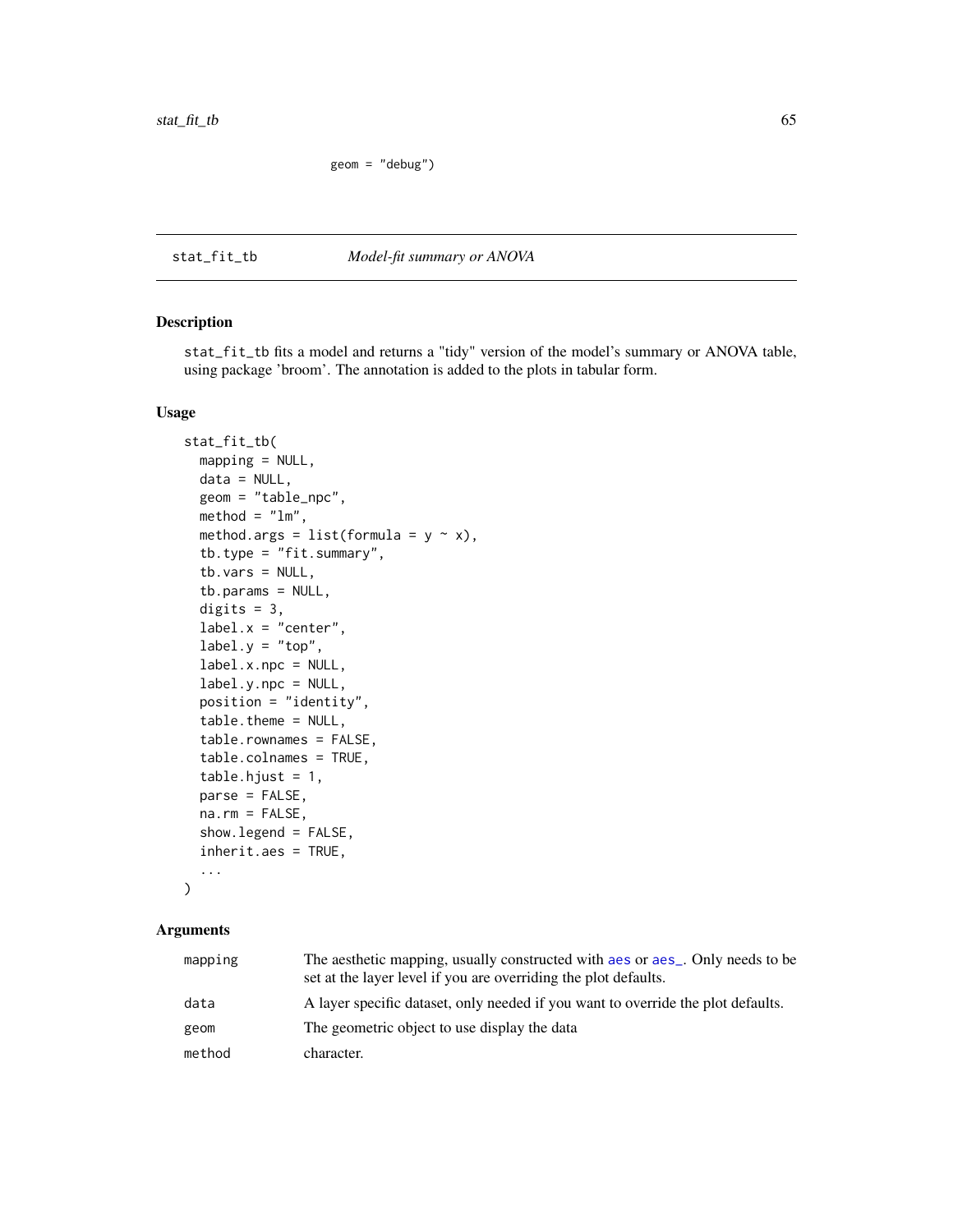| method.args                    | list of arguments to pass to method.                                                                                                                                                                                                                |
|--------------------------------|-----------------------------------------------------------------------------------------------------------------------------------------------------------------------------------------------------------------------------------------------------|
| tb.type                        | character One of "fit.summary", "fit.anova" or "fit.coefs".                                                                                                                                                                                         |
| tb.vars, tb.params             |                                                                                                                                                                                                                                                     |
|                                | character or numeric vectors, optionally named, used to select and/or rename<br>the columns or the parameters in the table returned.                                                                                                                |
| digits                         | integer indicating the number of significant digits to be used.                                                                                                                                                                                     |
| label.x, label.y               |                                                                                                                                                                                                                                                     |
|                                | numeric Coordinates (in data units) to be used for absolute positioning of the<br>output. If too short they will be recycled.                                                                                                                       |
| label.x.npc, label.y.npc       |                                                                                                                                                                                                                                                     |
|                                | numeric with range 01 or character. Coordinates to be used for positioning the<br>output, expressed in "normalized parent coordinates" or character string. If too<br>short they will be recycled.                                                  |
| position                       | The position adjustment to use for overlapping points on this layer                                                                                                                                                                                 |
| table.theme                    | NULL, list or function A gridExtra ttheme defintion, or a constructor for a<br>ttheme or NULL for default.                                                                                                                                          |
| table.rownames, table.colnames |                                                                                                                                                                                                                                                     |
|                                | logical flag to enable or disabling printing of row names and column names.                                                                                                                                                                         |
| table.hjust                    | numeric Horizontal justification for the core and column headings of the table.                                                                                                                                                                     |
| parse                          | If TRUE, the labels will be parsed into expressions and displayed as described<br>in ?plotmath.                                                                                                                                                     |
| na.rm                          | a logical indicating whether NA values should be stripped before the computa-<br>tion proceeds.                                                                                                                                                     |
| show.legend                    | logical. Should this layer be included in the legends? NA, the default, includes if<br>any aesthetics are mapped. FALSE never includes, and TRUE always includes.                                                                                   |
| inherit.aes                    | If FALSE, overrides the default aesthetics, rather than combining with them.<br>This is most useful for helper functions that define both data and aesthetics and<br>shouldn't inherit behaviour from the default plot specification, e.g. borders. |
| .                              | other arguments passed on to layer. This can include aesthetics whose values<br>you want to set, not map. See layer for more details.                                                                                                               |

stat\_fit\_tb Applies a model fitting function per panel, using the grouping factors from easthetic mappings in the fitted model. This is suitable, for example for analysis of variance used to test for differences among groups.

The argument to method can be any fit method for which a suitable tidy() method is available, including non-linear regression. Fit methods retain their default arguments unless orverridden.

A ggplot statistic receives as data a data frame that is not the one passed as argument by the user, but instead a data frame with the variables mapped to aesthetics. In other words, it respects the grammar of graphics and consequently within arguments passed through method.args names of aesthetics like \$x\$ and \$y\$ should be used instead of the original variable names, while data is automatically passed the data frame. This helps ensure that the model is fitted to the same data as plotted in other layers.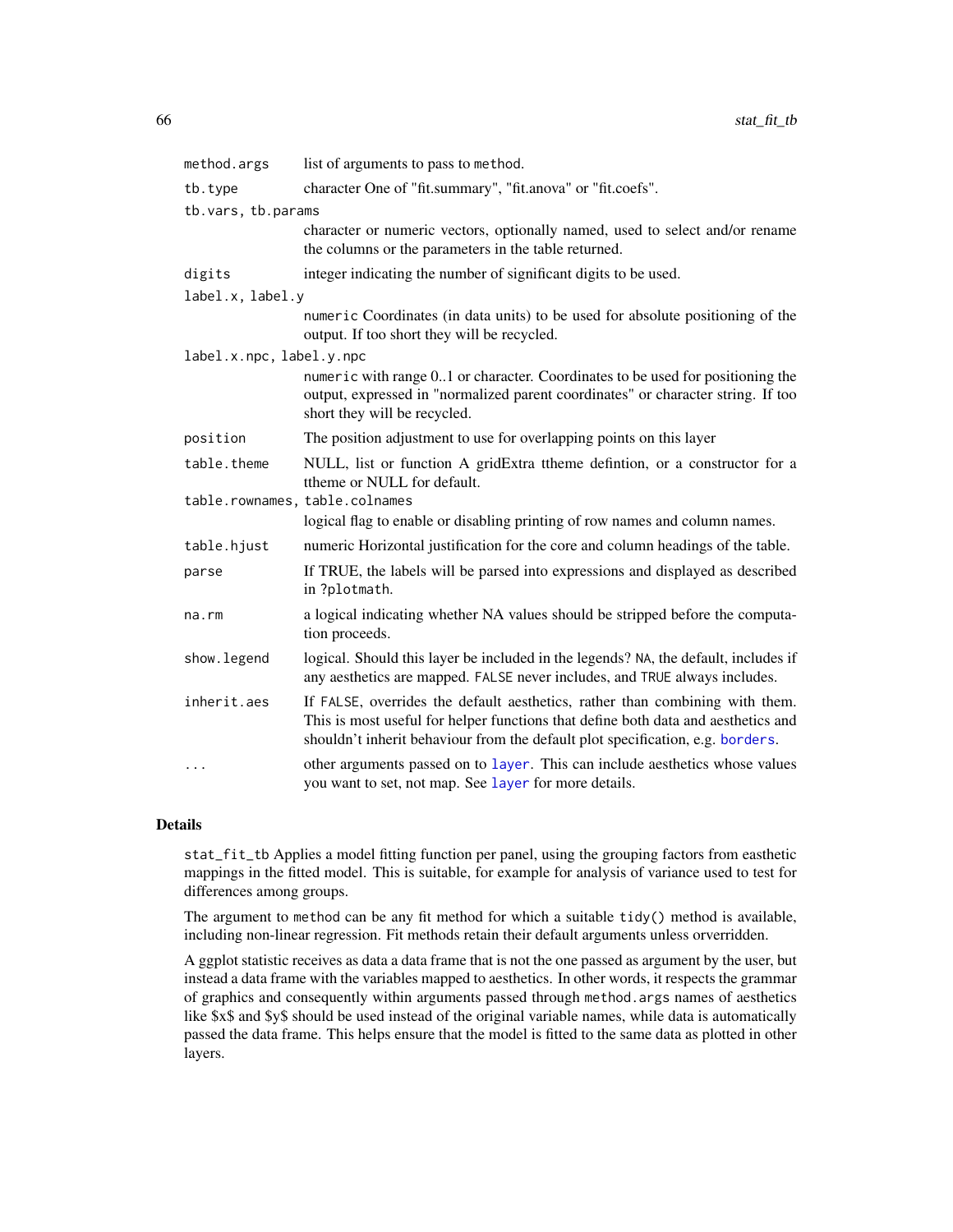#### stat\_fit\_tb 67

## Computed variables

The output of  $tidy()$  is returned as a single "cell" in a tibble (i.e. a tibble nested within a tibble). The returned data object contains a single, containing the result from a single model fit to all data in a panel. If grouping is present, it is ignored.

To explore the values returned by this statistic, which vary depending on the model fitting function and model formula we suggest the use of [geom\\_debug](#page-26-0). An example is shown below.

### See Also

[broom](#page-0-0) for details on how the tidying of the result of model fits is done. See [geom\\_table](#page-15-0) for details on how inset tables respond to mapped aesthetics and table themes. For details on predefined table themes see [ttheme\\_gtdefault](#page-87-0).

Other ggplot2 statistics based on 'broom'.: [stat\\_fit\\_augment\(](#page-54-0)), [stat\\_fit\\_glance\(](#page-59-0)), [stat\\_fit\\_tidy\(](#page-68-0))

```
# data for examples
x <- c(44.4, 45.9, 41.9, 53.3, 44.7, 44.1, 50.7, 45.2, 60.1)
covariate \leq sqrt(x) + rnorm(9)
group <- factor(c(rep("A", 4), rep("B", 5)))
my.df <- data.frame(x, group, covariate)
# Linear regression fit summary, by default
ggplot(my.df, aes(covariate, x)) +
  geom_point() +
  stat_fit_texpand_limits(y = 70)
# Linear regression fit summary
ggplot(my.df, aes(covariate, x)) +
  geom_point() +
  stat_fit_tb(tb.type = "fit.summary") +
  expand_limits(y = 70)
# Linear regression ANOVA table
ggplot(my.df, aes(covariate, x)) +
  geom_point() +
  stat_fit_tb(tb.type = "fit.anova") +
  expand_limits(y = 70)
# Linear regression fit coeficients
ggplot(my.df, aes(covariate, x)) +
  geom_point() +
  stat_fit_tb(tb.type = "fit.coefs") +
  expand_limits(y = 70)
# Polynomial regression
ggplot(my.df, aes(covariate, x)) +
  geom_point() +
  stat_fit_tb(method.args = list(formula = y \sim poly(x, 2))) +
  expand_limits(y = 70)
```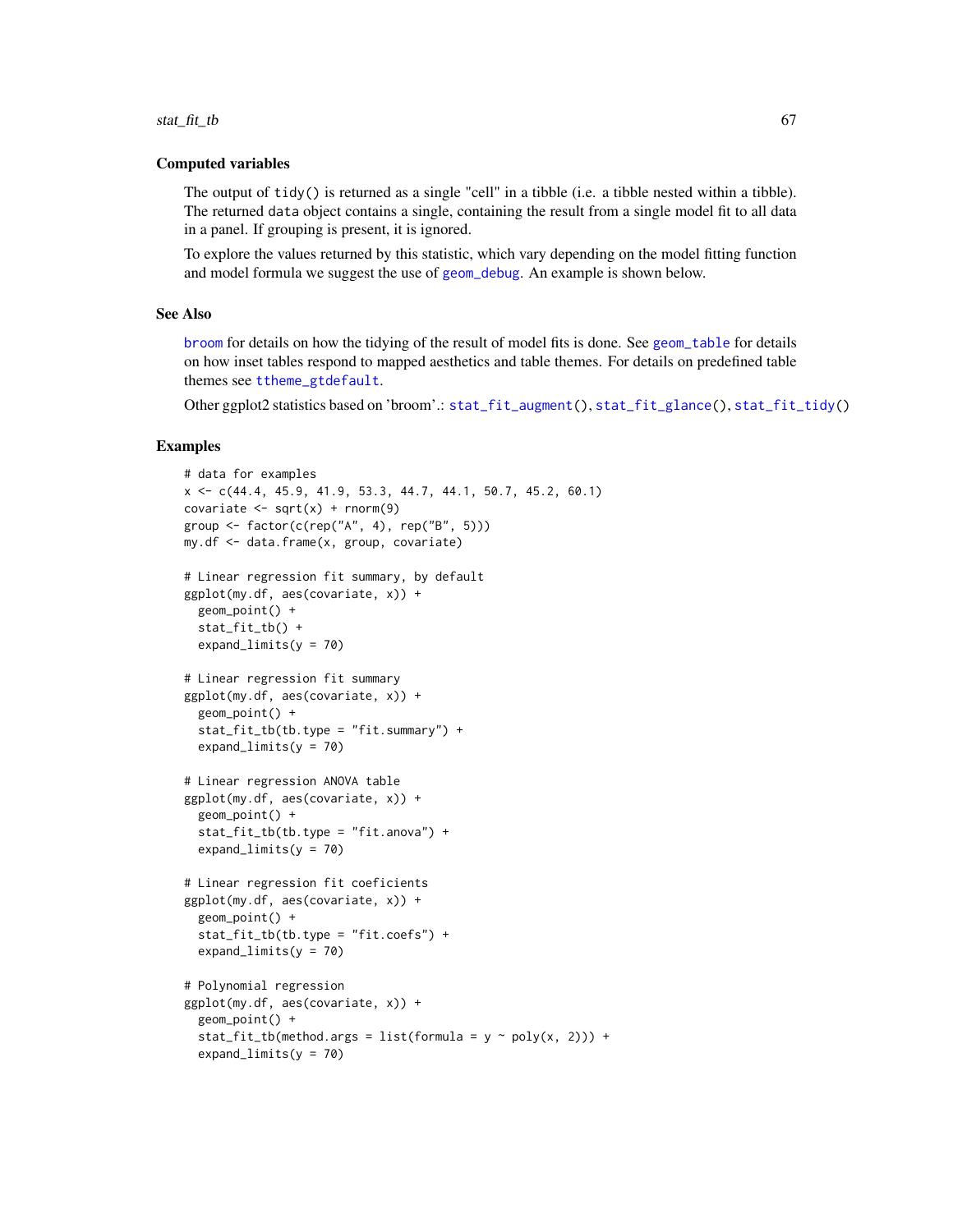```
# Polynomial regression with renamed parameters
ggplot(my.df, aes(covariate, x)) +
 geom_point() +
 stat_fit_tb(method.args = list(formula = y \sim poly(x, 2)),
              tb.params = c("x^0" = 1, "x^1" = 2, "x^2" = 3),
              parse = TRUE) +
 expand_limits(y = 70)
# Polynomial regression with renamed parameters and columns
# using numeric indexes
ggplot(my.df, aes(covariate, x)) +
 geom_point() +
 stat_fit_tb(method.args = list(formula = y \sim poly(x, 2)),
              tb.params = c("x^0" = 1, "x^1" = 2, "x^2" = 3),
              tb.vars = c("Term" = 1, "Estimate" = 2, "S.E." = 3,"italic(F)-value" = 4, "italic(P)-value" = 5),
              parse = TRUE) +
 expand_limits(y = 70)
# ANOVA summary
ggplot(my.df, aes(group, x)) +
 geom_point() +
 stat_fit_tb() +
 expand_limits(y = 70)
# ANOVA table
ggplot(my.df, aes(group, x)) +
 geom_point() +
 stat_fit_tb(tb.type = "fit.anova") +
 expand_limits(y = 70)
# ANOVA table with renamed and selected columns
# using column names
ggplot(my.df, aes(group, x)) +
 geom_point() +
 stat_fit_tb(tb.type = "fit.anova",
              tb.vars = c(Effect = "term", "df", "italic(F)" = "statistic","italic(P)" = "p.value"),
              parse = TRUE)
# ANOVA table with renamed and selected columns
# using column names with partial matching
ggplot(my.df, aes(group, x)) +
 geom_point() +
 stat_fit_tb(tb.type = "fit.anova",
              tb.vars = c(Effect = "term", "df", "italic(F)" = "stat","italic(P)" = "p"),
             parse = TRUE)
# ANOVA summary
ggplot(my.df, aes(group, x)) +
 geom_point() +
```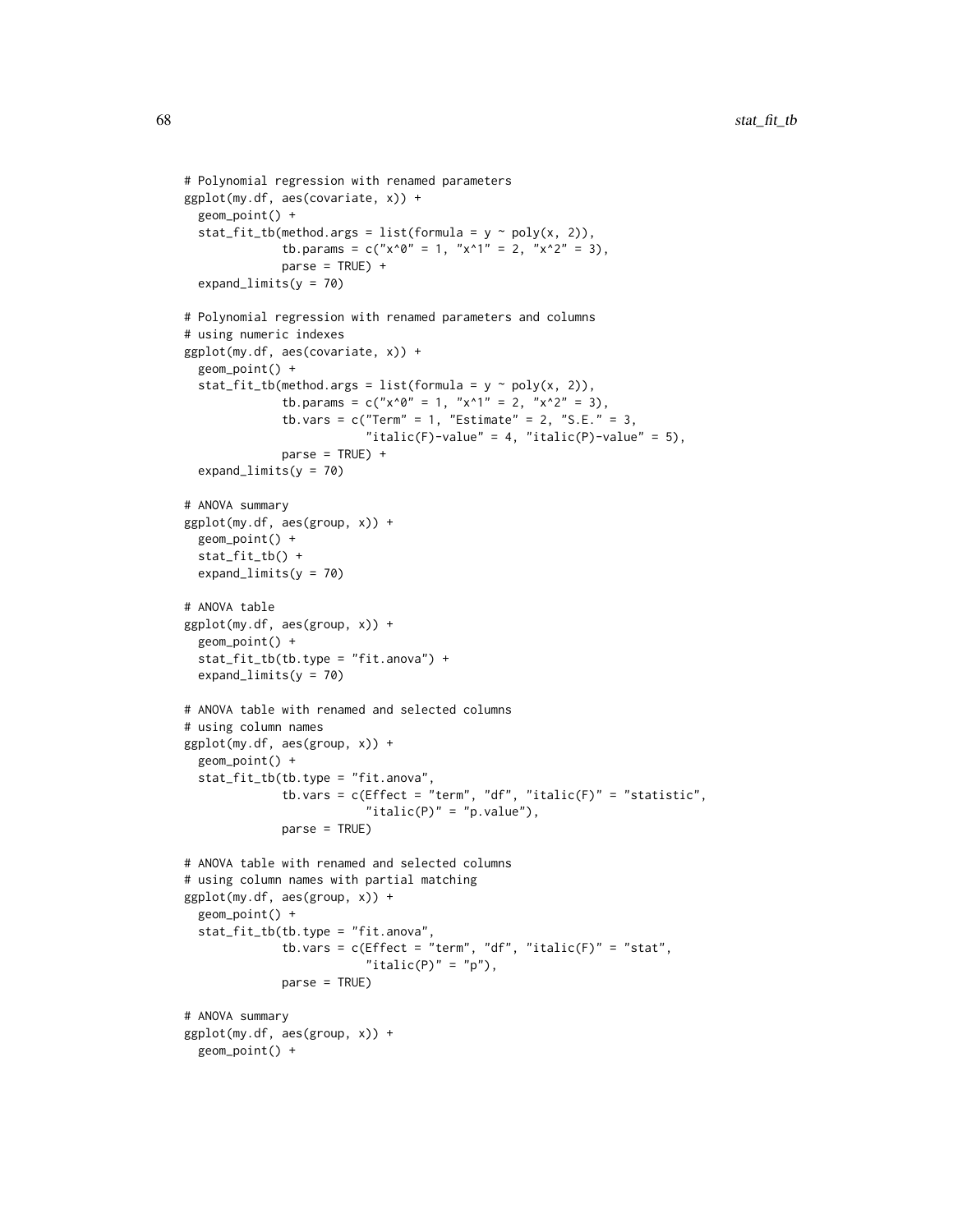```
stat_fit_tb() +
 expand_limits(y = 70)
# ANCOVA (covariate not plotted)
ggplot(my.df, aes(group, x, z = covariate)) +geom_point() +
 stat_fit_tb(method.args = list(formula = y \sim x + z),
         tb.vars = c(Effect = "term", "italic(F)" = "statistic", "italic(P)" = "p.value"),
              parse = TRUE)
# t-test
ggplot(my.df, aes(group, x)) +
 geom_point() +
 stat_fit_tb(method = "t.test",
              tb.vars = c("italic(t)" = "statistic", "italic(P)" = "p.value"),parse = TRUE)
# t-test (equal variances assumed)
ggplot(my.df, aes(group, x)) +
 geom_point() +
 stat_fit_tb(method = "t.test",
              method.args = list(formula = y \sim x, var.equal = TRUE),
              tb.vars = c("italic(t)" = "statistic", "italic(P)" = "p.value"),parse = TRUE)
# Linear regression using a table theme
ggplot(my.df, aes(covariate, x)) +
 geom_point() +
 stat_fit_tb(table.theme = ttheme_gtlight) +
 expand_limits(y = 70)
```
<span id="page-68-0"></span>stat\_fit\_tidy *One row data frame with fitted parameter estimates*

## Description

stat\_fit\_tidy fits a model and returns a "tidy" version of the model's summary, using package 'broom'. To add the summary in tabular form use [stat\\_fit\\_tb](#page-64-0). When using stat\_fit\_tidy() you will most likely want to change the default mapping for label.

## Usage

```
stat_fit_tidy(
 mapping = NULL,
  data = NULL,
  geom = "text_npc",
 method = "lm",method.args = list(formula = y \sim x),
```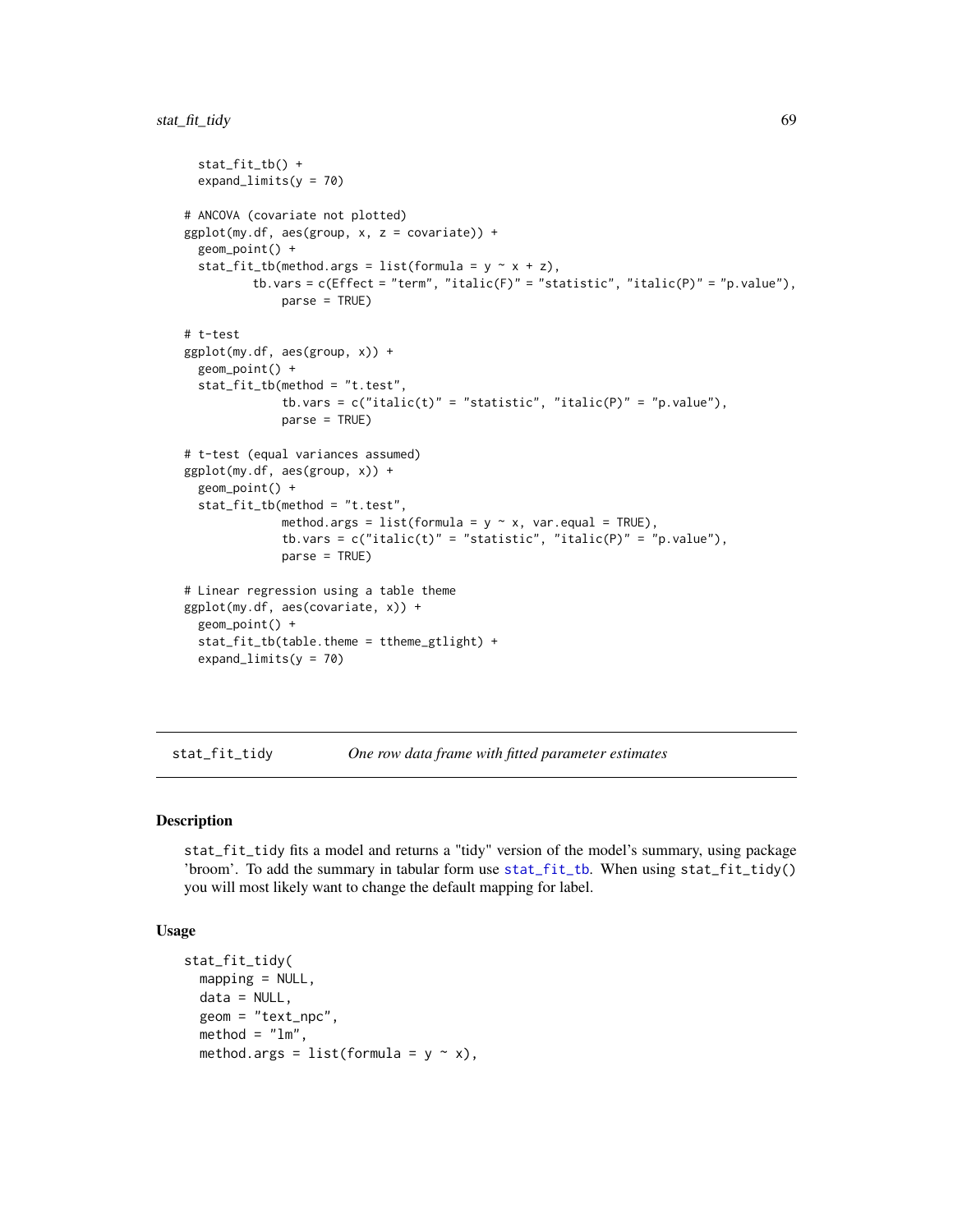```
label.x = "left",label.y = "top",hstep = \theta,
  vstep = NULL,
  position = "identity",
  na.rm = FALSE,
  show.legend = FALSE,
  inherit.aes = TRUE,
  ...
\mathcal{L}
```
## Arguments

| mapping          | The aesthetic mapping, usually constructed with aes or aes_. Only needs to be<br>set at the layer level if you are overriding the plot defaults.                                                                                                    |
|------------------|-----------------------------------------------------------------------------------------------------------------------------------------------------------------------------------------------------------------------------------------------------|
| data             | A layer specific dataset - only needed if you want to override the plot defaults.                                                                                                                                                                   |
| geom             | The geometric object to use display the data                                                                                                                                                                                                        |
| method           | character.                                                                                                                                                                                                                                          |
| method.args      | list of arguments to pass to method.                                                                                                                                                                                                                |
| label.x, label.y |                                                                                                                                                                                                                                                     |
|                  | numeric with range 01 or character. Coordinates to be used for positioning the<br>output, expressed in "normalized parent coordinates" or character string. If too<br>short they will be recycled.                                                  |
| hstep, vstep     | numeric in npc units, the horizontal and vertical step used between labels for<br>different groups.                                                                                                                                                 |
| position         | The position adjustment to use for overlapping points on this layer                                                                                                                                                                                 |
| $na$ . $rm$      | a logical indicating whether NA values should be stripped before the computa-<br>tion proceeds.                                                                                                                                                     |
| show.legend      | logical. Should this layer be included in the legends? NA, the default, includes if<br>any aesthetics are mapped. FALSE never includes, and TRUE always includes.                                                                                   |
| inherit.aes      | If FALSE, overrides the default aesthetics, rather than combining with them.<br>This is most useful for helper functions that define both data and aesthetics and<br>shouldn't inherit behaviour from the default plot specification, e.g. borders. |
| .                | other arguments passed on to layer. This can include aesthetics whose values<br>you want to set, not map. See layer for more details.                                                                                                               |

## Details

stat\_fit\_tidy together with [stat\\_fit\\_glance](#page-59-0) and [stat\\_fit\\_augment](#page-54-0), based on package 'broom' can be used with a broad range of model fitting functions as supported at any given time by 'broom'. In contrast to [stat\\_poly\\_eq](#page-76-0) wich can generate text or expression labels automatically, for these functions the mapping of aesthetic label needs to be explicitly supplied in the call, and labels built on the fly.

A ggplot statistic receives as data a data frame that is not the one passed as argument by the user, but instead a data frame with the variables mapped to aesthetics. In other words, it respects the grammar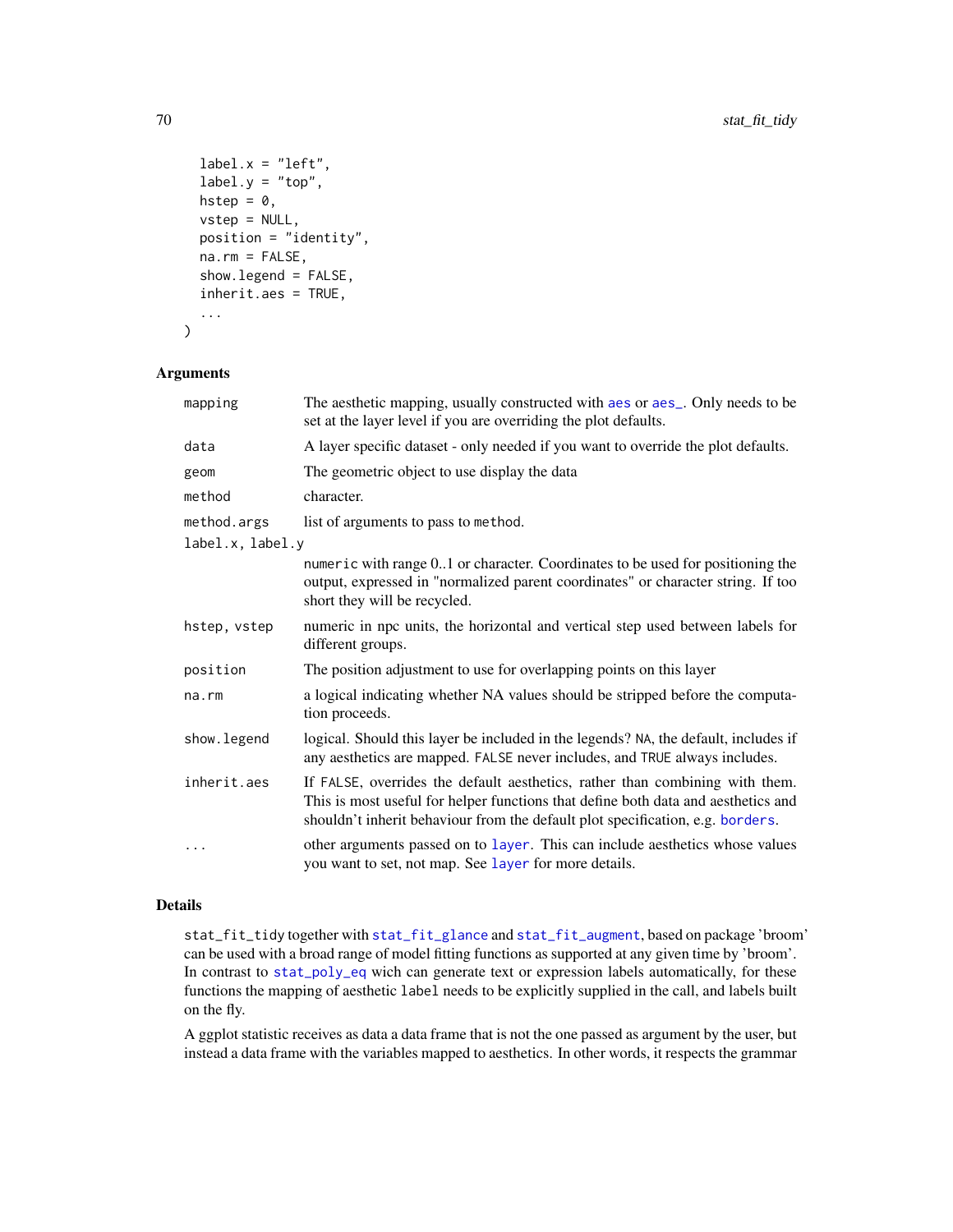## stat\_fit\_tidy 71

of graphics and consequently within arguments passed through method.args names of aesthetics like \$x\$ and \$y\$ should be used intead of the original variable names, while data is automatically passed the data frame. This helps ensure that the model is fitted to the same data as plotted in other layers.

#### Handling of grouping

stat\_fit\_tidy applies the function given by method separately to each group of observations; in ggplot2 factors mapped to aesthetics generate a separate group for each level. Because of this, stat\_fit\_tidy is not useful for annotating plots with results from t.test() or ANOVA or AN-COVA. In such cases use instead stat\_fit\_tb() which applies the model fitting per panel.

#### Computed variables

The output of tidy() is returned after reshaping it into a single row. Grouping is respected, and the model fit separatately to each group of data. The returned data object has one row for each group within a panel. To use the intercept, note that output of tidy() is renamed from (Intercept) to Intercept.

To explore the values returned by this statistic, which vary depending on the model fitting function and model formula we suggest the use of [geom\\_debug](#page-26-0). An example is shown below.

### **Note**

The statistic stat\_fit\_augment can be used only with methods that accept formulas under any formal parameter name and a data argument. Use ggplot2::stat\_smooth() instead of stat\_fit\_augment in production code if the additional features are not needed.

#### See Also

## [broom](#page-0-0)

Other ggplot2 statistics based on 'broom'.: [stat\\_fit\\_augment\(](#page-54-0)), [stat\\_fit\\_glance\(](#page-59-0)), [stat\\_fit\\_tb\(](#page-64-0))

```
library(gginnards)
# Regression by panel, exploring computed variables with geom_debug()
ggplot(mtcars, aes(x = disp, y = mp)) +
 stat\_smooth(method = "lm") +geom_point(aes(colour = factor(cyl))) +
 stat_fit_tidy(method = "lm",
                method.args = list(formula = y \sim x),
                geom = "debug")
# Regression by panel example
ggplot(mtcars, aes(x = disp, y = mp)) +
 stat_smooth(method = "lm") +
 geom_point(aes(colour = factor(cyl))) +
 stat_fit_tidy(method = "lm",
                label.x = "right",method.args = list(formula = y \sim x),
```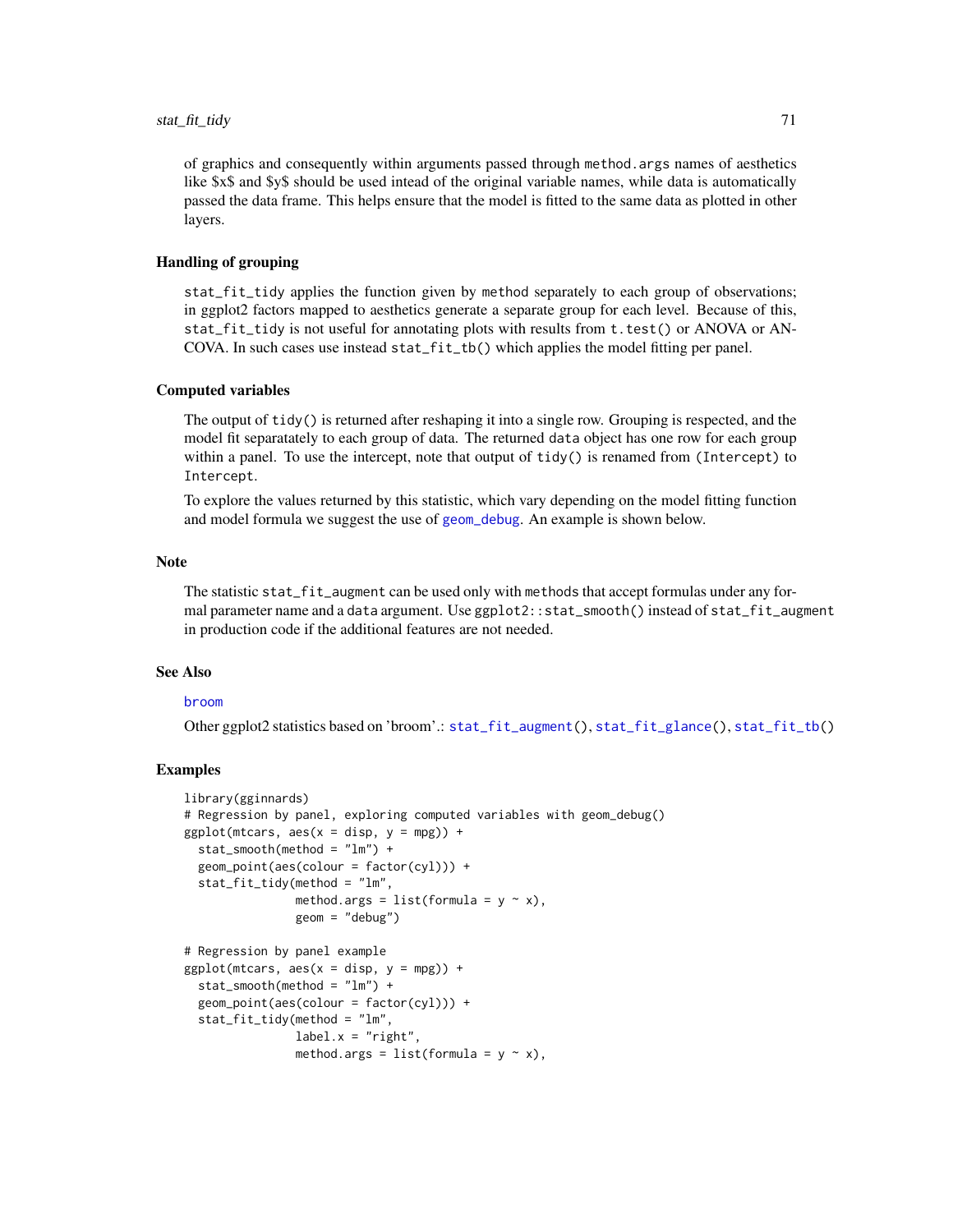```
mapping = aes(label = sprintf("Slope = %.3g\nmp-value = %.3g",stat(x_estimate),
                                              stat(x_p.value))))
# Regression by group example
ggplot(mtcars, aes(x = disp, y = mp, colour = factor(cyl))) +stat_smooth(method = "lm") +
 geom_point() +
 stat_fit_tidy(method = "lm",
               label.x = "right",method.args = list(formula = y \sim x),
                mapping = aes(label = sprintf("Slope = %.3g, p-value = %.3g",stat(x_estimate),
                                              stat(x_p.value))))
# Weighted regression example
ggplot(mtcars, aes(x = disp, y = mpg, weight = cyl)) +stat_smooth(method = "lm") +
 geom_point(aes(colour = factor(cyl))) +
 stat_fit_tidy(method = "lm",
               label.x = "right",method.args = list(formula = y \sim x, weights = quote(weight)),
                mapping = aes(1abel = sprintf("Slope = %.3g\nup-value = %.3g",stat(x_estimate),
                                              stat(x_p.value))))
```
stat\_fmt\_tb *Select and slice a tibble nested in* data

### Description

stat\_fmt\_tb selects, reorders and/or renames columns and or rows of a tibble nested in data. This stat is intended to be used to pre-process tibble objects mapped to the label aesthetic before adding them to a plot with geom\_table.

## Usage

```
stat_fmt_tb(
 mapping = NULL,data = NULL,geom = "table",tb.vars = NULL,
  tb.rows = NULL,digits = 3,
 position = "identity",
  table.theme = NULL,
  table.rownames = FALSE,
  table.colnames = TRUE,
```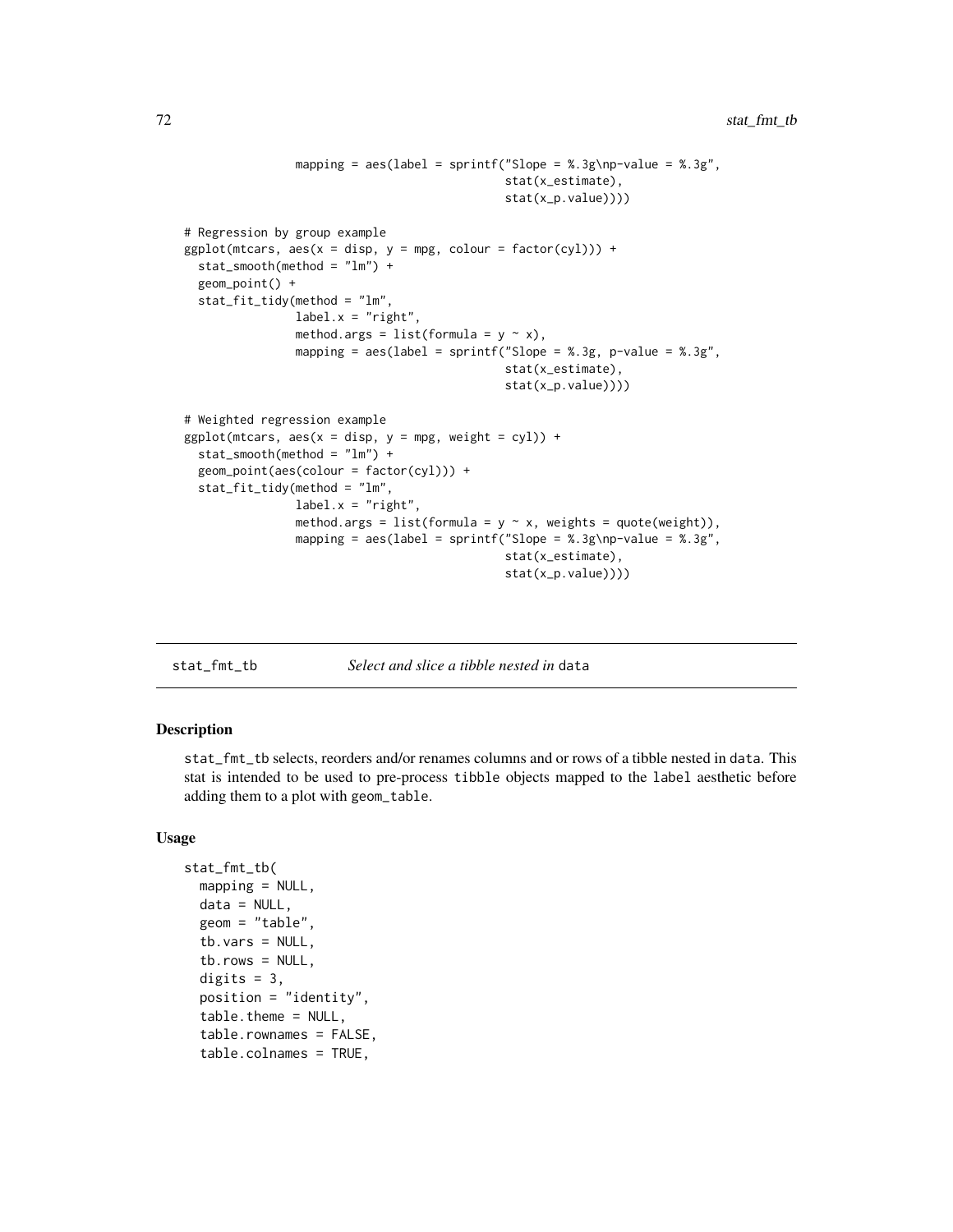# <span id="page-72-0"></span>stat\_fmt\_tb 73

```
table.hjust = 0.5,
 parse = FALSE,
 na.rm = FALSE,
  show.legend = FALSE,
  inherit.aes = TRUE,
  ...
\mathcal{L}
```
# Arguments

| mapping                        | The aesthetic mapping, usually constructed with aes or aes <sub>-</sub> . Only needs to be<br>set at the layer level if you are overriding the plot defaults.                                                                                       |
|--------------------------------|-----------------------------------------------------------------------------------------------------------------------------------------------------------------------------------------------------------------------------------------------------|
| data                           | A layer specific dataset - only needed if you want to override the plot defaults.                                                                                                                                                                   |
| geom                           | The geometric object to use display the data                                                                                                                                                                                                        |
| tb.vars, tb.rows               |                                                                                                                                                                                                                                                     |
|                                | character or numeric vectors, optionally named, used to select and/or rename<br>the columns or rows in the table returned.                                                                                                                          |
| digits                         | integer indicating the number of significant digits to be retained in data.                                                                                                                                                                         |
| position                       | The position adjustment to use for overlapping points on this layer                                                                                                                                                                                 |
| table.theme                    | NULL, list or function A gridExtra ttheme definition, or a constructor for a<br>ttheme or NULL for default.                                                                                                                                         |
| table.rownames, table.colnames |                                                                                                                                                                                                                                                     |
|                                | logical flag to enable or disabling printing of row names and column names.                                                                                                                                                                         |
| table.hjust                    | numeric Horizontal justification for the core and column headings of the table.                                                                                                                                                                     |
| parse                          | If TRUE, the labels will be parsed into expressions and displayed as described<br>in ?plotmath.                                                                                                                                                     |
| na.rm                          | a logical indicating whether NA values should be stripped before the computa-<br>tion proceeds.                                                                                                                                                     |
| show.legend                    | logical. Should this layer be included in the legends? NA, the default, includes if<br>any aesthetics are mapped. FALSE never includes, and TRUE always includes.                                                                                   |
| inherit.aes                    | If FALSE, overrides the default aesthetics, rather than combining with them.<br>This is most useful for helper functions that define both data and aesthetics and<br>shouldn't inherit behaviour from the default plot specification, e.g. borders. |
| $\ddots$                       | other arguments passed on to layer. This can include aesthetics whose values<br>you want to set, not map. See layer for more details.                                                                                                               |

# Value

The returned value is a copy codedata in which the data frames mapped to label have been modified.

# Computed variables

The output of sequentially applying [slice](#page-0-0) with tb.rows as argument and [select](#page-0-0) with tb.vars to a list variable list mapped to label and containing a single tibble per row in data.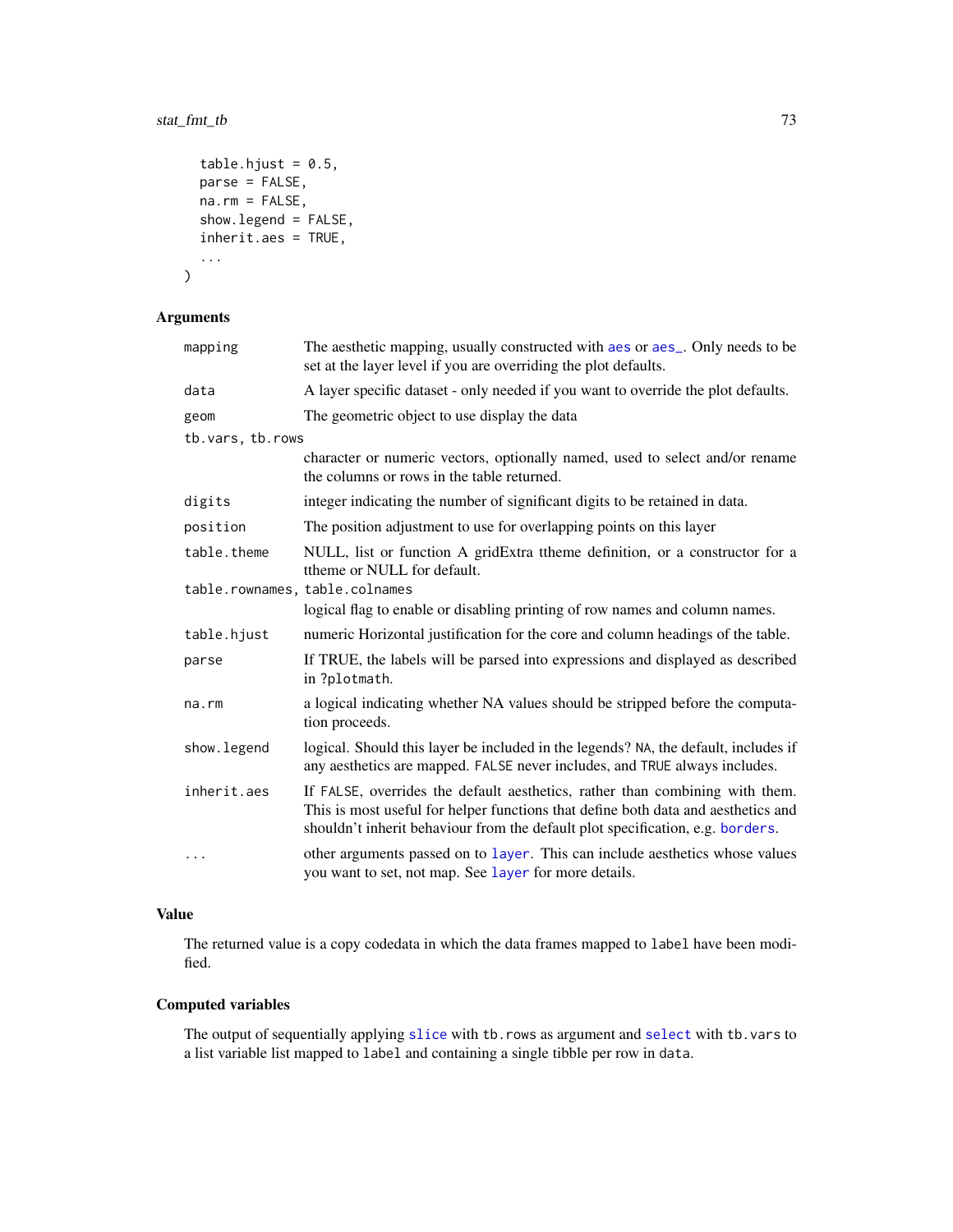#### See Also

See [geom\\_table](#page-15-0) for details on how tables respond to mapped aesthetics and table themes. For details on predefined table themes see [ttheme\\_gtdefault](#page-87-0).

```
my.df < -tibble::tibble(
   x = c(1, 2),
   y = c(0, 4),
   group = c("A", "B"),
    tbs = list(a = tibble::tibble(Xa = 1:6, Y = rep(c("x", "y"), 3)),b = tibble::tibble(Xb = 1:3, Y = "x")))
ggplot(my.df, aes(x, y, label = tbs)) +stat_fmt_tb() +
  expand_limits(x = c(0,3), y = c(-2, 6))
# Hide column names, diplay row names
ggplot(my.df, aes(x, y, label = tbs)) +stat_fmt_tb(table.colnames = FALSE,
              table.rownames = TRUE) +
  expand_limits(x = c(0,3), y = c(-2, 6))
# Use a theme for the table
ggplot(my.df, aes(x, y, label = tbs)) +stat_fmt_tb(table.theme = ttheme_gtlight) +
  expand_limits(x = c(0,3), y = c(-2, 6))
# selection and renaming by column position
ggplot(my.df, aes(x, y, label = tbs)) +stat_fmt_tb(tb.vars = c(value = 1, group = 2),
               tb. rows = 1:3) +expand_limits(x = c(0,3), y = c(-2, 6))
# selection, reordering and renaming by column position
ggplot(my.df, aes(x, y, label = tbs)) +stat_fmt_tb(tb.vars = c(group = 2, value = 1),tb. rows = 1:3) +expand_limits(x = c(0,3), y = c(-2, 6))
# selection and renaming, using partial matching to column name
ggplot(my.df, aes(x, y, label = tbs)) +stat_fmt_tb(tb.vars = c(value = "X", group = "Y"),
               tb. rows = 1:3) +expand_limits(x = c(0,3), y = c(-2, 6))
```
<span id="page-73-0"></span>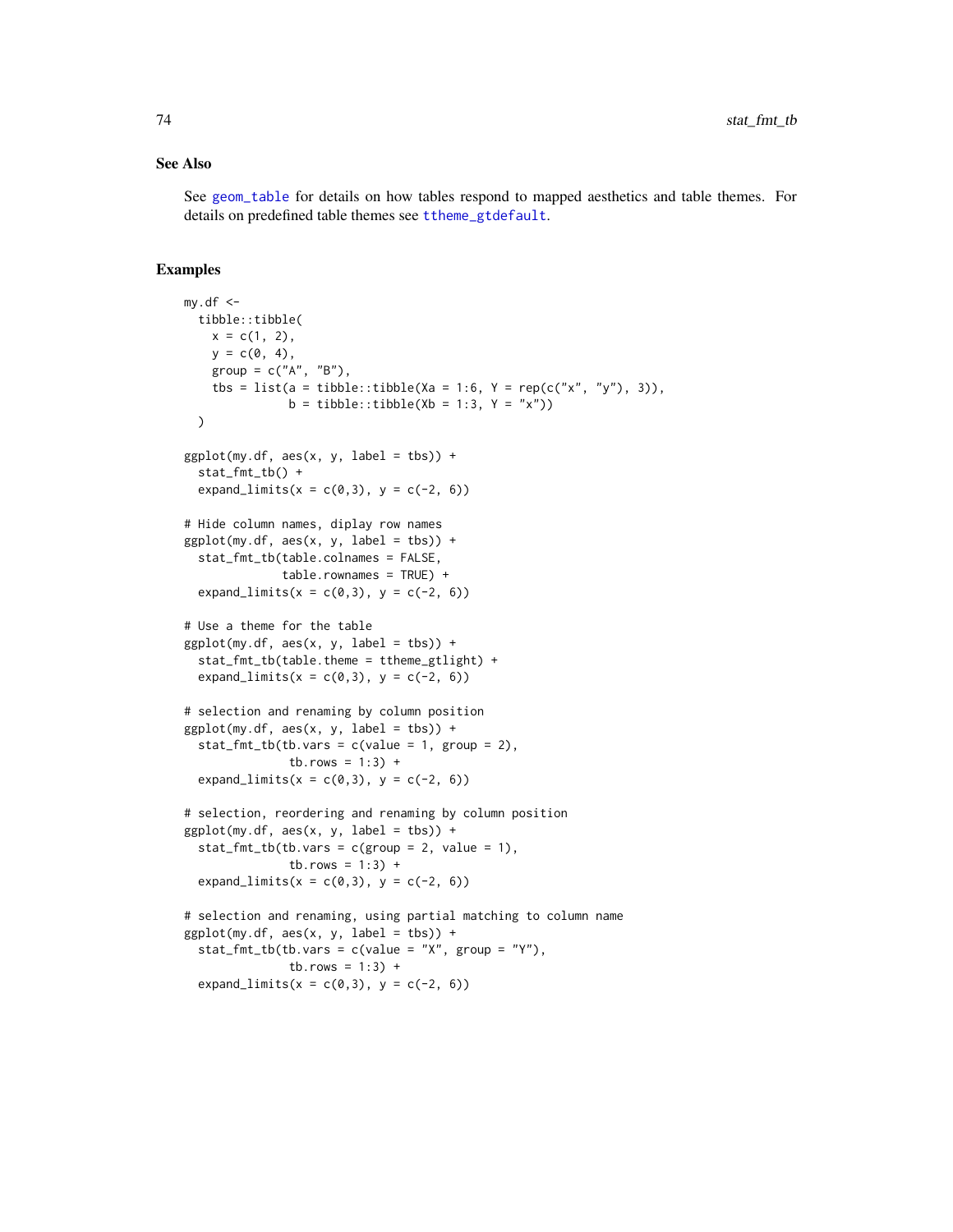<span id="page-74-0"></span>

#### Description

stat\_peaks finds at which x positions local y maxima are located and stat\_valleys finds at which x positions local y minima are located. Both stats return x and y numeric values for peaks or valleys and formatted character labels. The formatting is determined by a format string suitable for sprintf().

#### Usage

```
stat_peaks(
  mapping = NULL,
  data = NULL,geom = "point",
  span = 5,
  ignore_threshold = 0,
  strict = FALSE,
  label.fmt = NULL,
  x.label.fmt = NULL,
 y.label.fmt = NULL,
 position = "identity",
 na.rm = FALSE,show.legend = FALSE,
  inherit.aes = TRUE,
  ...
\mathcal{L}stat_valleys(
 mapping = NULL,
  data = NULL,
  geom = "point",
  span = 5,
  ignore_threshold = 0,
  strict = FALSE,
  label.fmt = NULL,
  x.label.fmt = NULL,
 y.label.fmt = NULL,
 position = "identity",
  na.rm = FALSE,
  show.legend = FALSE,
  inherit.aes = TRUE,
  ...
)
```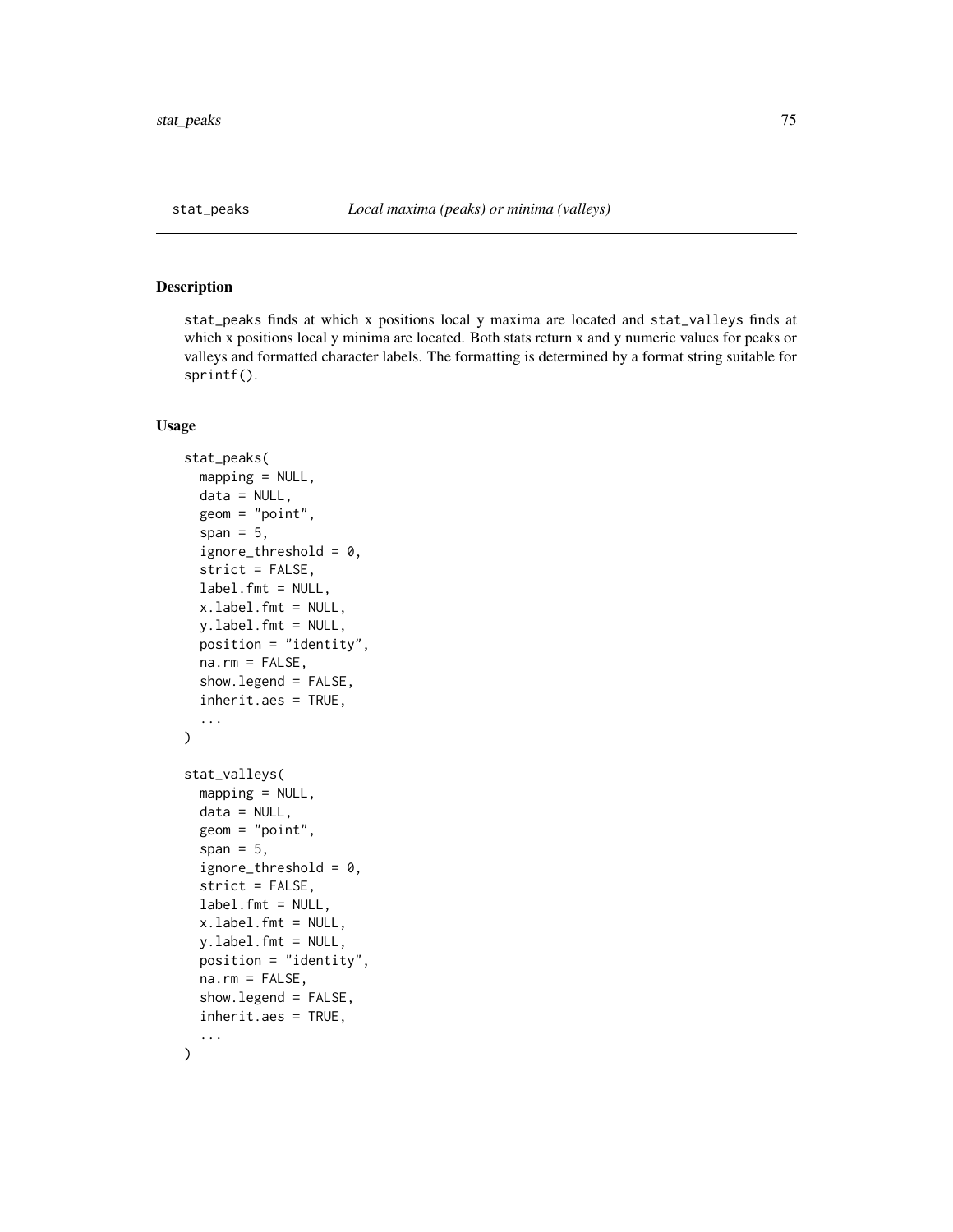# <span id="page-75-0"></span>Arguments

| mapping          | The aesthetic mapping, usually constructed with aes or aes_. Only needs to be<br>set at the layer level if you are overriding the plot defaults.                                                                                                                                                                                             |
|------------------|----------------------------------------------------------------------------------------------------------------------------------------------------------------------------------------------------------------------------------------------------------------------------------------------------------------------------------------------|
| data             | A layer specific dataset - only needed if you want to override the plot defaults.                                                                                                                                                                                                                                                            |
| geom             | The geometric object to use display the data.                                                                                                                                                                                                                                                                                                |
| span             | a peak is defined as an element in a sequence which is greater than all other<br>elements within a window of width span centered at that element. The default<br>value is 5, meaning that a peak is bigger than two consecutive neighbors on each<br>side. A NULL value for span is taken as a span covering the whole of the data<br>range. |
| ignore_threshold |                                                                                                                                                                                                                                                                                                                                              |
|                  | numeric value between 0.0 and 1.0 indicating the size threshold below which<br>peaks will be ignored.                                                                                                                                                                                                                                        |
| strict           | logical flag: if TRUE, an element must be strictly greater than all other values<br>in its window to be considered a peak. Default: FALSE.                                                                                                                                                                                                   |
| label.fmt        | character string giving a format definition for converting values into character<br>strings by means of function sprintf or strptime, its use is deprecated.                                                                                                                                                                                 |
| x.label.fmt      | character string giving a format definition for converting \$x\$-values into char-<br>acter strings by means of function sprintf or strftime. The default argument<br>varies depending on the scale in use.                                                                                                                                  |
| y.label.fmt      | character string giving a format definition for converting \$y\$-values into char-<br>acter strings by means of function sprintf.                                                                                                                                                                                                            |
| position         | The position adjustment to use for overlapping points on this layer.                                                                                                                                                                                                                                                                         |
| $na$ . $rm$      | a logical value indicating whether NA values should be stripped before the com-<br>putation proceeds.                                                                                                                                                                                                                                        |
| show. legend     | logical. Should this layer be included in the legends? NA, the default, includes if<br>any aesthetics are mapped. FALSE never includes, and TRUE always includes.                                                                                                                                                                            |
| inherit.aes      | If FALSE, overrides the default aesthetics, rather than combining with them.<br>This is most useful for helper functions that define both data and aesthetics and<br>shouldn't inherit behaviour from the default plot specification, e.g. borders.                                                                                          |
| .                | other arguments passed on to layer. This can include aesthetics whose values<br>you want to set, not map. See layer for more details.                                                                                                                                                                                                        |

# Details

These stats use geom\_point by default as it is the geom most likely to work well in almost any situation without need of tweaking. The default aesthetics set by these stats allow their direct use with geom\_text, geom\_label, geom\_line, geom\_rug, geom\_hline and geom\_vline. The formatting of the labels returned can be controlled by the user.

# Computed variables

x x-value at the peak (or valley) as numeric

y y-value at the peak (or valley) as numeric

x.label x-value at the peak (or valley) as character

y.label y-value at the peak (or valley) as character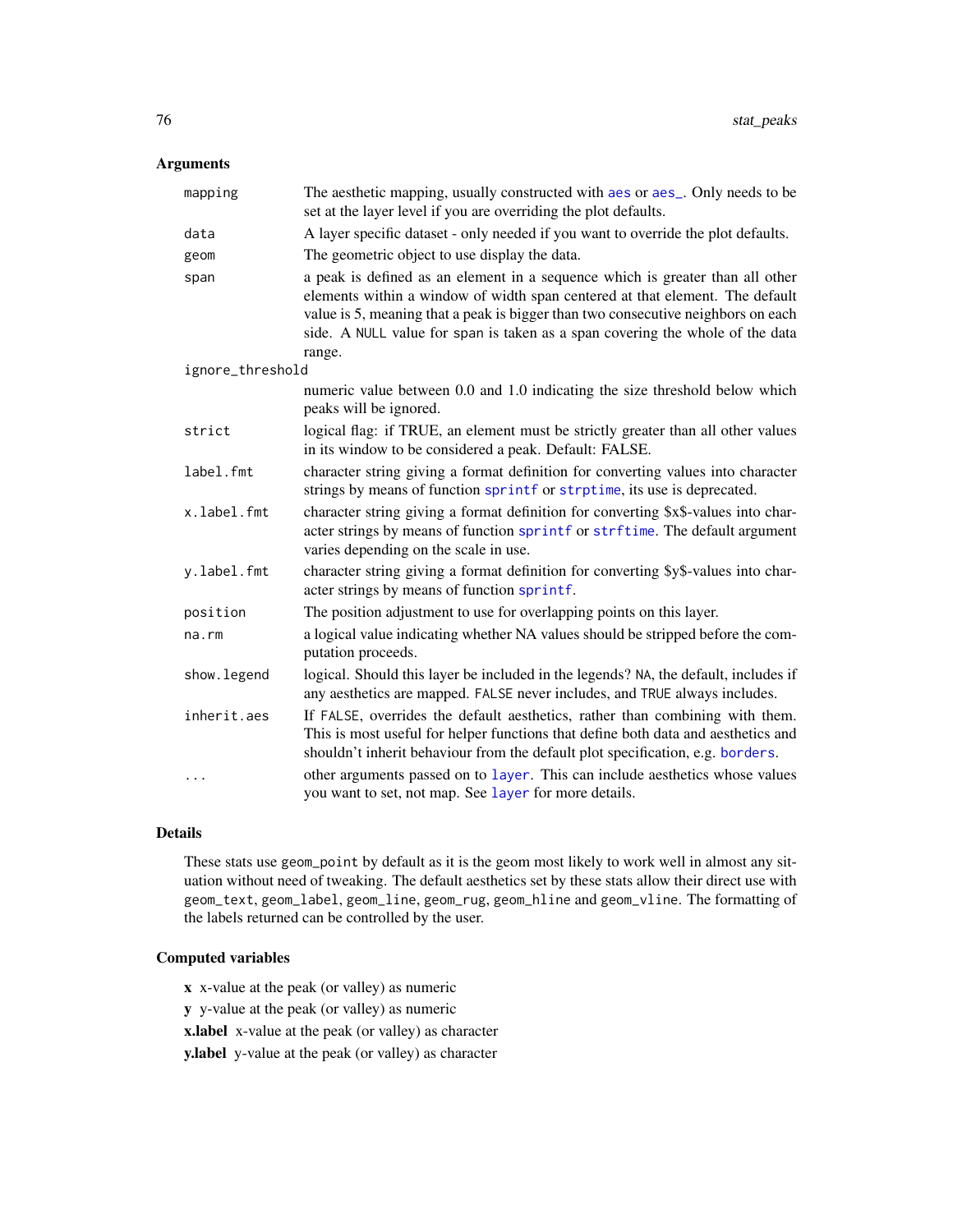#### <span id="page-76-0"></span>**Note**

These stats check the scale of the x aesthetic and if it is Date or Datetime they correctly generate the labels by transforming the numeric x values to POSIXct objects, in which case the x.label.fmt must be suitable for strftime() rather than for sprintf(). These stats work nicely together with geoms [geom\\_text\\_repel](#page-0-0) and [geom\\_label\\_repel](#page-0-0) from package [ggrepel](#page-0-0) to solve the problem of overlapping labels by displacing them. Alternatively, to discard overlapping labels use check\_overlap = TRUE as argument to geom\_text. By default the labels are character values suitable to be plotted as is, but with a suitable label. fmt labels suitable for parsing by the geoms (e.g. into expressions containing Greek letters, super- or subscripts, maths symbols or maths constructs) can be also easily obtained.

#### See Also

Other peaks and valleys functions: [find\\_peaks\(](#page-0-0))

#### Examples

```
library(ggplot2)
lynx.df <- data.frame(year = as.numeric(time(lynx)), lynx = as.matrix(lynx))
ggplot(lynx.df, aes(year, lynx)) + geom_line() +
 stat_peaks(colour = "red") +
 stat_valleys(colour = "blue")
ggplot(lynx.df, aes(year, lynx)) + geom_line() +
 stat_peaks(colour = "red") +
 stat_peaks(colour = "red", geom = "rug")
```
stat\_poly\_eq *Equation, p-value, R^2, AIC or BIC of fitted polynomial*

#### Description

stat\_poly\_eq fits a polynomial and generates several labels including the equation, p-value, coefficient of determination (R^2), 'AIC' and 'BIC'.

#### Usage

```
stat_poly_eq(
 mapping = NULL,data = NULL,geom = "text_npc",
 position = "identity",
  ...,
  formula = NULL,eq.with.lhs = TRUE,
  eq.x.rhs = NULL,coef.digits = 3,
  rr.digits = 2,
```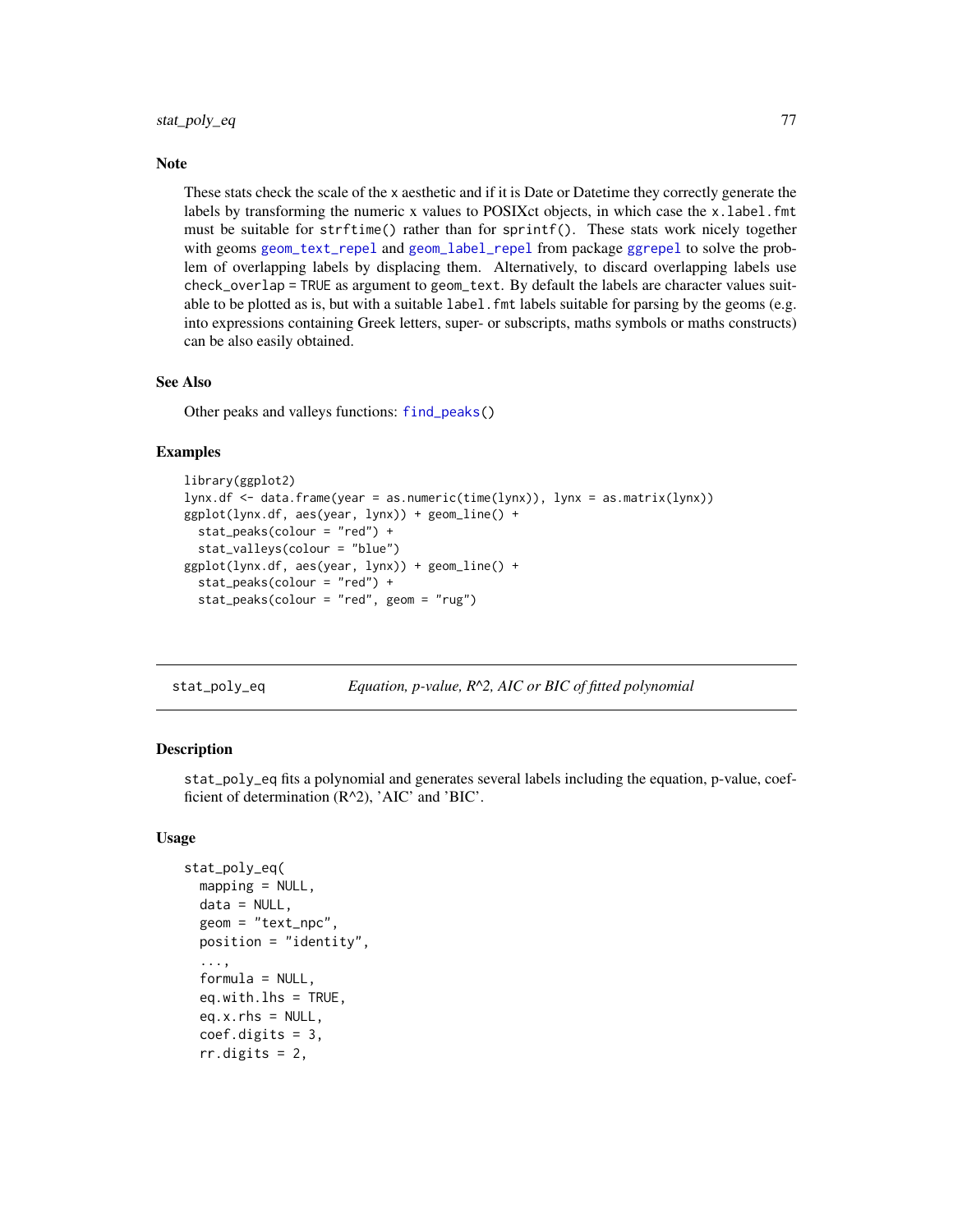```
f.digits = 3,
 p.digits = 3,
 label.x = "left",label.y = "top",label.x.npc = NULL,
 label.y.npc = NULL,
 hstep = 0,
 vstep = NULL,
 output.type = "expression",
 na.rm = FALSE,show.legend = FALSE,
  inherit.aes = TRUE
\mathcal{L}
```
# Arguments

| mapping                  | The aesthetic mapping, usually constructed with aes or aes <sub>-</sub> . Only needs to be<br>set at the layer level if you are overriding the plot defaults.                                                                               |
|--------------------------|---------------------------------------------------------------------------------------------------------------------------------------------------------------------------------------------------------------------------------------------|
| data                     | A layer specific dataset, only needed if you want to override the plot defaults.                                                                                                                                                            |
| geom                     | The geometric object to use display the data                                                                                                                                                                                                |
| position                 | The position adjustment to use for overlapping points on this layer                                                                                                                                                                         |
| $\cdots$                 | other arguments passed on to layer. This can include aesthetics whose values<br>you want to set, not map. See layer for more details.                                                                                                       |
| formula                  | a formula object. Using aesthetic names instead of original variable names.                                                                                                                                                                 |
| eq.with.lhs              | If character the string is pasted to the front of the equation label before parsing<br>or a logical (see note).                                                                                                                             |
| eq.x.rhs                 | character this string will be used as replacement for "x" in the model equation<br>when generating the label before parsing it.                                                                                                             |
|                          | coef.digits, rr.digits, f.digits, p.digits<br>integer Number of significant digits to use for the fitted coefficients, R^2, F-<br>value and P-value in labels.                                                                              |
| label.x, label.y         |                                                                                                                                                                                                                                             |
|                          | numeric with range 01 "normalized parent coordinates" (npc units) or charac-<br>ter if using geom_text_npc() or geom_label_npc(). If using geom_text() or<br>geom_label() numeric in native data units. If too short they will be recycled. |
| label.x.npc, label.y.npc |                                                                                                                                                                                                                                             |
|                          | numeric with range 0.1 (npc units) DEPRECATED, use label.x and label.y<br>instead; together with a geom using npcx and npcy aesthetics.                                                                                                     |
| hstep, vstep             | numeric in npc units, the horizontal and vertical step used between labels for<br>different groups.                                                                                                                                         |
| output.type              | character One of "expression", "LaTeX", "text", "markdown" or "numeric".                                                                                                                                                                    |
| na.rm                    | a logical indicating whether NA values should be stripped before the computa-<br>tion proceeds.                                                                                                                                             |
| show. legend             | logical. Should this layer be included in the legends? NA, the default, includes if<br>any aesthetics are mapped. FALSE never includes, and TRUE always includes.                                                                           |

<span id="page-77-0"></span>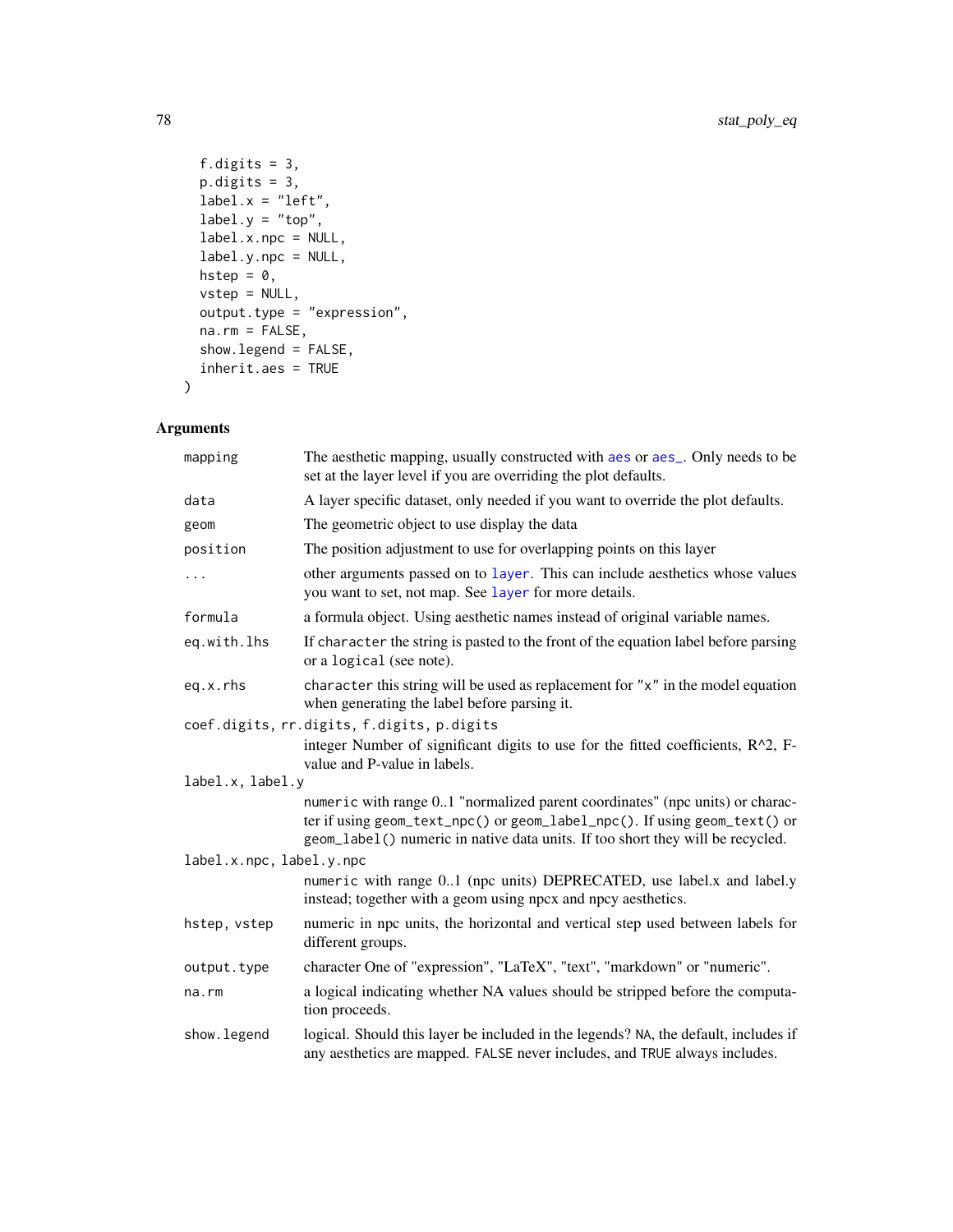<span id="page-78-0"></span>inherit.aes If FALSE, overrides the default aesthetics, rather than combining with them. This is most useful for helper functions that define both data and aesthetics and shouldn't inherit behaviour from the default plot specification, e.g. [borders](#page-0-0).

#### Details

This stat can be used to automatically annotate a plot with  $R^2$ , adjusted  $R^2$  or the fitted model equation. It supports only linear models fitted with function  $lm()$ . The R^2 and adjusted R^2 annotations can be used with any linear model formula. The fitted equation label is correctly generated for polynomials or quasi-polynomials through the origin. Model formulas can use poly() or be defined algebraically with terms of powers of increasing magnitude with no missing intermediate terms, except possibly for the intercept indicated by "- 1" or "-1" in the formula. The validity of the formula is not checked in the current implementation, and for this reason the default aesthetics sets  $R^2$  as label for the annotation. This stat only generates labels, the predicted values need to be separately added to the plot, so to make sure that the same model formula is used in all steps it is best to save the formula as an object and supply this object as argument to the different statistics.

A ggplot statistic receives as data a data frame that is not the one passed as argument by the user, but instead a data frame with the variables mapped to aesthetics. stat poly eq() mimics how stat smooth() works, except that only polynomials can be fitted. In other words, it respects the grammar of graphics. This helps ensure that the model is fitted to the same data as plotted in other layers.

#### Aesthetics

stat\_poly\_eq understands x and y, to be referenced in the formula and weight passed as argument to parameter weights of lm(). All three must be mapped to numeric variables. In addition, the aesthetics undertood by the geom used ("text" by default) are understood and grouping respected.

#### Computed variables

If output.type different from "numeric" the returned tibble contains columns:

**x, npcx** x position

y, npcy y position

coef.ls, r.squared, adj.r.squared, AIC, BIC as numric values extracted from fit object

eq.label equation for the fitted polynomial as a character string to be parsed

**rr.label**  $R^2$  of the fitted model as a character string to be parsed

adj.rr.label Adjusted  $R^2$  of the fitted model as a character string to be parsed

f.value.label F value and degrees of freedom for the fitted model as a whole.

p.value..label P-value for the F-value above.

AIC.label AIC for the fitted model.

BIC.label BIC for the fitted model.

hjust, vjust Set to "inward" to override the default of the "text" geom.

If output.type is "numeric" the returned tibble contains columns:

x, npcx x position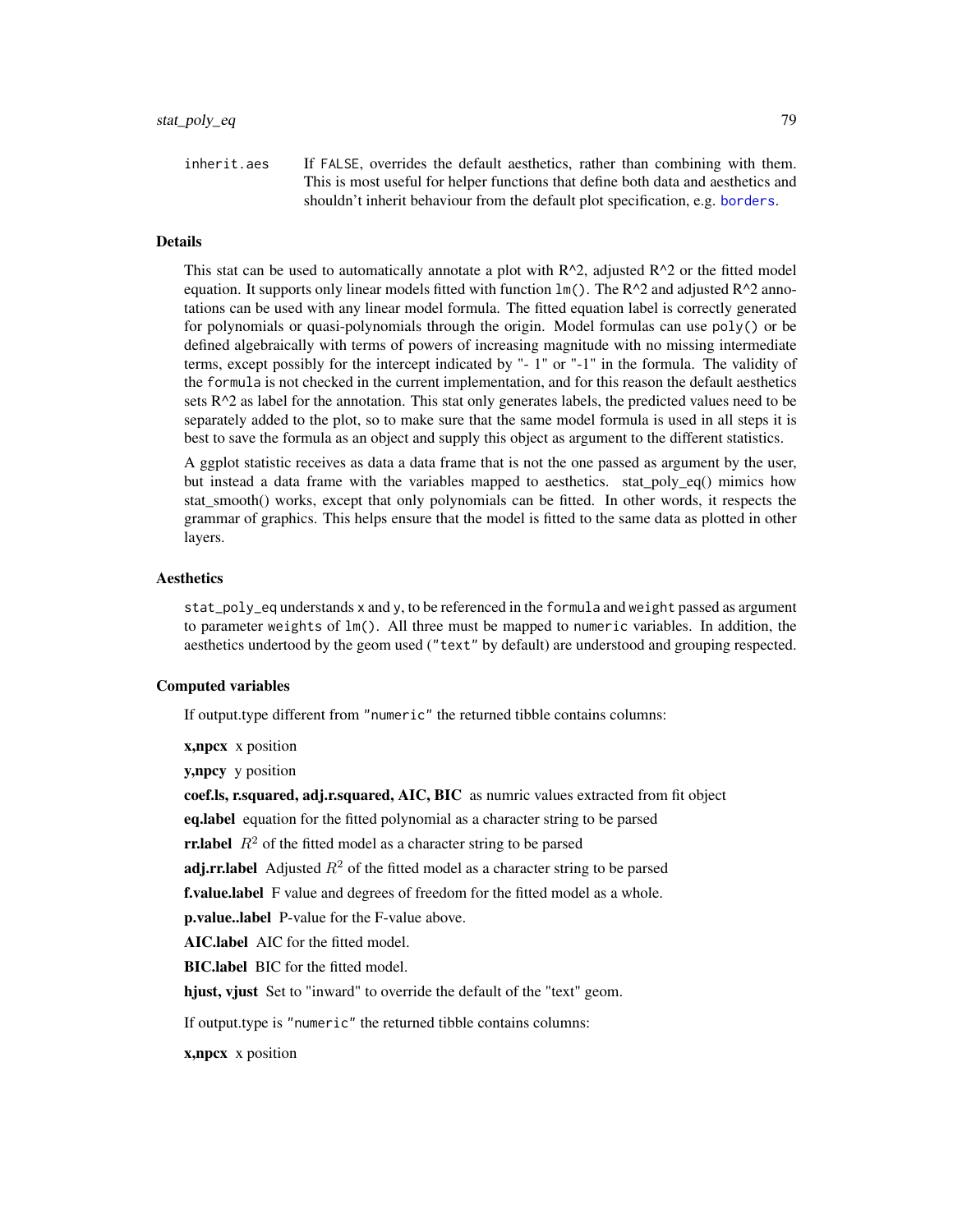```
y,npcy y position
```
coef.ls list containing the "coefficients" matrix from the summary of the fit object

r.squared, adj.r.squared, f.value, f.df1, f.df2, p.value, AIC, BIC numeric values extracted or computed from fit object

hjust, vjust Set to "inward" to override the default of the "text" geom.

To explore the computed values returned for a given input we suggest the use of [geom\\_debug](#page-26-0) as shown in the example below.

#### Parsing may be required

if using the computed labels with output.type = "expression", then parse = TRUE is needed, while if using output.type = "LaTeX" parse = FALSE is needed.

# Note

For backward compatibility a logical is accepted as argument for eq.with.lhs, giving the same output than the current default character value. By default "x" is retained as independent variable as this is the name of the aesthetic. However, it can be substituted by providing a suitable replacement character string through eq.x.rhs.

# References

Written as an answer to a question at Stackoverflow. [https://stackoverflow.com/questions/](https://stackoverflow.com/questions/7549694/adding-regression-line-equation-and-r2-on-graph) [7549694/adding-regression-line-equation-and-r2-on-graph](https://stackoverflow.com/questions/7549694/adding-regression-line-equation-and-r2-on-graph)

#### See Also

This stat\_poly\_eq statistic can return ready formatted labels depending on the argument passed to output.type. This is possible because only polynomial models are supported. For other types of models, statistics [stat\\_fit\\_glance](#page-59-0), [stat\\_fit\\_tidy](#page-68-0) and [stat\\_fit\\_glance](#page-59-0) should be used instead and the code for construction of character strings from numeric values and their mapping to aesthetic label needs to be explicitly supplied in the call.

Other statistics for linear model fits: [stat\\_fit\\_deviations\(](#page-57-0)), [stat\\_fit\\_residuals\(](#page-62-0))

```
# generate artificial data
set.seed(4321)
x \le -1:100y \le -(x + x^2 + x^3) + \text{norm}(\text{length}(x), \text{ mean } = 0, \text{ sd } = \text{mean}(x^3) / 4)my.data \leq data.frame(x = x, y = y,
                          group = c("A", "B"),
                          y2 = y * c(0.5, 2),
                          w = sqrt(x))# give a name to a formula
formula \leq y \sim poly(x, 3, raw = TRUE)
# no weights
```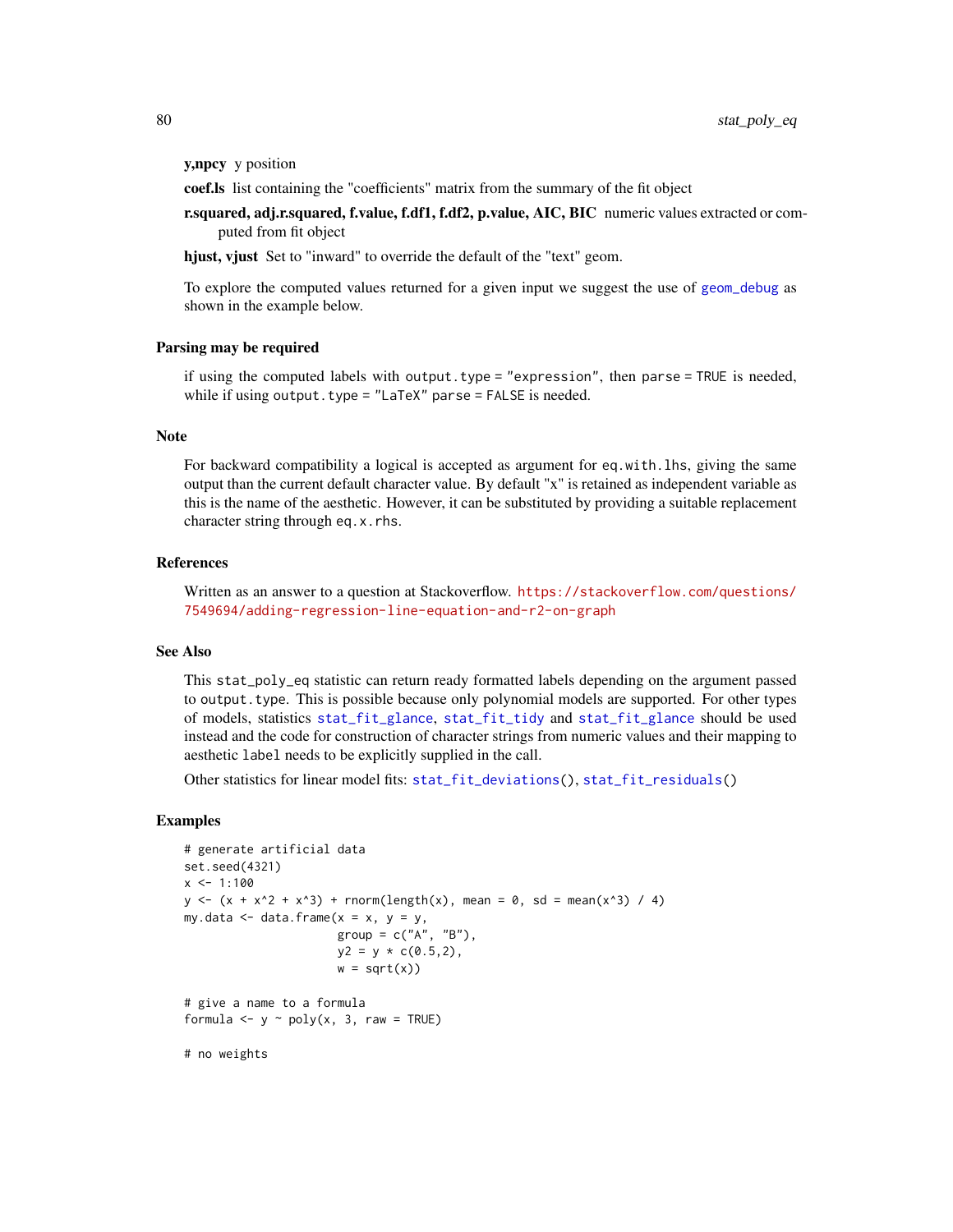```
ggplot(my.data, aes(x, y)) +geom_point() +
 geom_smooth(method = "lm", formula = formula) +
 stat_poly_eq(formula = formula, parse = TRUE)
ggplot(my.data, aes(x, y)) +geom_point() +
 geom_smooth(method = "lm", formula = formula) +
 stat_poly_eq(formula = formula, parse = TRUE,
               label.y = "bottom", label.x = "right")ggplot(my.data, aes(x, y)) +
 geom_point() +
 geom\_smooth(method = "lm", formula = formula) +stat_poly_eq(formula = formula, parse = TRUE,
               label.y = 0.1, label.x = 0.9# using weights
ggplot(my.data, aes(x, y, weight = w)) +geom_point() +
 geom\_smooth(method = "lm", formula = formula) +stat_poly_eq(formula = formula, parse = TRUE)
# no weights, digits for R square
ggplot(my.data, aes(x, y)) +
 geom_point() +
 geom\_smooth(method = "lm", formula = formula) +stat_poly_eq(formula = formula, rr.digits = 4, parse = TRUE)
# user specified label
ggplot(my.data, aes(x, y)) +
 geom_point() +
 geom\_smooth(method = "lm", formula = formula) +stat_poly_eq(aes(label = paste(stat(eq.label),
                                  stat(adj.rr.label), sep = "*\", \"*")),
               formula = formula, parse = TRUE)
ggplot(my.data, aes(x, y)) +
 geom_point() +
 geom\_smooth(method = "lm", formula = formula) +stat_poly_eq(aes(label = paste(stat(f.value.label),
                                  stat(p.value.label), sep = "*\", \"*")),
               formula = formula, parse = TRUE)
# user specified label and digits
ggplot(my.data, aes(x, y)) +
 geom_point() +
 geom\_smooth(method = "lm", formula = formula) +stat_poly_eq(aes(label = paste(stat(eq.label),
                                  stat(adj.rr.label), sep = "*\", \"*")),
               formula = formula, rr.digits = 3, coef.digits = 4,
               parse = TRUE)
```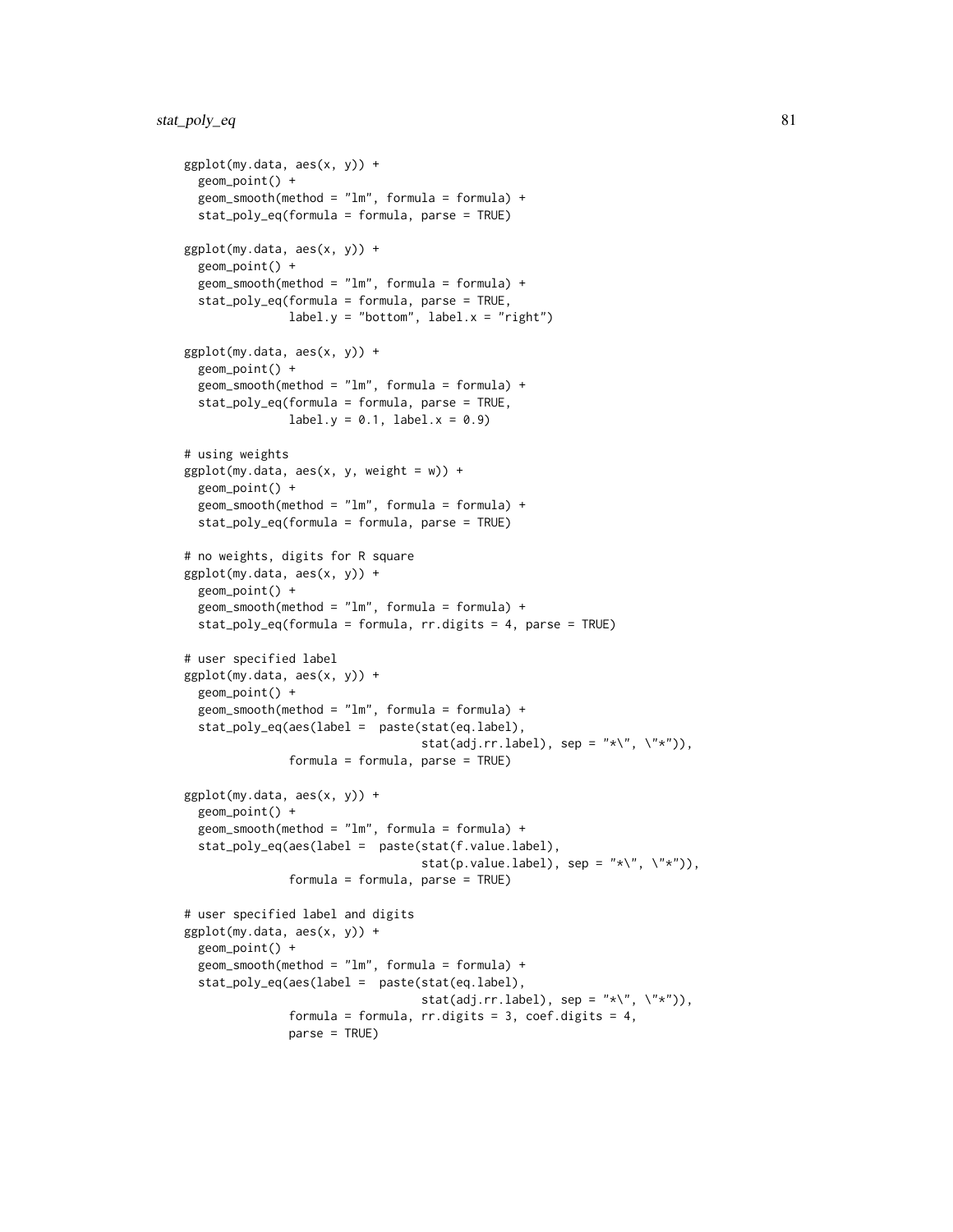```
# geom = "text"
ggplot(my.data, aes(x, y)) +
  geom_point() +
  geom\_smooth(method = "lm", formula = formula) +stat_poly_eq(geom = "text", label.x = 100, label.y = 0, hjust = 1,
               formula = formula, parse = TRUE)
# using numeric values
# Here we use column "Estimate" from the matrix.
# Other available columns are "Std. Error", "t value" and "Pr(>|t|)".
my.format <-
  "b[0]~`=`~%.3g*\", \"*b[1]~`=`~%.3g*\", \"*b[2]~`=`~%.3g*\", \"*b[3]~`=`~%.3g"
ggplot(my.data, aes(x, y)) +
  geom_point() +
  geom\_smooth(method = "lm", formula = formula) +stat_poly_eq(formula = formula,
               output.type = "numeric",
               parse = TRUE,
               mapping =
                aes(label = sprintf(my.format,
                                    stat(coef.ls)[[1]][[1, "Estimate"]],
                                    stat(coef.ls)[[1]][[2, "Estimate"]],
                                    stat(coef.ls)[[1]][[3, "Estimate"]],
                                    stat(coef.ls)[[1]][[4, "Estimate"]])
                                    )
                   )
# Examples using geom_debug() to show computed values
#
# This provides a quick way of finding out which variables are available for
# use in mapping of aesthetics when using other geoms as in the examples
# above.
library(gginnards)
ggplot(my.data, aes(x, y)) +
  geom_point() +
  geom\_smooth(method = "lm", formula = formula) +stat_poly_eq(formula = formula, geom = "debug")
ggplot(my.data, aes(x, y)) +
  geom_point() +
  geom_smooth(method = "lm", formula = formula) +
  stat_poly_eq(aes(label = stat(eq.label)),
               formula = formula, geom = "debug",
               output.type = "markdown")
ggplot(my.data, aes(x, y)) +
  geom_point() +
  geom\_smooth(method = "lm", formula = formula) +stat_poly_eq(formula = formula, geom = "debug", output.type = "text")
ggplot(my.data, aes(x, y)) +
```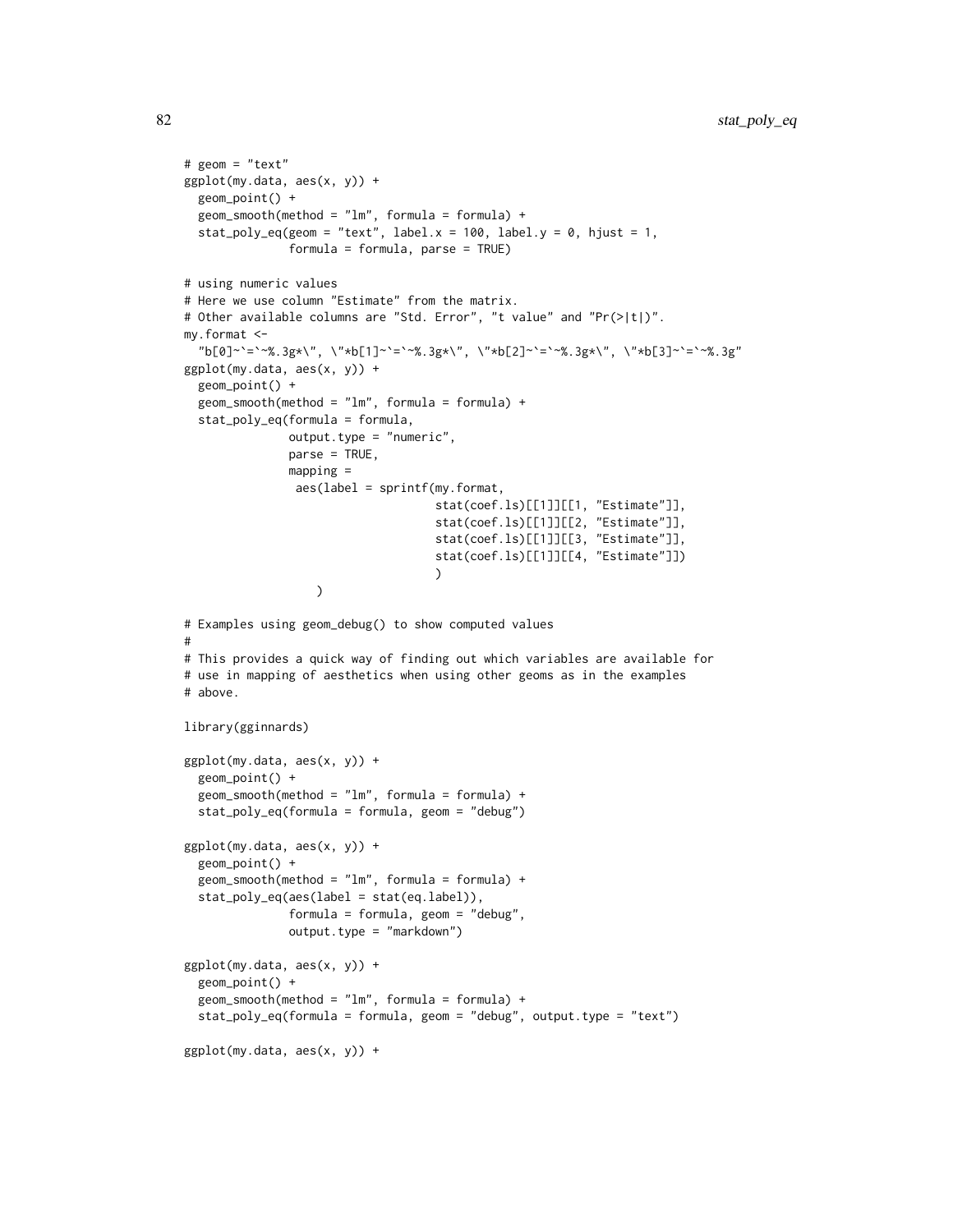# <span id="page-82-1"></span>stat\_quadrant\_counts 83

```
geom_point() +
 geom\_smooth(method = "lm", formula = formula) +stat_poly_eq(formula = formula, geom = "debug", output.type = "numeric")
# show the content of a list column
ggplot(my.data, aes(x, y)) +
 geom_point() +
 geom_smooth(method = "lm", formula = formula) +
 stat_poly_eq(formula = formula, geom = "debug", output.type = "numeric",
               summary.fun = function(x) \{x[\text{['coef.ls'']][[1]]}\}
```
<span id="page-82-0"></span>stat\_quadrant\_counts *Number of observations in quadrants*

#### Description

stat\_quadrant\_counts() counts the number of observations in each quadrant of a plot panel. By default it adds a text label to the far corner of each quadrant. It can also be used to obtain the total number of observations in each of two pairs of quadrants or in the whole panel. Grouping is ignored, so en every case a single count is computed for each quadrant in a plot panel.

#### Usage

```
stat_quadrant_counts(
 mapping = NULL,data = NULL,geom = "text_npc",
 position = "identity",
  quadrants = NULL,
 pool.along = "none",
  xintercept = 0,
 yintercept = 0,
 label.x = NULL,label.y = NULL,na.rm = FALSE,
  show.legend = FALSE,
  inherit.aes = TRUE,
  ...
```
# )

#### Arguments

| mapping | The aesthetic mapping, usually constructed with a es or a es_. Only needs to be<br>set at the layer level if you are overriding the plot defaults. |
|---------|----------------------------------------------------------------------------------------------------------------------------------------------------|
| data    | A layer specific dataset - only needed if you want to override the plot defaults.                                                                  |
| geom    | The geometric object to use display the data                                                                                                       |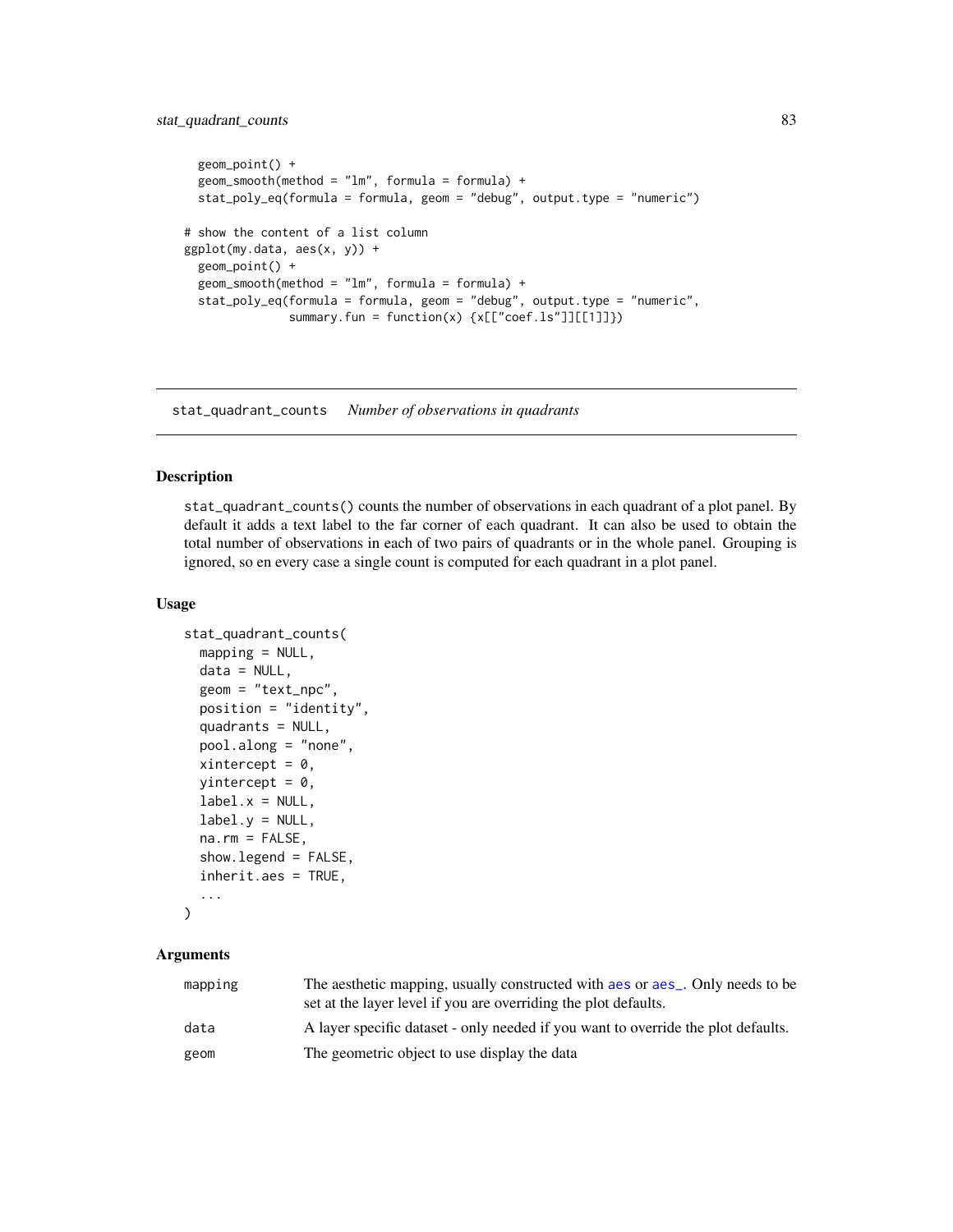<span id="page-83-0"></span>

| position               | The position adjustment to use for overlapping points on this layer                                                                                                                                                                                  |
|------------------------|------------------------------------------------------------------------------------------------------------------------------------------------------------------------------------------------------------------------------------------------------|
| quadrants              | integer vector indicating which quadrants are of interest, with a OL indicating<br>the whole plot.                                                                                                                                                   |
| pool.along             | character, one of "none", "x" or "y", indicating which quadrants to pool to cal-<br>culate counts by pair of quadrants.                                                                                                                              |
| xintercept, yintercept |                                                                                                                                                                                                                                                      |
|                        | numeric the coordinates of the origin of the quadrants.                                                                                                                                                                                              |
| label.x, label.y       |                                                                                                                                                                                                                                                      |
|                        | numeric Coordinates (in npc units) to be used for absolute positioning of the<br>labels.                                                                                                                                                             |
| $na$ . $rm$            | a logical indicating whether NA values should be stripped before the computa-<br>tion proceeds.                                                                                                                                                      |
| show.legend            | logical. Should this layer be included in the legends? NA, the default, includes if<br>any aesthetics are mapped. FALSE never includes, and TRUE always includes.                                                                                    |
| inherit.aes            | If FALSE, overrides the default aesthetics, rather than combining with them. This<br>is most useful for helper functions that define both data and aesthetics and should<br>not inherit behaviour from the default plot specification, e.g. borders. |
| $\cdots$               | other arguments passed on to layer. This can include aesthetics whose values<br>you want to set, not map. See layer for more details.                                                                                                                |

#### Details

This stat can be used to automatically count observations in each of the four quadrants of a plot, and by default add these counts as text labels. Values exactly equal to zero are counted as belonging to the positve quadrant. An argument value of zero, passed to formal parameter quadrants is interpreted as a request for the count of all observations in each plot panel.

The default origin of quadrants is at xintercept =  $0$ , yintercept =  $0$ . Alsoby default, counts are computed for all quadrants within the \$x\$ and \$y\$ scale limits, but ignoring any marginal scale expansion. The default positions of the labels is in the farthest corner or edge of each quadrant using npc coordinates. Consequently, when using facets even with free limits for \$x\$ and \$y\$ axes, the location of the labels is consistent across panels. This is achieved by use of geom = "text\_npc" or geom = "label\_npc". To pass the positions in native data units, pass geom = "text" explicitly as argument.

#### Computed variables

Data frame with one to four rows, one for each quadrant for which counts are counted in data.

quadrant integer, one of 0:4

- x x value of label position in data units
- y y value of label position in data units

npcx x value of label position in npc units

npcy y value of label position in npc units

count number of observations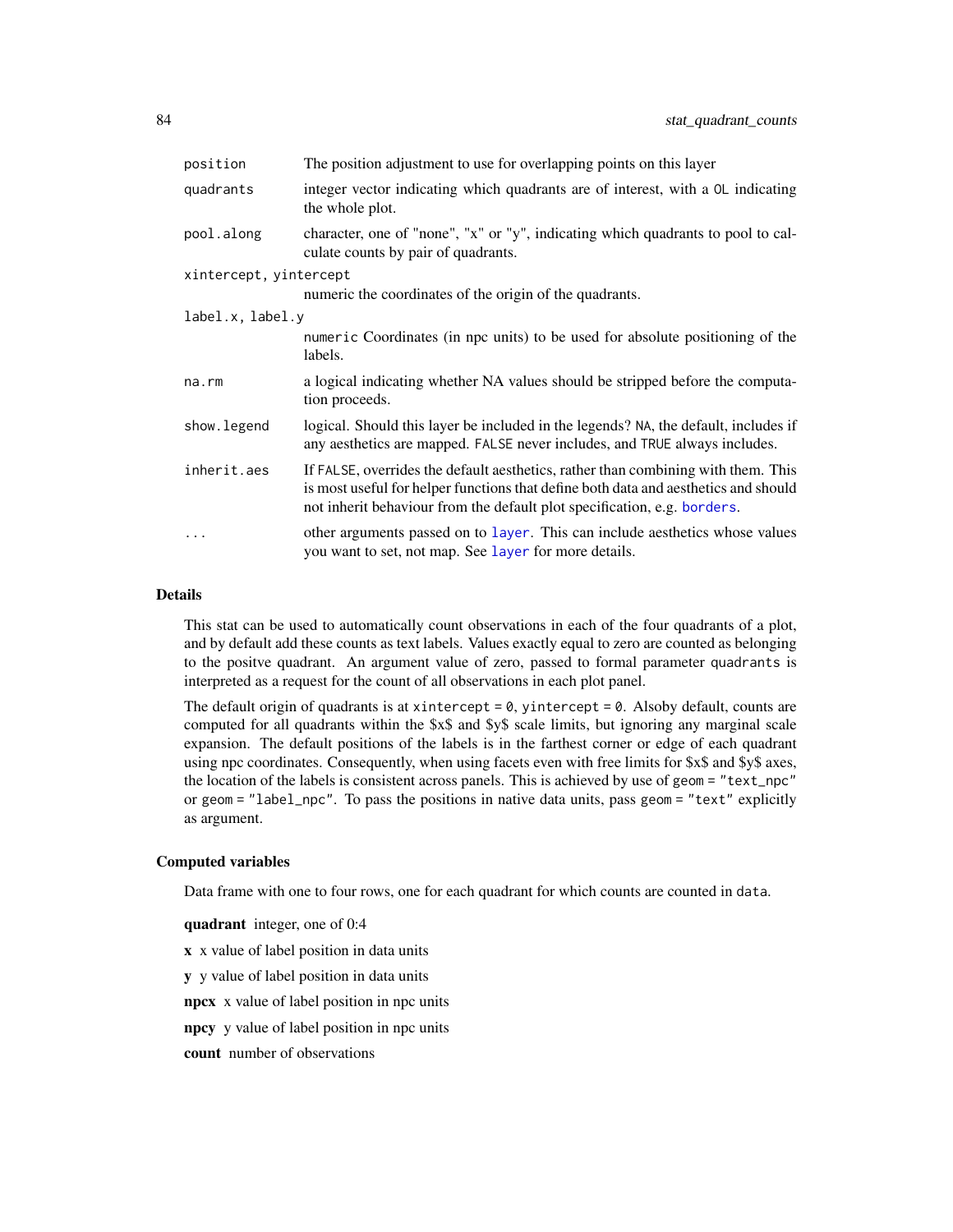As shown in one example below [geom\\_debug](#page-26-0) can be used to print the computed values returned by any statistic. The output shown includes also values mapped to aesthetics, like label in the example.

#### See Also

<span id="page-84-0"></span>.

Other Functions for quadrant and volcano plots: [FC\\_format\(](#page-0-0)), [geom\\_quadrant\\_lines\(](#page-13-0)), [outcome2factor\(](#page-27-0)), [scale\\_colour\\_outcome\(](#page-28-0)), [scale\\_shape\\_outcome\(](#page-31-0)), [scale\\_y\\_Pvalue\(](#page-35-0)), [xy\\_outcomes2factor\(](#page-92-0))

```
library(gginnards)
# generate artificial data
set.seed(4321)
x < -1:100y \le - rnorm(length(x), mean = 10)
my.data \leq data.frame(x, y)ggplot(my.data, aes(x, y)) +
  geom_point() +
  stat_quadrant_counts()
# We use geom_debug() to see the computed values
ggplot(my.data, aes(x, y)) +
  geom_point() +
  stat_quadrant_counts(geom = "debug")
ggplot(my.data, aes(x, y)) +
  geom_point() +
  stat_quadrant_counts(aes(label = sprintf("%i observations", stat(count)))) +
  expand_limits(y = 12.7)
ggplot(my.data, aes(x, y)) +geom_quadrant_lines(colour = "blue", xintercept = 50, yintercept = 10) +
  stat_quadrant_counts(colour = "blue", xintercept = 50, yintercept = 10) +
  geom_point() +
  scale_y_continuous(expand = expansion(mult = 0.15, add = 0))ggplot(my.data, aes(x, y)) +geom_quadrant_lines(colour = "blue",
                       pool.along = "x", yintercept = 10) +
  stat_quadrant_counts(colour = "blue", label.x = "right",
                       pool.along = "x", yintercept = 10) +
  geom_point() +
  expand_limits(y = c(7, 13))
ggplot(my.data, aes(x, y)) +
  geom_point() +
  stat_quadrant_counts(quadrants = 0, label.x = "left", label.y = "bottom")
ggplot(my.data, aes(x, y)) +
```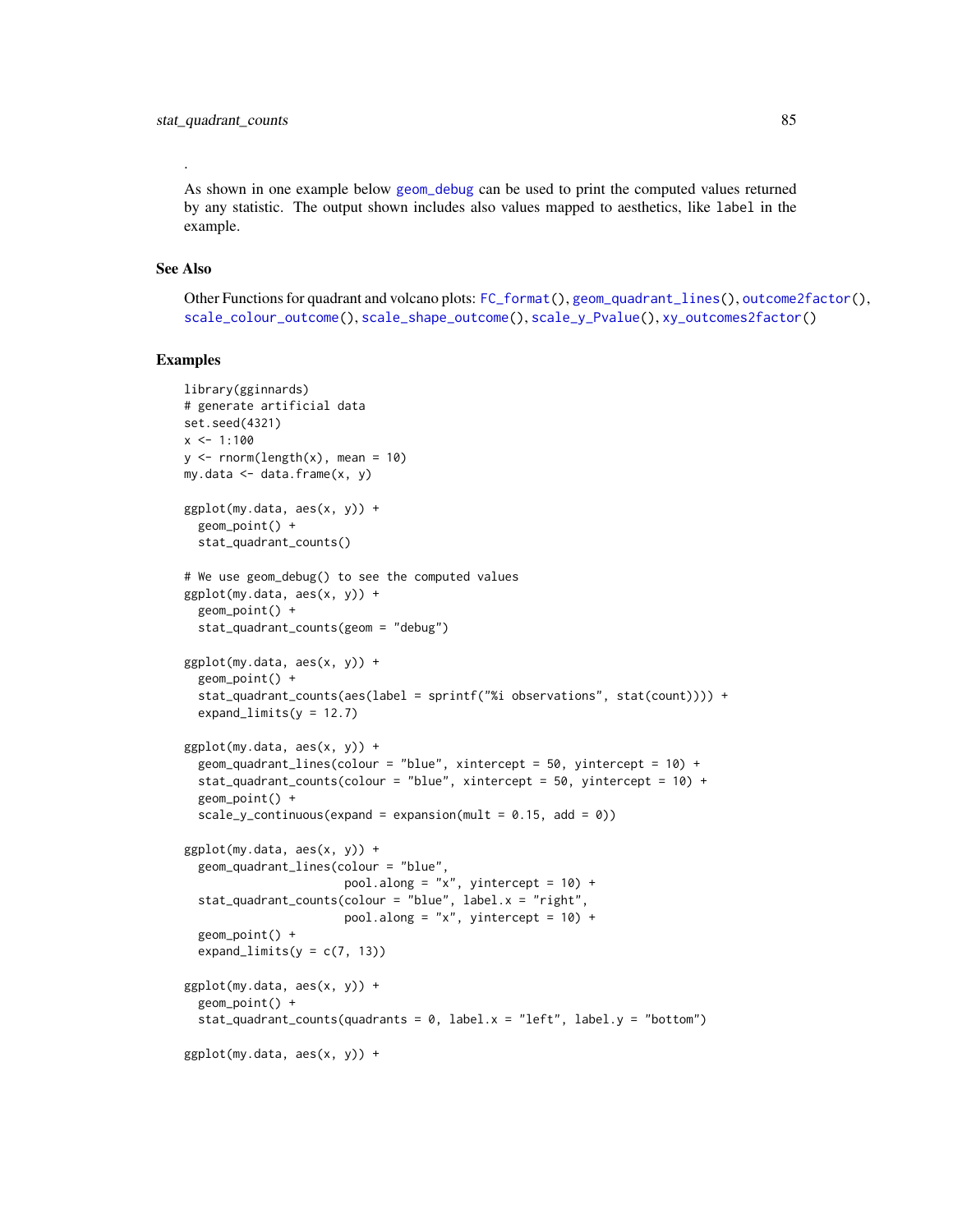```
geom_point() +
stat_quadrant_counts(geom = "text") # use "tex" instead
```
symmetric\_limits *Expand a range to make it symmetric*

#### Description

Expand scale limits to make them symmetric around zero. Can be passed as argument to parameter limits of continuous scales from packages 'ggplot2' or 'scales'. Can be also used to obtain an enclosing symmetric range for numeric vectors.

#### Usage

symmetric\_limits(x)

#### Arguments

x numeric The automatic limits when used as argument to a scale's limits formal parameter. Otherwise a numeric vector, possibly a range, for which to compute a symmetric enclosing range.

#### Value

A numeric vector of length two with the new limits, which are always such that the absolute value of upper and lower limits is the same.

#### Examples

```
symmetric_limits(c(-1, 1.8))
symmetric_limits(c(-10, 1.8))
symmetric_limits(-5:20)
```
try\_data\_frame *Convert an R object into a tibble*

#### **Description**

This functions tries to convert any R object into a data.frame object. If x is already a data.frame, it is returned as is. If it is a list or a vector it is converted by means of as.data.frame(). If of any other type, a conversion into an object of class xts is attempted by means of try.xts() and if successful the xts object is converted into a data frame with a variable time containing times as POSIXct and the remaining data columns with the time series data. In this conversion row names are stripped.

<span id="page-85-0"></span>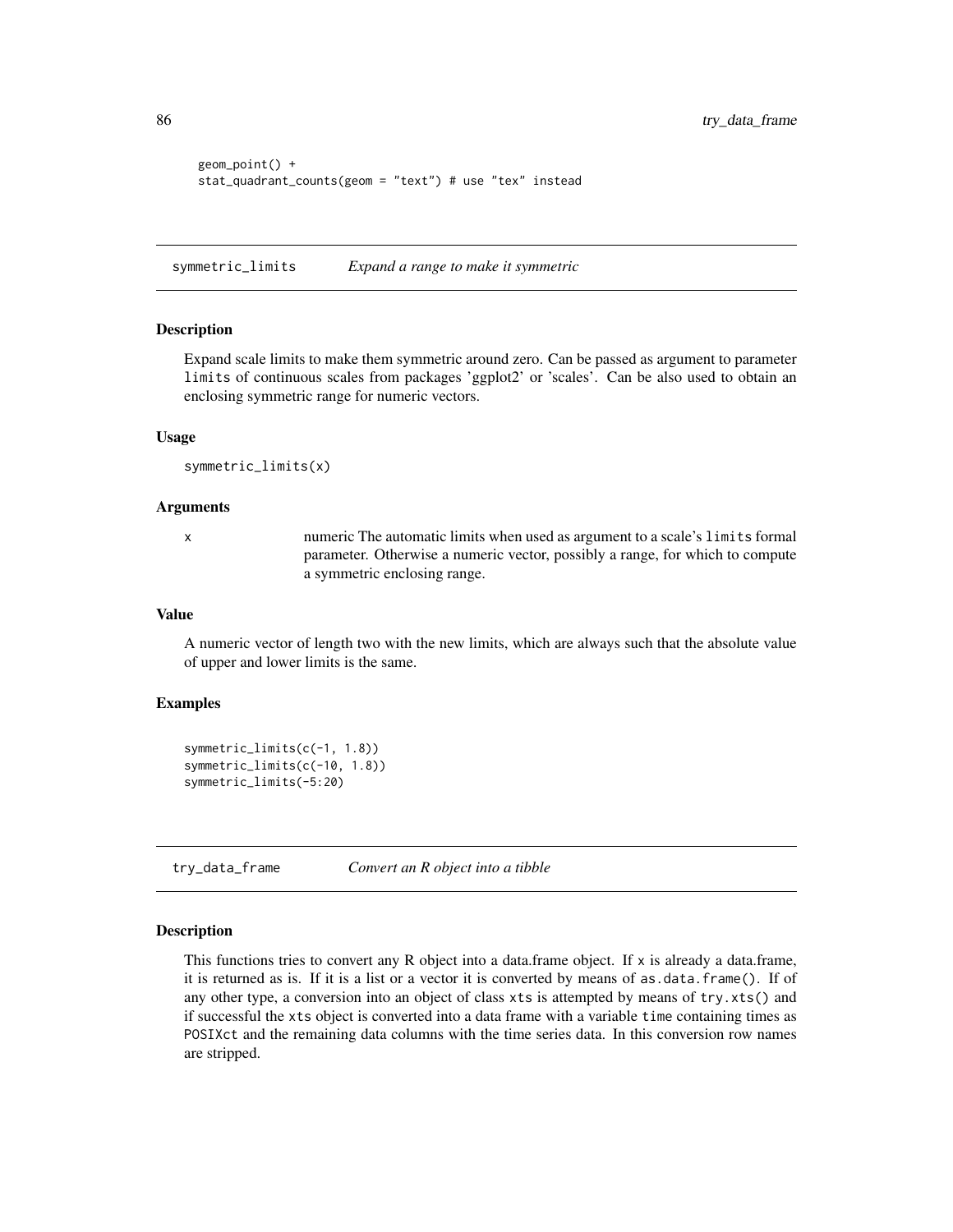try\_data\_frame 87

#### Usage

```
try_data_frame(
  x,
  time.resolution = "month",
  as.numeric = FALSE,
  col.names = NULL
\lambda
```

```
try_tibble(x, time.resolution = "month", as.numeric = FALSE, col.names = NULL)
```
#### Arguments

| $\mathsf{x}$    | An R object                                                                      |
|-----------------|----------------------------------------------------------------------------------|
| time.resolution |                                                                                  |
|                 | character The time unit to which the returned time values will be rounded.       |
| as.numeric      | logical If TRUE convert time to numeric, expressed as fractional calendar years. |
| col.names       | character vector                                                                 |

#### Value

A tibble:: tibble object, derived from data.frame.

#### Warning!

The time zone was set to "UTC" by try.xts() in the test cases I used. Setting TZ to "UTC" can cause some trouble as several frequently used functions have as default the local or system TZ and will apply a conversion before printing or plotting time data, which in addition is affected by summer/winter time transitions. This should be taken into account as even for yearly data when conversion is to POSIXct a day (1st of January) will be set, but then shifted some hours if printed on a TZ different from "UTC". I recommend reading the documentation of package [lubridate-package](#page-0-0) where the irregularities of time data and the difficulties they cause are very well described. In many cases when working with time series with yearly observations it is best to work with numeric values for years.

#### Note

This function can be used to easily convert time series data into a format that can be easily plotted with package ggplot2. try\_tibble is another name for try\_data\_frame which tracks the separation and re-naming of data\_frame into tibble::tibble in the imported packages.

```
library(xts)
class(lynx)
try_data_frame(lynx)
try_data_frame(lynx, "year")
class(austres)
try_data_frame(austres)
try_data_frame(austres, "quarter")
```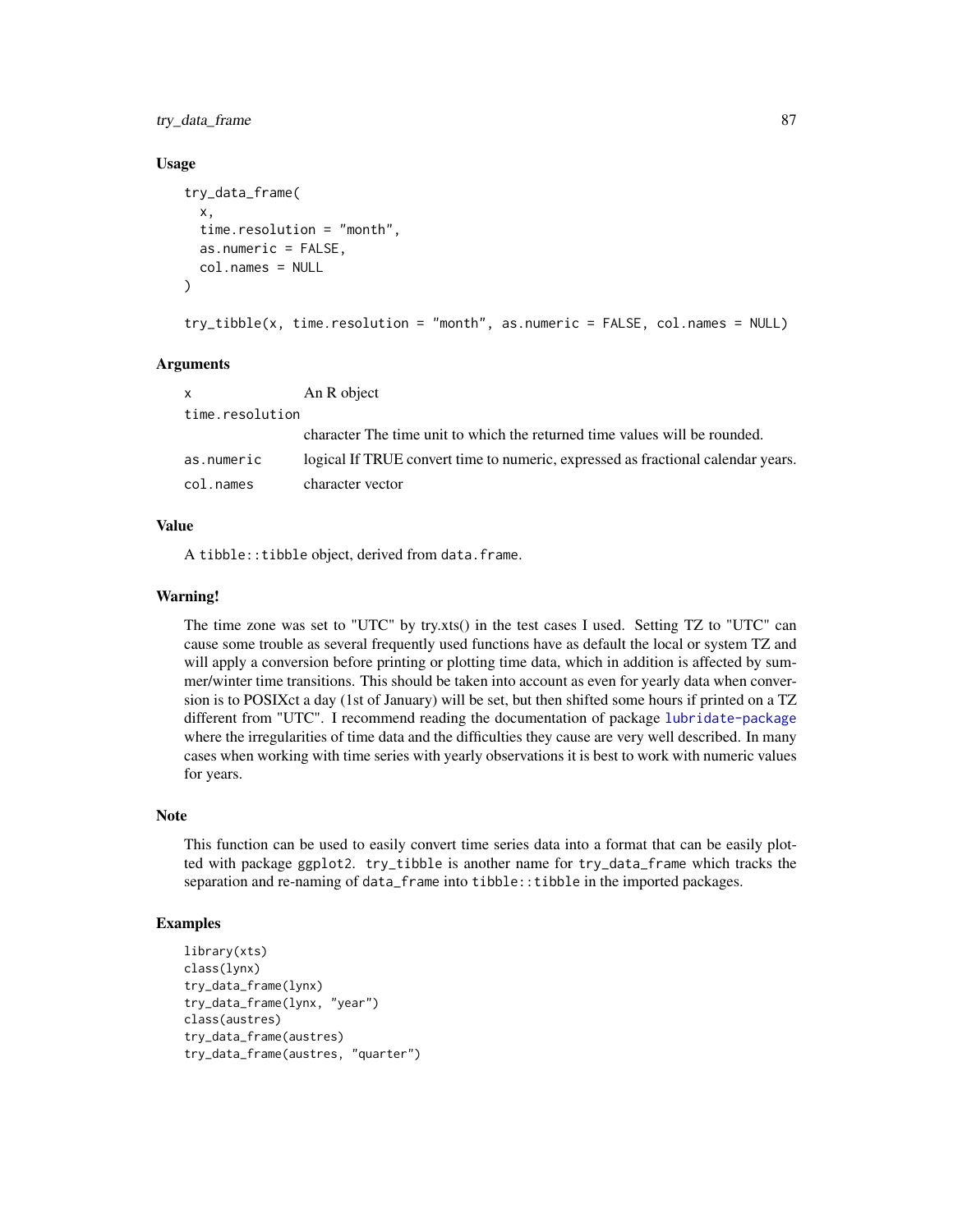<span id="page-87-1"></span>class(cars) try\_data\_frame(cars)

<span id="page-87-0"></span>ttheme\_gtdefault *Table themes*

# Description

Additional theme constructors for use with [geom\\_table](#page-15-0).

# Usage

```
ttheme_gtdefault(
  base_size = 10,
  base_colour = "black",
 base_family = ",
 parse = FALSE,
 padding = unit(c(0.8, 0.6), "char"),...
)
ttheme_gtminimal(
 base_size = 10,
 base_colour = "black",
 base_family = ",
 parse = FALSE,
 padding = unit(c(0.5, 0.4), "char"),...
\mathcal{L}ttheme_gtbw(
 base_size = 10,
 base_colour = "black",
 base_family = ",
 parse = FALSE,
 padding = unit(c(0.8, 0.6), "char"),...
)
ttheme_gtplain(
 base_size = 10.
 base_colour = "black",
 base_family = ",
 parse = FALSE,
  padding = unit(c(0.8, 0.6), "char"),...
```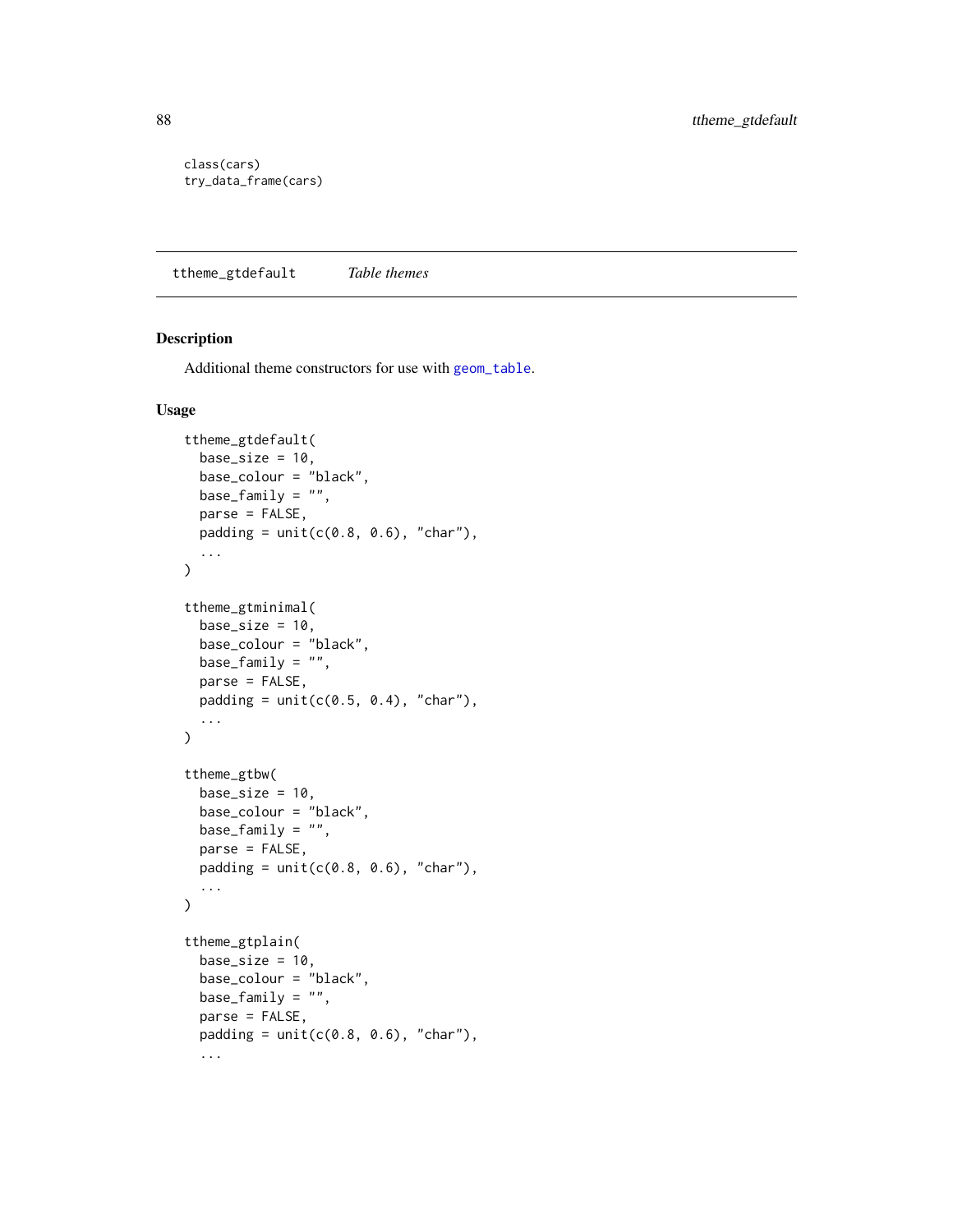```
\mathcal{L}ttheme_gtdark(
  base_size = 10,
  base_colour = "grey90",
  base_family = ",
  parse = FALSE,
  padding = unit(c(0.8, 0.6), "char"),...
\mathcal{L}ttheme_gtlight(
  base_size = 10,
  base_colour = "grey10",
  base_family = "",
  parse = FALSE,
  padding = unit(c(0.8, 0.6), "char"),...
\lambdattheme_gtsimple(
  base_size = 10,
  base_colour = "grey10",
  base_family = \overline{''},
  parse = FALSE,
  padding = unit(c(0.5, 0.4), "char"),
  ...
\mathcal{L}ttheme_gtstripes(
  base_size = 10,
  base_colour = "grey10",
  base_family = "",
  parse = FALSE,
  padding = unit(c(0.8, 0.6), "char"),...
\lambda
```
# Arguments

| base_size   | numeric, default font size.                                                                      |
|-------------|--------------------------------------------------------------------------------------------------|
| base_colour | default font colour.                                                                             |
| base_family | default font family.                                                                             |
| parse       | logical, default behaviour for parsing text as plotmath.                                         |
| padding     | length-2 unit vector specifying the horizontal and vertical padding of text within<br>each cell. |
| $\ddotsc$   | further arguments to control the gtable.                                                         |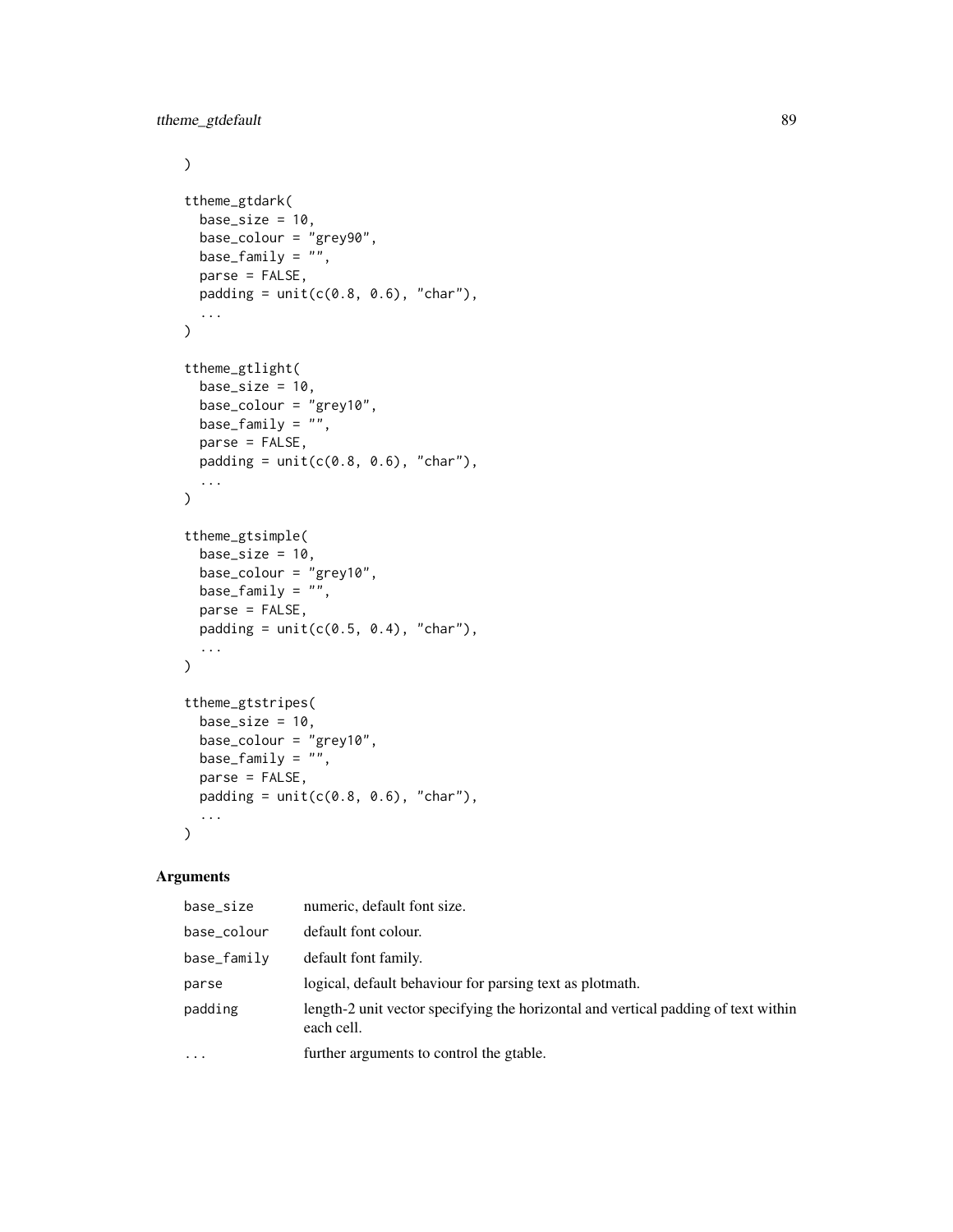# <span id="page-89-0"></span>Details

Depending on the theme, the base\_colour, which is mapped to the colour aesthetic if present, is applied to only the text elements, or to the text elements and rules. The difference is exemplified below.

#### Value

A list object that can be used as ttheme in the construction of tables with functions from package 'gridExtra'.

#### Note

These theme constructors are wrappers on gridExtra::ttheme\_default() and gridExtra::ttheme\_minimal(). They can also be used with [grid.table](#page-0-0) if desired.

#### Examples

```
library(dplyr)
library(tibble)
mtcars %>%
  group_by(cyl) %>%
  summarize(wt = mean(wt), mpg = mean(mpg)) %>%
  ungroup() %>%
  mutate(wt = sprintf("%.2f", wt),
         mpg = sprint f("%, 1f", mpg) -> tb
df \le tibble(x = 5.45, y = 34, tb = list(tb))
# Same as the default theme constructor
ggplot(mtcars, aes(wt, mpg, colour = factor(cyl))) +geom_point() +
  geom\_table(data = df, aes(x = x, y = y, label = tb),table. theme = ttheme_gtdefault) +
  theme_classic()
# Minimal theme constructor
ggplot(mtcars, aes(wt, mpg, colour = factor(cyl))) +
  geom_point() +
  geom_table(data = df, aes(x = x, y = y, label = tb),
             table. theme = ttheme_gtminimal) +
  theme_classic()
# A theme with white background
ggplot(mtcars, aes(wt, mpg, colour = factor(cyl))) +geom_point() +
  geom\_table(data = df, aes(x = x, y = y, label = tb),table. theme = ttheme_gtbw) +
  theme_bw()
```
# Default colour of theme superceded by aesthetic constant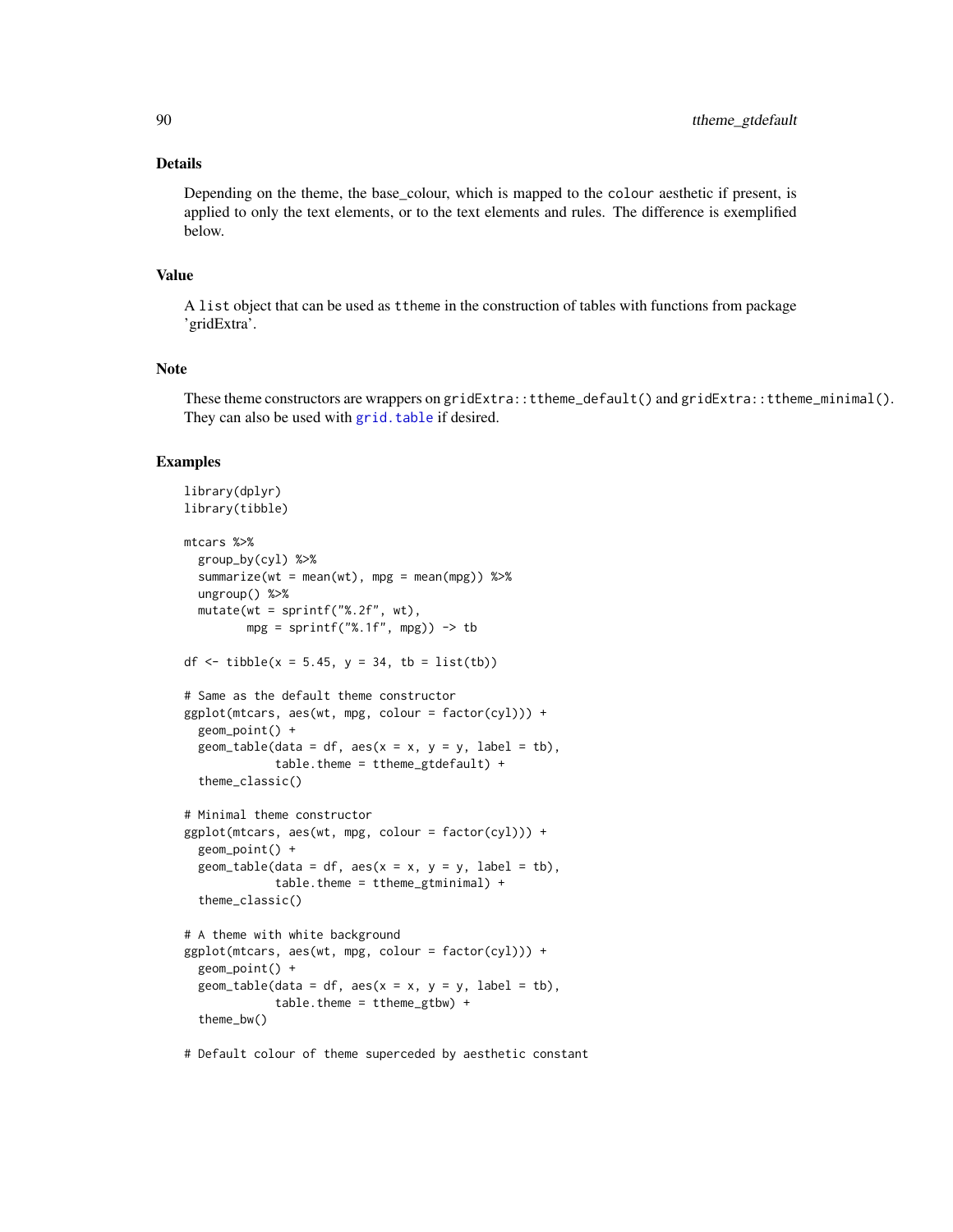```
ggplot(mtcars, aes(wt, mpg, colour = factor(cyl))) +geom_point() +
 geom\_table(data = df, aes(x = x, y = y, label = tb),table.theme = ttheme_gtbw, colour = "darkblue") +
 theme_bw()
# A theme with dark background
ggplot(mtcars, aes(wt, mpg, colour = factor(cyl))) +
 geom_point() +
 geom_table(data = df, aes(x = x, y = y, label = tb),
             table.theme = ttheme_gtdark) +
 theme_dark()
# Default colour of theme superceded by aesthetic constant
ggplot(mtcars, aes(wt, mpg, colour = factor(cyl))) +geom_point() +
 geom\_table(data = df, aes(x = x, y = y, label = tb),table.theme = ttheme_gtdark, colour = "yellow") +
 theme_dark()
# A theme with light background
ggplot(mtcars, aes(wt, mpg, colour = factor(cyl))) +geom_point() +
 geom\_table(data = df, aes(x = x, y = y, label = tb),table.theme = ttheme_gtlight)
# Default colour of theme superceded by aesthetic constant
ggplot(mtcars, aes(wt, mpg, colour = factor(cyl))) +geom_point() +
 geom\_table(data = df, aes(x = x, y = y, label = tb),table.theme = ttheme_gtlight, colour = "darkred")
# Default colour of theme superceded by aesthetic constant
ggplot(mtcars, aes(wt, mpg, colour = factor(cyl))) +
 geom_point() +
 geom\_table(data = df, aes(x = x, y = y, label = tb),table.theme = ttheme_gtsimple)
# Default colour of theme superceded by aesthetic constant
ggplot(mtcars, aes(wt, mpg, colour = factor(cyl))) +geom_point() +
 geom\_table(data = df, aes(x = x, y = y, label = tb),table.theme = ttheme_gtstripes) +
 theme_dark()
```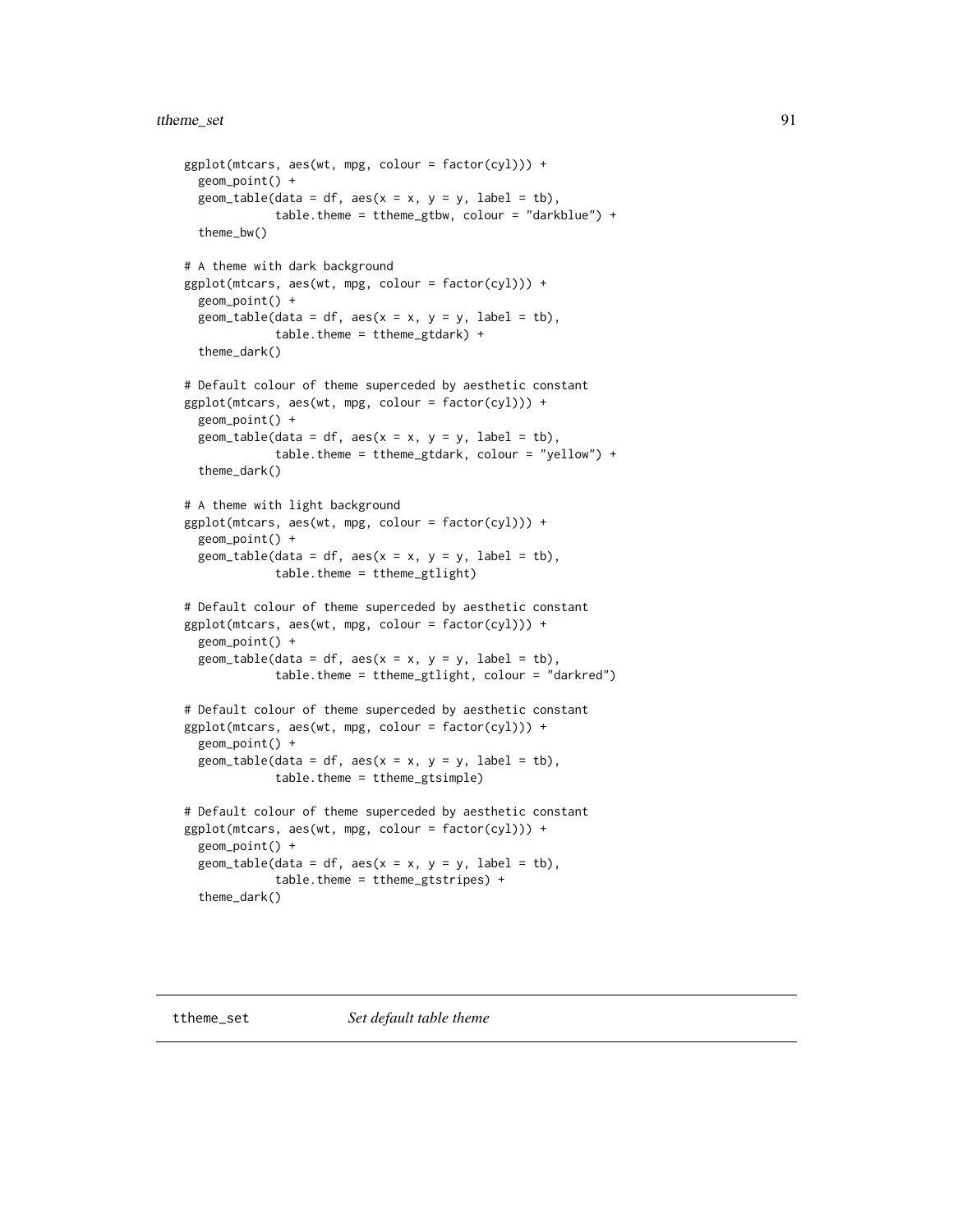#### **Description**

Set R option to the theme to use as current default. This function is implemented differently but is used in the same way as  $ggplot2$ ::theme\_set() but affects the default table-theme instead of the plot theme.

# Usage

```
ttheme_set(table.theme = NULL)
```
#### Arguments

table.theme NULL, list or function A gridExtra ttheme defintion, or a constructor for a ttheme or NULL for default.

# Value

A named list with the previous value of the option.

#### Note

The ttheme is set when a plot object is constructed, and consequently the option setting does not affect rendering of ready built plot objects.

```
library(dplyr)
library(tibble)
mtcars %>%
  group_by(cyl) %>%
  summarize(wt = mean(wt), mpg = mean(mpg)) %>%
  ungroup() %>%
  mutate(wt = sprintf("%. 2f", wt),mpg = sprintf("%, 1f", mpg)) \rightarrow tbdf \le tibble(x = 5.45, y = 34, tb = list(tb))
# Same as the default theme constructor
ggplot(mtcars, aes(wt, mpg, colour = factor(cyl))) +geom_point() +
  geom_table(data = df, aes(x = x, y = y, label = tb))
# set a new default
old_ttheme <- ttheme_set(ttheme_gtstripes)
ggplot(mtcars, aes(wt, mpg, colour = factor(cyl))) +geom_point() +
  geom_table(data = df, aes(x = x, y = y, label = tb))
# restore previous setting
ttheme_set(old_ttheme)
```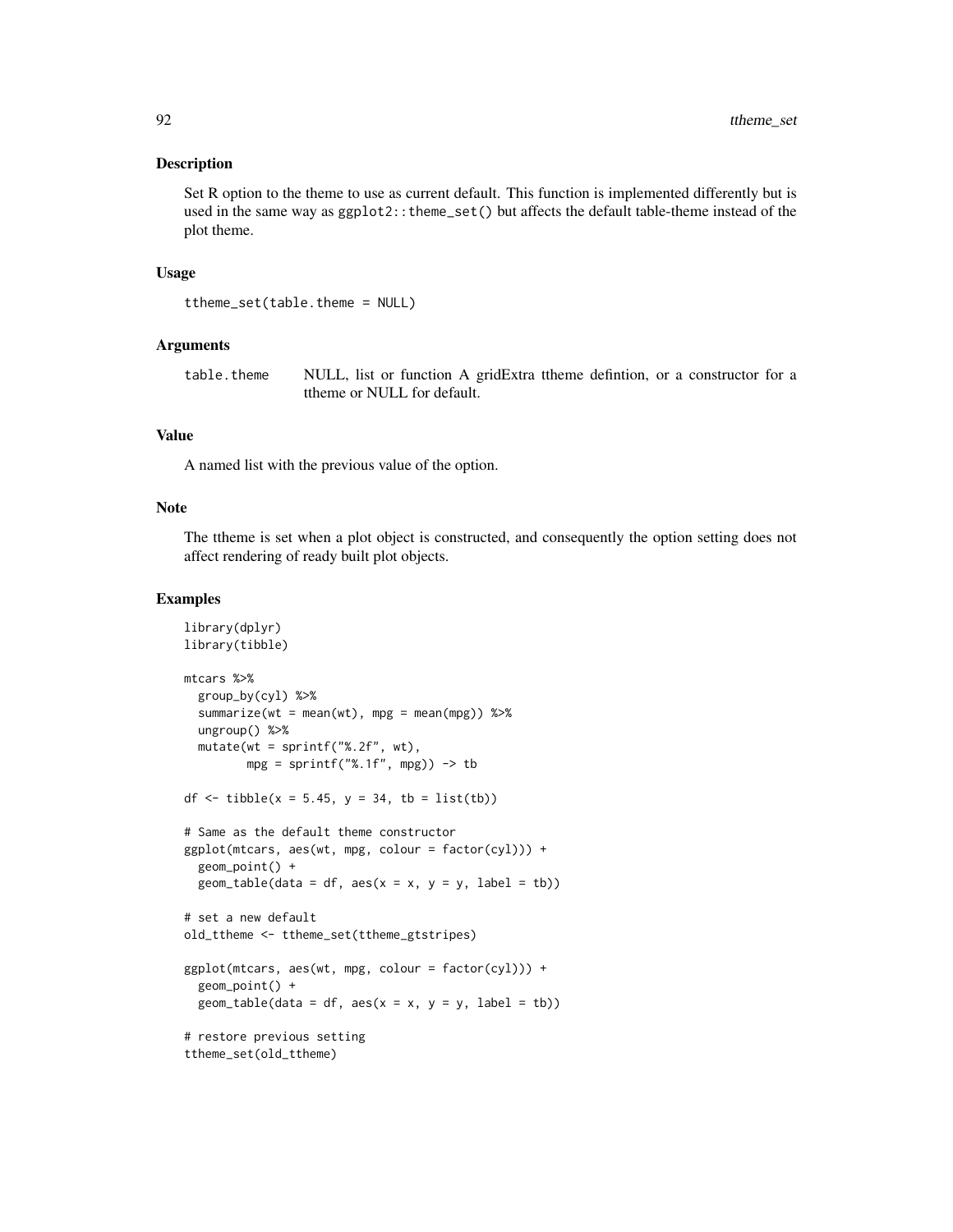<span id="page-92-1"></span>volcano\_example.df *Example gene expression data*

#### Description

A dataset containing reshaped and simplified output from an analysis of data from RNAseq done with package edgeR. Original data from gene expression in the plant species *Arabidopsis thaliana*.

#### Usage

```
volcano_example.df
```
# Format

A data.frame object with 1218 rows and 5 variables

# See Also

Other Transcriptomics data examples: [quadrant\\_example.df](#page-28-1)

# Examples

```
colnames(volcano_example.df)
head(volcano_example.df)
```
<span id="page-92-0"></span>xy\_outcomes2factor *Convert two numeric ternary outcomes into a factor*

# Description

Convert two numeric ternary outcomes into a factor

#### Usage

```
xy_outcomes2factor(x, y)
```

```
xy_\text{th}resholds2factor(x, y, x_threshold = 0, y_threshold = 0)
```
#### Arguments

| x.v | numeric vectors of $-1$ , 0, and $+1$ values, indicating down regulation, uncertain |
|-----|-------------------------------------------------------------------------------------|
|     | response or up-regulation, or numeric vectors that can be converted into such       |
|     | values using a pair of thresholds.                                                  |

x\_threshold, y\_threshold

numeric vector Ranges enclosing the values to be considered uncertain for each of the two vectors..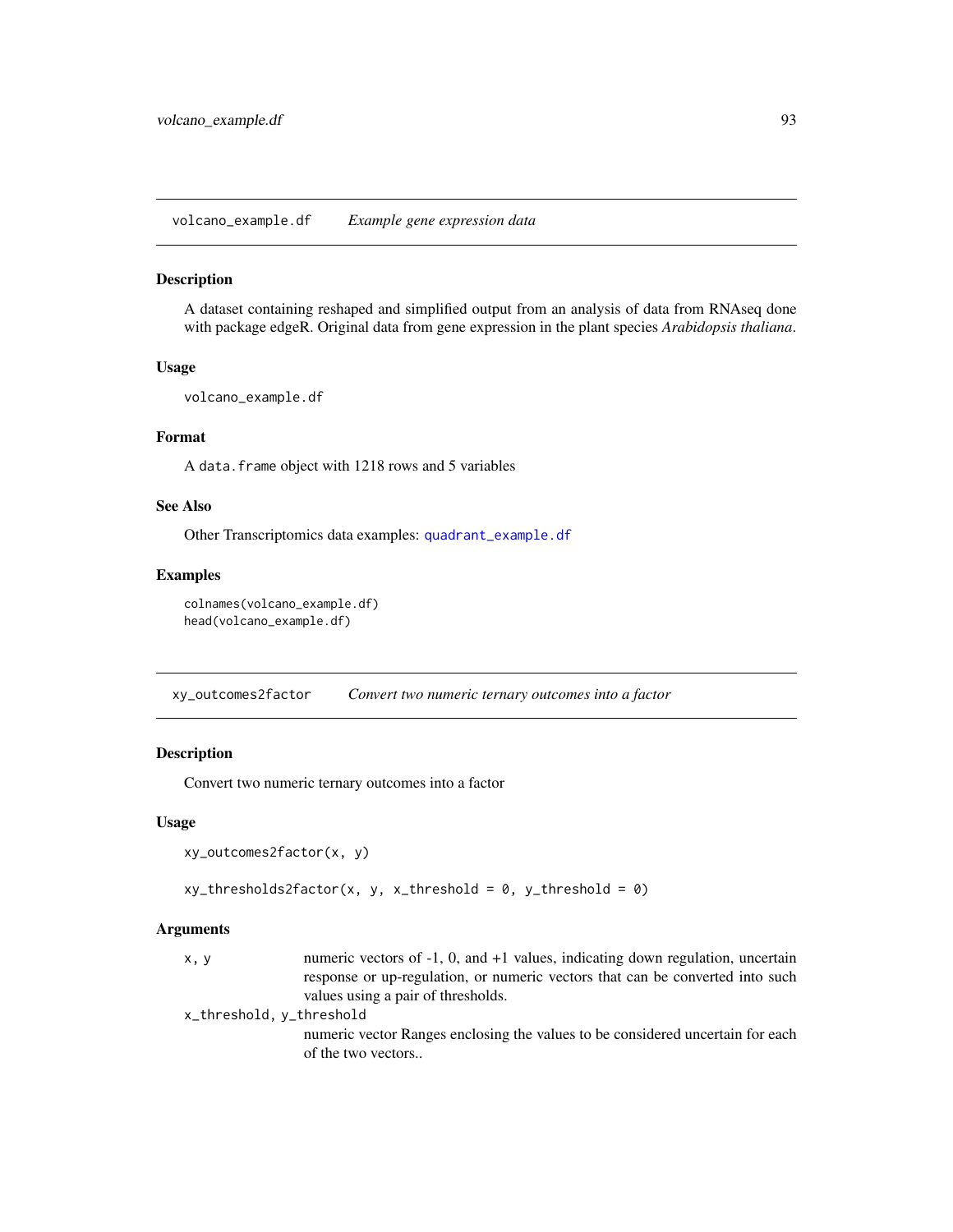# <span id="page-93-0"></span>Details

This function converts the numerically encoded values into a factor with the four levels "xy", "x", "y" and "none". The factor created can be used for faceting or can be mapped to aesthetics.

#### Note

This is an utility function that only saves some typing. The same result can be achieved by a direct call to [factor](#page-0-0). This function aims at making it easier to draw quadrant plots with facets based on the combined outcomes.

# See Also

Other Functions for quadrant and volcano plots: [FC\\_format\(](#page-0-0)), [geom\\_quadrant\\_lines\(](#page-13-0)), [outcome2factor\(](#page-27-0)), [scale\\_colour\\_outcome\(](#page-28-0)), [scale\\_shape\\_outcome\(](#page-31-0)), [scale\\_y\\_Pvalue\(](#page-35-0)), [stat\\_quadrant\\_counts\(](#page-82-0)) Other scales for omics data: [outcome2factor\(](#page-27-0)), [scale\\_shape\\_outcome\(](#page-31-0)), [scale\\_x\\_logFC\(](#page-32-0))

```
xy_outcomes2factor(c(-1, 0, 0, 1, -1), c(0, 1, 0, 1, -1))
xy_thresholds2factor(c(-1, 0, 0, 1, -1), c(0, 1, 0, 1, -1))
xy_thresholds2factor(c(-1, 0, 0, 0.1, -5), c(0, 2, 0, 1, -1))
```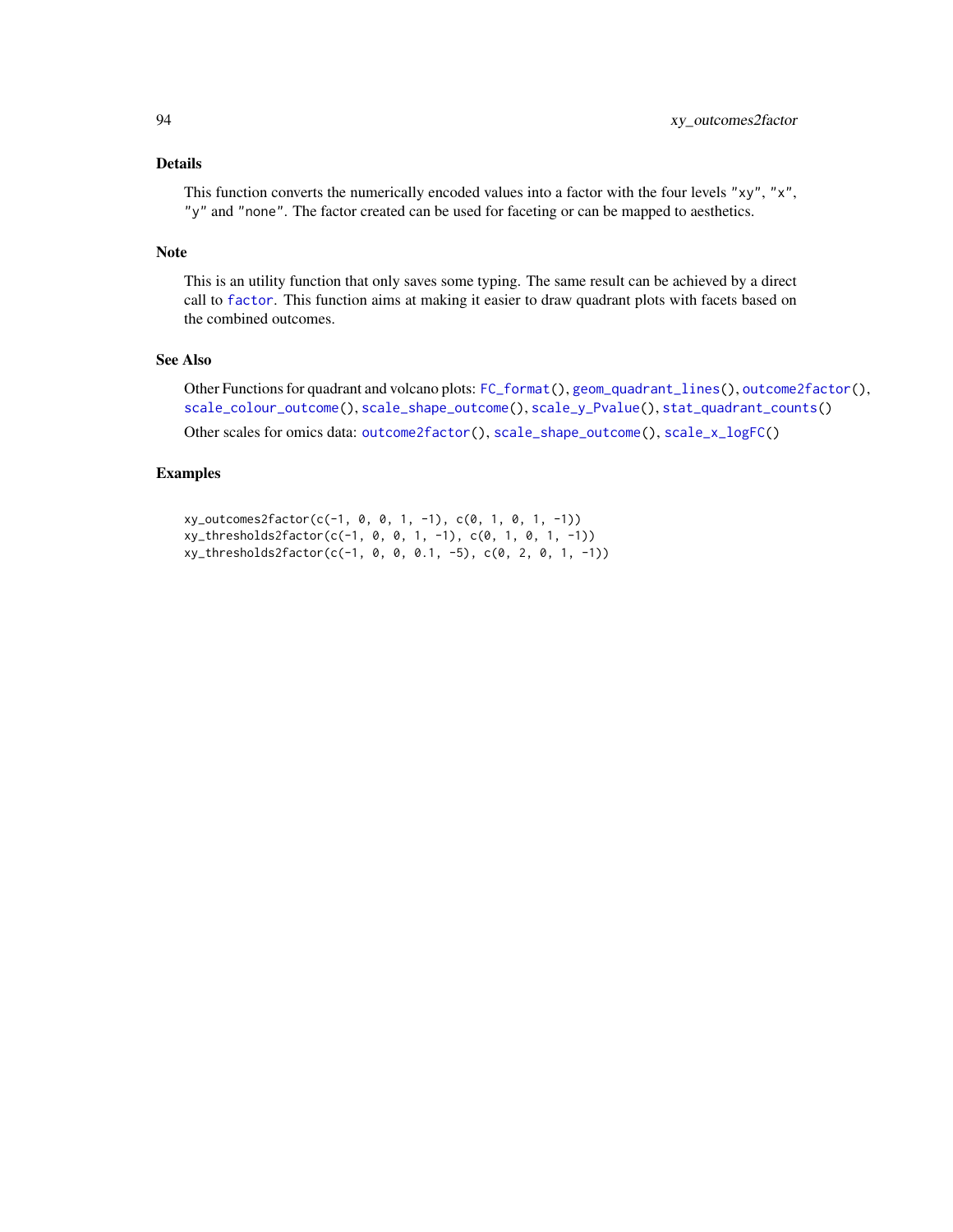# **Index**

```
∗ Functions for quadrant and volcano plots
    geom_quadrant_lines, 14
    outcome2factor, 28
    scale_colour_outcome, 29
    scale_shape_outcome, 32
    scale_y_Pvalue, 36
    stat_quadrant_counts, 83
    xy_outcomes2factor, 93
∗ Geometries for marginal annotations in
        ggplots
    geom_x_margin_arrow, 20
    geom_x_margin_grob, 22
    geom_x_margin_point, 24
∗ Transcriptomics data examples
    quadrant_example.df, 29
    volcano_example.df, 93
∗ datasets
    quadrant_example.df, 29
    volcano_example.df, 93
∗ geometries adding layers with insets
    geom_grob, 7
    geom_plot, 12
    geom_table, 16
∗ geometries for adding insets to ggplots
    ttheme_gtdefault, 88
∗ ggplot2 statistics based on 'broom'.
    stat_fit_augment, 55
    stat_fit_glance, 60
    stat_fit_tb, 65
    stat_fit_tidy, 69
∗ peaks and valleys functions
    stat_peaks, 75
∗ scales for omics data
    outcome2factor, 28
    scale_shape_outcome, 32
    scale_x_logFC, 33
    xy_outcomes2factor, 93
∗ statistics for linear model fits
    stat_fit_deviations, 58
```
stat\_fit\_residuals, [63](#page-62-1) stat\_poly\_eq, [77](#page-76-0) ∗ statistics returning a subset of data stat\_dens1d\_filter, [42](#page-41-0) stat\_dens1d\_labels, [46](#page-45-0) stat\_dens2d\_filter, [49](#page-48-0) stat\_dens2d\_labels, [52](#page-51-0) ∗ summary stats stat\_apply\_group, [38](#page-37-0) aes, *[7](#page-6-0)*, *[10](#page-9-0)*, *[12](#page-11-0)*, *[15](#page-14-0)*, *[17](#page-16-0)*, *[21](#page-20-0)*, *[23](#page-22-0)*, *[25](#page-24-0)*, *[40](#page-39-0)*, *[43](#page-42-0)*, *[46](#page-45-0)*, *[50](#page-49-0)*, *[53](#page-52-0)*, *[55](#page-54-0)*, *[58](#page-57-1)*, *[60](#page-59-1)*, *[63](#page-62-1)*, *[65](#page-64-0)*, *[70](#page-69-0)*, *[73](#page-72-0)*, *[76](#page-75-0)*, *[78](#page-77-0)*, *[83](#page-82-1)* aes\_, *[7](#page-6-0)*, *[10](#page-9-0)*, *[12](#page-11-0)*, *[15](#page-14-0)*, *[17](#page-16-0)*, *[21](#page-20-0)*, *[23](#page-22-0)*, *[25](#page-24-0)*, *[43](#page-42-0)*, *[46](#page-45-0)*, *[50](#page-49-0)*, *[53](#page-52-0)*, *[55](#page-54-0)*, *[58](#page-57-1)*, *[60](#page-59-1)*, *[63](#page-62-1)*, *[65](#page-64-0)*, *[70](#page-69-0)*, *[73](#page-72-0)*, *[76](#page-75-0)*, *[78](#page-77-0)*, *[83](#page-82-1)* annotate, [5](#page-4-0) annotation\_custom, *[8](#page-7-0)*, *[13](#page-12-0)*, *[18](#page-17-0)* append\_layers *(*Moved*)*, [27](#page-26-1) borders, *[8](#page-7-0)*, *[10](#page-9-0)*, *[13](#page-12-0)*, *[15](#page-14-0)*, *[18](#page-17-0)*, *[22,](#page-21-0) [23](#page-22-0)*, *[25](#page-24-0)*, *[40](#page-39-0)*, *[44](#page-43-0)*, *[47](#page-46-0)*, *[50](#page-49-0)*, *[53](#page-52-0)*, *[56](#page-55-0)*, *[58](#page-57-1)*, *[61](#page-60-0)*, *[64](#page-63-0)*, *[66](#page-65-0)*, *[70](#page-69-0)*, *[73](#page-72-0)*, *[76](#page-75-0)*, *[79](#page-78-0)*, *[84](#page-83-0)* bottom\_layer *(*Moved*)*, [27](#page-26-1) broom, *[56](#page-55-0)*, *[62](#page-61-0)*, *[67](#page-66-0)*, *[71](#page-70-0)* bw.nrd, *[43](#page-42-0)*, *[47](#page-46-0)* delete\_layers, *[27](#page-26-1)* delete\_layers *(*Moved*)*, [27](#page-26-1) density, *[43,](#page-42-0) [44](#page-43-0)*, *[47,](#page-46-0) [48](#page-47-0)* extract\_layers *(*Moved*)*, [27](#page-26-1)

factor, *[28](#page-27-1)*, *[94](#page-93-0)* FC\_format, *[16](#page-15-1)*, *[28](#page-27-1)*, *[31,](#page-30-0) [32](#page-31-1)*, *[38](#page-37-0)*, *[85](#page-84-0)*, *[94](#page-93-0)* find\_peaks, *[77](#page-76-0)*

geom\_abline, *[16](#page-15-1)* geom\_debug, *[27](#page-26-1)*, *[56](#page-55-0)*, *[59](#page-58-0)*, *[62](#page-61-0)*, *[67](#page-66-0)*, *[71](#page-70-0)*, *[80](#page-79-0)*, *[85](#page-84-0)* geom\_debug *(*Moved*)*, [27](#page-26-1) geom\_grob, [7,](#page-6-0) *[14](#page-13-1)*, *[19](#page-18-0)*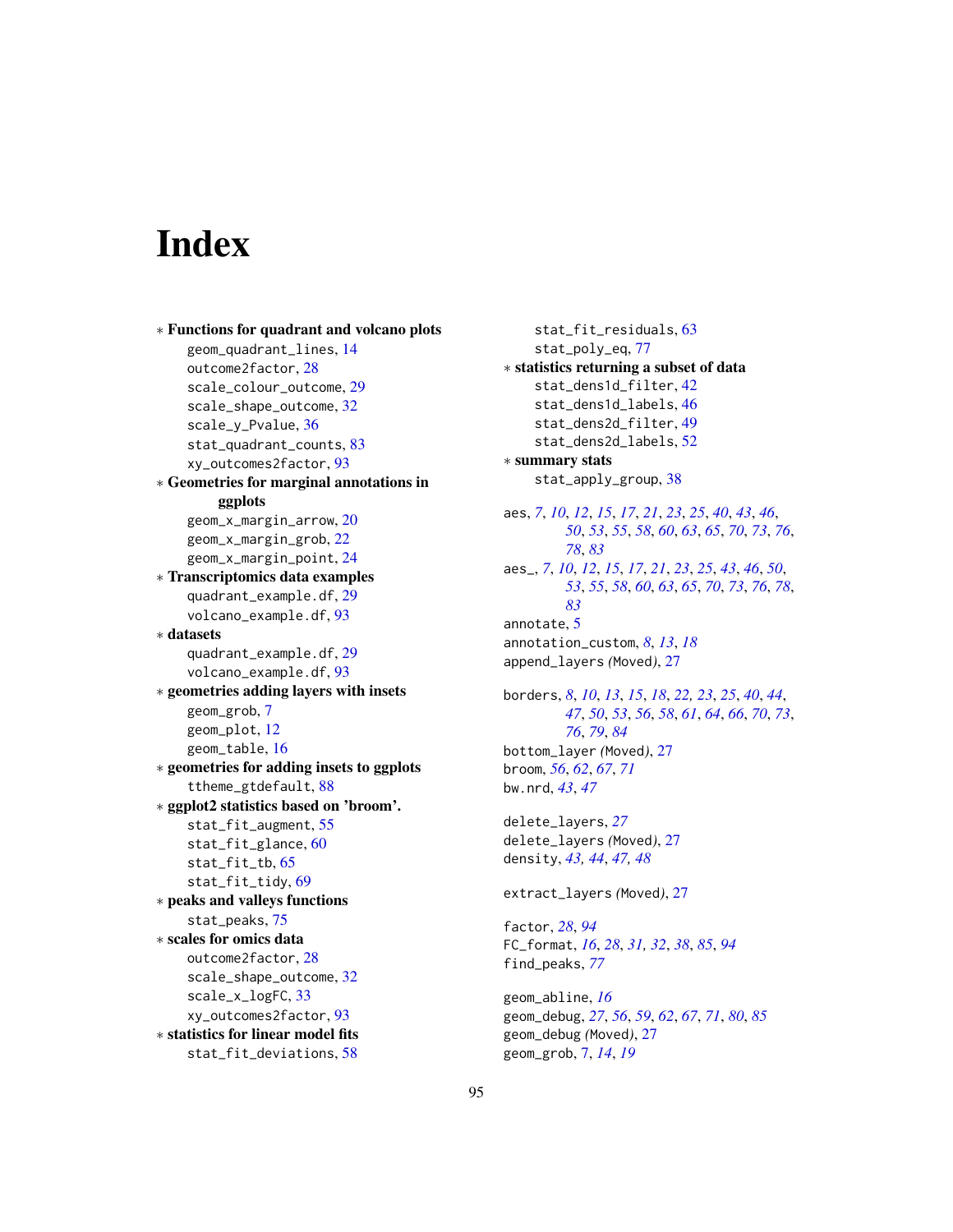```
geom_grob_npc (geom_grob), 7
geom_label, 7, 12, 16
geom_label_npc, 9
geom_label_repel, 77
geom_null, 27
geom_null (Moved), 27
geom_plot, 8, 12, 19
geom_plot_npc (geom_plot), 12
geom_quadrant_lines, 14, 28, 31, 32, 38, 85,
        94
geom_smooth, 39
geom_table, 8, 14, 16, 67, 74, 88
geom_table_npc (geom_table), 16
geom_text, 11
geom_text_npc (geom_label_npc), 9
geom_text_repel, 77
geom_vhlines (geom_quadrant_lines), 14
geom_x_margin_arrow, 20, 23, 25
geom_x_margin_grob, 22, 22, 25
geom_x_margin_point, 22, 23, 24
geom_y_margin_arrow
        (geom_x_margin_arrow), 20
geom_y_margin_grob
        (geom_x_margin_grob), 22
geom_y_margin_point
        (geom_x_margin_point), 24
ggplot, 26, 26
ggpmisc (ggpmisc-package), 3
ggpmisc-package, 3
ggrepel, 46, 52, 77
grid.table, 90
```
kde2d, *[51](#page-50-0)*, *[54](#page-53-0)*

layer, *[7](#page-6-0)*, *[10](#page-9-0)*, *[12](#page-11-0)*, *[15](#page-14-0)*, *[17](#page-16-0)*, *[21](#page-20-0)*, *[23](#page-22-0)*, *[25](#page-24-0)*, *[40](#page-39-0)*, *[43](#page-42-0)*, *[47](#page-46-0)*, *[50](#page-49-0)*, *[53](#page-52-0)*, *[56](#page-55-0)*, *[58](#page-57-1)*, *[61](#page-60-0)*, *[64](#page-63-0)*, *[66](#page-65-0)*, *[70](#page-69-0)*, *[73](#page-72-0)*, *[76](#page-75-0)*, *[78](#page-77-0)*, *[84](#page-83-0)*

move\_layers *(*Moved*)*, [27](#page-26-1) Moved, [27](#page-26-1)

num\_layers *(*Moved*)*, [27](#page-26-1)

outcome2factor, *[16](#page-15-1)*, [28,](#page-27-1) *[31,](#page-30-0) [32](#page-31-1)*, *[35](#page-34-0)*, *[38](#page-37-0)*, *[85](#page-84-0)*, *[94](#page-93-0)*

quadrant\_example.df, [29,](#page-28-2) *[93](#page-92-1)*

scale\_color\_outcome *(*scale\_colour\_outcome*)*, [29](#page-28-2) scale\_colour\_outcome, *[16](#page-15-1)*, *[28](#page-27-1)*, [29,](#page-28-2) *[32](#page-31-1)*, *[38](#page-37-0)*, *[85](#page-84-0)*, *[94](#page-93-0)* scale\_continuous, *[35](#page-34-0)*, *[38](#page-37-0)* scale\_continuous\_npc, [31](#page-30-0) scale\_fill\_outcome, *[28](#page-27-1)* scale\_fill\_outcome *(*scale\_colour\_outcome*)*, [29](#page-28-2) scale\_manual, *[31,](#page-30-0) [32](#page-31-1)* scale\_npcx\_continuous *(*scale\_continuous\_npc*)*, [31](#page-30-0) scale\_npcy\_continuous *(*scale\_continuous\_npc*)*, [31](#page-30-0) scale\_shape\_outcome, *[16](#page-15-1)*, *[28](#page-27-1)*, *[31](#page-30-0)*, [32,](#page-31-1) *[35](#page-34-0)*, *[38](#page-37-0)*, *[85](#page-84-0)*, *[94](#page-93-0)* scale\_x\_FDR *(*scale\_y\_Pvalue*)*, [36](#page-35-1) scale\_x\_logFC, *[28](#page-27-1)*, *[32](#page-31-1)*, [33,](#page-32-1) *[94](#page-93-0)* scale\_x\_Pvalue *(*scale\_y\_Pvalue*)*, [36](#page-35-1) scale\_y\_FDR *(*scale\_y\_Pvalue*)*, [36](#page-35-1) scale\_y\_logFC *(*scale\_x\_logFC*)*, [33](#page-32-1) scale\_y\_Pvalue, *[16](#page-15-1)*, *[28](#page-27-1)*, *[31,](#page-30-0) [32](#page-31-1)*, [36,](#page-35-1) *[85](#page-84-0)*, *[94](#page-93-0)* select, *[73](#page-72-0)* shift\_layers *(*Moved*)*, [27](#page-26-1) slice, *[73](#page-72-0)* sprintf, *[76](#page-75-0)* stat\_apply\_group, [38](#page-37-0) stat\_apply\_panel *(*stat\_apply\_group*)*, [38](#page-37-0) stat\_centroid *(*stat\_apply\_group*)*, [38](#page-37-0) stat\_debug\_group, *[27](#page-26-1)* stat\_debug\_group *(*Moved*)*, [27](#page-26-1) stat\_debug\_panel, *[27](#page-26-1)* stat\_debug\_panel *(*Moved*)*, [27](#page-26-1) stat\_dens1d\_filter, [42,](#page-41-0) *[47,](#page-46-0) [48](#page-47-0)*, *[51](#page-50-0)*, *[54](#page-53-0)* stat\_dens1d\_filter\_g *(*stat\_dens1d\_filter*)*, [42](#page-41-0) stat\_dens1d\_labels, *[44](#page-43-0)*, [46,](#page-45-0) *[51](#page-50-0)*, *[54](#page-53-0)* stat\_dens2d\_filter, *[44](#page-43-0)*, *[48](#page-47-0)*, [49,](#page-48-0) *[53,](#page-52-0) [54](#page-53-0)* stat\_dens2d\_filter\_g *(*stat\_dens2d\_filter*)*, [49](#page-48-0) stat\_dens2d\_labels, *[44](#page-43-0)*, *[48](#page-47-0)*, *[51](#page-50-0)*, [52](#page-51-0) stat\_fit\_augment, [55,](#page-54-0) *[61,](#page-60-0) [62](#page-61-0)*, *[67](#page-66-0)*, *[70,](#page-69-0) [71](#page-70-0)* stat\_fit\_deviations, [58,](#page-57-1) *[64](#page-63-0)*, *[80](#page-79-0)* stat\_fit\_glance, *[56](#page-55-0)*, [60,](#page-59-1) *[67](#page-66-0)*, *[70,](#page-69-0) [71](#page-70-0)*, *[80](#page-79-0)* stat\_fit\_residuals, *[59](#page-58-0)*, [63,](#page-62-1) *[80](#page-79-0)* stat\_fit\_tb, *[56](#page-55-0)*, *[62](#page-61-0)*, [65,](#page-64-0) *[69](#page-68-1)*, *[71](#page-70-0)* stat\_fit\_tidy, *[56](#page-55-0)*, *[61,](#page-60-0) [62](#page-61-0)*, *[67](#page-66-0)*, [69,](#page-68-1) *[80](#page-79-0)* stat\_fmt\_tb, [72](#page-71-0) stat\_peaks, [75](#page-74-0) stat\_poly\_eq, *[56](#page-55-0)*, *[59](#page-58-0)*, *[61](#page-60-0)*, *[64](#page-63-0)*, *[70](#page-69-0)*, [77](#page-76-0)